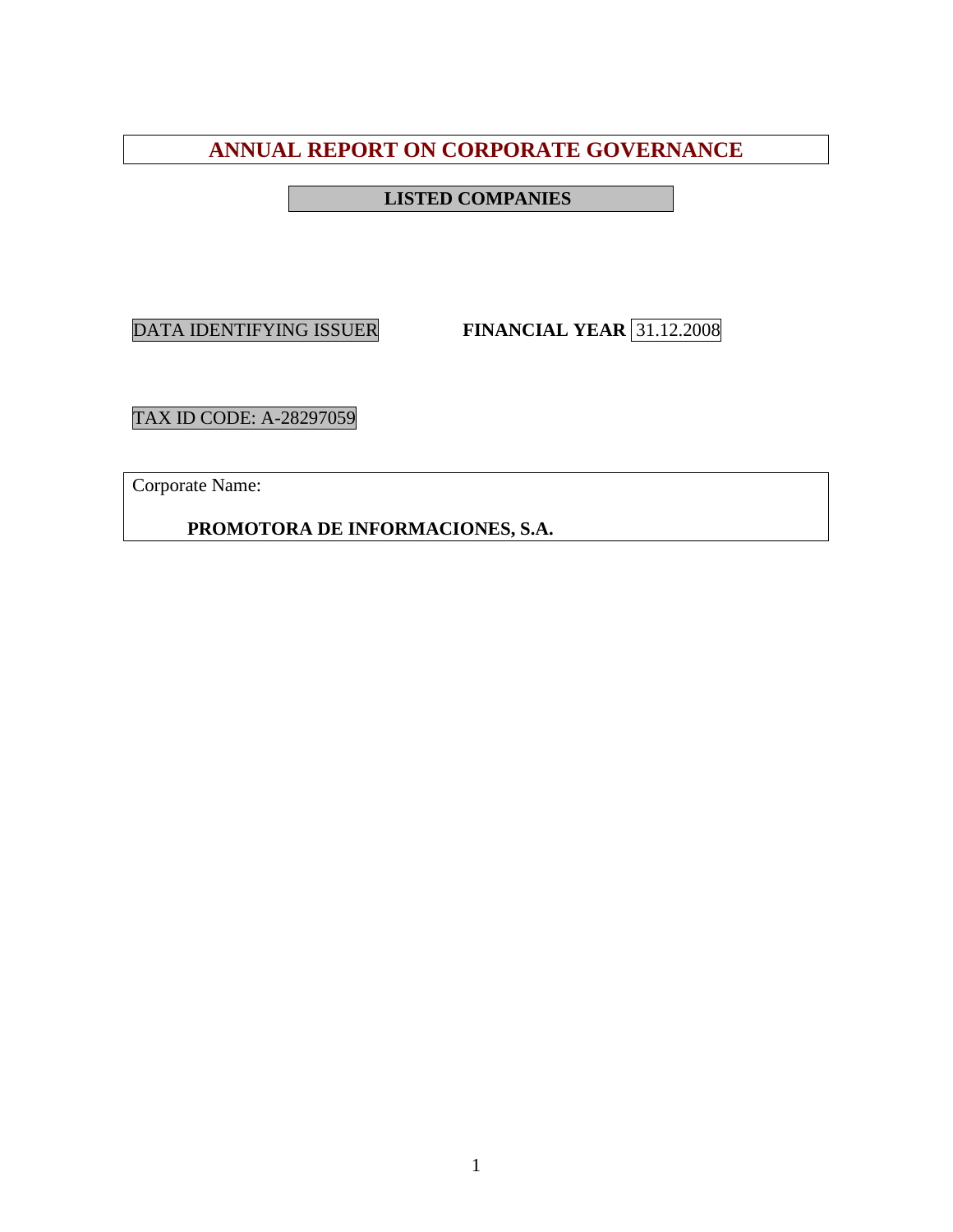# **A OWNERSHIP STRUCTURE**

## **A.1. Complete the following table concerning the company's share capital:**

| <b>Date Last Modified</b> | Share Capital $(\epsilon)$ | <b>Number of Shares</b> | <b>Number of Voting</b><br><b>Rights</b> |
|---------------------------|----------------------------|-------------------------|------------------------------------------|
| 14-03-2008                | 21.913.550                 | 219, 135, 500           | 219, 135, 500                            |

## **Indicate whether there are different classes of shares having different rights:**

**NO**

# **A.2. Indicate the direct or indirect owners of significant holdings in your organization at the end of the financial year, excluding Board Members:**

| <b>Shareholder's Name</b> | Number of<br><b>Direct Voting</b> | <b>Number of Indirect</b><br><b>Voting Rights</b> | Total % of Voting Rights |
|---------------------------|-----------------------------------|---------------------------------------------------|--------------------------|
|                           | <b>Rights</b>                     | (*)                                               |                          |
| RUCANDIO, S.A.            |                                   | 150,200,832                                       | 68.542                   |
| PROMOTORA DE              | 86,076,108                        | 0                                                 | 39.280                   |
| PUBLICACIONES,            |                                   |                                                   |                          |
| S.I.                      |                                   |                                                   |                          |
| ASGARD INVERSIONES, SLU   | 35,487,164                        | $\Omega$                                          | 16.194                   |
| SABARA INVESTMENT, S.L.   | 20,709,420                        | $\Omega$                                          | 9.451                    |

| <b>Indirect Shareholder's</b><br><b>Name</b> | Through: direct<br><b>Shareholder's Name</b>       | <b>Number of direct Voting</b><br><b>Rights</b> | <b>Total % of Voting Rights</b> |
|----------------------------------------------|----------------------------------------------------|-------------------------------------------------|---------------------------------|
| RUCANDIO, S.A.                               | <b>ASGARD</b><br><b>INVERSIONES.</b><br><b>SLU</b> | 35,487,164                                      | 16.194                          |
| RUCANDIO, S.A.                               | PROMOTORA DE<br>PUBLICACIONES,<br>S.L.             | 86,076,108                                      | 39.280                          |
| RUCANDIO, S.A.                               | <b>SABARA</b><br><b>INVESTMENT, S.L.</b>           | 20,709,420                                      | 9.451                           |

**Indicate the most significant changes in shareholder structure during the financial year:** 

| <b>Shareholder's Name</b> | <b>Date of Transaction</b> | <b>Description of Transaction</b>      |
|---------------------------|----------------------------|----------------------------------------|
| ASGARD INVERSIONES, SLU   | 29/12/2008                 | has acquired over 15% of share capital |
| SABARA INVESTMENT, S.L.   | 01/08/2008                 | has acquired over 5% of share capital  |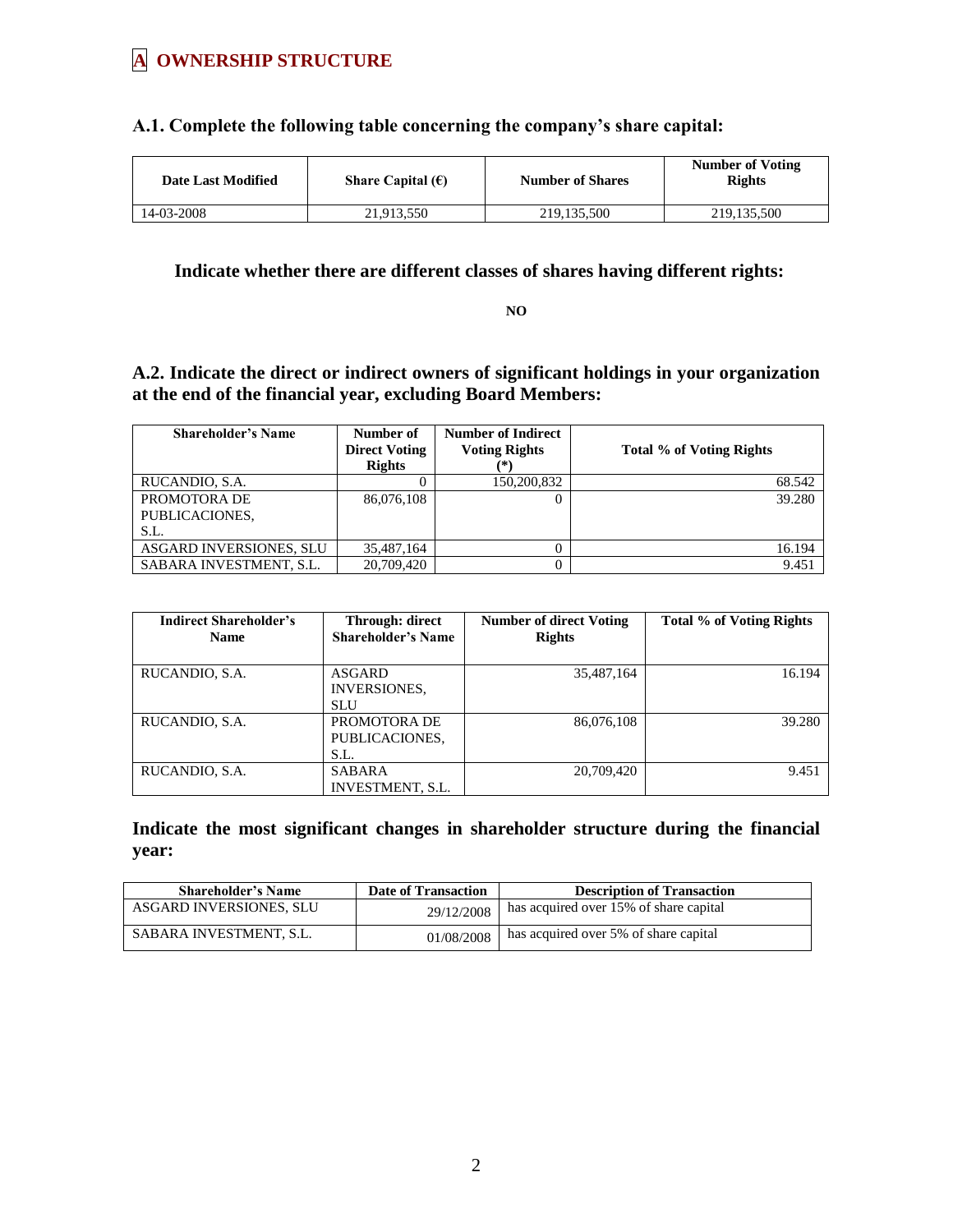# **A.3. Complete the following tables concerning members of the Board of Directors who hold voting rights in the Company:**

| <b>Name or Corporate</b><br><b>Name of Board</b><br><b>Member</b> | Number of<br><b>Direct Voting</b><br><b>Rights</b> | <b>Number of Indirect</b><br>Voting Rights (*) | Total % of Voting Rights |
|-------------------------------------------------------------------|----------------------------------------------------|------------------------------------------------|--------------------------|
| <b>IGNACIO POLANCO</b><br><b>MORENO</b>                           | 93,041                                             | 39,012                                         | 0.060                    |
| <b>JUAN LUIS CEBRIÁN</b><br><b>ECHARRI</b>                        | 1,000,000                                          | 241,034                                        | 0.556                    |
| <b>ADOLFO VALERO</b><br><b>CASCANTE</b>                           | 47,716                                             | 72,246                                         | 0.055                    |
| <b>AGNES NOGUERA</b><br><b>BOREL</b>                              | 100                                                | 500                                            | 0.000                    |
| <b>ALFONSO LOPEZ</b><br>CASAS                                     | 22,120                                             | $\Omega$                                       | 0.010                    |
| <b>BORJA JESÚS PÉREZ</b><br><b>ARAUNA</b>                         | 8,000                                              | 40,350                                         | 0.022                    |
| <b>DIEGO HIDALGO</b><br><b>SCHNUR</b>                             | 150                                                | $\Omega$                                       | 0.000                    |
| <b>EMILIANO</b><br><b>MARTINEZ</b><br><b>RODRIGUEZ</b>            | 31,067                                             | $\theta$                                       | 0.014                    |
| <b>FRANCISCO JAVIER</b><br>DIEZ DE POLANCO                        | 16,500                                             | 120                                            | 0.008                    |
| <b>FRANCISCO PÉREZ</b><br><b>GONZÁLEZ</b>                         | 175                                                | 269,100                                        | 0.123                    |
| <b>GREGORIO</b><br>MARAÑÓN<br><b>BERTRÁN DE LIS</b>               | 75                                                 | 83,225                                         | 0.038                    |
| <b>JESÚS DE LA SERNA</b><br><b>GUTIÉRREZ REPIDE</b>               | 525                                                | $\Omega$                                       | 0.000                    |
| JOSÉ<br><b>BUENAVENTURA</b><br><b>TERCEIRO LOMBA</b>              | 300                                                | $\Omega$                                       | 0.000                    |
| <b>JUAN SALVAT</b><br><b>DALMAU</b>                               | 425                                                | 115,553                                        | 0.053                    |
| <b>MANUEL POLANCO</b><br><b>MORENO</b>                            | 2,863                                              | 65,266                                         | 0.031                    |
| <b>MANUEL VARELA</b><br>UÑA                                       | 250                                                | 13,000                                         | 0.006                    |
| <b>MATÍAS CORTÉS</b><br><b>DOMÍNGUEZ</b>                          | 75                                                 | $\Omega$                                       | 0.000                    |
| RAMÓN MENDOZA<br>SOLANO                                           | 120                                                | $\Omega$                                       | 0.000                    |

**Total % of Voting Rights controlled by the Board of Directors** 0,987

**Complete the following table concerning Members of the Board of Directors holding stock options in the Company:**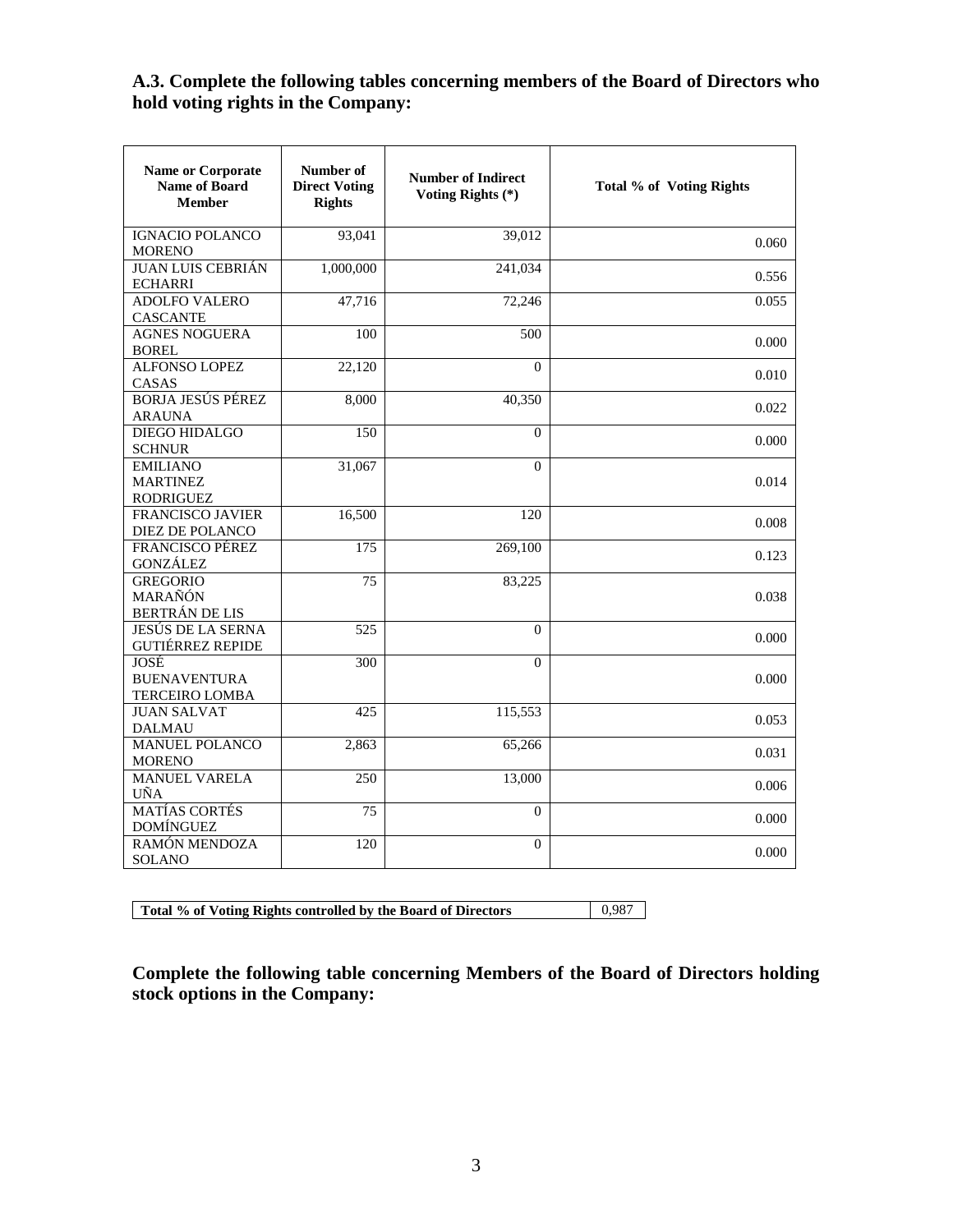| Director's Name                            | Number of<br><b>Direct Stock</b><br><b>Options</b> | Number of<br><b>Indirect Stock</b><br><b>Options</b> | Number of<br>Equivalent<br><b>Shares</b> | Total % of Voting<br><b>Rights</b> |
|--------------------------------------------|----------------------------------------------------|------------------------------------------------------|------------------------------------------|------------------------------------|
| <b>IGNACIO POLANCO</b><br><b>MORENO</b>    | 60,000                                             | 0                                                    | 60,000                                   | 0.027                              |
| <b>JUAN LUIS CEBRIÁN</b><br><b>ECHARRI</b> | 60,000                                             | $\Omega$                                             | 60,000                                   | 0.027                              |
| ALFINSO LOPEZ<br>CASAS                     | 7.500                                              |                                                      | 7.500                                    | 0.003                              |
| <b>FRANCISCO JAVIER</b><br>DIEZ DE POLANCO | 25,000                                             | $\theta$                                             | 25,000                                   | 0.011                              |
| <b>MANUEL POLANCO</b><br><b>MORENO</b>     | 25,000                                             | $\overline{0}$                                       | 25,000                                   | 0.011                              |

**A.4. Indicate, if applicable, any family, commercial, contractual or corporate relationships existing between the owners of significant shareholdings that are known to the Company, unless they are irrelevant or derive from ordinary commercial transactions:**

**Type of Relationship** Corporate

**Brief Description:**

Rucandio, S.A. controls direct and indirectly 53.56% of the share capital of Promotora de Publicaciones, S.L., through its interest in Timón, S.A. (48.59%) and through a direct 4.9706% interest in Promotora de Publicaciones, S.L.

**Names of the Related Persons or Entities** PROMOTORA DE PUBLICACIONES, S.L.

**Type of Relationship** Corporate

#### **Brief Description:**

Promotora de Publicaciones, S.L. controls directly 99.99% of the share capital of Sabara Investment, S.L.

|                        | Names of the Related Persons or Entities |  |
|------------------------|------------------------------------------|--|
| SABARA INVESTMENT, S.L |                                          |  |

**Type of Relationship**

Corporate

**Brief Description:**

Rucandio, S.A. controls indirectly 100% of the share capital of Sabara Investment, S.L.

**Names of the Related Persons or Entities** SABARA INVESTMENT, S.L

**Type of Relationship** Corporate

**Brief Description:**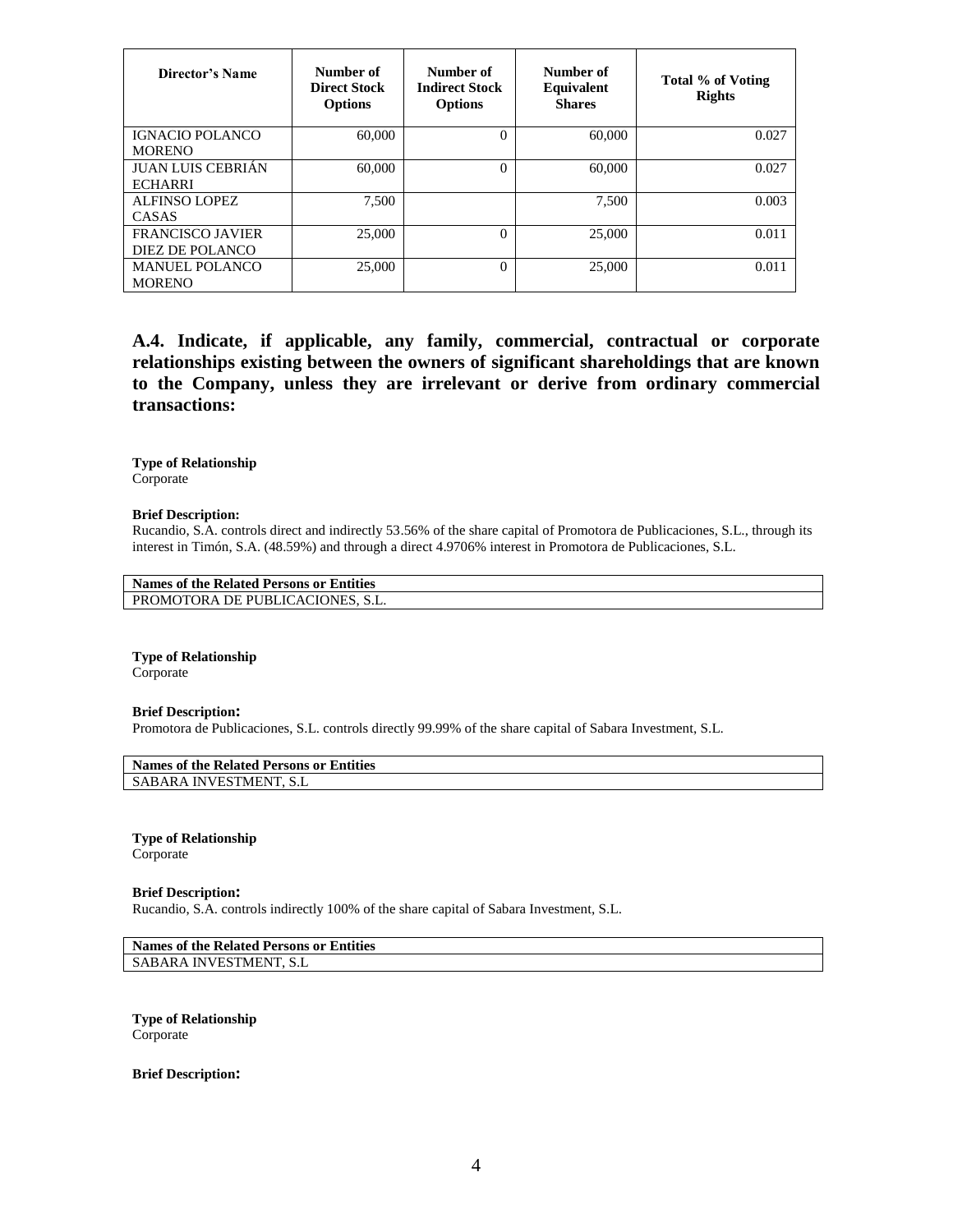Rucandio, S.A. directly controls 56.53% of Timón, S.A., which, in turn controls 100% of Asgard Inversiones, S.L.U.

| <b>Names of the Related Persons or Entities</b> |
|-------------------------------------------------|
| ASGARD INVERSIONES, SLU                         |

**A.5. Indicate, if applicable, any commercial, contractual or corporate relationships existing between significant shareholders and the Company and/or its Group, unless they are of little relevance or derive from ordinary commercial transactions:**

**A.6. Indicate whether relevant shareholders agreements have been disclosed to the company pursuant to Article 112 of the Securities Market Law. If applicable, describe briefly and list the shareholders bound by those agreements:** 

**YES**

**% of share capital** 100

**Brief Description of the Agreement**

Shareholders´ Agreement in Rucandio, S.A. (See the note in section G)

| Parties to the Shareholders' Agreement |  |  |
|----------------------------------------|--|--|
|                                        |  |  |
| <b>IGNACIO POLANCO MORENO</b>          |  |  |
| <b>ISABEL MORENO PUNCEL</b>            |  |  |
| MARIA JESÚS POLANCO MORENO             |  |  |
| <b>MARTA LOPEZ POLANCO</b>             |  |  |
| <b>ISABEL LOPEZ POLANCO</b>            |  |  |
| <b>MANUEL POLANCO MORENO</b>           |  |  |
| <b>JAIME LOPEZ POLANCO</b>             |  |  |
| LUCIA LOPEZ POLANCO                    |  |  |

## **% of share capital**

85.709

#### **Brief Description of the Agreement**

Shareholders´ Agreement in Promotora de Publicaciones, S.L. (See the note in section G)

| Parties to the Shareholders' Agreement  |
|-----------------------------------------|
| <b>EVIEND SARL</b>                      |
| MANUEL VARELA UÑA                       |
| <b>MANUEL VARELA ENTRECANALES</b>       |
| <b>ISABEL VARELA ENTRECANALES</b>       |
| <b>MARTA VARELA ENTRECANALES</b>        |
| M <sup>a</sup> CRUZ VARELA ENTRECANALES |
| ANDRÉS VARELA ENTRECANALES              |
| ANA VARELA ENTRECANALES                 |
| <b>CARMEN DEL MORAL RUIZ</b>            |
| RUCANDIO, S.A.                          |
| TIMÓN, S.A.                             |
| LIBERTAS 7, S.A.                        |
| <b>INVERSIONES MENDOZA SOLANO, S.L.</b> |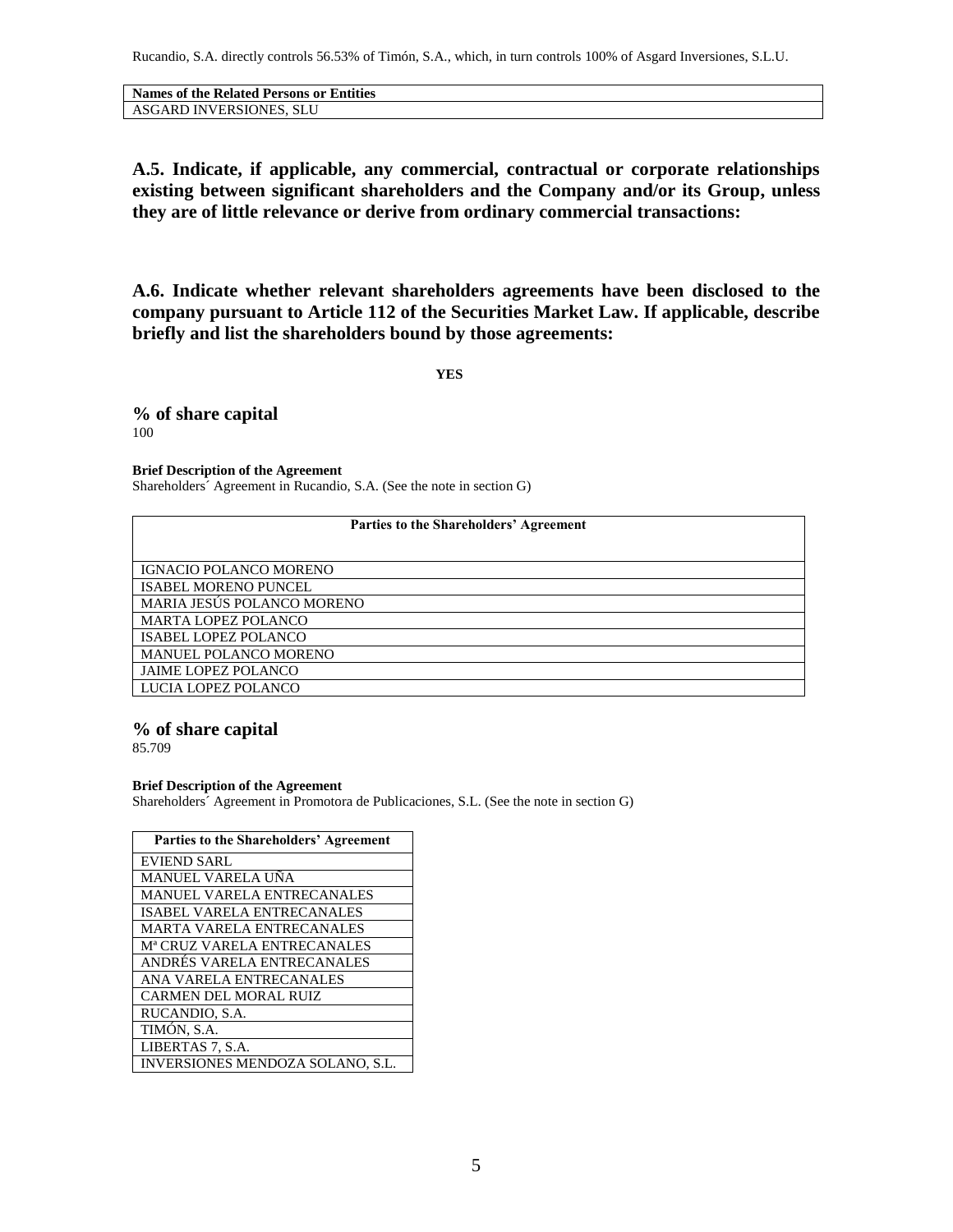**Indicate, if applicable, any concerted actions among company shareholders that are known to the Company:** 

**NO**

## **Expressly indicate any change or breach of those agreements or concerted actions during the financial year.**

There has been a novation with regard to the parties to the Rucandio, S.A. shareholders agreement since, due to the death of Ms. Isabel Polanco Moreno on March 29, 2008, her children Jaime, Lucía, Isabel and Marta López Polanco have assumed her position in this agreement.

## **A.7. Indicate whether any individual or corporate entity controls or may control the Company pursuant to Article 4 of the Securities Market Law:**

| ٦<br>.,<br>۰,<br>۰. |  |
|---------------------|--|
|                     |  |

| <b>Name</b>                          |  |
|--------------------------------------|--|
| $\cdots$<br>$\sim$<br>RUCANDIO, S.A. |  |
|                                      |  |

**Observations**

## **A.8. Complete the following tables concerning the Company's treasury stock:**

**At year's end:**

| <b>Number of Direct Shares</b> | <b>Number of Indirect Shares (*)</b> | Total % of Share Capital |
|--------------------------------|--------------------------------------|--------------------------|
| 10.940.625                     |                                      | .990                     |

**(\*) Through:** 

| . . |  |
|-----|--|
|     |  |

**Indicate any significant variations during the financial year with respect to the provisions of Royal Decree 1362/2007:** 

| Gains/(losses) of sales of treasury stock during the financial |  |
|----------------------------------------------------------------|--|
| vear                                                           |  |

## **A.9. Indicate the conditions and terms of any powers conferred upon the Board of Directors at the Shareholders' Meeting to purchase or transfer treasury stock.**

The Annual Shareholders' Meeting held on March 13, 2008 passed the following resolution:

*"To authorize the Board of Directors to make a derivative acquisition of the Company's treasury stock, either directly or through any of its subsidiaries, by means of purchase or through any other inter vivos act for valuable consideration,*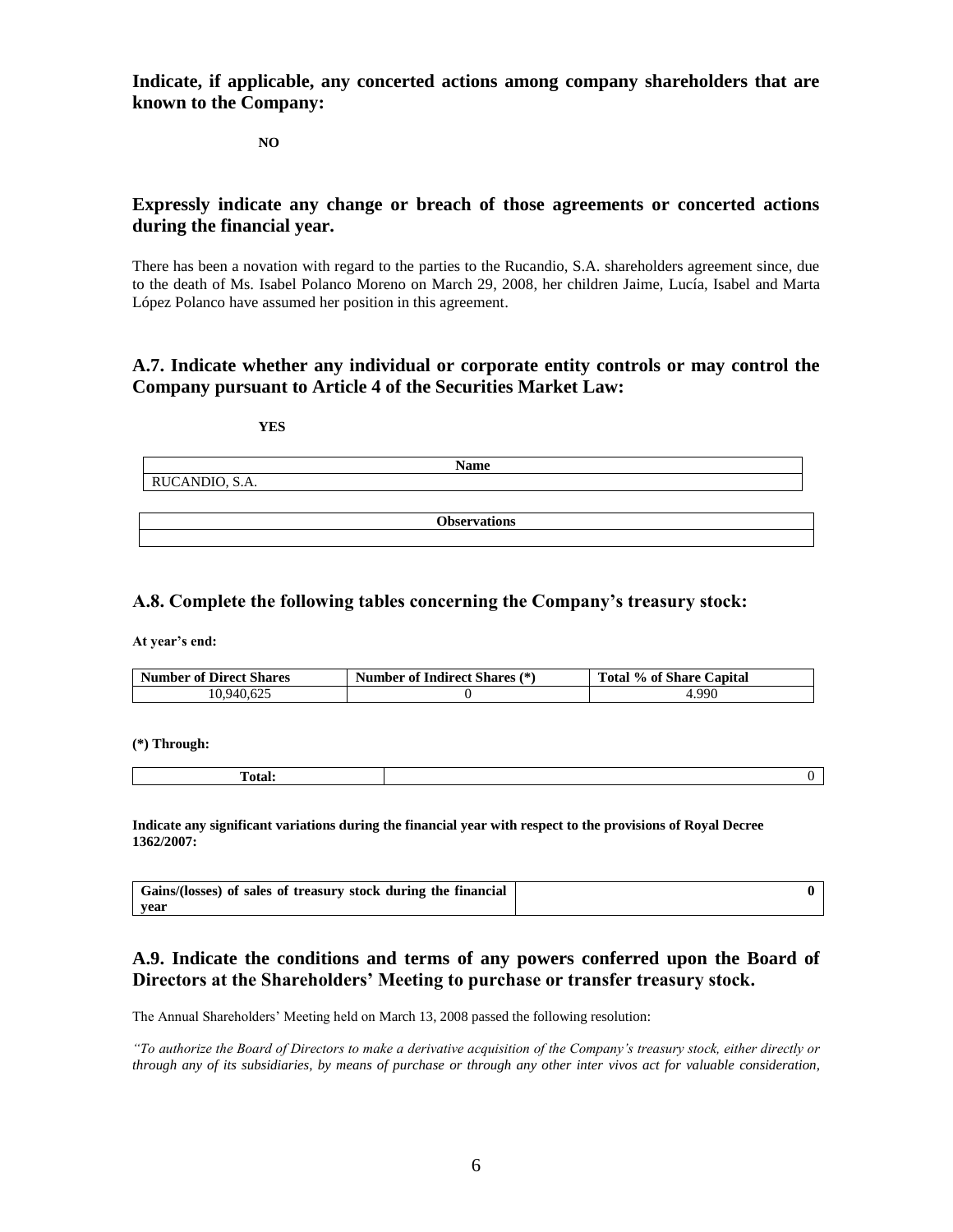*during a maximum term of eighteen months from the date on which the Shareholders' Meeting is held, as well as to subsequently convey or redeem those shares, pursuant to Article 75 and other related provisions of the Corporations Law.*

*To revoke the powers conferred at the Shareholders' Meeting on March 22, 2007.*

*To approve the limitations and requisites applicable to these acquisitions in the following terms:*

- *The face value of the acquired shares when added to those that the Company and its subsidiaries already possess, shall at no time exceed the maximum permitted by law.*
- *The shares acquired shall be free of all charges and encumbrances, fully paid up and not subject to any obligation of any nature.*
- *A restricted reserve shall be provided for under the liabilities column of the Company's balance sheet that is equivalent to the sum of the treasury stock entered under assets. This reserve shall be maintained as long as the shares are not transferred or redeemed.*
- *The acquisition price shall not be lower than the nominal value and no more than 20% higher than the listed price. Treasury stock purchase transactions must conform to stock market rules and practices.*
- *Maximum daily trading volume may not exceed 25% of the average total volume of Company shares traded in the last ten trading sessions.*

*Express authorization is hereby granted to use all or part of the shares acquired by the Company or its subsidiaries by virtue of this power, as well as the shares that already belong to the Company on the date the Shareholders' Meeting is held for:*

*i) the Option Plan to deliver stock options, approved in the previous item on the agenda of the Shareholders Meeting;* 

*ii) a plan to grant shares during the 2009 financial year which, as part of the Company's remuneration policy and up to a maximum of 0.5% of the present share capital, is intended for the following personnel categories: executive directors, directors general, communications media directors, secretaries of the boards of directors and other directors of the company and its group who carry out similar functions, and who meet the conditions set forth by the Board of Directors. The shares granted to each person in question shall be free-of-charge and shall not exceed 12,000 € annually, based on the average value of the shares on the Continuous Market during the seven trading days prior to their delivery. The Board of Directors is granted broad powers to further define and implement this share plan."*

**A.10. Indicate, if applicable, any legal restrictions or limitations in the company bylaws on voting rights, or any legal restrictions on the acquisition or transfer of share capital holdings:**

**NO** 

**Maximum percent of voting rights that a shareholder may exercise pursuant to legal restrictions**  $\Omega$ 

**Indicate any restrictions in the bylaws on the exercise of voting rights:**

 **NO**

**Maximum percent of voting rights that a shareholder may exercise pursuant to restrictions in the bylaws 0**

**Indicate whether there are legal restrictions on the acquisition or transfer of shares:**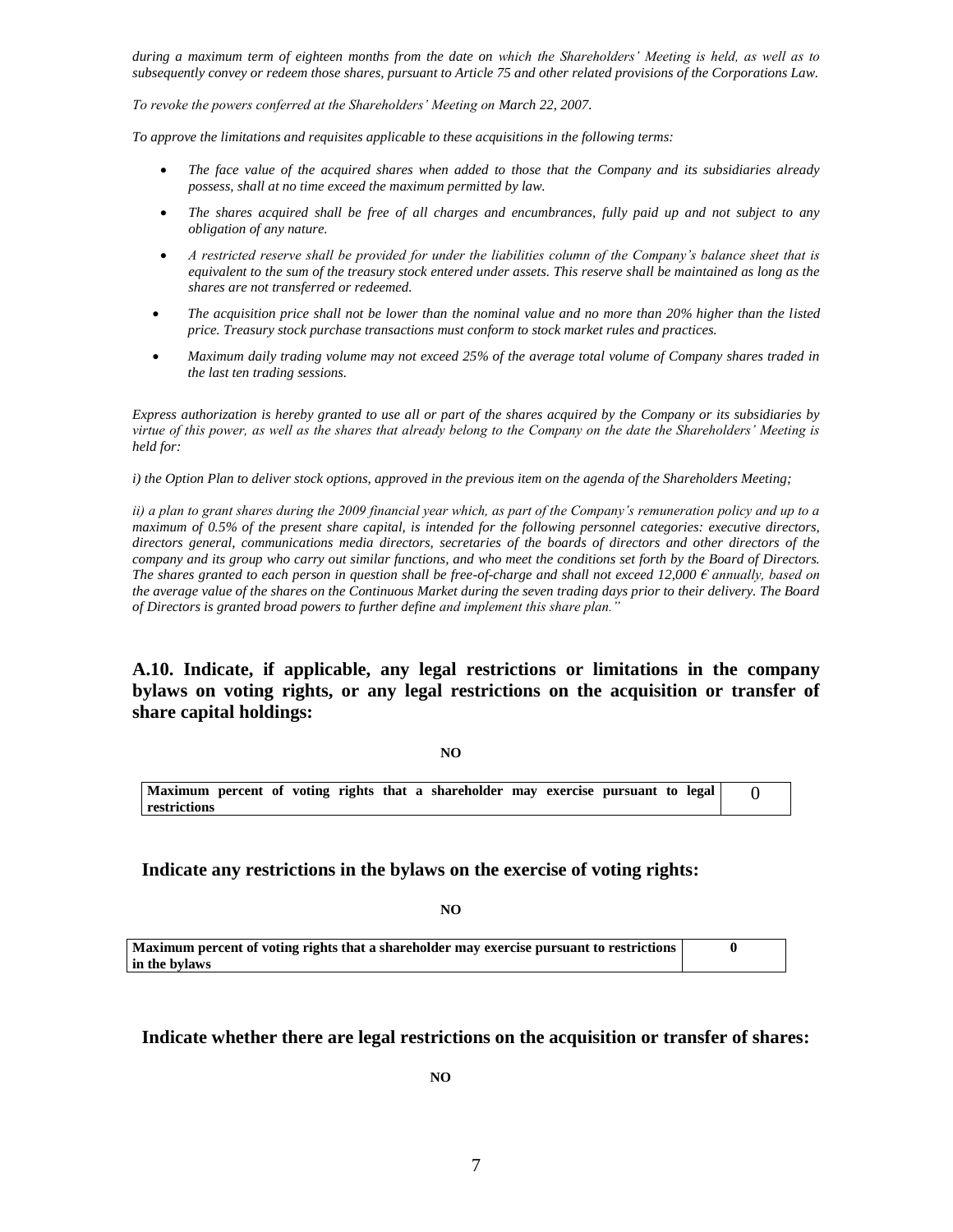**A.11 Indicate whether shareholders at the Annual Meeting have resolved to adopt any anti-takeover measures pursuant to Law 6/2007.**

**NO**

**If applicable, explain the measures passed and the terms in which restrictions would not apply:**

# **B COMPANY MANAGEMENT STRUCTURE**

## **B.1 Board of Directors**

**B.1.1. Indicate the maximum and minimum number of directors provided for in the Bylaws:** 

| <b>Maximum Number of Directors</b> |  |
|------------------------------------|--|
| <b>Minimum Number of Directors</b> |  |

|                 |  |  | B.1.2. Complete the following table providing information concerning Board |  |
|-----------------|--|--|----------------------------------------------------------------------------|--|
| <b>Members:</b> |  |  |                                                                            |  |

| <b>Director's Name</b>                               | Representative | <b>Position on</b><br>the Board                    | Date of First<br><b>Appointment</b> | Date of Last<br>Appointment | <b>How Elected</b>                                                   |
|------------------------------------------------------|----------------|----------------------------------------------------|-------------------------------------|-----------------------------|----------------------------------------------------------------------|
| <b>IGNACIO</b><br><b>POLANCO</b><br><b>MORENO</b>    |                | <b>CHAIRMAN</b>                                    | 18 Mar 93                           | 13 March 08                 | <b>APPOINTED AT</b><br>THE ANNUAL<br>SHAREHOLDERS'<br><b>MEETING</b> |
| <b>JUAN LUIS</b><br><b>CEBRIÁN</b><br><b>ECHARRI</b> |                | <b>CHIEF</b><br><b>EXECUTIVE</b><br><b>OFFICER</b> | 15 Jun 83                           | 15 Apr 04                   | <b>APPOINTED AT</b><br>THE ANNUAL<br>SHAREHOLDERS'<br><b>MEETING</b> |
| <b>ADOLFO</b><br>VALERO<br><b>CASCANTE</b>           |                | <b>DIRECTOR</b>                                    | 20 Oct 88                           | 15 Apr 04                   | <b>APPOINTED AT</b><br>THE ANNUAL<br>SHAREHOLDERS'<br><b>MEETING</b> |
| <b>AGNES</b><br>NOGUERA<br><b>BOREL</b>              |                | <b>DIRECTOR</b>                                    | 20 Apr 06                           | 22 March 07                 | <b>APPOINTED AT</b><br>THE ANNUAL<br>SHAREHOLDERS'<br><b>MEETING</b> |
| <b>ALFONSO LOPEZ</b><br>CASAS                        |                | <b>DIRECTOR</b>                                    | 17 Apr 08                           | 5 Dec 08                    | <b>APPOINTED AT</b><br>THE ANNUAL<br>SHAREHOLDERS'<br><b>MEETING</b> |
| <b>BORJA JESÚS</b><br>PÉREZ ARAUNA                   |                | <b>DIRECTOR</b>                                    | 18 May 00                           | 17 March 05                 | <b>APPOINTED AT</b><br>THE ANNUAL<br>SHAREHOLDERS'<br><b>MEETING</b> |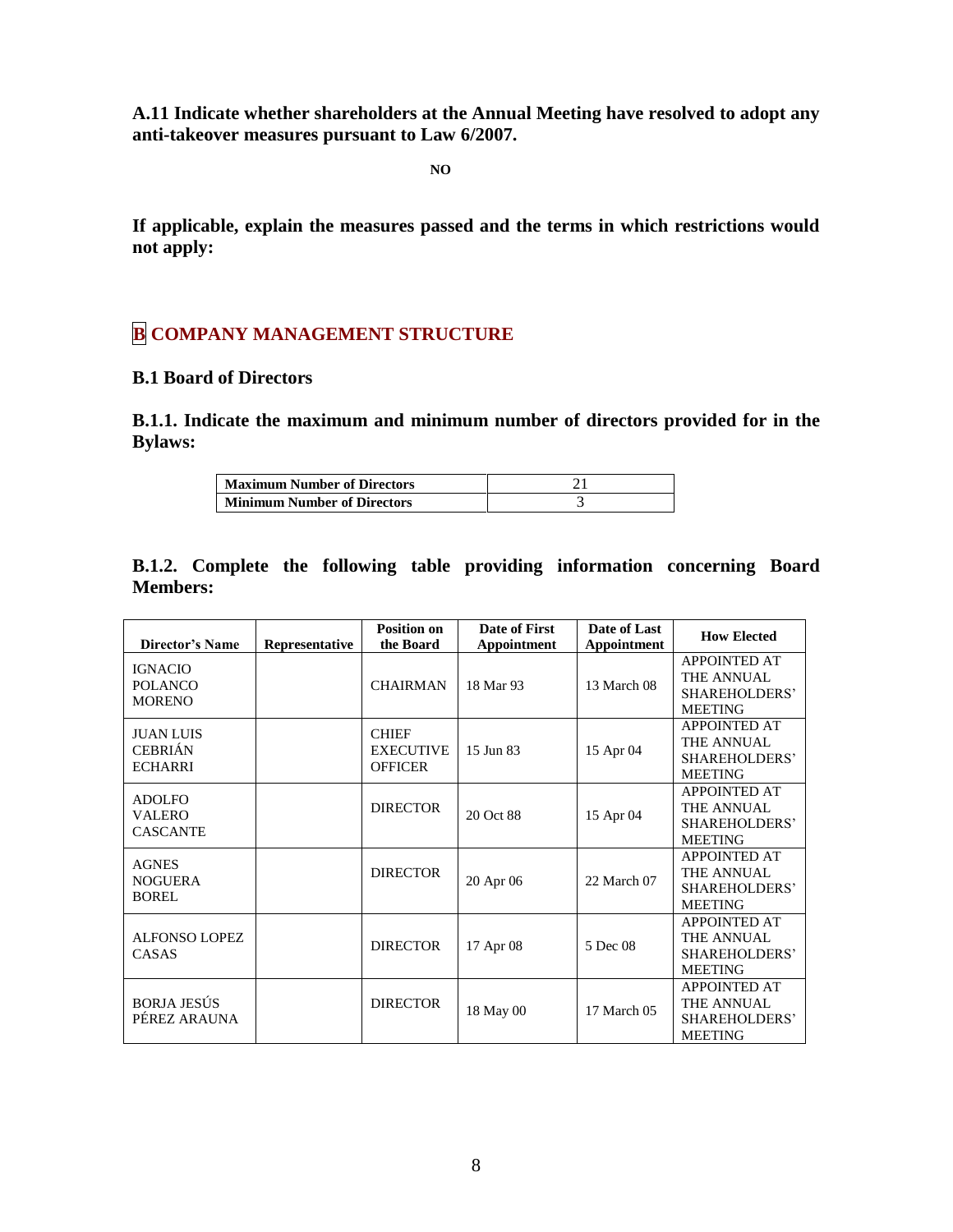| <b>DIEGO HIDALGO</b><br><b>SCHNUR</b>                            | <b>DIRECTOR</b> | 17 Jun 82<br>13 March 08 |             | <b>APPOINTED AT</b><br>THE ANNUAL<br>SHAREHOLDERS'<br><b>MEETING</b> |  |
|------------------------------------------------------------------|-----------------|--------------------------|-------------|----------------------------------------------------------------------|--|
| <b>EMILIANO</b><br><b>MARTINEZ</b><br>RODRIGUEZ                  | <b>DIRECTOR</b> | 15 Jun 89                | 15 Apr 04   | APPOINTED AT<br>THE ANNUAL<br>SHAREHOLDERS'<br><b>MEETING</b>        |  |
| <b>FRANCISCO</b><br><b>JAVIER DIEZ DE</b><br><b>POLANCO</b>      | <b>DIRECTOR</b> | 18 May 00                | 17 March 05 | <b>APPOINTED AT</b><br>THE ANNUAL<br>SHAREHOLDERS'<br><b>MEETING</b> |  |
| <b>FRANCISCO</b><br>PÉREZ<br><b>GONZÁLEZ</b>                     | <b>DIRECTOR</b> | 25 Mar 77                | 15 Apr 04   | APPOINTED AT<br>THE ANNUAL<br>SHAREHOLDERS'<br><b>MEETING</b>        |  |
| <b>GREGORIO</b><br>MARAÑÓN<br><b>BERTRÁN DE LIS</b>              | <b>DIRECTOR</b> | 15 Jun 83                | 15 Apr 04   | <b>APPOINTED AT</b><br>THE ANNUAL<br>SHAREHOLDERS'<br><b>MEETING</b> |  |
| <b>JESÚS DE LA</b><br><b>SERNA</b><br>GUTIÉRREZ<br><b>REPIDE</b> | <b>DIRECTOR</b> | 19 Jun 84                | 17 March 05 | <b>APPOINTED AT</b><br>THE ANNUAL<br>SHAREHOLDERS'<br><b>MEETING</b> |  |
| JOSÉ<br><b>BUENAVENTURA</b><br><b>TERCEIRO</b><br><b>LOMBA</b>   | <b>DIRECTOR</b> | 15 Nov 90                | 23 March 06 | <b>APPOINTED AT</b><br>THE ANNUAL<br>SHAREHOLDERS'<br><b>MEETING</b> |  |
| <b>JUAN SALVAT</b><br><b>DALMAU</b>                              | <b>DIRECTOR</b> | 25 May 79                | 23 March 06 | <b>APPOINTED AT</b><br>THE ANNUAL<br>SHAREHOLDERS'<br><b>MEETING</b> |  |
| <b>MANUEL</b><br><b>POLANCO</b><br><b>MORENO</b>                 | <b>DIRECTOR</b> | 19 Apr 01                | 23 March 06 | <b>APPOINTED AT</b><br>THE ANNUAL<br>SHAREHOLDERS'<br><b>MEETING</b> |  |
| <b>MANUEL</b><br>VARELA UÑA                                      | <b>DIRECTOR</b> | 25 Mar 77                | 15 Apr 04   | <b>APPOINTED AT</b><br>THE ANNUAL<br>SHAREHOLDERS'<br><b>MEETING</b> |  |
| <b>MATÍAS CORTÉS</b><br><b>DOMÍNGUEZ</b>                         | <b>DIRECTOR</b> | 25 Mar 77                | 15 Apr 04   | <b>APPOINTED AT</b><br>THE ANNUAL<br>SHAREHOLDERS'<br><b>MEETING</b> |  |
| <b>RAMÓN</b><br><b>MENDOZA</b><br><b>SOLANO</b>                  | <b>DIRECTOR</b> | 19 Apr 01                | 23 March 06 | <b>APPOINTED AT</b><br>THE ANNUAL<br>SHAREHOLDERS'<br><b>MEETING</b> |  |

**Total Number of Board Members** 18

# **Indicate any Members retiring from the Board of Directors during the financial year**

|                              | <b>Board member status</b> |                        |
|------------------------------|----------------------------|------------------------|
| <b>Board Member</b>          | upon retirement            | <b>Retirement Date</b> |
| <b>ISABEL POLANCO MORENO</b> | <b>EXECUTIVE</b>           | 29/03/2008             |

**B.1.3 Complete the following tables concerning the Members of the Board and their functions:**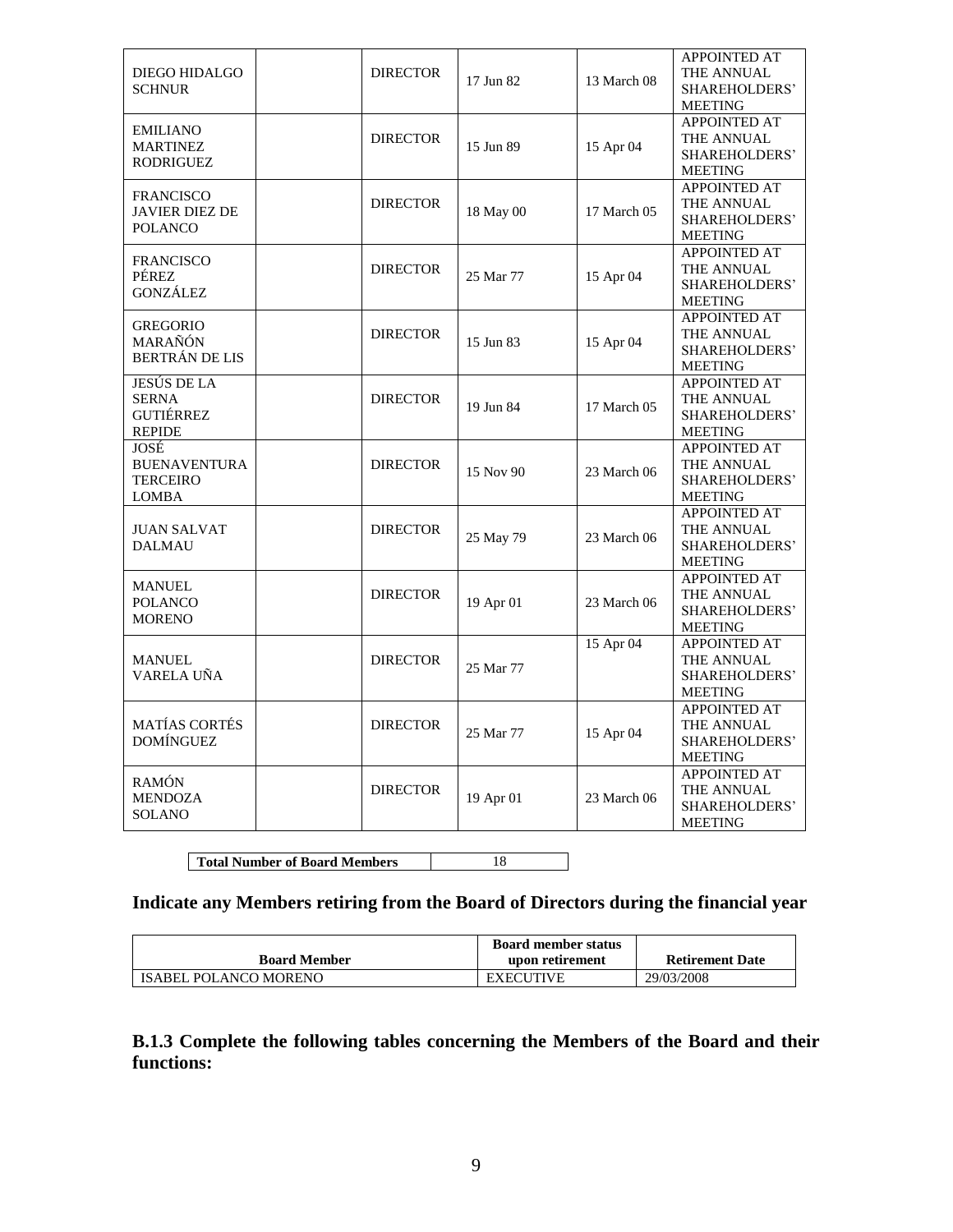# **EXECUTIVE DIRECTORS**

| <b>Director's Name</b>      | <b>Committee Proposing His/Her Appointment</b> | <b>Post or Functions</b> |
|-----------------------------|------------------------------------------------|--------------------------|
| MR. IGNACIO POLANCO         | CORPORATE GOVERNANCE, APPOINTMENTS             | <b>CHAIRMAN</b>          |
| <b>MORENO</b>               | AND REMUNERATION COMMITTEE                     |                          |
| MR. JUAN LUIS CEBRIÁN       | CORPORATE GOVERNANCE, APPOINTMENTS             | <b>CEO</b>               |
| <b>ECHARRI</b>              | AND REMUNERATION COMMITTEE                     |                          |
| MR. ALFONSO LOPEZ           | CORPORATE GOVERNANCE, APPOINTMENTS             | <b>DIRECTOR</b>          |
| CASAS                       | AND REMUNERATION COMMITTEE                     |                          |
| MR. EMILIANO MARTÍNEZ       | CORPORATE GOVERNANCE, APPOINTMENTS             | <b>DIRECTOR</b>          |
| RODRÍGUEZ                   | AND REMUNERATION COMMITTEE                     |                          |
| <b>MR. FRANCISCO JAVIER</b> | CORPORATE GOVERNANCE, APPOINTMENTS             | <b>DIRECTOR</b>          |
| DIEZ DE POLANCO             | AND REMUNERATION COMMITTEE                     |                          |
| MR. MANUEL POLANCO          | CORPORATE GOVERNANCE, APPOINTMENTS             | <b>DIRECTOR</b>          |
| <b>MORENO</b>               | AND REMUNERATION COMMITTEE                     |                          |

| <b>Total Number of Executive Directors</b> |       |
|--------------------------------------------|-------|
| % of the Board                             | າາ າາ |

# **EXTERNAL DIRECTORS REPRESENTING SIGNIFICANT SHAREHOLDINGS**

| Director's Name           | <b>Committee that Proposed His/Her</b><br>Appointment | <b>Name of Significant</b><br><b>Shareholder Who He/She</b><br><b>Represents or Who Proposed</b><br><b>His/Her Appointment</b> |
|---------------------------|-------------------------------------------------------|--------------------------------------------------------------------------------------------------------------------------------|
| <b>MR. ADOLFO VALERO</b>  | CORPORATE GOVERNANCE,                                 | TIMÓN, S.A.                                                                                                                    |
| <b>CASCANTE</b>           | <b>APPOINTMENTS AND</b>                               |                                                                                                                                |
|                           | REMUNERATION COMMITTEE                                |                                                                                                                                |
| <b>MRS. AGNES NOGUERA</b> | CORPORATE GOVERNANCE,                                 | PROMOTORA DE                                                                                                                   |
| BOREL                     | <b>APPOINTMENTS AND</b>                               | PUBLICACIONES, S.L.                                                                                                            |
|                           | <b>REMUNERATION COMMITTEE</b>                         |                                                                                                                                |
| MR. BORJA JESÚS PÉREZ     | CORPORATE GOVERNANCE,                                 | TIMÓN, S.A.                                                                                                                    |
| <b>ARAUNA</b>             | <b>APPOINTMENTS AND</b>                               |                                                                                                                                |
|                           | <b>REMUNERATION COMMITTEE</b>                         |                                                                                                                                |
| MR. DIEGO HIDALGO         | CORPORATE GOVERNANCE,                                 | PROMOTORA DE                                                                                                                   |
| <b>SCHNUR</b>             | <b>APPOINTMENTS AND</b>                               | PUBLICACIONES, S.L.                                                                                                            |
|                           | REMUNERATION COMMITTEE                                |                                                                                                                                |
| MR. FRANCISCO PÉREZ       | CORPORATE GOVERNANCE,                                 | TIMÓN, S.A.                                                                                                                    |
| <b>GONZÁLEZ</b>           | <b>APPOINTMENTS AND</b>                               |                                                                                                                                |
|                           | <b>REMUNERATION COMMITTEE</b>                         |                                                                                                                                |
|                           | CORPORATE GOVERNANCE,                                 | PROMOTORA DE                                                                                                                   |
| MR. MANUEL VARELA UÑA     | <b>APPOINTMENTS AND</b>                               | PUBLICACIONES, S.L.                                                                                                            |
|                           | <b>REMUNERATION COMMITTEE</b>                         |                                                                                                                                |
| MR. RAMÓN MENDOZA         | CORPORATE GOVERNANCE,                                 | PROMOTORA DE                                                                                                                   |
| <b>SOLANO</b>             | <b>APPOINTMENTS AND</b>                               | PUBLICACIONES, S.L.                                                                                                            |
|                           | REMUNERATION COMMITTEE                                |                                                                                                                                |

| Total number of external directors representing significant<br>shareholdings |        |
|------------------------------------------------------------------------------|--------|
| % of the Board                                                               | 38.889 |

## **INDEPENDENT EXTERNAL DIRECTORS**

| $\cdots$<br>Director's Name                 | Profession |
|---------------------------------------------|------------|
| $\sim$<br><b>MARANON</b><br>GREGORIO<br>MR. |            |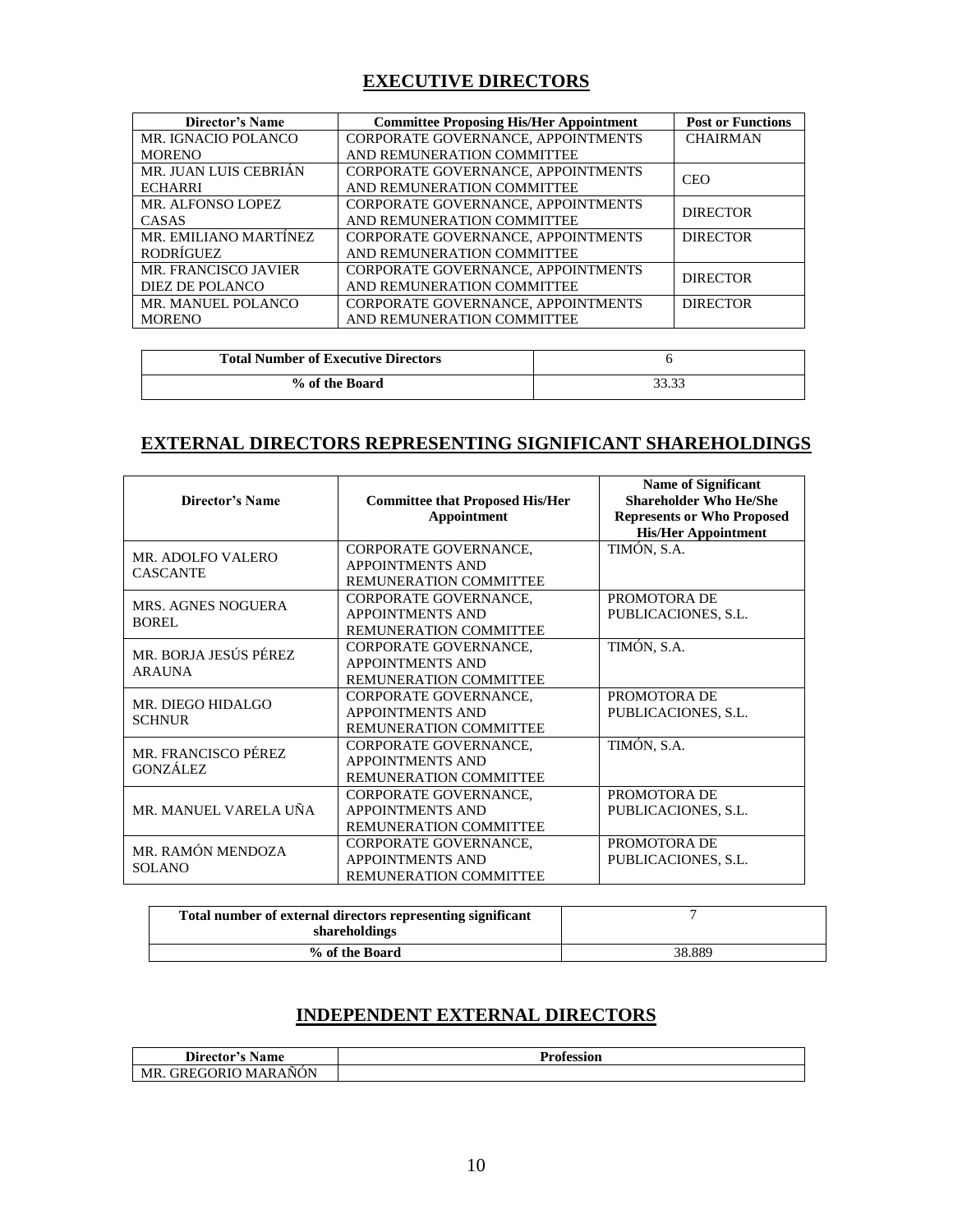| Y BERTRÁN DE LIS                               | <b>LAWYER</b>                  |
|------------------------------------------------|--------------------------------|
| MR. JESÚS DE LA SERNA Y<br>GUTIÉRREZ-RÉPIDE    | <b>JOURNALIST</b>              |
| MR. JOSÉ BUENAVENTURA<br><b>TERCEIRO LOMBA</b> | PROFESSOR OF APPLIED ECONOMICS |
| MR. JUAN SALVAT DALMAU                         | <b>PUBLISHER</b>               |
| MR. MATÍAS CORTÉS<br><b>DOMÍNGUEZ</b>          | <b>LAWYER</b>                  |

| Total number of independent external directors |        |
|------------------------------------------------|--------|
| % of the Board                                 | 77 779 |

## **OTHER EXTERNAL DIRECTORS**

**Explain why they may not be considered significant shareholders or independent and their relationships with the company, its directors or shareholders:** 

**If applicable, indicate any changes that have occurred during the year in each director's status:** 

**B.1.4 Explain, if applicable, why directors representing significant shareholdings have been appointed at the request of shareholders whose stake is less than 5% of share capital:**

**Indicate whether formal requests for representation on the board have been denied shareholders whose stake is equal or higher than others whose requests to appoint a director to represent a significant shareholding was granted. If so, explain why such requests were denied:**

**NO**

**B.1.5 Indicate whether any board member has left his post before the end of his mandate, whether he explained his reasons to the board and by what means, and if expressed in writing to the entire board, provide the reasons given:**

**NO**

**B.1.6. If applicable, indicate the powers delegated to members of the Board of Directors:**

| <b>Board Member's Name</b>    | <b>Brief Description</b>                         |
|-------------------------------|--------------------------------------------------|
| <b>IGNACIO POLANCO MORENO</b> | HE HAS BEEN DELEGATED ALL POWERS OF THE BOARD OF |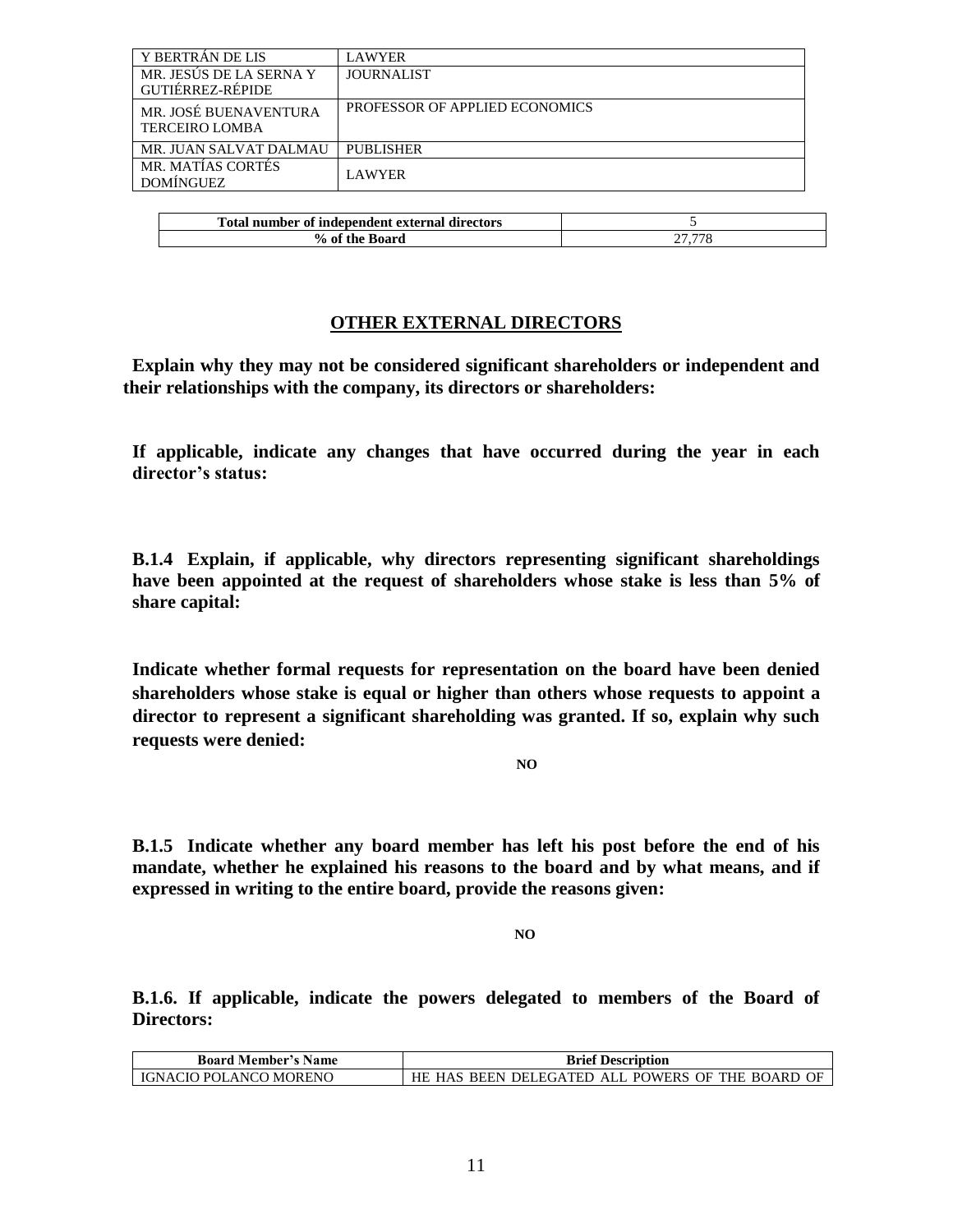|                           | DIRECTORS EXCEPT THOSE THAT CANNOT BE DELEGATED  |
|---------------------------|--------------------------------------------------|
|                           | <b>BY LAW</b>                                    |
|                           | HE HAS BEEN DELEGATED ALL POWERS OF THE BOARD OF |
| JUAN LUIS CEBRIÁN ECHARRI | DIRECTORS EXCEPT THOSE THAT CANNOT BE DELEGATED  |
|                           | <b>BY LAW</b>                                    |

# **B.1.7. If applicable, identify board members who hold posts as directors or officers in subsidiary companies within the listed company's group:**

| <b>Director's Name</b>           | Name of the Group Company                                    | <b>Position</b>                                                                              |
|----------------------------------|--------------------------------------------------------------|----------------------------------------------------------------------------------------------|
|                                  |                                                              |                                                                                              |
| <b>IGNACIO POLANCO MORENO</b>    | DIARIO EL PAIS, S.L.                                         | <b>CHAIRMAN</b>                                                                              |
| IGNACIO POLANCO MORENO           | SOCIEDAD DE SERVICIOS RADIOFÓNICOS<br>UNIÓN RADIO, S.L.      | <b>CHAIRMAN</b>                                                                              |
| IGNACIO POLANCO MORENO           | SOCIEDAD ESPAÑOLA DE RADIODIFUSIÓN,<br>S.A.                  | <b>CHAIRMAN</b>                                                                              |
| IGNACIO POLANCO MORENO           | SOGECABLE, S.A.                                              | <b>DIRECTOR</b>                                                                              |
| <b>JUAN LUIS CEBRIAN ECHARRI</b> | DIARIO EL PAIS, S.L.                                         | <b>CHIEF EXECUTIVE</b><br><b>OFFICER</b>                                                     |
| JUAN LUIS CEBRIAN ECHARRI        | GRUPO MEDIA CAPITAL, SGPS, S.A.                              | <b>DIRECTOR</b>                                                                              |
| JUAN LUIS CEBRIAN ECHARRI        | PRISA DIVISION INTERNACIONAL, S.L.                           | <b>DIRECTOR</b><br>(REPRESENTATIVE<br><b>PROMOTORA</b><br>OF<br>DE<br>INFORMACIONES,<br>S.A. |
| <b>JUAN LUIS CEBRIAN ECHARRI</b> | PROMOTORA DE ACTIVIDADES AMERICA<br>2010 COLOMBIA LTDA.      | <b>CHAIRMAN</b>                                                                              |
| JUAN LUIS CEBRIAN ECHARRI        | PROMOTORA DE ACTIVIDADES AMERICA<br>2010 MEXICO, S.A. DE CV. | <b>CHAIRMAN</b>                                                                              |
| JUAN LUIS CEBRIAN ECHARRI        | PROMOTORA DE ACTIVIDADES AMERICA<br>2010, S.L.               | <b>CHAIRMAN</b>                                                                              |
| JUAN LUIS CEBRIAN ECHARRI        | SOCIEDAD DE SERVICIOS RADIOFÓNICOS<br>UNIÓN RADIO, S.L.      | <b>DIRECTOR</b>                                                                              |
| <b>JUAN LUIS CEBRIAN ECHARRI</b> | SOCIEDAD ESPAÑOLA DE RADIODIFUSIÓN,<br>S.A.                  | <b>DIRECTOR</b><br><b>EXERCISING</b><br><b>DELEGATED</b><br><b>POWERS</b>                    |
| JUAN LUIS CEBRIAN ECHARRI        | SOGECABLE, S.A.                                              | <b>DEPUTY</b><br><b>CHAIRMAN</b>                                                             |
| ADOLFO VALERO CASCANTE           | DIARIO EL PAIS, S.L.                                         | <b>DIRECTOR</b>                                                                              |
| ADOLFO VALERO CASCANTE           | GRUPO SANTILLANA DE EDICIONES, S.L.                          | <b>DIRECTOR</b>                                                                              |
| ADOLFO VALERO CASCANTE           | SOCIEDAD DE SERVICIOS RADIOFONICOS<br>UNION RADIO, S.L.      | <b>DIRECTOR</b>                                                                              |
| ADOLFO VALERO CASCANTE           | SOCIEDAD ESPAÑOLA DE RADIODIFUSIÓN,<br>S.A.                  | <b>DIRECTOR</b>                                                                              |
| <b>AGNES NOGUERA BOREL</b>       | DIARIO EL PAÍS, S.L.                                         | <b>DIRECTOR</b>                                                                              |
| <b>AGNES NOGUERA BOREL</b>       | SOCIEDAD DE SERVICIOS RADIOFONICOS                           | <b>DIRECTOR</b>                                                                              |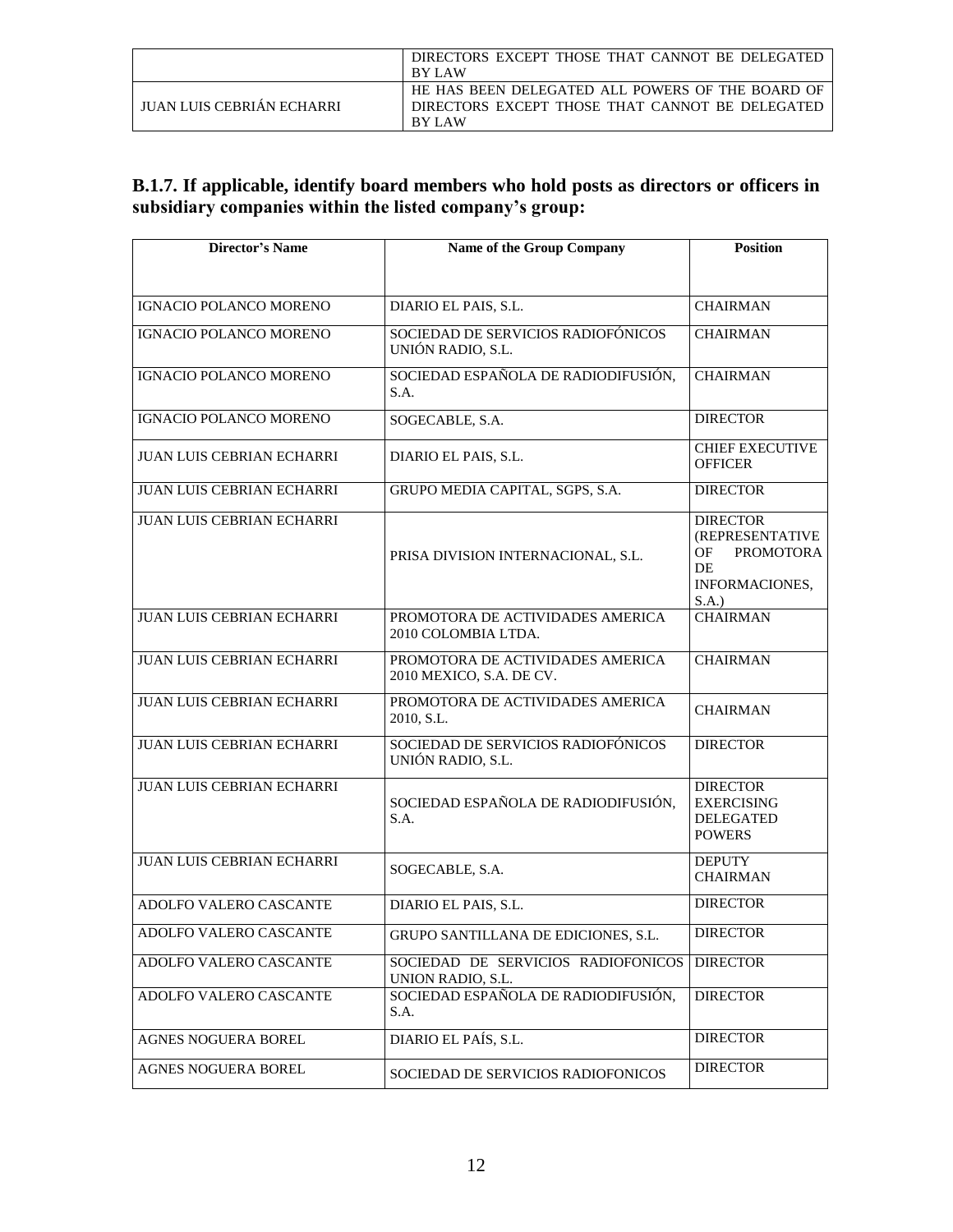|                            | UNION RADIO, S.L.                                              |                                                                            |
|----------------------------|----------------------------------------------------------------|----------------------------------------------------------------------------|
| <b>AGNES NOGUERA BOREL</b> | SOCIEDAD ESPAÑOLA DE RADIODIFUSIÓN,<br>SA.                     | <b>DIRECTOR</b>                                                            |
| <b>AGNES NOGUERA BOREL</b> | SOGECABLE, S.A.                                                | <b>DIRECTOR</b>                                                            |
| <b>ALFONSO LOPEZ CASAS</b> | CANTABRIA COMUNICACIONES, S.L.                                 | <b>JOINT DIRECTOR</b>                                                      |
| ALFONSO LOPEZ CASAS        | CANTABRIA RADIO, S.L.                                          | <b>JOINT DIRECTOR</b>                                                      |
| ALFONSO LOPEZ CASAS        | COMPAÑÍA ARAGONESA DE<br>RADIODIFUSIÓN, S.A.                   | <b>JOINT DIRECTOR</b>                                                      |
| ALFONSO LOPEZ CASAS        | CORPORACION CANARIA DE INFORMACION<br>Y RADIO, S.A.            | <b>SECRETARY</b><br><b>DIRECTOR</b>                                        |
| <b>ALFONSO LOPEZ CASAS</b> | DIARIO AS, S.L.                                                | <b>DIRECTOR</b>                                                            |
| ALFONSO LOPEZ CASAS        | GESTION DE MARCAS AUDIOVISUALES, S.A.                          | <b>JOINT DIRECTOR</b>                                                      |
| <b>ALFONSO LOPEZ CASAS</b> | GRUPO LATINO DE RADIO, S.L.                                    | <b>JOINT DIRECTOR</b>                                                      |
| <b>ALFONSO LOPEZ CASAS</b> | <b>INICIATIVAS RADIOFONICAS DE CASTILLA</b><br>LA MANCHA, S.A. | <b>SECRETARY</b><br><b>DIRECTOR</b>                                        |
| <b>ALFONSO LOPEZ CASAS</b> | INVERSIONES GODÓ, S.A.U                                        | <b>SECRETARY</b><br><b>DIRECTOR</b>                                        |
| <b>ALFONSO LOPEZ CASAS</b> | ONDAS GALICIA, S.A.                                            | <b>SECRETARY</b><br><b>DIRECTOR</b>                                        |
| <b>ALFONSO LOPEZ CASAS</b> | PLURAL ENTERTAINMENT INC                                       | <b>DIRECTOR</b>                                                            |
| <b>ALFONSO LOPEZ CASAS</b> | PROMOTORA DE EMISORAS DE<br>TELEVISION, S.A.                   | <b>DIRECTOR</b>                                                            |
| ALFONSO LOPEZ CASAS        | PROMOTORA DE EMISORAS, S.L.                                    | <b>SECRETARY</b><br><b>DIRECTOR</b>                                        |
| <b>ALFONSO LOPEZ CASAS</b> | RADIO 30, S.A.                                                 | <b>JOINT DIRECTOR</b>                                                      |
| <b>ALFONSO LOPEZ CASAS</b> | RADIO CLUB CANARIAS, S.A.                                      | <b>JOINT DIRECTOR</b>                                                      |
| ALFONSO LOPEZ CASAS        | RADIO MURCIA, S.A.                                             | <b>SECRETARY</b><br><b>DIRECTOR</b>                                        |
| <b>ALFONSO LOPEZ CASAS</b> | RADIO ZARAGOZA, S.A.                                           | <b>SECRETARY</b><br><b>DIRECTOR</b>                                        |
| ALFONSO LOPEZ CASAS        | SOCIEDAD CANARIA DE TELEVISION<br>REGIONAL, S.A.               | <b>DIRECTOR</b>                                                            |
| ALFONSO LOPEZ CASAS        | SOCIEDAD DE SERVICIOS RADIOFONICOS<br>UNION RADIO, S.L.        | <b>GENERAL</b><br><b>SECRETARY AND</b><br>SECRETARY OF<br>THE BOARD        |
| <b>ALFONSO LOPEZ CASAS</b> | SOCIEDAD ESPAÑOLA DE RADIODIFUSION,<br>S.A.                    | <b>GENERAL</b><br><b>SECRETARY AND</b><br><b>SECRETARY OF</b><br>THE BOARD |
| ALFONSO LOPEZ CASAS        | <b>TESELA PRODUCCIONES</b><br>CINEMATOGRAFICAS, S.L.           | <b>SECRETARY</b><br><b>DIRECTOR</b>                                        |
| ALFONSO LOPEZ CASAS        | UNION RADIO DIGITAL, S.A.                                      | <b>JOINT DIRECTOR</b>                                                      |
| ALFONSO LOPEZ CASAS        | UNION RADIO SERVICIOS CORPORATIVOS,<br>S.A.                    | <b>SECRETARY</b><br><b>DIRECTOR</b>                                        |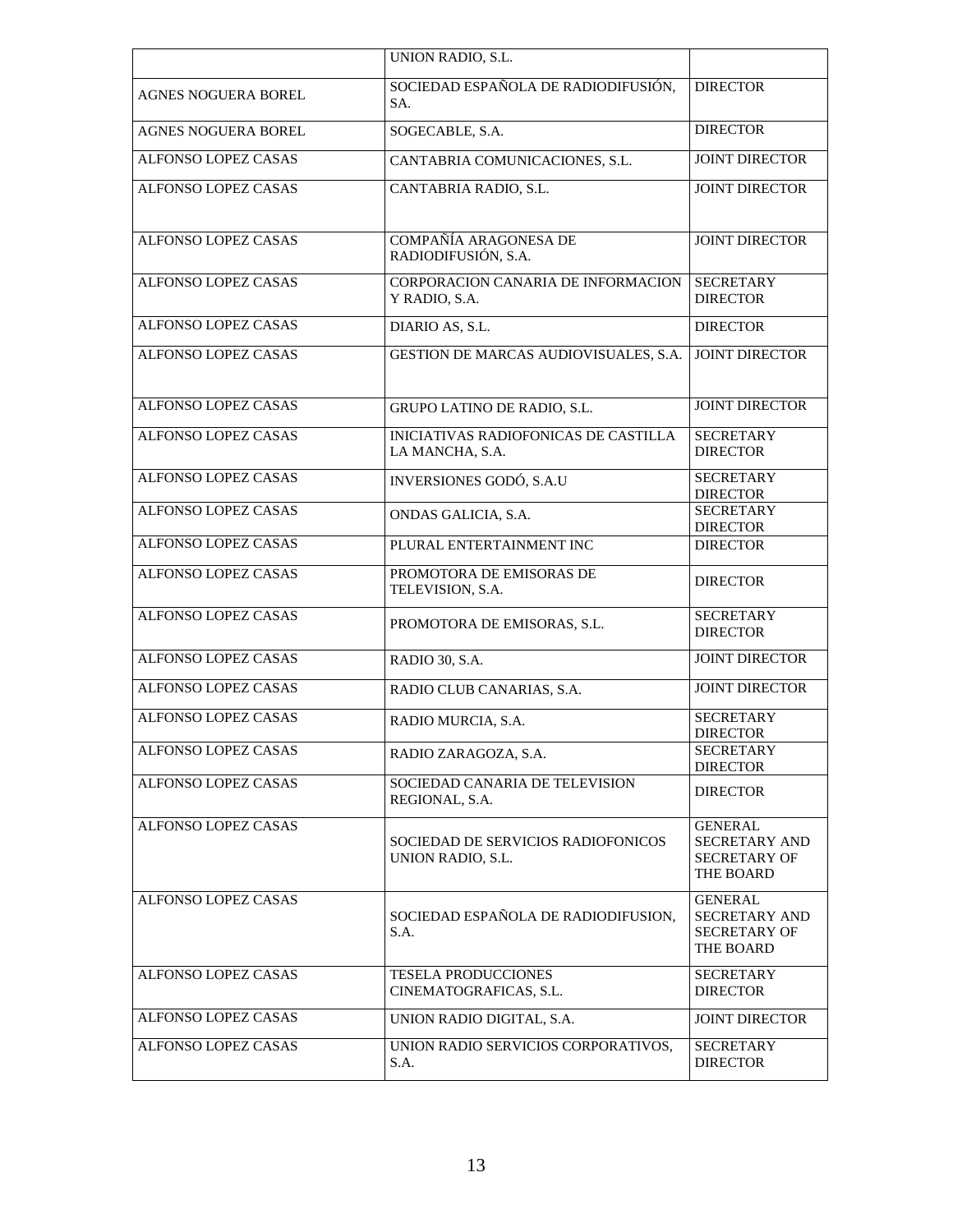| <b>BORJA PEREZ ARAUNA</b>                  | SOCIEDAD ESPAÑOLA DE RADIODIFUSION,<br>S.A.                | CONSEJERO                                                       |
|--------------------------------------------|------------------------------------------------------------|-----------------------------------------------------------------|
| DIEGO HIDALGO SCHNUR                       | DIARIO EL PAIS, S.L.                                       | <b>DIRECTOR</b>                                                 |
| DIEGO HIDALGO SCHNUR                       | SOCIEDAD ESPAÑOLA DE RADIODIFUSIÓN,<br>S.A.                | <b>DIRECTOR</b>                                                 |
| DIEGO HIDALGO SCHNUR                       | SOGECABLE, S.A.                                            | <b>DIRECTOR</b>                                                 |
| EMILIANO MARTINEZ RODRIGUEZ                | CANAL DE EDITORIALES, S.A.                                 | <b>JOINT DIRECTOR</b>                                           |
| EMILIANO MARTINEZ RODRIGUEZ                | CONSTANCIA EDITORES, S.A.- PORTUGAL                        | <b>CHAIRMAN</b>                                                 |
| EMILIANO MARTINEZ RODRIGUEZ                | DIARIO EL PAÍS, S.L.                                       | <b>DIRECTOR</b>                                                 |
| EMILIANO MARTINEZ RODRIGUEZ                | EDICIONES SANTILLANA, S.A. -<br><b>ARGENTINA-</b>          | <b>CHAIRMAN</b>                                                 |
| EMILIANO MARTINEZ RODRIGUEZ                | EDITORA MODERNA LTDA- BRASIL                               | <b>DIRECTOR</b>                                                 |
| EMILIANO MARTINEZ RODRIGUEZ                | EDITORA SANTILLANA, S.A.- COLOMBIA                         | <b>CHAIRMAN</b>                                                 |
| EMILIANO MARTINEZ RODRIGUEZ                | EDITORIAL NUEVO MÉXICO, S.A. DE CV.-<br>MÉXICO             | <b>CHAIRMAN</b>                                                 |
| EMILIANO MARTINEZ RODRIGUEZ                | EDITORIAL SANTILLANA, S.A. DE C.V.-<br>MÉXICO              | <b>CHAIRMAN</b>                                                 |
| EMILIANO MARTINEZ RODRIGUEZ                | EDITORIAL SANTILLANA, S.A.- VENEZUELA                      | <b>CHAIRMAN</b>                                                 |
| EMILIANO MARTINEZ RODRIGUEZ                | GRUPO SANTILLANA DE EDICIONES, S.L.                        | <b>CHAIRMAN</b>                                                 |
| EMILIANO MARTINEZ RODRIGUEZ                | INSTITUTO UNIVERSITARIO DE POSGRADO,<br>S.A.               | <b>DEPUTY</b><br><b>CHAIRMAN</b>                                |
| EMILIANO MARTINEZ RODRIGUEZ                | ITACA, S.L.                                                | <b>JOINT DIRECTOR</b>                                           |
| EMILIANO MARTINEZ RODRIGUEZ                | LANZA, S.A. DE C.V.- MÉXICO                                | <b>CHAIRMAN</b>                                                 |
| EMILIANO MARTINEZ RODRIGUEZ                | RICHMOND PUBLISHING, S.A. DE CV -<br>MÉXICO-               | <b>CHAIRMAN</b>                                                 |
| EMILIANO MARTINEZ RODRIGUEZ                | SANTILLANA DEL PACÍFICO, S.A. DE<br><b>EDICIONES-CHILE</b> | <b>CHAIRMAN</b>                                                 |
| EMILIANO MARTINEZ RODRIGUEZ                | SANTILLANA EDICIONES GENERALES, S.A.<br>DE CV-MÉXICO-      | <b>DIRECTOR</b>                                                 |
| EMILIANO MARTINEZ RODRIGUEZ                | SANTILLANA EDICIONES GENERALES, S.L.                       | <b>JOINT DIRECTOR</b>                                           |
| EMILIANO MARTINEZ RODRIGUEZ                | SANTILLANA EDUCACION, S.L.                                 | <b>JOINT DIRECTOR</b>                                           |
| EMILIANO MARTINEZ RODRIGUEZ                | SANTILLANA USA PUBLISHING COMPANY<br><b>INC</b>            | <b>CHAIRMAN</b>                                                 |
| EMILIANO MARTINEZ RODRIGUEZ                | SANTILLANA, S.A.- ECUADOR                                  | <b>CHAIRMAN</b>                                                 |
| EMILIANO MARTINEZ RODRIGUEZ                | SANTILLANA, SA. - PERÚ                                     | <b>CHAIRMAN</b>                                                 |
| FRANCISCO JAVIER DIEZ DE<br><b>POLANCO</b> | CANAL CLUB DE DISTRIBUCION DE OCIO Y<br>CULTURA, S.A.      | <b>DIRECTOR</b>                                                 |
| FRANCISCO JAVIER DIEZ DE<br><b>POLANCO</b> | CANAL SATELITE DIGITAL, S.L.                               | <b>CHAIRMAN AND</b><br><b>CHIEF EXECUTIVE</b><br><b>OFFICER</b> |
| FRANCISCO JAVIER DIEZ DE<br><b>POLANCO</b> | COMPAÑÍA INDEPENDIENTE DE<br>TELEVISION, S.L.              | <b>CHAIRMAN AND</b><br><b>CHIEF EXECUTIVE</b><br><b>OFFICER</b> |
| FRANCISCO JAVIER DIEZ DE<br>POLANCO        | DTS DISTRIBUIDORA DE TELEVISION                            | <b>CHAIRMAN AND</b><br><b>CHIEF EXECUTIVE</b>                   |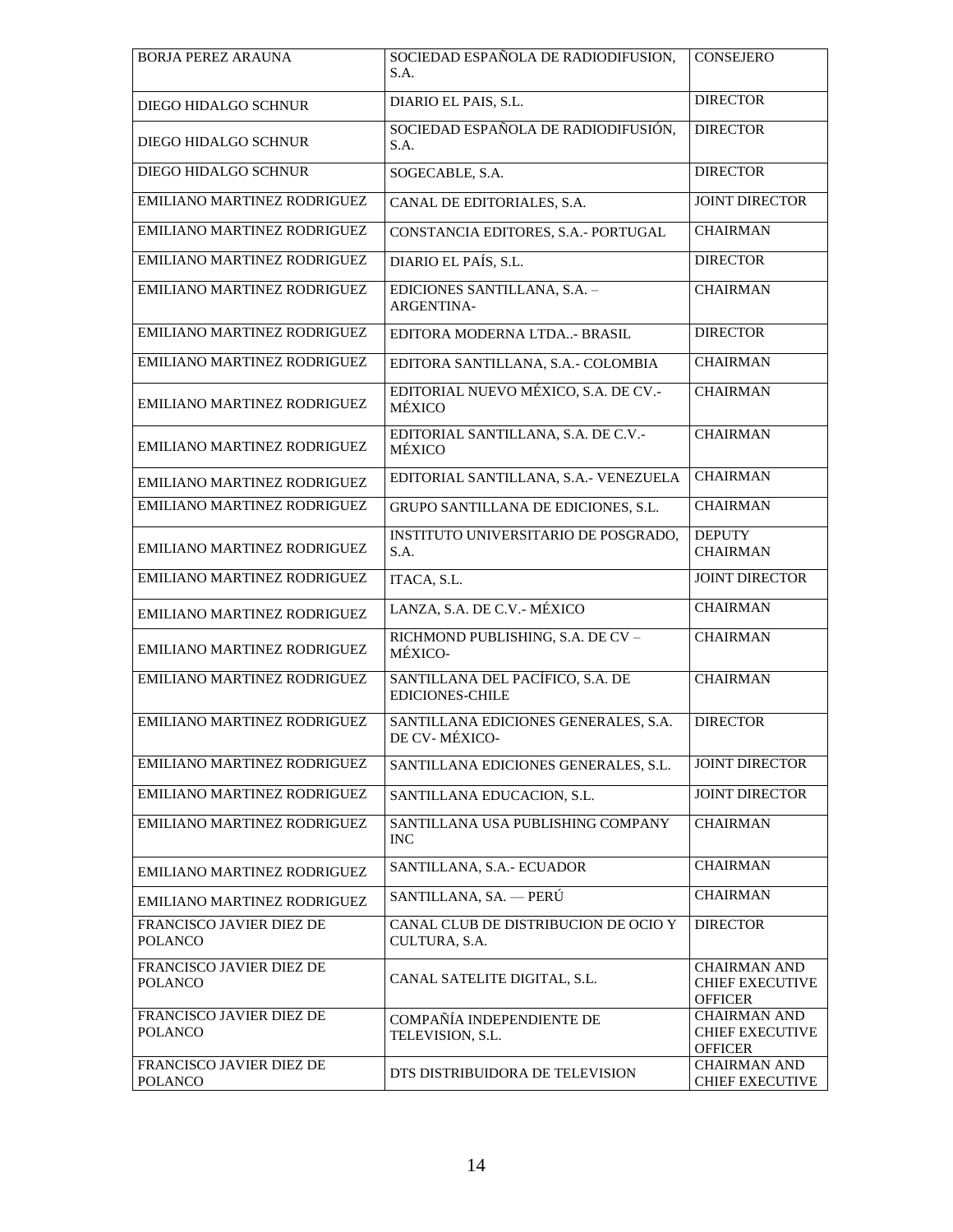|                                            | DIGITAL, S.A.                                                                                               | <b>OFFICER</b>                                                  |
|--------------------------------------------|-------------------------------------------------------------------------------------------------------------|-----------------------------------------------------------------|
| FRANCISCO JAVIER DIEZ DE<br><b>POLANCO</b> | PRISA DIVISION INTERNACIONAL, S.L.                                                                          | <b>DIRECTOR</b>                                                 |
| FRANCISCO JAVIER DIEZ DE<br><b>POLANCO</b> | SOCIEDAD DE SERVICIOS RADIOFÓNICOS<br>UNIÓN RADIO, S.L.                                                     | <b>DIRECTOR</b>                                                 |
| FRANCISCO JAVIER DIEZ DE<br><b>POLANCO</b> | SOCIEDAD ESPAÑOLA DE RADIODIFUSIÓN,<br>S.A.                                                                 | <b>DIRECTOR</b>                                                 |
| FRANCISCO JAVIER DIEZ DE<br><b>POLANCO</b> | SOCIEDAD GENERAL DE CINE, S.A.                                                                              | <b>CHAIRMAN AND</b><br><b>CHIEF EXECUTIVE</b><br>OFFICER        |
| FRANCISCO JAVIER DIEZ DE<br><b>POLANCO</b> | SOGECABLE, S.A.                                                                                             | <b>CHIEF EXECUTIVE</b><br><b>OFFICER</b>                        |
| FRANCISCO JAVIER DIEZ DE<br><b>POLANCO</b> | SOGEPAQ, S.A.                                                                                               | <b>CHAIRMAN AND</b><br><b>CHIEF EXECUTIVE</b><br><b>OFFICER</b> |
| FRANCISCO PEREZ GONZALEZ                   | DIARIO EL PAÍS, S.L                                                                                         | <b>DIRECTOR</b>                                                 |
| FRANCISCO PEREZ GONZALEZ                   | SOCIEDAD ESPAÑOLA DE RADIODIFUSION,<br>S.A.                                                                 | <b>DIRECTOR</b>                                                 |
| FRANCISCO PEREZ GONZALEZ                   | SOGECABLE, S.A.                                                                                             | <b>DIRECTOR</b>                                                 |
| GREGORIO MARAÑÓN BERTRÁN DE<br><b>LIS</b>  | SOCIEDAD DE SERVICIOS RADIOFÓNICOS<br>UNIÓN RADIO, S.L.                                                     | <b>DIRECTOR</b>                                                 |
| GREGORIO MARAÑÓN BERTRÁN DE<br><b>LIS</b>  | SOCIEDAD ESPAÑOLA DE RADIODIFUSIÓN,<br>S.A.                                                                 | <b>DIRECTOR</b>                                                 |
| GREGORIO MARAÑÓN BERTRÁN DE<br><b>LIS</b>  | SOGECABLE, S.A.                                                                                             | <b>DIRECTOR</b>                                                 |
| <b>JUAN SALVAT DALMAU</b>                  | DIARIO EL PAIS, S.L.                                                                                        | <b>DIRECTOR</b>                                                 |
| <b>JUAN SALVAT DALMAU</b>                  | SOCIEDAD ESPAÑOLA DE RADIODIFUSIÓN,<br>SA.                                                                  | <b>DIRECTOR</b>                                                 |
| MANUEL POLANCO MORENO                      | CLMC - MULTIMEDIA, SA                                                                                       | <b>DIRECTOR</b>                                                 |
| MANUEL POLANCO MORENO                      | DIARIO AS, S.L.                                                                                             | <b>DIRECTOR</b>                                                 |
| MANUEL POLANCO MORENO                      | MÚSICA<br><b>SOCIEDADE</b><br>FAROL<br>$\mathbb{L}$<br>DE<br>PRODUÇÃO E EDIÇÃO AUDIOVISUAL, LD <sup>a</sup> | <b>DIRECTOR</b>                                                 |
| MANUEL POLANCO MORENO                      | FEALMAR - EMPRESA DE TEATRO ESTUDIO<br>DE LISBOA, SA                                                        | <b>CHAIRMAN</b>                                                 |
| MANUEL POLANCO MORENO                      | GRUPO MEDIA CAPITAL, SGPS, S.A.                                                                             | <b>CHIEF EXECUTIVE</b><br><b>OFFICER</b>                        |
| MANUEL POLANCO MORENO                      | KIMBERLEY TRADING, SA                                                                                       | <b>CHAIRMAN</b>                                                 |
| MANUEL POLANCO MORENO                      | MCE - MEDIA CAPITAL EDIÇÕES, LD <sup>a</sup>                                                                | <b>DIRECTOR</b>                                                 |
| MANUEL POLANCO MORENO                      | MCP MEDIA CAPITAL PRODUCOES, S.A                                                                            | <b>CHAIRMAN</b>                                                 |
| MANUEL POLANCO MORENO                      | MED CAP TECHNOLOGIES -<br>DESENVOLVIMENTO ECOMERCIALIZAÇÃO<br>E SISTEMAS DE COMUNICAÇÃO, SA.                | <b>CHAIRMAN</b>                                                 |
| MANUEL POLANCO MORENO                      | MEDIA CAPITAL ENTERTAINMENT-<br>PRODUCAO E EDICAO AUDIOVISUAL, LD                                           | <b>DIRECTOR</b>                                                 |
| MANUEL POLANCO MORENO                      | MEDIA CAPITAL INTERNET, S.A.                                                                                | <b>CHAIRMAN</b>                                                 |
| MANUEL POLANCO MORENO                      | MEDIA CAPITAL PRODUCOES<br>INVESTIMENTOS SGPS, S.A.                                                         | <b>CHAIRMAN</b>                                                 |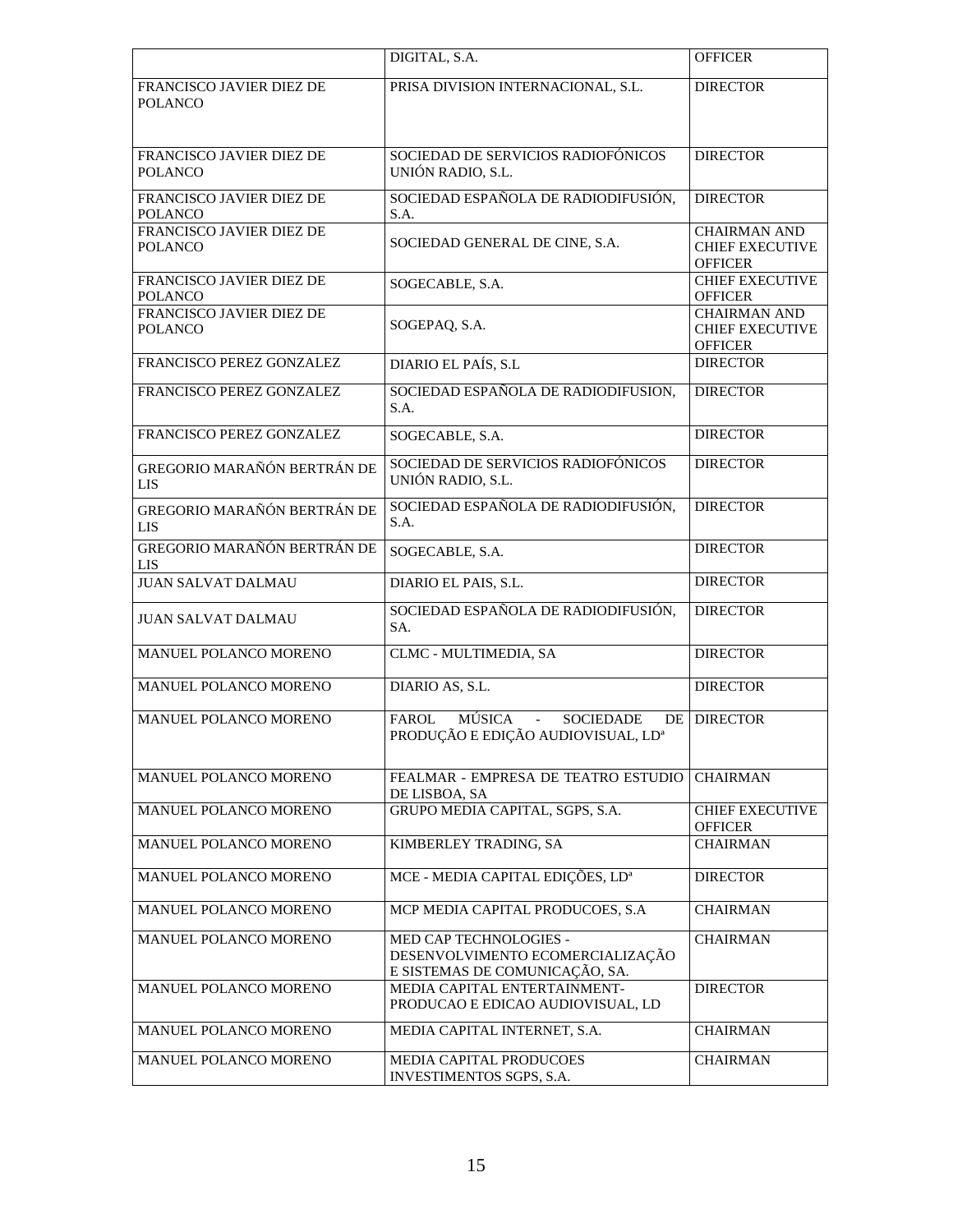| MANUEL POLANCO MORENO        | MEDIA CAPITAL - EDITORA MULTIMEDIA,<br><b>SA</b>                  | <b>CHAIRMAN</b> |
|------------------------------|-------------------------------------------------------------------|-----------------|
| MANUEL POLANCO MORENO        | MEDIA CAPITAL - SERVIÇOS DE<br>CONSULTORIA E GESTAO, S.A.         | <b>CHAIRMAN</b> |
| MANUEL POLANCO MORENO        | MEDIA CAPITAL - TELECOMUNICAÇÕES, SA                              | <b>CHAIRMAN</b> |
| MANUEL POLANCO MORENO        | MEGLO MEDIA GLOBAL, SGPS, SA                                      | <b>CHAIRMAN</b> |
| MANUEL POLANCO MORENO        | MULTICENA - EQUIPAMENTO DE SOM E<br><b>IMAGEM, SA</b>             | <b>CHAIRMAN</b> |
| <b>MANUEL POLANCO MORENO</b> | PLURAL ENTERTAINMENT PORTUGAL, S.A.                               | <b>CHAIRMAN</b> |
| <b>MANUEL POLANCO MORENO</b> | RETI-<br><b>TELEDIFUSORA</b><br><b>REDE</b><br>INDEPENDENTE, S.A. | <b>CHAIRMAN</b> |
| <b>MANUEL POLANCO MORENO</b> | SOGECABLE, S.A.                                                   | <b>DIRECTOR</b> |
| MANUEL POLANCO MORENO        | TVI - TELEVISÃO INDEPENDENTE, SA                                  | <b>CHAIRMAN</b> |
| MANUEL POLANCO MORENO        | UNIDIVISA - PROMOÇÃO DE PROJECTOS DE<br>MEDIA, SA                 | <b>CHAIRMAN</b> |
| MANUEL POLANCO MORENO        | VERTIX, SGPS, S.A.                                                | <b>CHAIRMAN</b> |
| MANUEL VARELA UÑA            | DIARIO EL PAIS, S.L.                                              | <b>DIRECTOR</b> |
| RAMÓN MENDOZA SOLANO         | DIARIO EL PAÍS, S.L.                                              | <b>DIRECTOR</b> |
| RAMÓN MENDOZA SOLANO         | SOGECABLE, S.A.                                                   | <b>DIRECTOR</b> |

**B.1.8. If applicable, indicate the directors of your company who are members of the boards of directors of other companies listed on official Spanish securities markets, other than companies in your own group, which have been reported to the company:** 

| Director's Name               | <b>Name of Listed Company</b>        | <b>Position</b> |
|-------------------------------|--------------------------------------|-----------------|
|                               |                                      |                 |
| <b>IGNACIO POLANCO MORENO</b> | <b>RUCANDIO</b>                      | <b>CHAIRMAN</b> |
|                               | <b>INVERSIONES</b><br>SICAV.<br>S.A. |                 |
| <b>IGNACIO POLANCO MORENO</b> | <b>INVERSIONES</b><br><b>NOMIT</b>   | <b>CHAIRMAN</b> |
|                               | SICAV, S.A.                          |                 |
| <b>IGNACIO POLANCO MORENO</b> | EURE K INVERSIONES                   | <b>CHAIRMAN</b> |
|                               | SICAV, S.A.                          |                 |
| <b>IGNACIO POLANCO MORENO</b> | <b>NOMIT IV GLOBAL</b>               | <b>CHAIRMAN</b> |
|                               | SICAV, S.A.                          |                 |
| <b>IGNACIO POLANCO MORENO</b> | <b>NOMIT III</b>                     | <b>CHAIRMAN</b> |
|                               | <b>INTERNACIONAL</b>                 |                 |
|                               | SICAV, S.A                           |                 |
| JUAN LUIS CEBRIAN ECHARRI     | <b>INVERSIONES</b><br>SAPRI          | <b>CHAIRMAN</b> |
|                               | 2000 SICAV, S.A.                     |                 |
| ADOLFO VALERO CASCANTE        | <b>RUCANDIO</b>                      | <b>DIRECTOR</b> |
|                               | <b>INVERSIONES SICAV,</b>            |                 |
|                               | S.A.                                 |                 |
| ADOLFO VALERO CASCANTE        | <b>NOMIT INVERSIONES</b>             | <b>DIRECTOR</b> |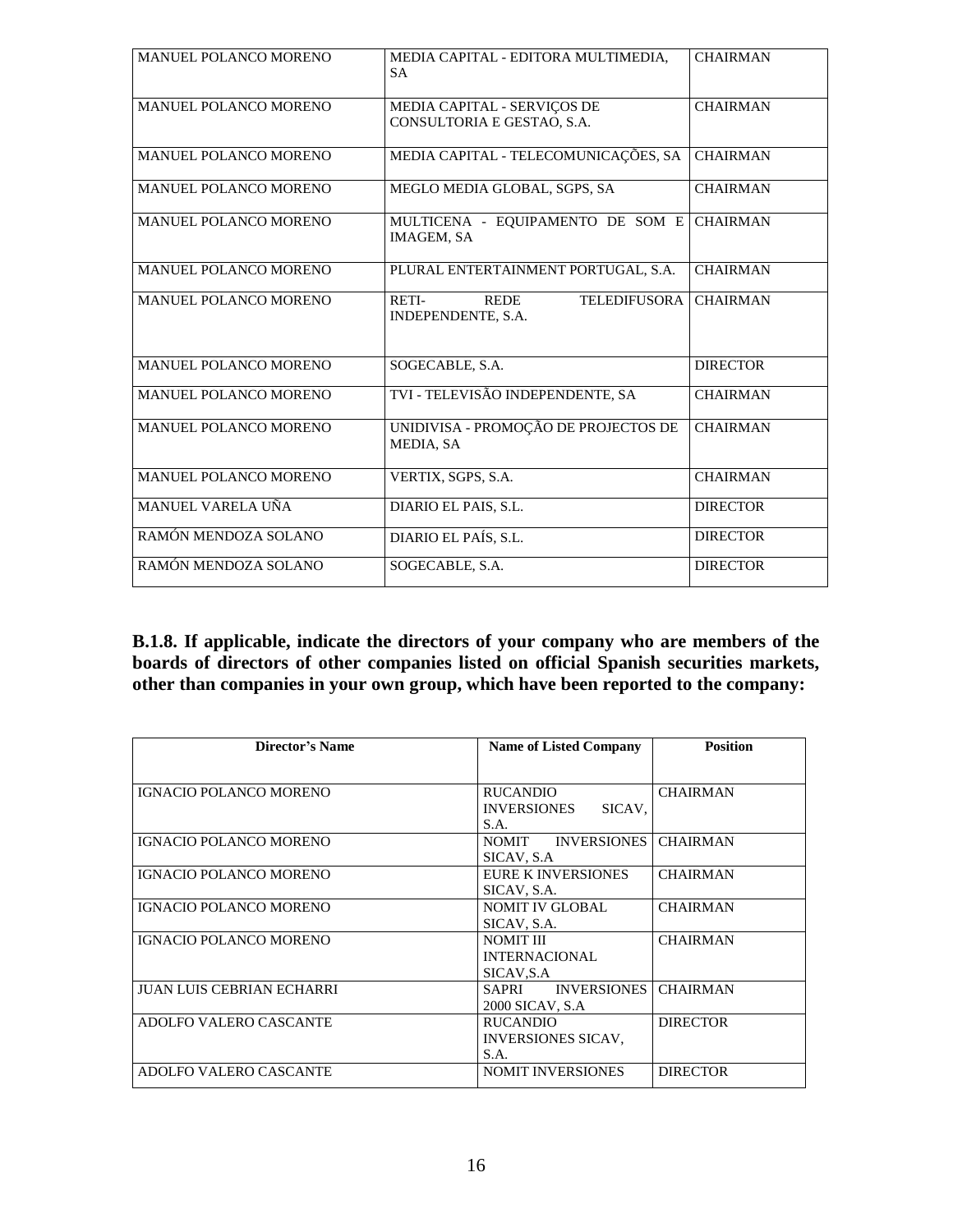|                                   | SICAV, S.A.                                                     |                                          |
|-----------------------------------|-----------------------------------------------------------------|------------------------------------------|
| ADOLFO VALERO CASCANTE            | <b>NOMIT IV GLOBAL</b><br>SICAV, S.A.                           | <b>DIRECTOR</b>                          |
| ADOLFO VALERO CASCANTE            | <b>NOMIT III</b><br><b>INTERNACIONAL</b><br>SICAV, S.A          | <b>DIRECTOR</b>                          |
| ADOLFO VALERO CASCANTE            | <b>EURE K INVERSIONES</b><br>SICAV, S.A.                        | <b>DIRECTOR</b>                          |
| ADOLFO VALERO CASCANTE            | <b>INVERSIONES BANIAR</b><br>SICAV, S.A.                        | <b>CHAIRMAN</b>                          |
| <b>AGNES NOGUERA BOREL</b>        | LIBERTAS 7, S.A.                                                | <b>CHIEF EXECUTIVE</b><br><b>OFFICER</b> |
| <b>BORJA JESUS PEREZ ARAUNA</b>   | <b>NOMIT III</b><br><b>INTERNACIONAL</b><br>SICAV, S.A          | <b>DIRECTOR</b>                          |
| <b>BORJA JESUS PEREZ ARAUNA</b>   | <b>NOMIT IV GLOBAL</b><br>SICAV, S.A.                           | <b>DIRECTOR</b>                          |
| <b>BORJA JESUS PEREZ ARAUNA</b>   | <b>EURE K INVERSIONES</b><br>SICAV, S.A.                        | <b>DIRECTOR</b>                          |
| <b>BORJA JESUS PEREZ ARAUNA</b>   | <b>NOMIT INVERSIONES</b><br>SICAV, S.A                          | <b>DIRECTOR</b>                          |
| <b>BORJA JESUS PEREZ ARAUNA</b>   | <b>VALSEL INVERSIONES</b><br>SICAV, S.A.                        | <b>DIRECTOR</b>                          |
| <b>BORJA JESUS PEREZ ARAUNA</b>   | <b>CARAUNA</b><br><b>INVERSIONES SICAV.</b><br>S.A.             | <b>CHAIRMAN</b>                          |
| FRANCISCO PÉREZ GONZÁLEZ          | <b>VALSEL INVERSIONES</b><br>SICAV, S.A.                        | <b>CHAIRMAN</b>                          |
| GREGORIO MARAÑÓN Y BERTRÁN DE LIS | VISCOFAN, S.A.                                                  | <b>DIRECTOR</b>                          |
| JOSÉ BUENAVENTURA TERCEIRO LOMBA  | <b>IBERIA LINEAS AEREAS</b><br>DE ESPAÑA, S.A.                  | <b>DIRECTOR</b>                          |
| JOSÉ BUENAVENTURA TERCEIRO LOMBA  | <b>EFFICIENT</b><br>ALLOCATION<br>INVESTMENTS,<br>SICAV.<br>S.A | <b>ASSET DIRECTOR</b>                    |
| <b>JUAN SALVAT DALMAU</b>         | <b>STOCK INVERSIONES</b><br>SICAV, S.A.                         | <b>CHAIRMAN</b>                          |
| <b>JUAN SALVAT DALMAU</b>         | <b>INTERLAKEN</b><br><b>INVERSIONES SICAV,</b><br>S.A.          | <b>CHAIRMAN</b>                          |
| MANUEL VARELA UÑA                 | <b>MAIVAREN</b><br><b>INVERSIONES SICAV SA</b>                  | <b>CHAIRMAN</b>                          |
| MANUEL VARELA UÑA                 | MAIVAREN, SICAV, S.A.                                           | <b>CHAIRMAN</b>                          |
| <b>MATIAS CORTES DOMINGUEZ</b>    | <b>SACYR</b><br><b>VALLEHERMOSO</b>                             | <b>DIRECTOR</b>                          |

**B.1.9 Indicate, and if applicable explain, whether the company has established rules regarding the number of boards on which its directors may sit:**

**NO**

YES

**B.1.10 In accordance with Recommendation 8 of the Unified Code, indicate the general company policies and strategies that must be approved by the board in full:** 

**Investment and financing policy**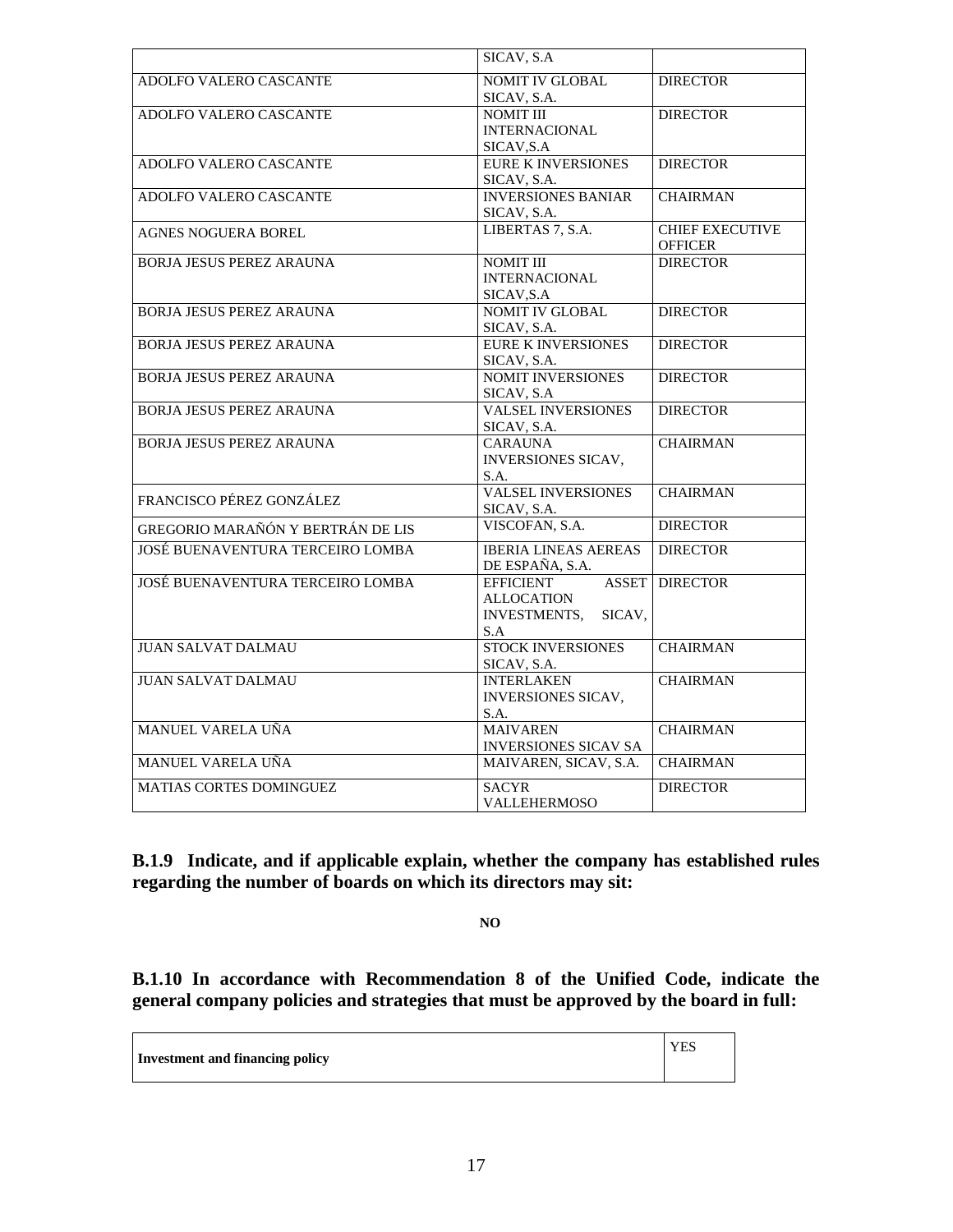| Definition of group company structure                                                                             | <b>YES</b> |
|-------------------------------------------------------------------------------------------------------------------|------------|
| Corporate governance policy                                                                                       | <b>YES</b> |
| Corporate social responsibility policy                                                                            | <b>YES</b> |
| Strategic or business plan, as well as management goals and annual budgets                                        | <b>YES</b> |
| Remuneration policy and assessment of performance of senior management                                            | <b>YES</b> |
| Risk management and control policy, as well as periodic monitoring of internal<br>information and control systems | <b>YES</b> |
| Dividends policy, and treasury stock policy, particularly with regard to limitations<br>thereon                   | <b>YES</b> |

**B.1.11. Complete the following tables concerning the aggregate remuneration of directors paid during the financial year:** 

**a) In the Company that is the subject of this report:**

| <b>Payments</b>                                 | Euros 000 |
|-------------------------------------------------|-----------|
| <b>Fixed Salaries</b>                           | 1,700     |
| Variable Salaries                               | 3,490     |
| Allowances                                      | 2,176     |
| Remuneration Stipulated in the Bylaws           | 1,386     |
| Stock Options and/or Options in Other Financial |           |
| Instruments                                     |           |
| Others                                          | 83        |
| Total:                                          | 8,835     |

| <b>Other Benefits</b>                               | Euros 000 |
|-----------------------------------------------------|-----------|
| Advances                                            |           |
| Loans                                               |           |
| Pension Funds and Plans: Contributions              |           |
| Pension Funds and Plans: Obligations Assumed        |           |
| Life Insurance Premiums                             | 20        |
| Guarantees assumed by the Company in the benefit of |           |
| <b>Directors</b>                                    |           |

#### **b) To Company Board Members for serving on the boards of directors and/or exercising management functions in the Group's subsidiary companies:**

| <b>Payments</b>                                 | Euros 000 |
|-------------------------------------------------|-----------|
| <b>Fixed Salaries</b>                           | 1,962     |
| Variable Salaries                               | 2,199     |
| Allowances                                      | 661       |
| Remuneration Stipulated in the Bylaws           | 420       |
| Stock Options and/or Options in Other Financial |           |
| Instruments                                     |           |
| Others                                          | 70        |
| Total:                                          | 5,312     |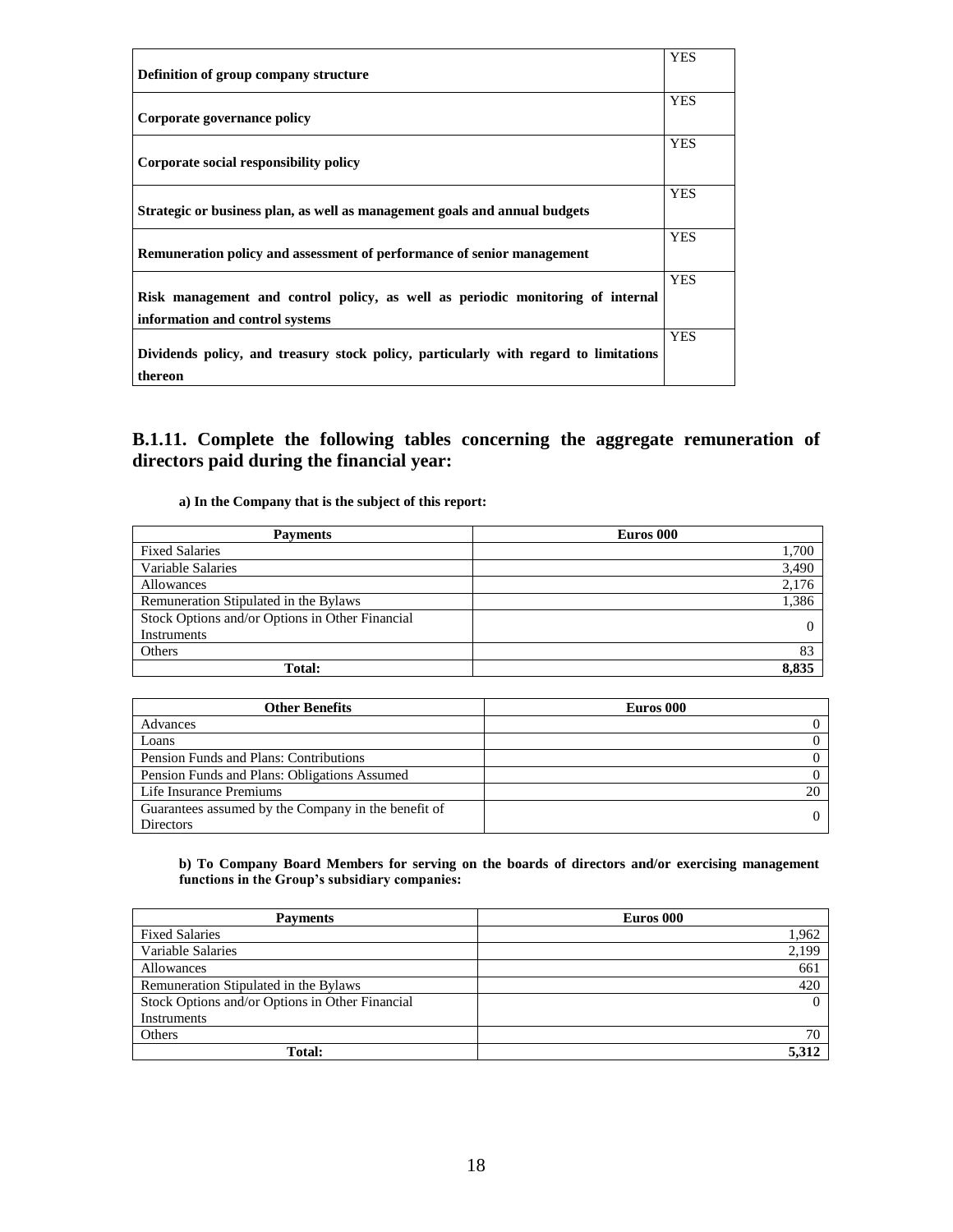| <b>Other Benefits</b>                            | Euros 000 |
|--------------------------------------------------|-----------|
| Advances                                         |           |
| Loans                                            |           |
| Pension Funds and Plans: Contributions           |           |
| Pension Funds and Plans: Obligations Assumed     |           |
| Life Insurance Premiums                          |           |
| Guarantees assumed by the Company to benefit the |           |
| <b>Directors</b>                                 |           |

### **c) Total Remuneration for Each Category of Director:**

| Category                                                            | <b>By Company</b> | <b>By Group</b> |
|---------------------------------------------------------------------|-------------------|-----------------|
| <b>Executive Directors</b>                                          | 6.754             | 4,869           |
| <b>External Directors Representing</b><br>Significant Shareholdings | 1.197             | 336             |
| <b>Independent External Directors</b>                               | 884               | 107             |
| <b>Other External Directors</b>                                     |                   |                 |
| <b>Total</b>                                                        | 8.835             | 5.312           |

### **d) In relation to Profits Attributed to the Parent Company:**

| <b>Total Directors' Remunerations</b><br>(in Euros 000)                           | 14.14 |
|-----------------------------------------------------------------------------------|-------|
| Total Directors' Remunerations/Profits Attributed to the<br>Parent Company (in %) | 17%   |

## **B.1.12. Identify members of senior management who are not executive directors and indicate the total remunerations paid in their favor during the financial year:**

| <b>Name</b>                             | <b>Position</b>                                                           |  |  |
|-----------------------------------------|---------------------------------------------------------------------------|--|--|
| MIGUEL ANGEL CAYUELA SEBASTIAN          | <b>OFFICER</b><br><b>GRUPO</b><br><b>CHIEF</b><br><b>EXECUTIVE</b><br>OF. |  |  |
|                                         | <b>SANTILLANA</b>                                                         |  |  |
| IGNACIO SANTILLANA DEL BARRIO           | CHIEF OPERATING OFFICER                                                   |  |  |
| MIGUEL SATRÚSTEGUI GIL- DELGADO         | GENERAL SECRETARY AND SECRETARY OF THE                                    |  |  |
|                                         | <b>BOARD OF DIRECTORS</b>                                                 |  |  |
| PEDRO GARCÍA GUILLÉN                    | GENERAL DIRECTOR OF EL PAÍS                                               |  |  |
| <b>MANUEL MIRAT SANTIAGO</b>            | CHIEF EXECUTIVE OFFICER OF PRISACOM                                       |  |  |
| <b>AUGUSTO DELKADER TEIG</b>            | CHIEF EXECUTIVE OFFICER OF UNION RADIO                                    |  |  |
| <b>MATILDE CASADO MORENO</b>            | <b>CHIEF FINANCIAL OFFICER</b>                                            |  |  |
| <b>JOSE LUIS SAINZ DIAZ</b>             | CHIEF EXECUTIVE OFFICER OF PRETESA AND                                    |  |  |
|                                         | PLURAL                                                                    |  |  |
| <b>JOSÉ CARLOS HERREROS DIAZ-BERRIO</b> | <b>COMERCIAL MANAGER</b>                                                  |  |  |
| JAIME DE POLANCO SOUTULLO               | MANAGING DIRECTOR STRATEGY PLANNING AND                                   |  |  |
|                                         | <b>CORPORATE VEVELOPMENT</b>                                              |  |  |
| <b>JESUS CEBERIO GALARDI</b>            | <b>GENERAL PRESS DIRECTOR AND GENERAL</b>                                 |  |  |
|                                         | DIRECTOR OF EL PAIS                                                       |  |  |
| VIRGINIA FERNANDEZ IRIBARNEGARAY        | INTERNAL AUDIT DIRECTOR                                                   |  |  |

| Total Senior Management Salaries (in Euros 000) |  |
|-------------------------------------------------|--|

**B.1.13. Indicate in general terms if there are any guarantee or "golden parachute" clauses benefiting senior managers (including executive directors) of the Company and its Group in the event of dismissal or changes in control. Indicate whether such**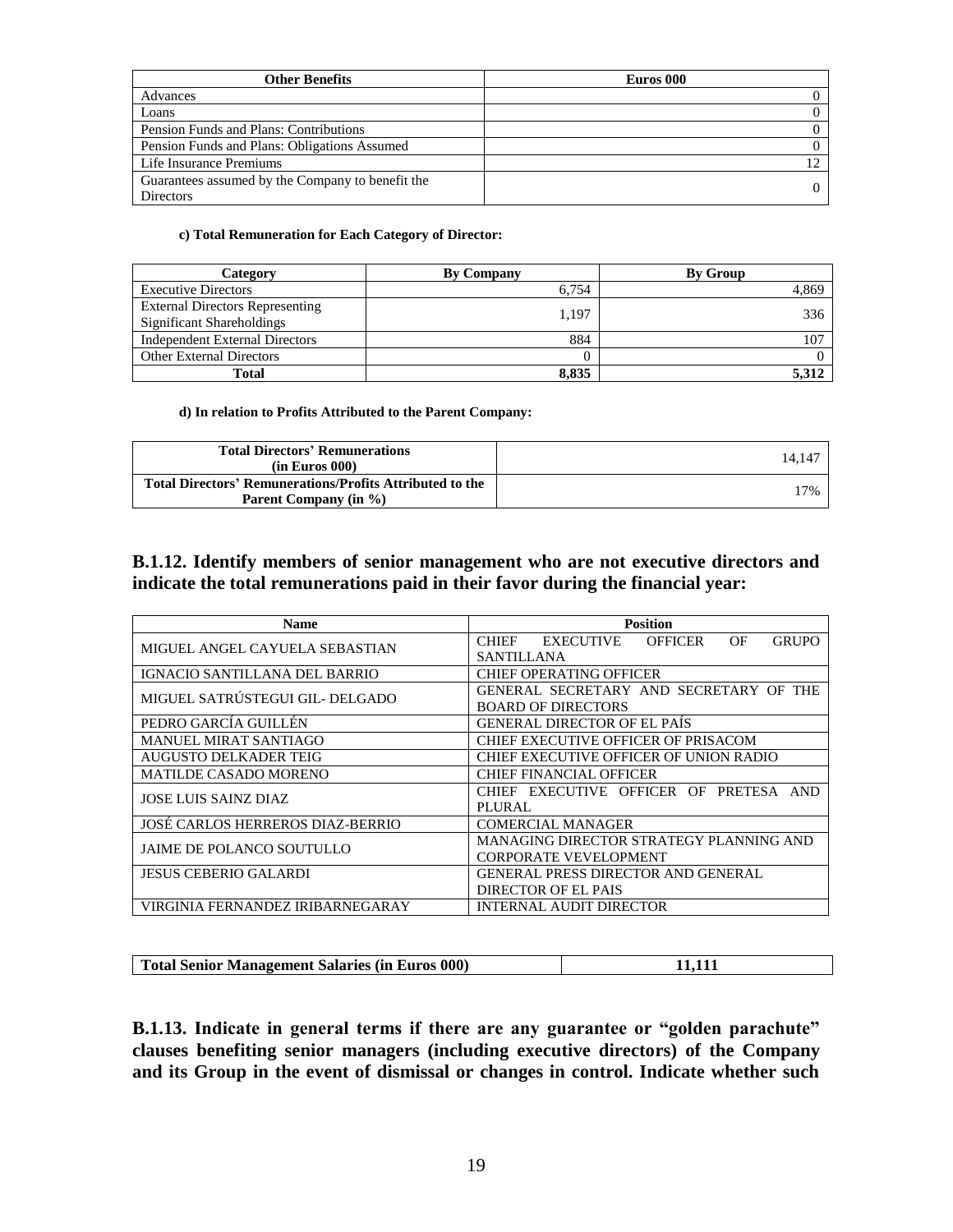## **contracts must be reported and/or approved by the governing bodies of the Company or Group:**

| $-1$<br>---------<br>.<br>$\Omega$<br>.<br>. |  |
|----------------------------------------------|--|
|                                              |  |

|                                                                                 | <b>Board of Directors</b> | <b>Shareholders' Meeting</b> |
|---------------------------------------------------------------------------------|---------------------------|------------------------------|
| <b>Body authorizing these clauses</b>                                           | YES                       | NC                           |
|                                                                                 |                           |                              |
| Are the participants at the Shareholders' Meeting informed<br>of these clauses? |                           | YES                          |

## **B.1.14. Indicate the process for determining the remuneration of members of the Board of Directors and any relevant clauses in the bylaws.**

In accordance with the provisions of Article 19 of the Company Bylaws, remuneration for board members, which is compatible with the payment of allowances when they attend board meetings, shall be a maximum of 10% of after-tax profits, as proposed by the Board at the Annual Shareholders' Meeting, provided that the provisions of Article 130 of the Corporations Law have been observed. The Board shall determine the remuneration for each director, based on his functions. Board Members may likewise be remuneration with stock in the Company, stock options, or by means of any other remuneration system linked to share prices, in the terms set forth in Article 130 of the Corporations Law.

According to the provisions of Article 28 of the Company Bylaws, the Chairman's remuneration and, if applicable, the remuneration of the Deputy Chairmen and Chief Executive Officer shall be determined by the Board of Directors, without prejudice to any amounts that may be due them pursuant to Article 19 of the Company Bylaws.

Likewise and as set forth in Article 25 of the Company Bylaws, the remuneration for directors provided for in the bylaws is compatible with and independent of any salaries, payments, indemnification, pensions or compensation of any nature established either generally or individually for members of the Board of Directors who hold a paid post or position of responsibility (whether under a contract of employment or otherwise) in the Company or the companies within its Group, i.e., those defined as such within the scope of Article 42 of the Commercial Code.

## **Indicate whether the full board has reserved the right to approve the following decisions:**

**At the proposal of the chief executive officer of the company, the appointment and possible termination of senior managers, as well as their compensation clauses.** NO

**Remuneration of directors as well as in the case of executive directors, additional remuneration for those duties and other conditions provided for in their contracts.** YES

## **B.1.15 Indicate whether the board of directors approves a detailed remuneration policy and specify the matters on which it issues an opinion:**

YES

| Amount of fixed remuneration with a breakdown, if applicable, of per diem allowances  | YES |
|---------------------------------------------------------------------------------------|-----|
| for serving on the board and board committees, and an estimate of the resulting fixed |     |
| annual remuneration                                                                   |     |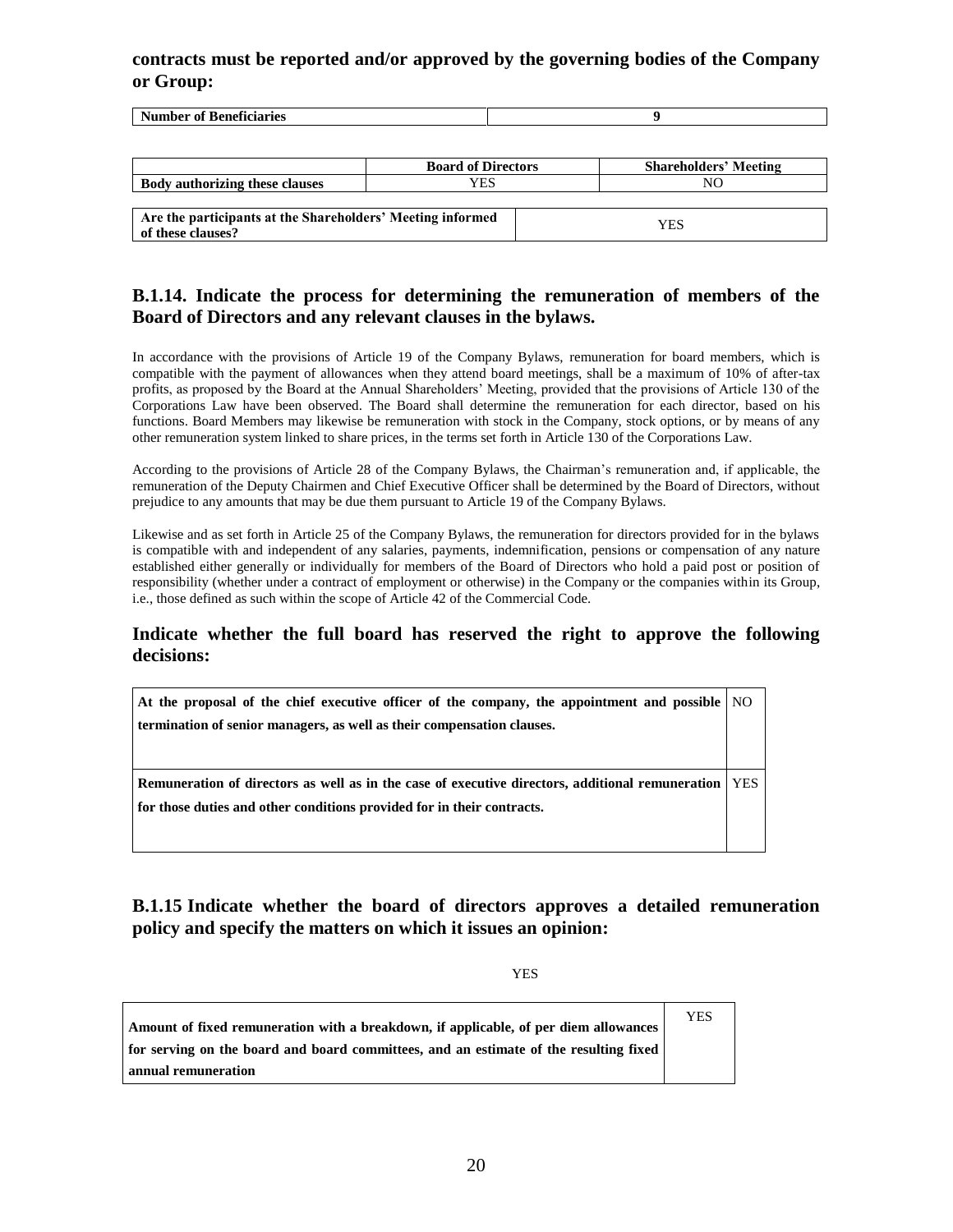| <b>Variable remuneration</b>                                                                                      | <b>YES</b> |
|-------------------------------------------------------------------------------------------------------------------|------------|
| Main features of benefits system, with an estimate of its annual cost or equivalent                               | NO.        |
| Conditions that must be respected in the contracts of executive directors who perform<br>senior management duties | <b>YES</b> |

**B.1.16. Indicate whether the board issues a report on the remuneration policy of directors as a separate item on the agenda, to be submitted to a non-binding vote at the shareholders meeting. If so, explain aspects of the report describing the remuneration policy approved by the board for the following years, the most significant changes in that policy vis-à-vis the policy applied this year, and a summary of how this year's policy was applied. Describe the role played by the Remuneration Committee and, if external advice was sought, the names of the external consultants who provided such advice:**

| ۰,<br>۰. |
|----------|
|----------|

|                                  | <b>Issues Addressed in the Remuneration Policy Report</b>     |                                                                                                                                                                                                                                                                                                                                                                                                                                                                                                                                                                                                                                                                                                                                                                                                                                                                                                                                                                                                          |  |
|----------------------------------|---------------------------------------------------------------|----------------------------------------------------------------------------------------------------------------------------------------------------------------------------------------------------------------------------------------------------------------------------------------------------------------------------------------------------------------------------------------------------------------------------------------------------------------------------------------------------------------------------------------------------------------------------------------------------------------------------------------------------------------------------------------------------------------------------------------------------------------------------------------------------------------------------------------------------------------------------------------------------------------------------------------------------------------------------------------------------------|--|
| 2008. The latter includes:       |                                                               | The report on remuneration policy included in the Management Report addresses the following issues: 1.-Remuneration<br>policy for the board of directors (Article 19); 2.- Remuneration policy with respect to the management team: fixed<br>salary; Variable short-term remuneration; Stock plan; Remuneration in kind plan; Stock option plan; 3.- Other aspects<br>of management remuneration; Long-term incentives; Guarantee clauses; 4.-Summary of the application of the<br>remuneration policy in 2008 and the most significant changes in remuneration policy for 2009 vs. the policy applied in                                                                                                                                                                                                                                                                                                                                                                                                |  |
|                                  | Summary of the application of the remuneration policy in 2008 |                                                                                                                                                                                                                                                                                                                                                                                                                                                                                                                                                                                                                                                                                                                                                                                                                                                                                                                                                                                                          |  |
| companies.<br>senior management: |                                                               | The comparisons made in this section do not include compensation for executive directors who performed<br>executive functions in Sogecable, SA. and Grupo Media Capital S.G.P.S., S.A. during the 2008 financial year,<br>which were approved by the boards of directors of those companies and were not included in the 2008<br>Remuneration Policy Report. In contrast, and as underscored above, the 2009 Remuneration Policy Report<br>includes compensation given members of the management team who perform executive duties in other group<br>The forecasts included in last year's Management Report have generally been met. The differences shown below<br>reflect changes in management due to the death of Ms. Isabel Polanco Moreno in March, which resulted in a<br>decrease in compensation for executive directors, as well as the appointment of Mr. Miguel Angel Cayuela<br>Sebastián as CEO of Grupo Santillana de Ediciones, S.L., which resulted in an increase in compensation for |  |
|                                  | 2008 Forecast Fixed<br><b>Remuneration</b>                    | <b>2008 Actual Fixed Remuneration</b>                                                                                                                                                                                                                                                                                                                                                                                                                                                                                                                                                                                                                                                                                                                                                                                                                                                                                                                                                                    |  |
| <b>Executive Directors</b>       | $2.970,000 \in$                                               | 2.389.849 €                                                                                                                                                                                                                                                                                                                                                                                                                                                                                                                                                                                                                                                                                                                                                                                                                                                                                                                                                                                              |  |
| Senior Managers                  | 4,356,300 €                                                   | $4,415,541$ €                                                                                                                                                                                                                                                                                                                                                                                                                                                                                                                                                                                                                                                                                                                                                                                                                                                                                                                                                                                            |  |
|                                  | 7,326,300 €                                                   | 6,805,390 €                                                                                                                                                                                                                                                                                                                                                                                                                                                                                                                                                                                                                                                                                                                                                                                                                                                                                                                                                                                              |  |
|                                  |                                                               |                                                                                                                                                                                                                                                                                                                                                                                                                                                                                                                                                                                                                                                                                                                                                                                                                                                                                                                                                                                                          |  |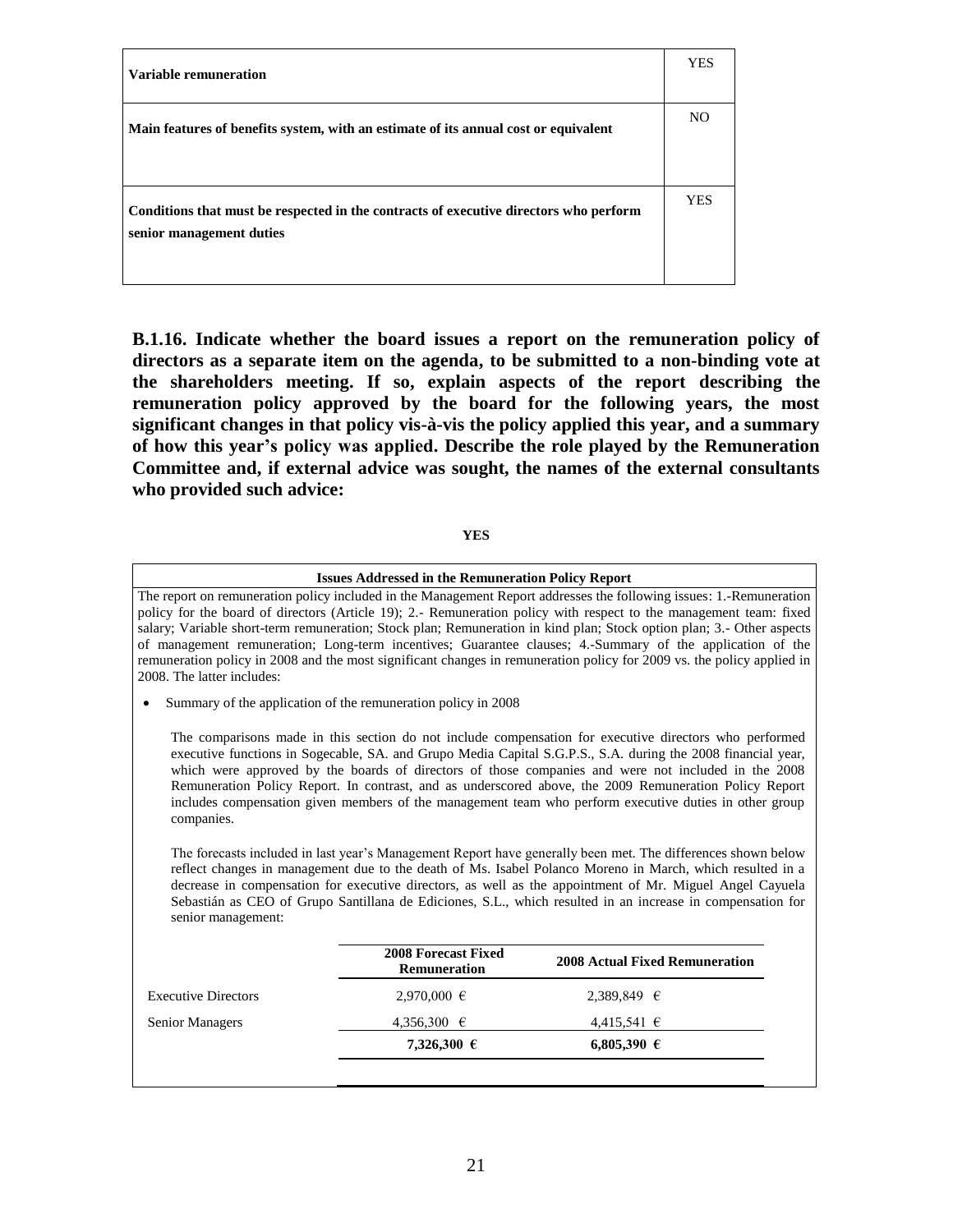| <b>2008 Reference Bonuses</b> | <b>Actual 2008 Bonuses</b> |
|-------------------------------|----------------------------|
| $1,890,081 \in$               | 1,882,866€                 |
| $2,100,000 \in$               | $1,955,848 \in$            |
| 3,990,081 $\epsilon$          | 3,838,714 $\epsilon$       |
|                               |                            |

• The most significant changes in remuneration policy for 2009 vs. the policy applied in 2008:

To facilitate comparison with the 2009 remuneration policy, this section includes compensation for executive directors performing executive duties in Sogecable, SA. and in Grupo Media Capital S.G.P.S., S.A. during 2008.

|                            | 2008                                  | 2009                             |
|----------------------------|---------------------------------------|----------------------------------|
| Remuneration for the Board | 1,386,000 €                           | 1,386,000 €                      |
| Per diem allowances        | $2,176,000 \in$                       | 1,758,000 €                      |
|                            | 3,562,000 €                           | 3,144,000 €                      |
|                            | <b>2008 Actual Fixed Remuneration</b> | <b>2009 Fixed Remuneration</b>   |
| <b>Executive Directors</b> | 3,662,308 €                           | $3,576,535 \in$                  |
| Senior Managers            | $4,415,541 \in$                       | 3,926,201 $\epsilon$             |
|                            | 8,077,849 $\epsilon$                  | 7,502,736 €                      |
|                            | <b>Actual 2008 Bonuses</b>            | 2009 Reference<br><b>Bonuses</b> |
| <b>Executive Directors</b> | $2,708,766 \in$                       | 2,660,081 €                      |
| Senior Managers            | $1,955,848 \in$                       | $1,835,828 \in$                  |
|                            | 4,664,614 €                           | 4,495,909€                       |

Other aspects of the remuneration policy are similar to last year's, taking into account the observations in paragraphs 2 and 3 of this section concerning the new stock option plan and the new long-term incentives plan.

Decreases in actual remuneration 2008 vs. 2009 forecasts are due to the new composition of the senior management team for 2009.

### **Role of the Remuneration Committee**

The committee prepared the remuneration policy and proposed the corresponding resolutions to the board of directors in all cases in which this is required under the Bylaws and Board of Directors' Regulation.

| Was outside advice sought?          |  |
|-------------------------------------|--|
| <b>Name of external consultants</b> |  |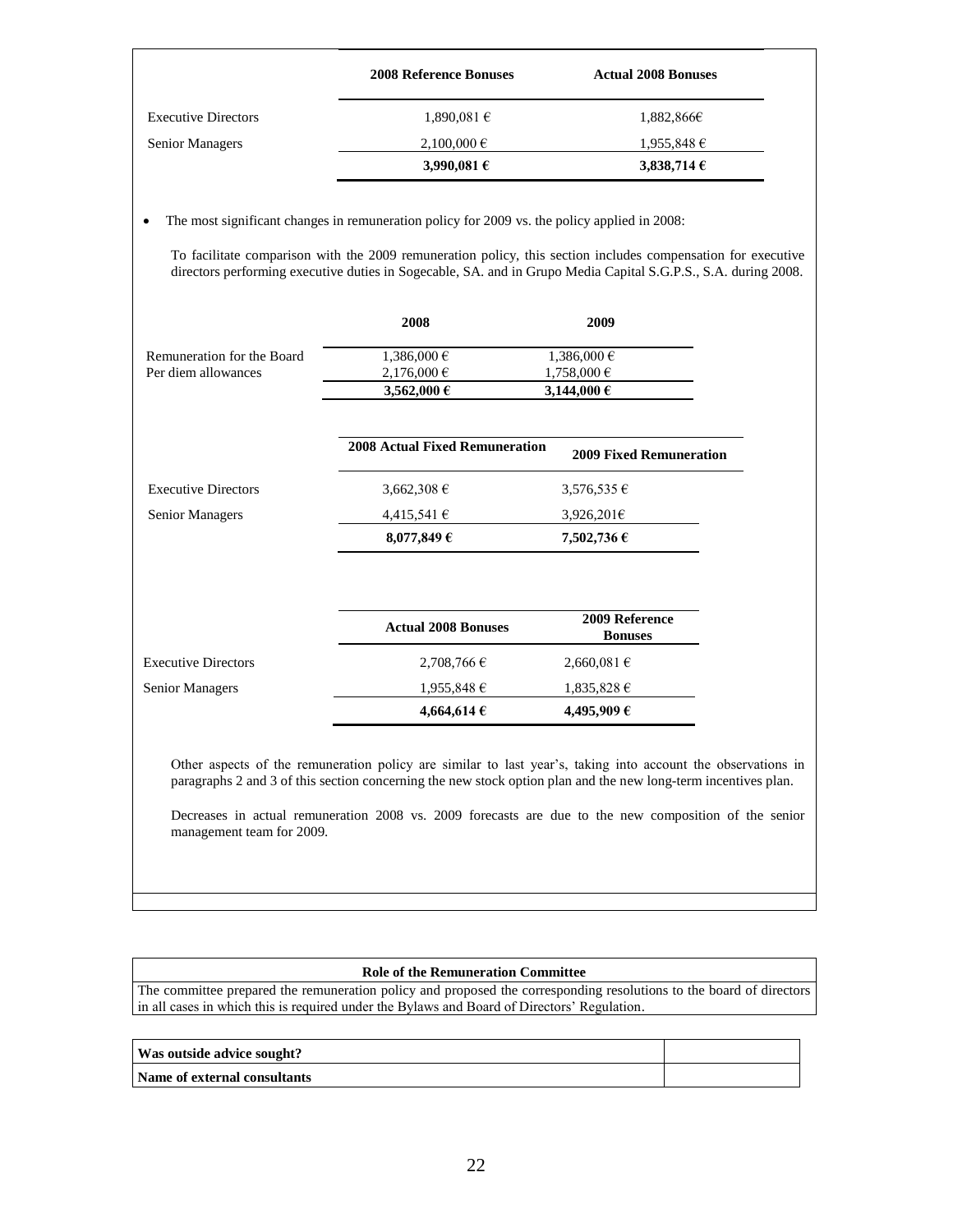**B.1.17. If applicable, identify the members of the Board of Directors who are likewise members of the boards of directors, managers or employees of companies that have significant shareholdings in the listed company and/or in companies within its group:** 

| <b>Director's Name</b>                    | <b>Significant Shareholder's Corporate Name</b> | <b>Position</b>                  |  |
|-------------------------------------------|-------------------------------------------------|----------------------------------|--|
| <b>IGNACIO POLANCO</b>                    | RUCANDIO, S.A.                                  | <b>CHAIRMAN</b>                  |  |
| <b>MORENO</b>                             |                                                 |                                  |  |
| <b>IGNACIO POLANCO</b>                    | PROMOTORA DE PUBLICACIONES, S.L.                | <b>CHAIRMAN</b>                  |  |
| <b>MORENO</b><br><b>IGNACIO POLANCO</b>   | ASGARD INVERSIONES, SLU                         | <b>JOINT DIRECTOR</b>            |  |
| <b>MORENO</b>                             |                                                 |                                  |  |
| <b>IGNACIO POLANCO</b>                    | TIMÓN, S.A.                                     | <b>CHAIRMAN</b>                  |  |
| <b>MORENO</b>                             |                                                 |                                  |  |
| <b>JUAN LUIS CEBRIÁN</b>                  | PROMOTORA DE PUBLICACIONES, S.L.                | <b>CHIEF EXECUTIVE</b>           |  |
| <b>ECHARRI</b>                            |                                                 | <b>OFFICER</b>                   |  |
| <b>JUAN LUIS CEBRIÁN</b>                  | TIMÓN, S.A.                                     | <b>DIRECTOR</b>                  |  |
| <b>ECHARRI</b>                            |                                                 |                                  |  |
| <b>ADOLFO VALERO</b>                      | RUCANDIO, S.A.                                  | <b>DIRECTOR</b>                  |  |
| <b>CASCANTE</b>                           |                                                 |                                  |  |
| <b>ADOLFO VALERO</b>                      | PROMOTORA DE PUBLICACIONES, S.L.                | <b>CHIEF</b><br><b>EXECUTIVE</b> |  |
| <b>CASCANTE</b>                           |                                                 | <b>OFFICER</b>                   |  |
| <b>ADOLFO VALERO</b>                      | ASGARD INVERSIONES, SLU                         | <b>JOINT DIRECTOR</b>            |  |
| <b>CASCANTE</b><br><b>ADOLFO VALERO</b>   | SABARA INVESTMENT, S.L.                         | <b>JOINT DIRECTOR</b>            |  |
| <b>CASCANTE</b>                           |                                                 |                                  |  |
| <b>ADOLFO VALERO</b>                      | TIMÓN, S.A.                                     | <b>CHIEF</b><br><b>EXECUTIVE</b> |  |
| <b>CASCANTE</b>                           |                                                 | <b>OFFICER</b>                   |  |
| AGNES NOGUERA BOREL                       | PROMOTORA DE PUBLICACIONES, S.L.                | <b>DIRECTOR</b>                  |  |
|                                           |                                                 | (REPRESENTATIVE<br>OF            |  |
|                                           |                                                 | LIBERTAS 7, S.A.)                |  |
| ALFONSO LOPEZ CASAS                       | TIMON, S.A.                                     | <b>DIRECTOR</b>                  |  |
| <b>BORJA PÉREZ ARAUNA</b>                 | ASGARD INVERSIONES, SLU                         | <b>JOINT DIRECTOR</b>            |  |
| <b>BORJA PÉREZ ARAUNA</b>                 | TIMÓN, S.A.                                     | DEPUTY CHAIRMAN                  |  |
| DIEGO HIDALGO SCHNUR                      | PROMOTORA DE PUBLICACIONES, S.L.                | <b>DIRECTOR</b>                  |  |
| <b>EMILIANO MARTINEZ</b>                  | PROMOTORA DE PUBLICACIONES, S.L.                | <b>DIRECTOR</b>                  |  |
| RODRIGUEZ                                 |                                                 |                                  |  |
| <b>EMILIANO MARTINEZ</b>                  | TIMÓN, S.A.                                     | <b>DIRECTOR</b>                  |  |
| <b>RODRIGUEZ</b><br>FRANCISCO JAVIER DIEZ | TIMÓN, S.A.                                     | <b>DIRECTOR</b>                  |  |
| DE POLANCO                                |                                                 |                                  |  |
| <b>FRANCISCO PÉREZ</b>                    | PROMOTORA DE PUBLICACIONES, S.L.                | <b>DIRECTOR</b>                  |  |
| GONZÁLEZ                                  |                                                 |                                  |  |
| FRANCISCO PÉREZ                           | TIMÓN, S.A.                                     | <b>DIRECTOR</b>                  |  |
| <b>GONZÁLEZ</b>                           |                                                 |                                  |  |
| <b>MANUEL POLANCO</b>                     | RUCANDIO, S.A.                                  | <b>DIRECTOR</b>                  |  |
| <b>MORENO</b>                             |                                                 |                                  |  |
| MANUEL POLANCO                            | PROMOTORA DE PUBLICACIONES, S.L.                | <b>DIRECTOR</b>                  |  |
| <b>MORENO</b>                             |                                                 |                                  |  |
| MANUEL POLANCO                            | TIMÓN, S.A.                                     | <b>DEPUTY CHAIRMAN</b>           |  |
| <b>MORENO</b>                             |                                                 |                                  |  |
| MANUEL VARELA UÑA                         | PROMOTORA DE PUBLICACIONES, S.L.                | <b>DIRECTOR</b>                  |  |
| RAMON MENDOZA                             | PROMOTORA DE PUBLICACIONES, S.L.                | <b>DIRECTOR</b>                  |  |
| <b>SOLANO</b>                             |                                                 |                                  |  |

**If applicable, indicate the relevant relationships (other than those listed in the previous table) existing between members of the Board of Directors and significant shareholders and/or companies in the group:**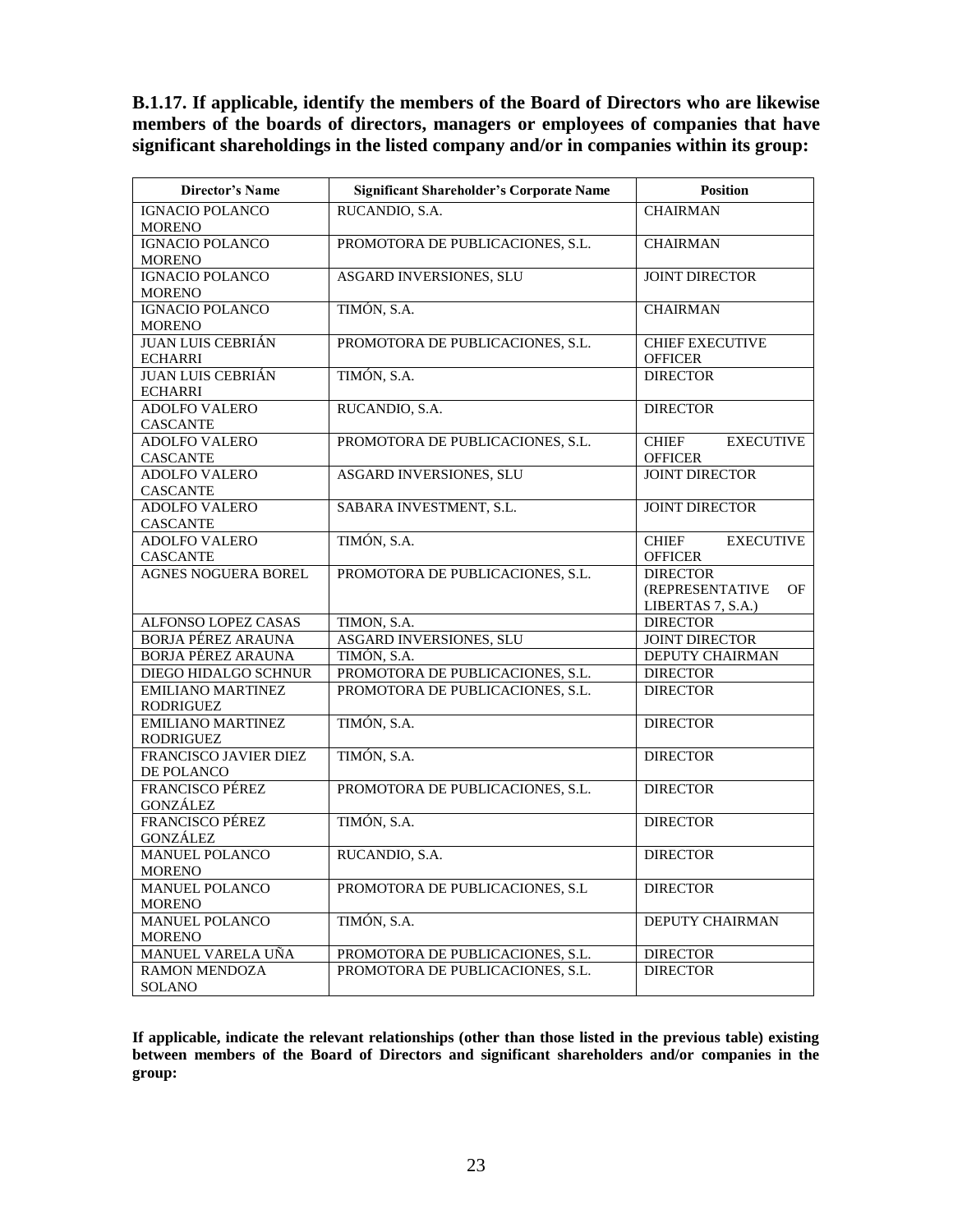| <b>Director's Name</b>                         | <b>Significant Shareholder's</b><br><b>Name</b> |    | <b>Description of the Relationship</b>                                                                                                                                                                                                                                                                                   |
|------------------------------------------------|-------------------------------------------------|----|--------------------------------------------------------------------------------------------------------------------------------------------------------------------------------------------------------------------------------------------------------------------------------------------------------------------------|
| <b>IGNACIO POLANCO</b><br><b>MORENO</b>        | RUCANDIO, S.A.                                  |    | THE DIRECTOR OWNS 13.5519%<br>OUTRIGHT AND IS THE NAKED OWNER<br>OF 11.4480% OF THE SHARE CAPITAL<br>OF RUCANDIO, S.A.                                                                                                                                                                                                   |
| <b>JUAN LUIS CEBRIÁN</b><br><b>ECHARRI</b>     | PROMOTORA DE<br>PUBLICACIONES, S.L.             |    | THE DIRECTOR HAS DIRECT (0.034%)<br>AND INDIRECT (0.251%) HOLDINGS IN<br>THE SHARE CAPITAL OF PROMOTORA<br>DE PUBLICACIONES, S.L.                                                                                                                                                                                        |
| <b>ADOLFO VALERO</b><br><b>CASCANTE</b>        | <b>PROMOTORA</b><br>PUBLICACIONES, S.L.         | DE | THE DIRECTOR HAS DIRECT (0.0048%)<br>HOLDINGS IN THE SHARE CAPITAL OF<br>PROMOTORA DE PUBLICACIONES, S.L.                                                                                                                                                                                                                |
| <b>ADOLFO VALERO</b><br><b>CASCANTE</b>        | TIMÓN, S.A.                                     |    | THE DIRECTOR HAS INDIRECT<br>(0.5898%) HOLDINGS IN THE SHARE<br>CAPITAL OF TIMÓN, S.A.                                                                                                                                                                                                                                   |
| <b>ADOLFO VALERO</b><br><b>CASCANTE</b>        | TIMÓN, S.A.                                     |    | THE DIRECTOR HAS AN EMPLOYMENT<br>RELATIONSHIP WITH TIMÓN, S.A.                                                                                                                                                                                                                                                          |
| <b>AGNES NOGUERA BOREL</b>                     | PROMOTORA DE<br>PUBLICACIONES, S.L.             |    | THE DIRECTOR IS THE CHIEF<br><b>EXECUTIVE OFFICER OF LIBERTAS 7,</b><br>S.A., A COMPANY BOUND BY THE<br>SHAREHOLDERS' AGREEMENT IN<br>PROMOTORA DE PUBLICACIONES, S.L.<br>DESCRIBED IN PARAGRAPH A.6.<br>LIBERTAS 7, S.A. HAS DIRECT<br>HOLDINGS (10.75%) IN THE SHARE<br>CAPITAL OF PROMOTORA DE<br>PUBLICACIONES, S.L. |
| <b>BORJA JESÚS PÉREZ</b><br><b>ARAUNA</b>      | <b>PROMOTORA</b><br>PUBLICACIONES, S.L.         | DE | THE DIRECTOR HAS DIRECT HOLDINGS<br>(0.0048%) IN THE SHARE CAPITAL OF<br>PROMOTORA DE PUBLICACIONES, S.L.                                                                                                                                                                                                                |
| <b>BORJA JESÚS PÉREZ</b><br><b>ARAUNA</b>      | TIMÓN, S.A.                                     |    | THE DIRECTOR HAS AN EMPLOYMENT<br>RELATIONSHIP WITH TIMÓN, S.A.                                                                                                                                                                                                                                                          |
| DIEGO HIDALGO SCHNUR                           | PROMOTORA DE<br>PUBLICACIONES, S.L.             |    | THE DIRECTOR HAS INDIRECT<br>HOLDINGS (11.5632%) IN THE SHARE<br>CAPITAL OF PROMOTORA DE<br>PUBLICACIONES, S.L.                                                                                                                                                                                                          |
| DIEGO HIDALGO SCHNUR                           | PROMOTORA DE<br>PUBLICACIONES, S.L.             |    | THE DIRECTOR CONTROLS EVIEND<br>SARL, A COMPANY BOUND BY THE<br>SHAREHOLDERS AGREEMENT IN<br>PROMOTORA DE PUBLICACIONES, S.L.<br>DESCRIBED IN SECTION A.6.                                                                                                                                                               |
| <b>EMILIANO MARTÍNEZ</b><br><b>RODRIGUEZ</b>   | PROMOTORA DE<br>PUBLICACIONES, S.L.             |    | THE DIRECTOR HAS DIRECT (0.0845%)<br>AND INDIRECT (0.3086%) HOLDINGS IN<br>THE SHARE CAPITAL OF PROMOTORA<br>DE PUBLICACIONES, S.L.                                                                                                                                                                                      |
| <b>EMILIANO MARTÍNEZ</b><br><b>RODRIGUEZ</b>   | TIMÓN, S.A.                                     |    | THE DIRECTOR HAS INDIRECT<br>HOLDINGS (6.1237%) IN THE SHARE<br>CAPITAL OF TIMÓN, S.A.                                                                                                                                                                                                                                   |
| <b>FRANCISCO JAVIER DIEZ</b><br><b>POLANCO</b> | TIMÓN, S.A.                                     |    | THE DIRECTOR HAS INDIRECT<br>HOLDINGS (1%) IN THE SHARE<br>CAPITAL OF TIMÓN, S.A.                                                                                                                                                                                                                                        |
| FRANCISCO PÉREZ<br><b>GONZÁLEZ</b>             | <b>PROMOTORA</b><br>PUBLICACIONES, S.L.         | DE | THE DIRECTOR HAS DIRECT (0.0048%)<br>AND INDIRECT (1.6529%) HOLDINGS IN<br>THE SHARE CAPITAL OF PROMOTORA<br>DE PUBLICACIONES, S.L.                                                                                                                                                                                      |
| FRANCISCO PÉREZ<br>GONZÁLEZ                    | TIMÓN, S.A.                                     |    | THE DIRECTOR HAS INDIRECT<br>HOLDINGS (33.6268%) IN THE SHARE<br>CAPITAL OF TIMÓN, S.A.                                                                                                                                                                                                                                  |
| GREGORIO MARAÑÓN Y<br>BERTRÁN DE LIS           | PROMOTORA DE<br>PUBLICACIONES, S.L.             |    | THE DIRECTOR HAS INDIRECT<br>HOLDINGS (0.4379%) IN THE SHARE<br>CAPITAL OF PROMOTORA DE                                                                                                                                                                                                                                  |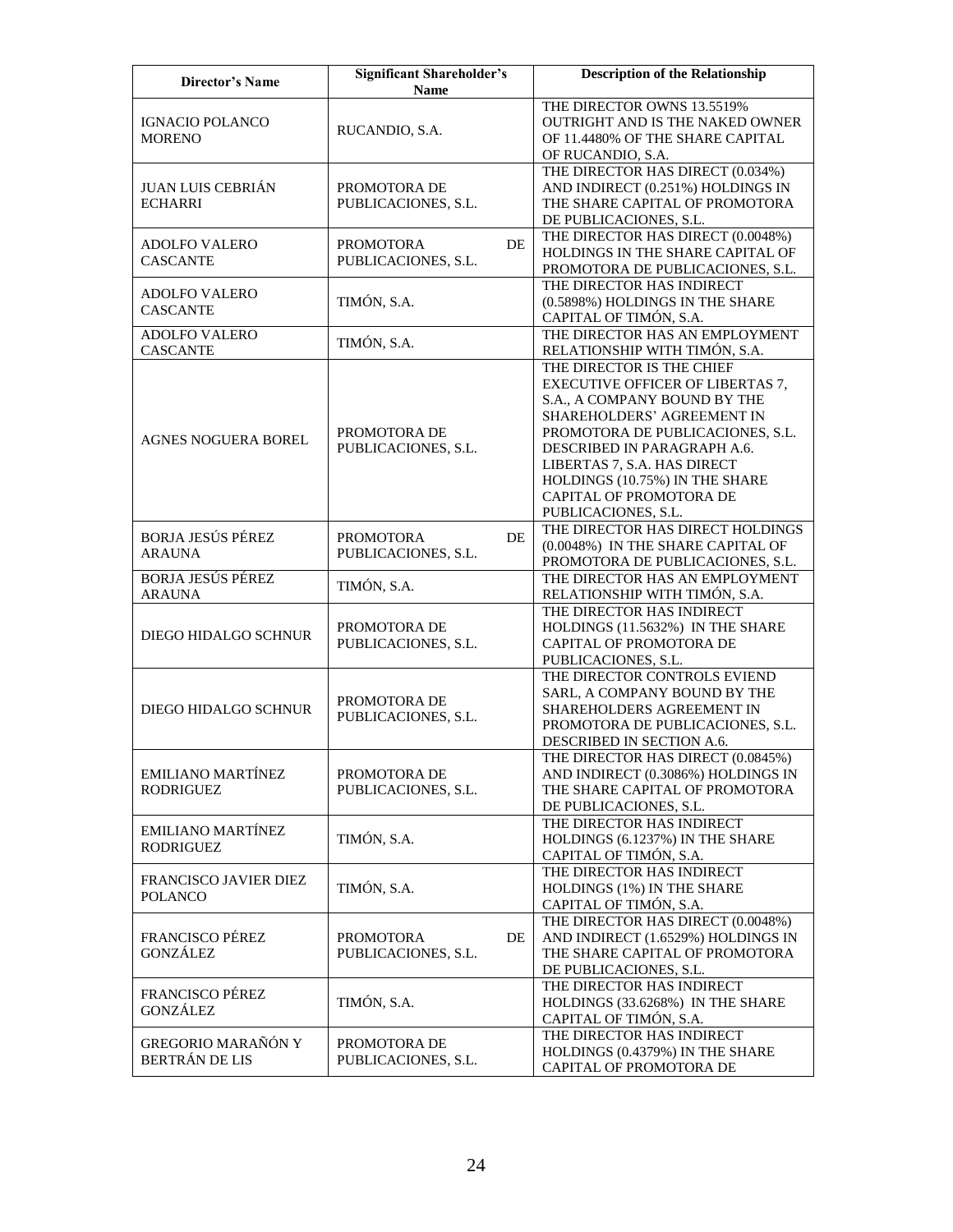|                                |                     |           | PUBLICACIONES, S.L.                    |
|--------------------------------|---------------------|-----------|----------------------------------------|
| <b>JESÚS DE LA SERNA</b>       | PROMOTORA DE        |           | THE DIRECTOR HAS DIRECT HOLDINGS       |
| <b>GUTIERREZ REPIDE</b>        | PUBLICACIONES, S.L. |           | (0. 1962%) IN THE SHARE CAPITAL OF     |
|                                |                     |           | PROMOTORA DE PUBLICACIONES, S.L.       |
| JOSÉ BUENAVENTURA              | PROMOTORA DE        |           | THE DIRECTOR HAS DIRECT HOLDINGS       |
| <b>TERCEIRO LOMBA</b>          | PUBLICACIONES, S.L. |           | (0.2482%) IN THE SHARE CAPITAL OF      |
|                                |                     |           | PROMOTORA DE PUBLICACIONES, S.L.       |
|                                |                     |           | THE DIRECTOR HAS INDIRECT              |
| <b>JUAN SALVAT DALMAU</b>      | PROMOTORA DE        |           | HOLDINGS (2.5775%) IN THE SHARE        |
|                                | PUBLICACIONES, S.L. |           | <b>CAPITAL OF PROMOTORA DE</b>         |
|                                |                     |           | PUBLICACIONES, S.L.                    |
|                                |                     |           | THE DIRECTOR OWNS 13.5519%             |
| <b>MANUEL POLANCO</b>          | RUCANDIO, S.A.      |           | <b>OUTRIGHT AND IS THE NAKED OWNER</b> |
| <b>MORENO</b>                  |                     |           | OF 11.4480% OF THE SHARE CAPITAL       |
|                                |                     |           | OF RUCANDIO, S.A.                      |
|                                | PROMOTORA DE        |           | THE DIRECTOR HAS DIRECT HOLDINGS       |
| MANUEL VARELA UÑA              | PUBLICACIONES, S.L. |           | (0.2097%) IN THE SHARE CAPITAL OF      |
|                                |                     |           | PROMOTORA DE PUBLICACIONES, S.L.       |
| <b>MATÍAS CORTÉS</b>           | <b>PROMOTORA</b>    | <b>DE</b> | THE DIRECTOR HAS DIRECT HOLDINGS       |
| <b>DOMINGUEZ</b>               | PUBLICACIONES, S.L. |           | (0.0621%) IN THE SHARE CAPITAL OF      |
|                                |                     |           | PROMOTORA DE PUBLICACIONES, S.L.       |
|                                |                     |           | THE DIRECTOR IS THE CHAIRMAN OF        |
|                                |                     |           | INVERSIONES MENDOZA SOLANO, S.L.,      |
|                                |                     |           | A COMPANY BOUND BY THE                 |
|                                |                     |           | <b>SHAREHOLDER'S AGREEMENT IN</b>      |
| RAMÓN MENDOZA<br><b>SOLANO</b> | RUCANDIO, S.A.      |           | PROMOTORA DE PUBLICACIONES, S.L.       |
|                                |                     |           | DESCRIBED IN PARAGRAPH A.6.            |
|                                |                     |           | INVERSIONES MENDOZA SOLANO, S.L.       |
|                                |                     |           | HAS DIRECT SHAREHOLDINGS (6.393%)      |
|                                |                     |           | IN THE SHARE CAPITAL OF                |
|                                |                     |           | PROMOTORA DE PUBLICACIONES, S.L.       |

## **B.1.18. Indicate if the Board Regulation has been amended during the year.**

## YES

#### **Description of Amendments**

At its meeting held on December 5, 2008 and after having received the favorable opinion of the Corporate Governance, Appointments and Remuneration Committee, the Board of Directors resolved to reorganize the company's corporate governance structure to reinforce management capabilities and likewise the Board of Directors Regulation was modified to adapt it to said reorganization.

In that regard it was determined that the Chief Executive Officer shall be company's top executive and shall chair the Executive Committee.

The post of Chairman of the Board was redefined to distinguish it from the management team, in order for the Chairman to be able to concentrate on his functions of controlling and supervising management, this reorganization having been implemented to provide greater operativity for the Board's committees.

## **B.1.19. Indicate the procedures for the appointment, reelection, evaluation and removal of directors. Describe the bodies empowered to do so, the steps to be taken and the criteria to be applied in each of those procedures.**

According to Article 17 of the Company Bylaws, the Board of Directors shall consist of a minimum of three and a maximum of twenty-one Directors, and the participants at the Shareholders' Meetings are empowered to appoint and determine the number of Directors. The Directors will appoint a Chairman from among them, and may also appoint one or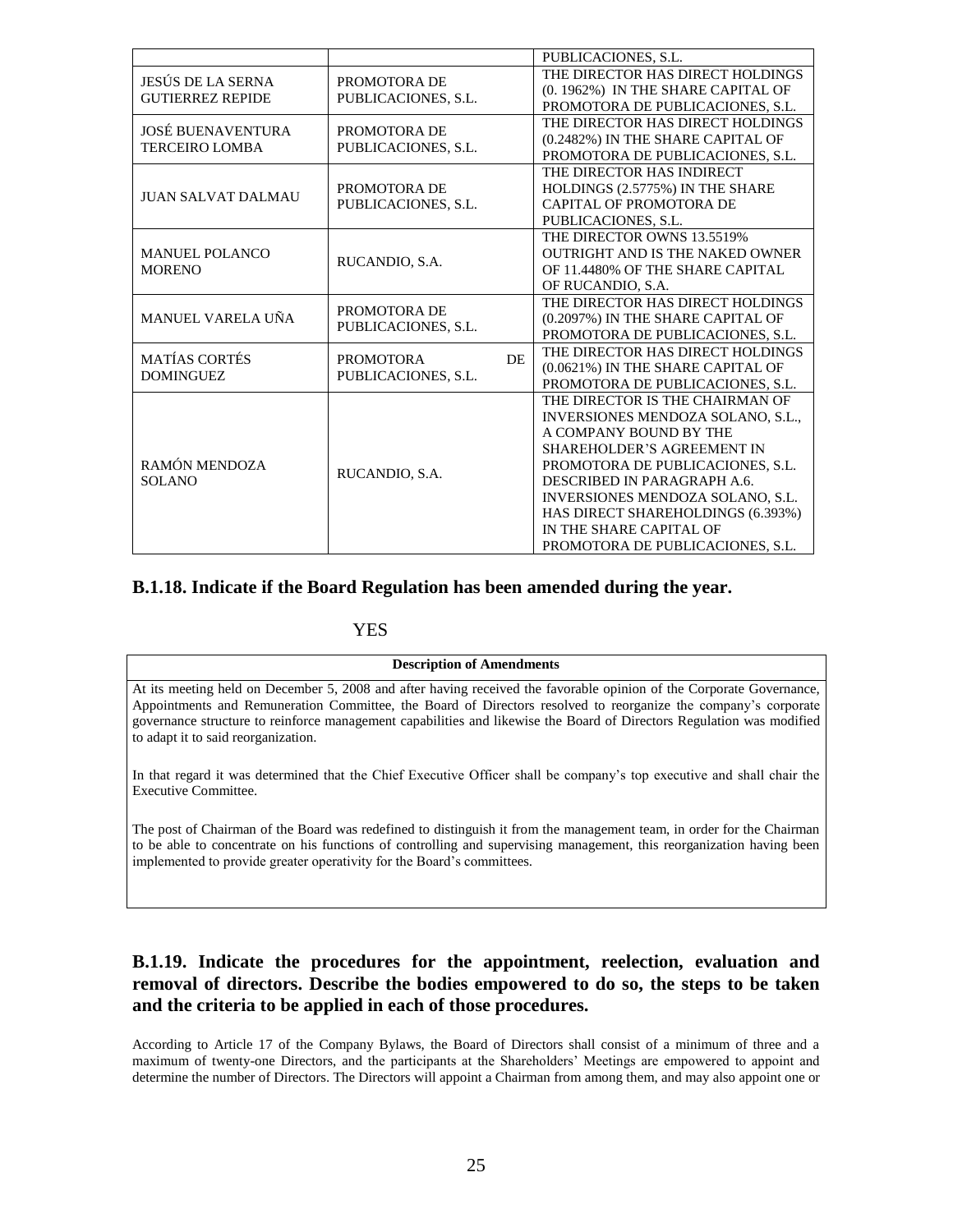several Deputy Chairmen. They may likewise appoint from among their members an executive committee or one or more chief executive officers. The Board will also appoint a secretary, who may or not be a board member, and may also appoint a vice secretary, who likewise may or may not be a board member.

Chapter VI of the Board Regulations provides for the following procedures for appointing, reelection, evaluating and removing Directors:

- Appointment of Directors: Directors shall be appointed by the participants at the Shareholders' Meeting or, provisionally, by the Board of Directors in accordance with the provisions of the Corporations Law and the Company Bylaws.

Proposed appointments submitted by the Board of Directors at the Shareholders' Meeting and board appointments made by virtue of its legally-attributed powers to do so should comply with the provisions of the Board Regulations and be accompanied by the corresponding report from the Corporate Governance, Appointments and Remuneration Committee, which is nevertheless not binding. The appointment of Independent Directors must be necessarily proposed by the Corporate Governance, Appointments and Remuneration Committee.

Within the scope of their respective powers, the Board of Directors and the Corporate Governance, Appointments and Remuneration Committee shall endeavor to ensure that the candidates elected are persons of recognized capacity and experience.

- Reelection and Evaluation of Directors: Proposals for the reelection of Directors that the Board of Directors decides to submit at the Shareholders' Meeting shall be subject to a formal procedure which shall include a report issued by the Corporate Governance, Appointments and Remuneration Committee, which shall evaluate the diligence and commitment of the Directors to their duties during their previous term.

- Term of Office: The Directors will serve for a term of five (5) years, and may be reelected. Directors designated by the Board may exercise their duties until the date of the next Shareholders' Meeting.

- Termination of Directors: Directors will cease in their functions when the term for which they have been appointed expires or when the participants at the Shareholders' Meeting so decide, by virtue of the powers conferred upon them in that regard by law or in the Company Bylaws.

Directors must tender their resignation to the Board of Directors and formally resign if the Board deems it warranted, in the circumstances provided for in Article 21.2 of the Board Regulations, which are described in paragraph B.1.20 below.

- Objectivity and Secrecy of the Voting Process**:** In compliance with the Board Regulations with respect to possible conflicts of interest, the Directors proposed for reelection or removal shall absent themselves from any deliberations or voting that directly affect them.

## **B.1.20. Indicate under what circumstances Directors are obliged to resign.**

As set forth in Article 21.2 of the Board Regulations, Directors must tender their resignation to the Board of Directors and formally resign if the Board deems their resignation warranted in the following circumstances:

a) When they incur in circumstances legally defined as incompatible or prohibited.

b) When in relation to an accusation of criminal offense they have been formally indicted in ordinary felony proceedings or have been adjudged guilty in summary criminal proceedings.

c) When they have been seriously reprimanded by the Board of Directors for having breached their obligations as Directors.

d) When the reasons for their appointments have ceased to exist and, specifically, when an independent director or a director representing a significant shareholding no longer represents those interests.

e) When for the period of a year they fail to attend more than three board meetings without justification.

**B.1.21. Indicate whether the functions of Chief Executive Officer of the Company are also performed by the Chairman of the Board of Directors. If so, explain the measures adopted to limit the risks of conferring those powers upon a single person:**

**NO**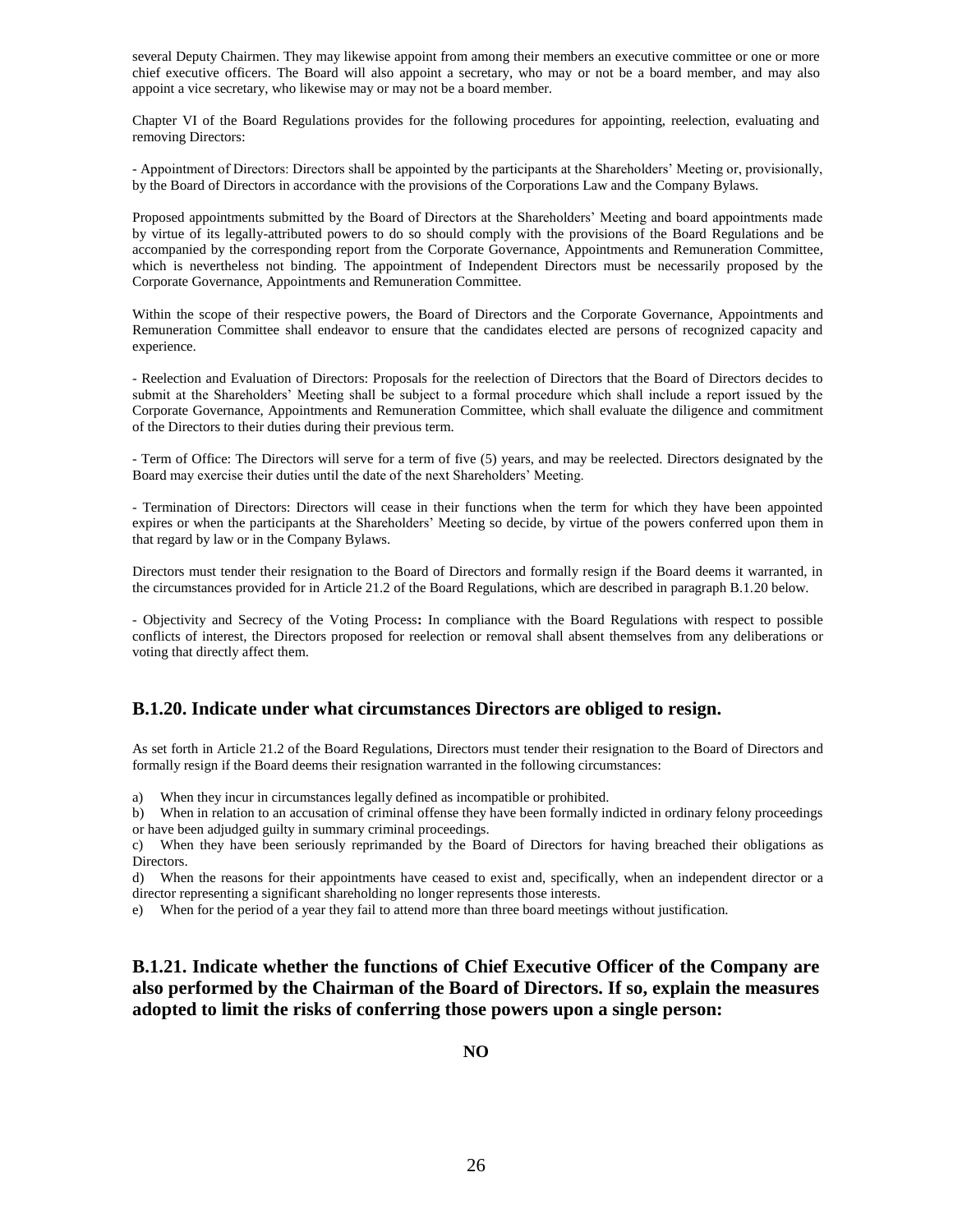#### **Risk-Limiting Measures**

Subsequent to the reorganization of the corporate governance structure approved by the Board of Directors on December 5, 2008, the CEO bears ultimate responsibility for the management of the company and chairs the Executive Committee. The Chairman of the Board monitors and supervises management, defining strategies and promoting corporate governance. The Chairman likewise has the power to propose appointments and changes in board membership, including the chief executive.

**Indicate, and if so explain, whether rules have been passed to enable an independent director to request that a board meeting be held or that new items be included on the agenda, to coordinate and reflect the concerns of external directors and to direct assessment by the board of directors.**

**NO**

**B.1.22. Are reinforced majorities required for taking certain types of decisions, other than those required by law?**

**NO**

**Describe how board decisions are taken, indicating at least the minimum attendance quorum required and the types of majorities required to pass resolutions:** 

**Type of Resolution:**

Any type

| <b>Ouorum</b>                                                             | $\frac{6}{9}$ |
|---------------------------------------------------------------------------|---------------|
| Attendance at the meeting, either in person or by proxy, of half plus one | 55.55         |
| of the board members                                                      |               |

| <b>Maiority Required</b>                                                          |  |
|-----------------------------------------------------------------------------------|--|
| An absolute majority of the votes of all directors in attendance or $\vert$ 55.55 |  |
| represented by proxy, unless a reinforced majority is required by law.            |  |

**B.1.23. Indicate whether the requirements for being elected Chairman differ from those required for election to the Board:**

**NO**

**B.1.24. Indicate whether the Chairman may exercise a casting vote:**

**YES**

| Matters in which the Chairman has a Casting Vote |  |
|--------------------------------------------------|--|
|--------------------------------------------------|--|

Pursuant to Article 23 of the Company Bylaws and Article 16.2 of the Board Regulations, the Chairman may exercise a casting vote to break any possible ties that may arise concerning any matter.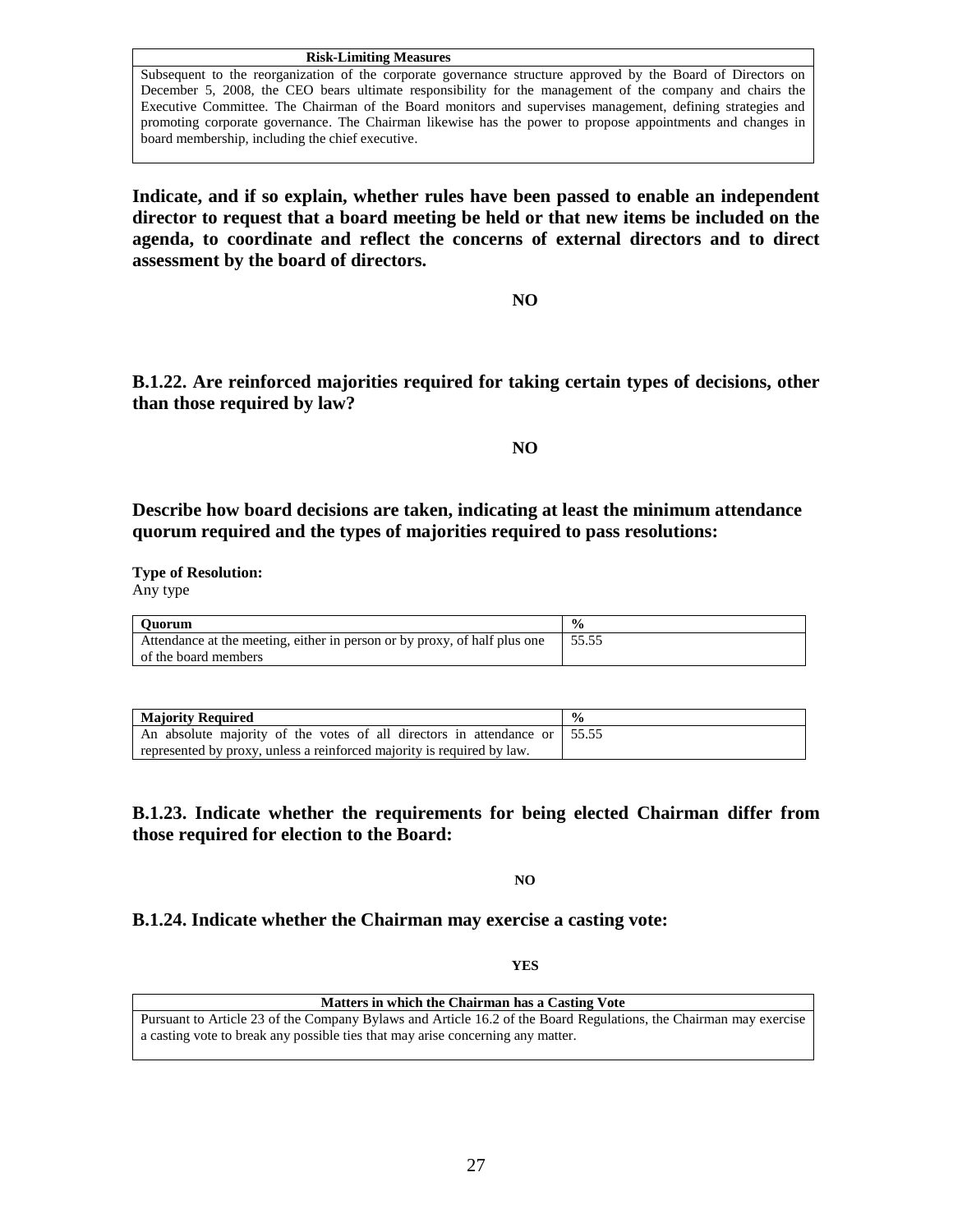**B.1.25. Indicate whether the Bylaws of the Board Regulations set an age limit for Directors:**

**NO**

| Age limit for the Chairman                |  |
|-------------------------------------------|--|
| Age limit for the Chief Executive Officer |  |
| Age limit for Directors                   |  |
|                                           |  |

## **B.1.26. Indicate whether the Bylaws or Board Regulations limit the term of office of independent directors:**

**NO**

| <b>Term of Office</b><br><b>Maximum</b> |  |
|-----------------------------------------|--|

## **B.1.27. If there are few or no female directors, explain the reasons and the measures adopted to correct this situation.**

#### **Explanation of reasons and measures**

Article 8.2 of the Board Regulation provides that as vacancies arise, the Board shall ensure that the majority group of external directors includes both those proposed by owners of significant stable shareholdings (owner-directors) and professionals of recognized prestige who have no links to the executive team or significant shareholders that would compromise their independence (independent directors).

**Specifically indicate whether the Appointments and Remuneration Committee has established procedures to ensure that selection processes are not implicitly biased against the selection of female directors and that they deliberately seek female candidates the meet the required profile:**

**YES**

| Description of the principal procedures                                                                                |
|------------------------------------------------------------------------------------------------------------------------|
| The selection process is based solely on the suitability and prestige of the candidates.                               |
| No ad hoc procedure for selecting female directors has been implemented, precisely due to the non-sexist nature of the |
| company's procedures.                                                                                                  |
|                                                                                                                        |

## **B.1.28. Indicate whether there are formal procedures for delegating votes on the Board of Directors. If so, describe them briefly:**

Article 23 of the Company Bylaws and Article 16 of the Board Regulations provide that directors may delegate their votes to another director. In that regard, proxies must be in writing and are valid only for the specific board meeting in question.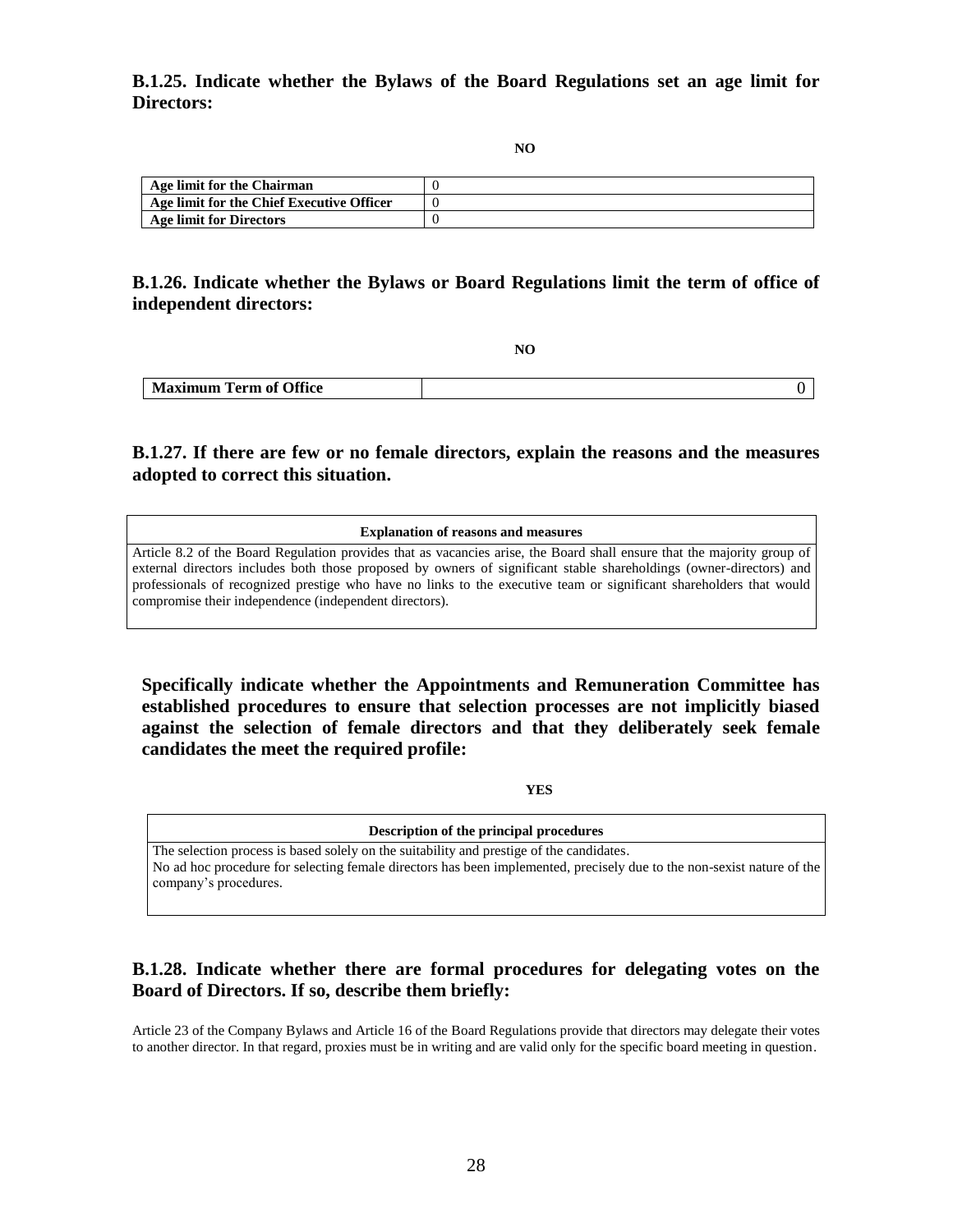**B.1.29. Indicate the number of meetings that were held by the Board of Directors during the financial year. Likewise indicate, if applicable, the number of meetings held in the absence of the Board's President:**

| Number of Board Meetings                      |  |
|-----------------------------------------------|--|
| Number of Meetings That the President Did Not |  |
| Attend                                        |  |

**Indicate the number of meetings held by the Board's committees:** 

| Number of meetings of the Executive or           |  |
|--------------------------------------------------|--|
| <b>Delegated Committee</b>                       |  |
| <b>Number of meetings of the Audit Committee</b> |  |
| Number of meetings of the Remuneration and       |  |
| <b>Appointments Committee</b>                    |  |
| Number of meetings of the Strategy and           |  |
| <b>Investments Committee</b>                     |  |
| Number of meetings of the Committee              |  |
|                                                  |  |

**B.1.30. Indicate the number of meetings held by the Board of Directors during the financial year in which all members were not in attendance. Proxies in attendance without specific instructions should be counted as absent:**

| Number of absences of board members during the year                     |       |
|-------------------------------------------------------------------------|-------|
| % of absences with respect to the total number of votes during the year | 1.660 |

**B.1.31. Indicate whether the individual and consolidated annual accounts submitted to the Board for its approval are previously certified:** 

**NO**

**Identify, if applicable, the person or persons who certified the individual and consolidated annual accounts of the Company, for submission to the Board:**

**B.1.32. Explain, if they exist, the mechanisms established by the Board of Directors to prevent the annual and consolidated accounts from being submitted at the Shareholders' Meeting with provisos in the Auditor's Report.** 

In accordance with the provisions of Article 24.4.c) of the Board Regulations, the Audit Committee reviews the company accounts, and ensures compliance with legal requirements and the correct application of generally-accepted accounting practices.

## **B.1.33. Is the Secretary of the Board of Directors likewise a Director?**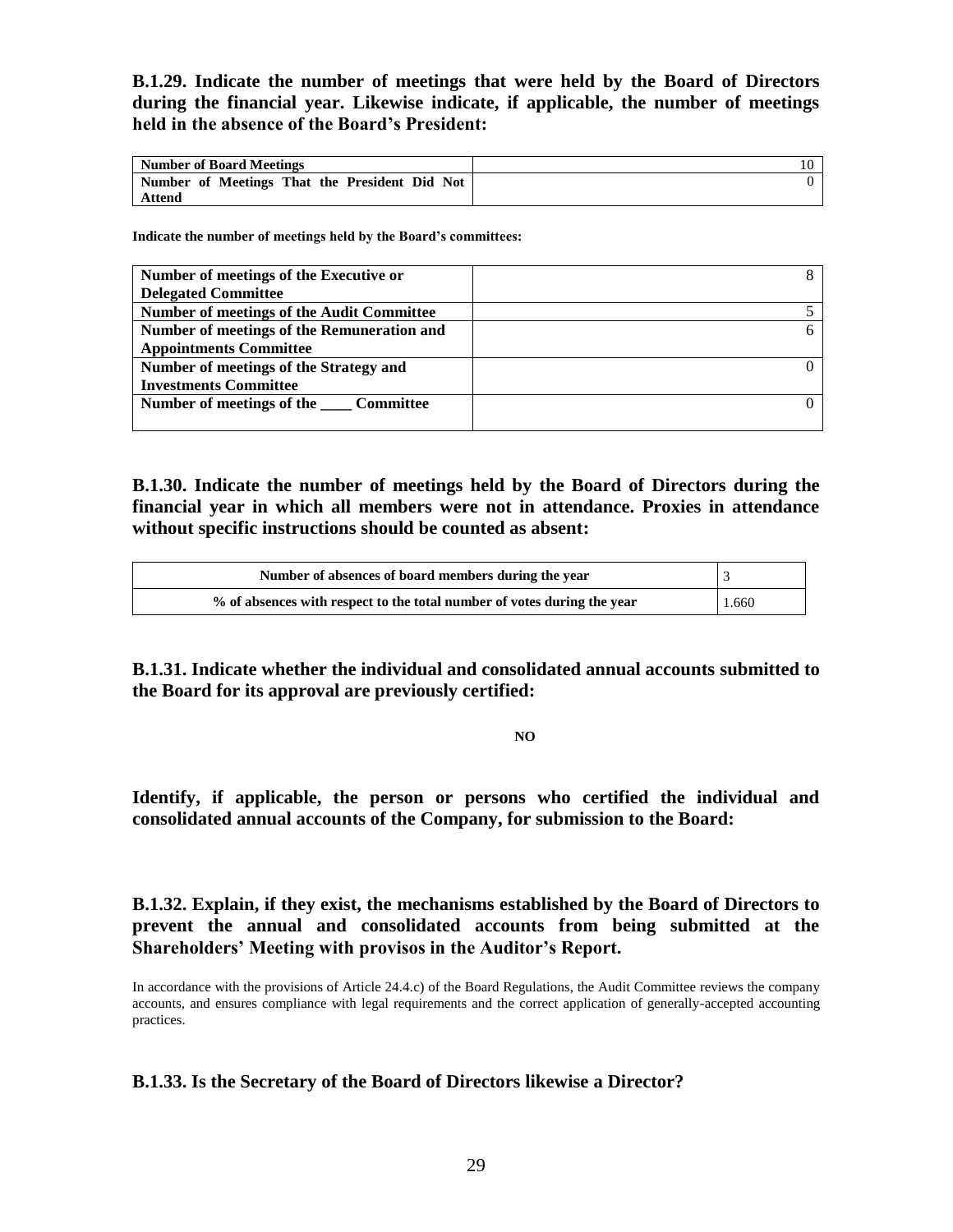**B.1.34 Explain the procedures for the appointment and removal of the Secretary to the Board, indicating whether the Appointments Committee issued an opinion and the Board approved his appointment and removal.**

**Procedure for appointment and removal**

Pursuant to Article 13 of the Board of Directors Regulation, the Board of Directors appoints a secretary, who must be a lawyer and need not be a member of the Board. The Board of Directors may appoint a Deputy Secretary, who need not be a director, to assist the Secretary to the Board of Directors. Likewise, and in accordance with Article 25.b.2 of the Board of Directors Regulation, one of the main

responsibilities of the Corporate Governance, Appointments and Remuneration Committee is to issue an opinion concerning the Board of Directors' proposal for the appointment of the secretary to the board.

| Does the Appointments Committee issue an opinion concerning the appointment? |     |
|------------------------------------------------------------------------------|-----|
| Does the Appointments Committee issue an opinion concerning the removal?     |     |
| Is the appointment approved by the full Board?                               | YES |
| Is the removal approved by the full Board?                                   | YES |

**Is the Secretary to the Board specifically responsible for overseeing compliance with good governance recommendations?**

### **YES**

| <b>Observations</b>                                                                                        |  |
|------------------------------------------------------------------------------------------------------------|--|
| Yes, with regard to the recommendations accepted by the Company and including in its internal regulations. |  |

## **B.1.35. Indicate, if applicable, the mechanisms established by the Company to preserve the independence of auditors, financial analysts, investment banks and rating agencies.**

Article 38 of the Board Regulations stipulates that:

1. The Board of Directors shall refrain from proposing the appointment or renewal of a firm of auditors when the fees paid by the Company for all of its services represent more than 5% of the annual income of that auditing firm, based on the average for the last five years.

2. The Board of Directors shall publicize the total fees that the Company has paid to the auditors, differentiating between fees for auditing company accounts and those paid for other services rendered. The Annual Report of company accounts must likewise include a breakdown of the fees paid to auditors, as well as those paid to any company belonging to the firm of auditor's corporate group or to any company sharing common property, management or control with the Company's auditors.

In other respects, paragraph 4a) of Article 24 of the Board Regulations stipulates that the Audit and Compliance Committee is responsible for providing the Board of Directors with information and proposals concerning contract terms,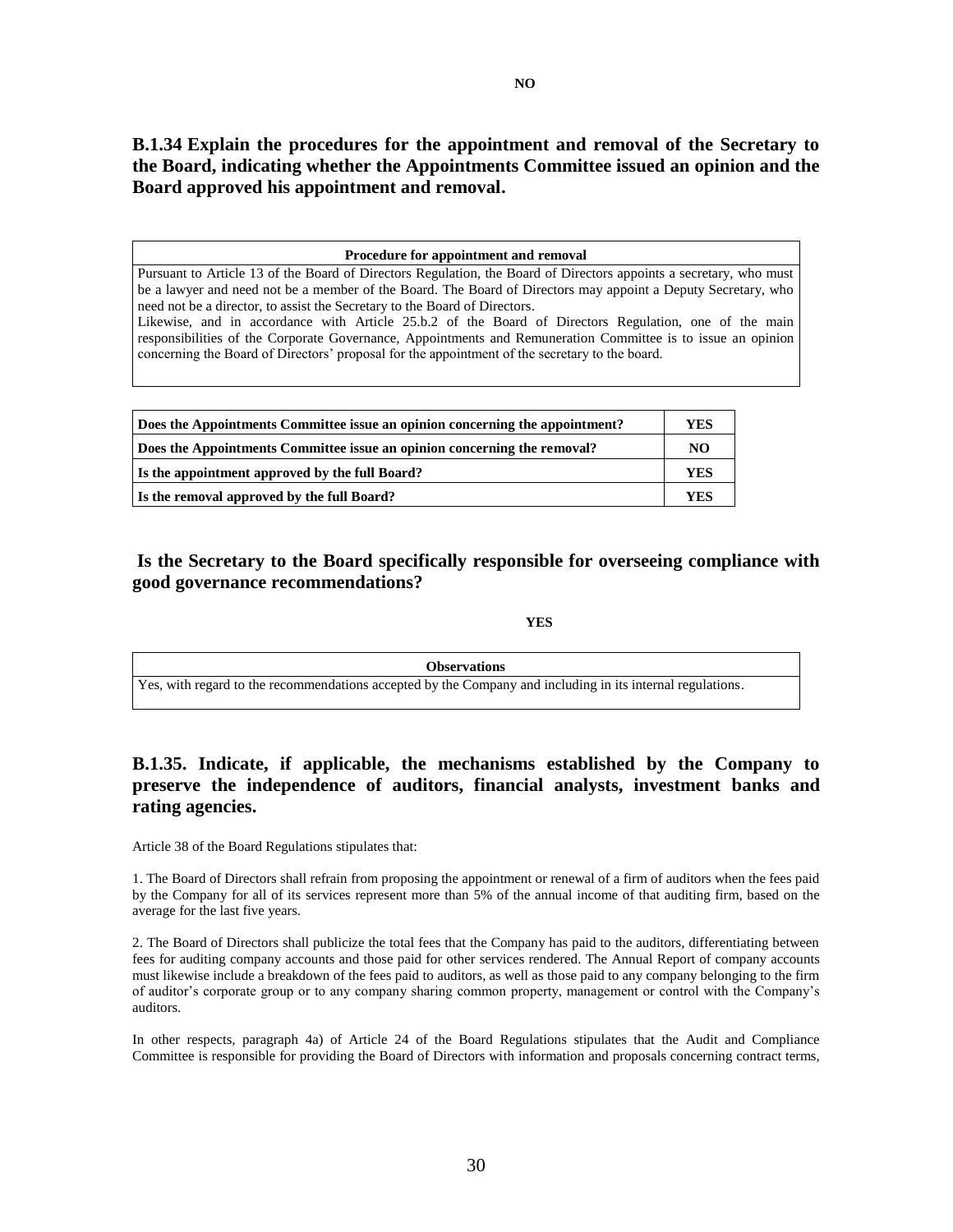the scope of appointment and, when applicable, the revocation or non-renewal of external auditors, as well as supervising compliance with the terms of the audit contract.

Paragraph 3e) of the aforementioned Article 24 likewise provides that the Audit and Compliance Committee shall be responsible for maintaining contact with the external auditors, in order to receive information concerning issues that could jeopardize their independence or other information related to the progress of the account auditing process, as well as other communications provided for in legislation governing audits and in technical auditing practices.

## **B.1.36 Indicate whether during the financial year the company has changed external auditors. If so, specify the former and present auditors:**

**NO**

| <b>Former auditor</b> | <b>Current auditor</b> |
|-----------------------|------------------------|
|                       |                        |

**In the event there were discrepancies with the former auditor, explain the nature of those discrepancies:**

**NO**

**B.1.37. Indicate whether the auditing firm renders other non-auditing services to the Company and/or its corporate group and, if so, state the amount of fees paid for those services and the percent that this represents of the total fees invoiced to the Company and/or its group.**

**YES**

|                                  | Company | Group | Total  |
|----------------------------------|---------|-------|--------|
| paid for<br>Amount<br>non-       | 231     | 1,252 | 1,483  |
| auditing services (Euros 000)    |         |       |        |
| paid for<br>Amount<br>non-       | 35      | 56    | 51.210 |
| auditing services<br>Total       |         |       |        |
| amount invoiced<br>$-$ by<br>the |         |       |        |
| auditing firm $(\% )$            |         |       |        |

**B.1.38 Indicate whether the report on the audit of the annual accounts for the previous year contained any reservations or qualifications. If so, indicate the reasons provided by the chairman of the Audit Committee to explain the content and scope of those reservations or qualifications.**

**YES**

#### **Explanation of the reasons**

The chairman of the Audit Committee presented the Audit Committee's Report for 2007 to the Board of Directors, indicating the following:

The external auditor presented his final conclusions concerning the most significant aspects of the accounts audit for 2007, reporting at that time the following reservation that will be included concerning Promotora de Informaciones,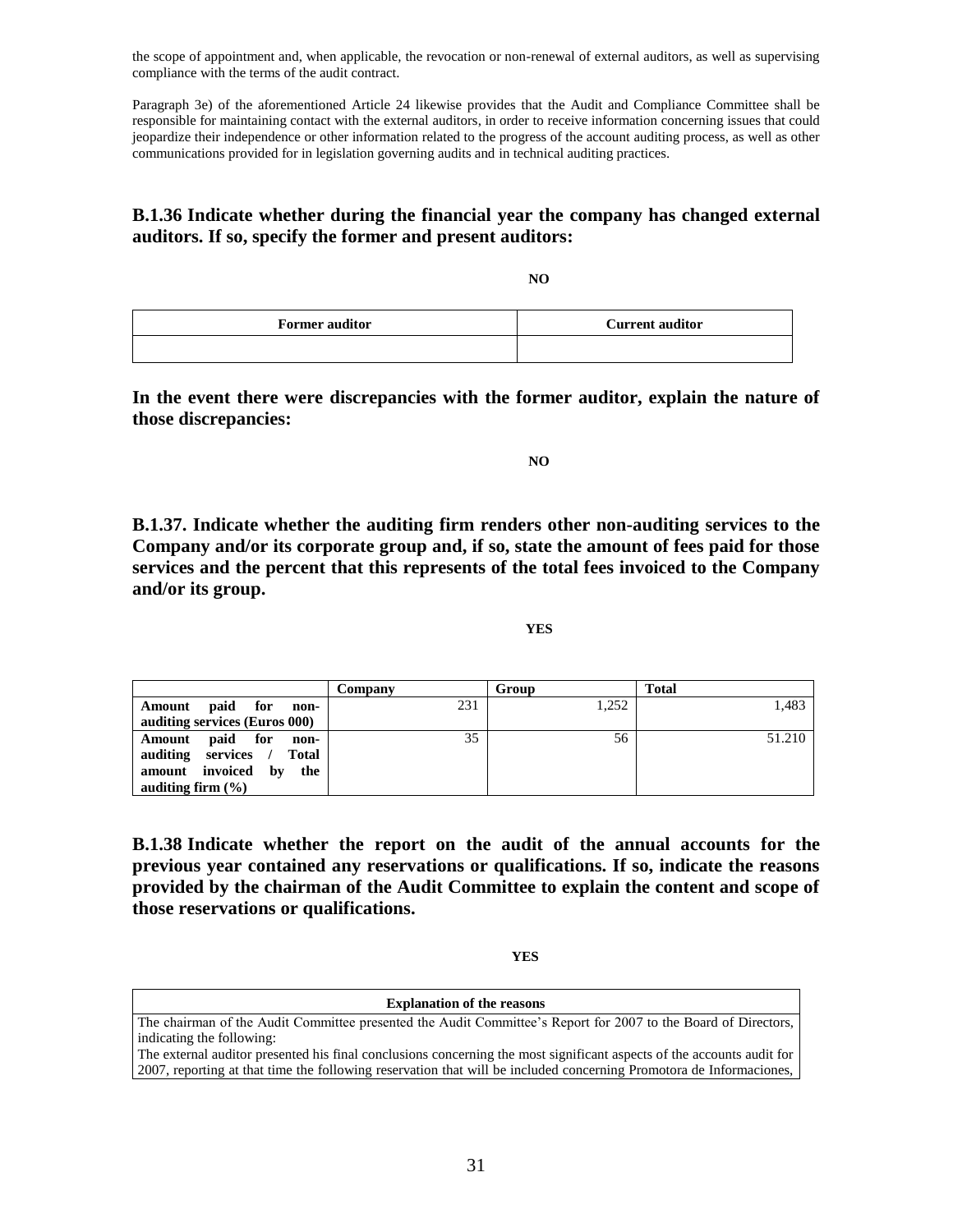S.A.'s individual accounts:

"As parent of the Group, PROMOTORA DE INFORMACIONES, S.A. (PRISA) submits annual consolidated accounts in accordance with the International Financial Reporting Standards adopted by the European Union (IFRS-EU). On this same date we are issuing our audit report concerning the aforementioned annual consolidated accounts for 2007 for which we express a favorable opinion. In accordance with the content of those consolidated annual accounts prepared pursuant to IFRS-EU, total net consolidated assets amount to 1,353,547,000 euro, the consolidated profit for the year is 191,973,000 euro and the total volume of assets and sales amounts to 6,526,360,000 euro and 3,696,028,000 euro, respectively. In other respects and as is explained in Note 4-d of the attached report, company directors value holdings in the capital of the group and its subsidiaries as the lesser of their acquisition cost and their corrected theoretical book value, if warranted, for the amounts assigned goodwill subsisting at December 31, 2007 in the Group's annual consolidated accounts prepared in accordance with the International Financial Reporting Standards adopted by the European Union, considering that in both the individual and the consolidated financial statements of this Group this affords a more accurate reflection of the value of the capital holdings. However, the Company should have valued those holdings in accordance with the criteria set forth in the General Accounting Plan and in specific Spanish accounting rules to reflect in the valuation of holdings recorded under the heading "Financial Fixed Assets" the effect of the amortization of goodwill remaining at the end of the financial year. If those criteria had been followed, the balance in the profit and loss account for 2007 under the heading "Variation in Provisions for Securities" would have been increased by 59,122,000 euro and the heading in that same account "Extraordinary Expenses—Expenses and Losses from Previous Years" would have increased by 82,799,000 euro."

However, the Audit Committee believes that the sole objective of the criterion adopted by the Company is to reflect the value of those holdings in both the individual and consolidated financial statements of the Group in an accurate and consistent manner. The discrepancies existing in 2007 between the Spanish General Accounting Plan and International Financial Reporting Standards with respect to goodwill will be corrected in the new General Accounting Plan, whose application is mandatory commencing on January 1, 2008 pursuant to Law 16/2007 of July 4 on the reform and adaptation of corporate accounting legislation and its international harmonization based on European Union legislation. This new law allows the same valuation criterion to be applied in consolidated and individual financial statements, according to which the amounts reflecting goodwill are not amortized, without prejudice, if applicable, to the evaluation of impairment in its impact at the end of each financial year. Thus, it is the opinion of the Committee that this new legislation supports the criterion applied by the Company in its 2005 and 2006 accounts, and deems that it should continue to be applied in 2007, since in addition to providing a consistent valuation of its holdings in the individual and consolidated financial statements, it reflects the true value of those holdings in the Group and its subsidiaries.

**B.1.39. Indicate the number of consecutive years that the present auditing firm has audited the annual accounts of the Company and/or its group. Likewise indicate the percent that the number of years with this auditing firm represents with respect to the total number of years that the annual accounts have actually been audited.** 

|                                                 | Company | Group   |  |
|-------------------------------------------------|---------|---------|--|
| Number of consecutive years                     | 18      |         |  |
|                                                 |         |         |  |
|                                                 | Company | Group   |  |
| Number of years audited by the present auditing |         |         |  |
| firm $/$                                        | 100.000 | 100.000 |  |
| Number of years that the Company has been       |         |         |  |
| audited $(\% )$                                 |         |         |  |

**B.1.40. Indicate the shareholdings that members of the Board of Directors of the Company have in entities engaged in the same, similar or complementary activities as those comprising the Company or the Company's group's corporate purpose, of which the Company has been informed. Likewise indicate the positions that they hold or functions that they perform in those entities:**

| Name of the entity in question<br>Director's Name | $\frac{0}{0}$<br><b>Share</b> | <b>Position or functions</b> |
|---------------------------------------------------|-------------------------------|------------------------------|
|---------------------------------------------------|-------------------------------|------------------------------|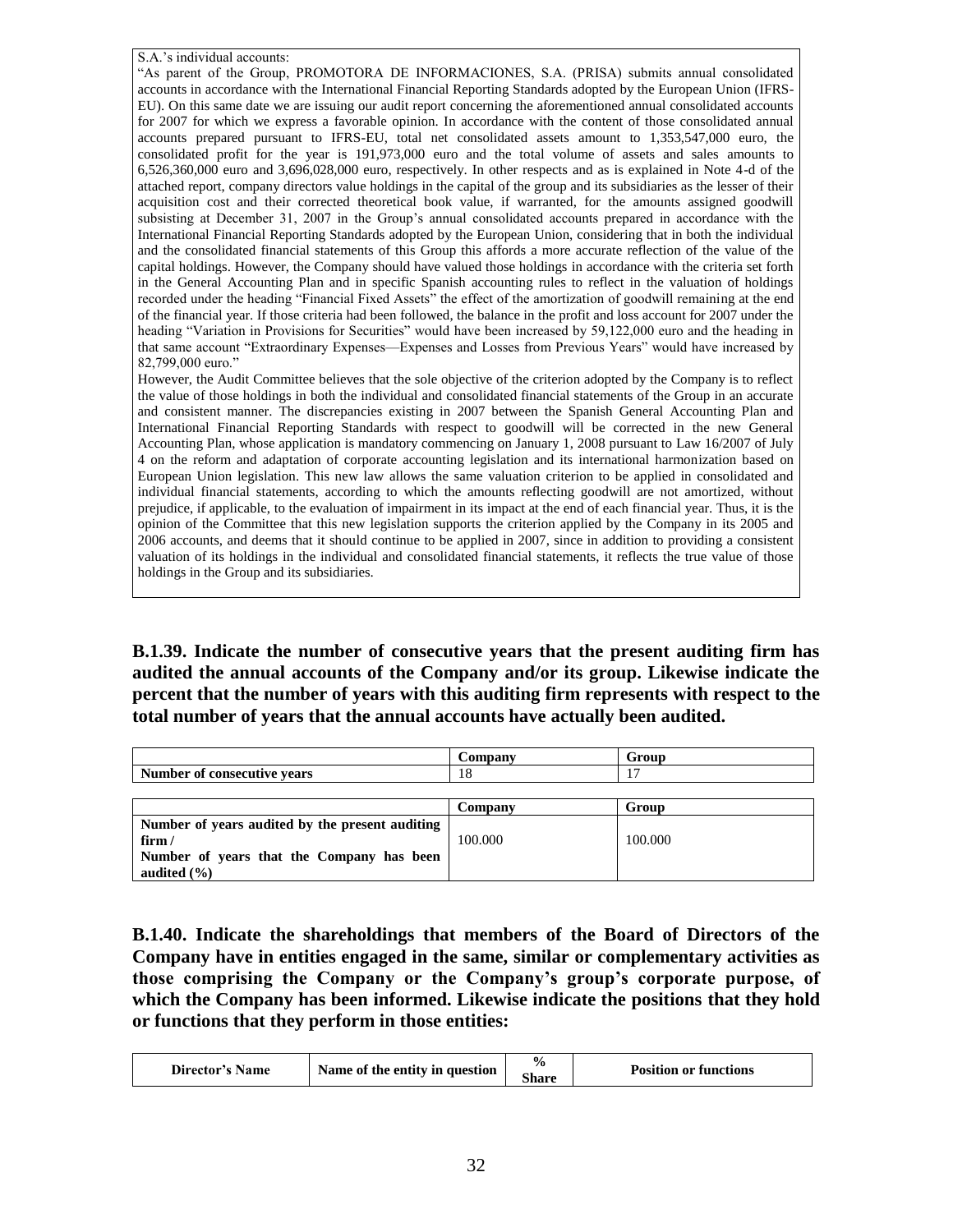| JUAN LUIS CEBRIAN<br>ECHARRI                | LE MONDE, S.A.                 | 0.000 | <b>DIRECTOR</b> |
|---------------------------------------------|--------------------------------|-------|-----------------|
| <b>BORJA JESUS PEREZ</b><br>ARAUNA          | TUENTI TECHNOLOGIES.<br>S.L.   | 0.000 | <b>DIRECTOR</b> |
| <b>GREGORIO MARAÑON</b><br>Y BERTRÁN DE LIS | UNIVERSAL MUSIC SPAIN.<br>S.L. | 0.000 | <b>CHAIRMAN</b> |

## **B.1.41. Indicate whether there is a procedure for Directors to obtain outside counsel and, if so, describe that procedure.**

**YES**

#### **Description of the Procedure**

The Board Regulations incorporate this principle in the following terms: "Directors shall have broad powers to obtain information and counsel that they may need with regard to any aspect of the Company, provided that it is required in the fulfillment of their duties." (Article 26). Likewise articles 14 and 23 of said Regulation respectively establish that the Executive Commission and the Committees may seek outside advice when they deem it necessary for the fulfillment of their obligations.

## **B.1.42. Indicate whether there is a procedure for Directors to obtain the information they need in sufficient time to enable them to prepare for the meetings of the governing bodies and, if so, describe that procedure:**

**YES**

#### **Description of the Procedure**

Pursuant to Article 13 of the Board Regulations, the Secretary of the Board of Directors must ensure that the Board functions properly, and must specifically provide the necessary counsel and information required by the Directors. Article 15 of the Regulations likewise provides that the announcement of board meetings, which must be made at least seven days in advance, shall always include an agenda for the meeting. It is the responsibility of the Chief Executive Officer to prepare and provide the rest of the Directors with information concerning the progress of the Company and that which is necessary to adopt the resolutions proposed on the agenda of each board and Executive Commission meeting.

In other respects, Article 26 of the Regulations provides that Directors shall have broad powers to seek the information and counsel they may require concerning any aspect of the Company, provided that such information is required in the course of fulfilling their duties. The right to information extends to subsidiary companies, whether domestic or foreign, and shall be channeled through the President, who will respond to the Director's requests, providing them with information directly, referring them to the appropriate sources, or arbitrating in the measures necessary to examine the documents requested.

Among the general obligations of Directors, Article 30 of the Board Regulations includes the duty to inform themselves and adequately prepare for Board Meetings and the meetings of the committees of which they are members.

**B.1.43. Indicate whether the company has rules (and if so, describe those rules) compelling directors to inform and, if warranted, resign in circumstances that may damage the prestige and reputation of the company:**

**YES**

| <b>Descript</b><br>of the Procedur<br>----<br>uure |
|----------------------------------------------------|
|                                                    |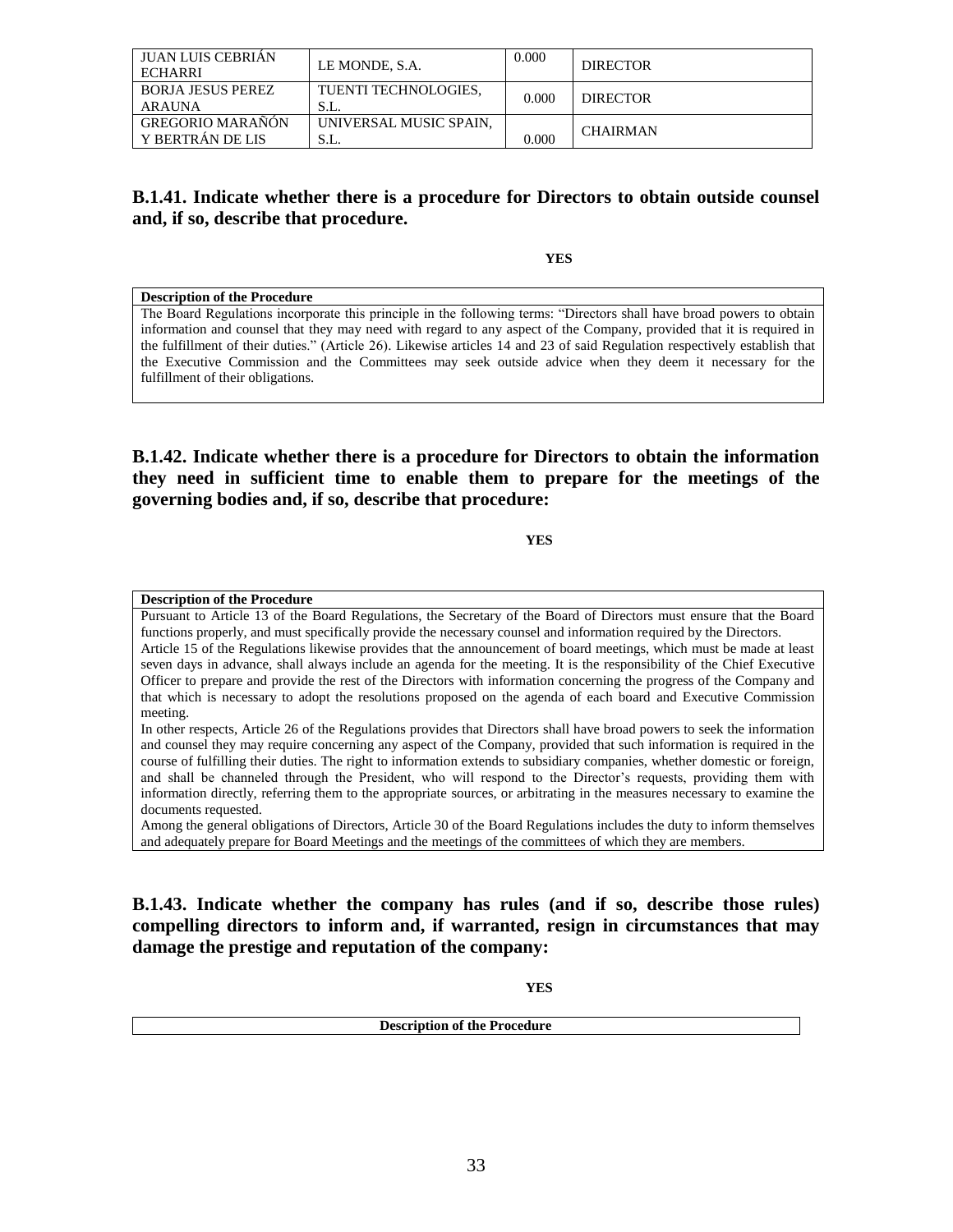As established in section 21.2. of the Rules of the Board of Directors, Directors shall offer their resignations to the Board of Directors and, if deemed appropriate, formally resign in the following cases:

a) When they are subject to any of the legally-established prohibitions or grounds for disqualification.

b) When based on a criminal offense they are indicted in ordinary felony proceedings or have been convicted in a misdemeanor proceeding.

c) When they have received a serious reprimand from the Board of Directors for failure to fulfill their obligations as Directors.

d) When the reasons for which they were appointed have ceased to exist and, in particular, when an independent director or an owner-director looses his respective status as such.

e) When in the course of a year they fail to attend more than three meetings of the Board of Directors without just cause.

**B.1.44. Indicate whether any member of the Board of Directors has informed the company that he has been prosecuted or that proceedings have been brought against him for any of the offenses listed in Article 124 of the Corporations Law:**

**NO**

**Indicate whether the Board of Directors has analyzed the case. If so, explain the grounds for the decision as to whether the director should continue in his post.**

**NO**

| <b>Decision adopted</b>       | <b>Grounds for the decision</b> |
|-------------------------------|---------------------------------|
| May continue/May not continue |                                 |

## **B.2. Committees of the Board of Directors**

**B.2.1. List all Committees of the Board of Directors and their members:**

### **EXECUTIVE COMMITTEE**

| <b>Name</b>              | <b>Position</b> | Classification            |
|--------------------------|-----------------|---------------------------|
| <b>JUAN LUIS CEBRIÁN</b> | <b>CHAIRMAN</b> | <b>EXECUTIVE DIRECTOR</b> |
| <b>ECHARRI</b>           |                 |                           |
| ADOLFO VALERO            | <b>MEMBER</b>   | <b>EXTERNAL DIRECTOR</b>  |
| <b>CASCANTE</b>          |                 | REPRESENTING SIGNIFICANT  |
|                          |                 | <b>SHAREHOLDINGS</b>      |
| <b>AGNES NOGUERA</b>     | <b>MEMBER</b>   | EXTERNAL DIRECTOR         |
| BOREL                    |                 | REPRESENTING SIGNIFICANT  |
|                          |                 | <b>SHAREHOLDINGS</b>      |
| DIEGO HIDALGO            | <b>MEMBER</b>   | EXTERNAL DIRECTOR         |
| <b>SCHNUR</b>            |                 | REPRESENTING SIGNIFICANT  |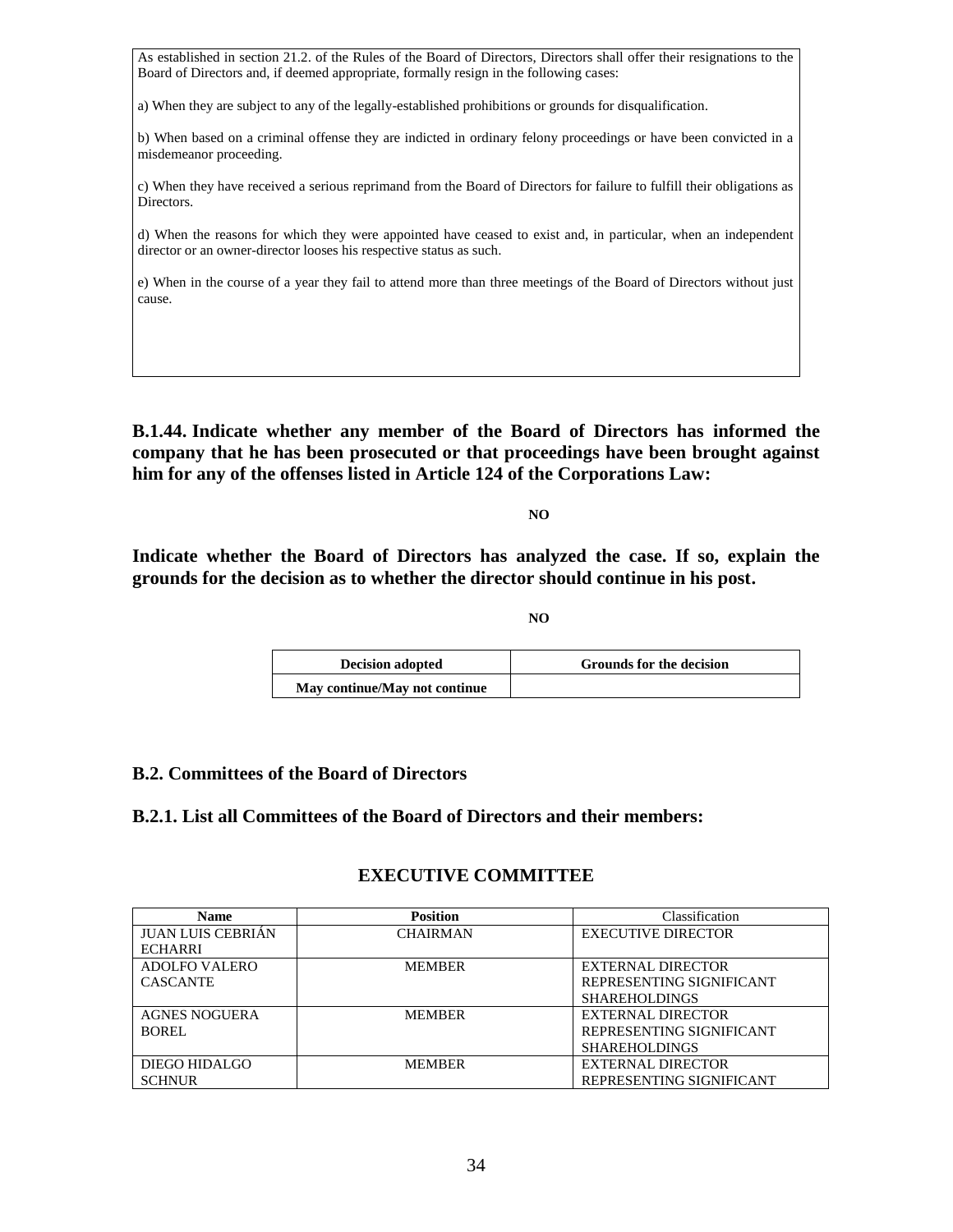|                       |               | <b>SHAREHOLDINGS</b>        |
|-----------------------|---------------|-----------------------------|
| GREGORIO              | <b>MEMBER</b> | <b>INDEPENDENT EXTERNAL</b> |
| <b>MARANON Y</b>      |               | <b>DIRECTOR</b>             |
| <b>BERTRAN DE LIS</b> |               |                             |
| <b>MANUEL POLANCO</b> | <b>MEMBER</b> | <b>EXECUTIVE DIRECTOR</b>   |
| <b>MORENO</b>         |               |                             |
| <b>MATIAS CORTES</b>  | <b>MEMBER</b> | <b>INDEPENDENT EXTERNAL</b> |
| <b>DOMINGUEZ</b>      |               | <b>DIRECTOR</b>             |

# **AUDIT COMMITTEE**

| <b>Name</b>                     | <b>Position</b> | Classification              |
|---------------------------------|-----------------|-----------------------------|
| MR.MATÍAS CORTÉS DOMÍNGUEZ      | <b>CHAIRMAN</b> | <b>INDEPENDENT EXTERNAL</b> |
|                                 |                 | <b>DIRECTOR</b>             |
|                                 | <b>MEMBER</b>   | EXTERNAL DIRECTOR           |
| <b>MRS. AGNES NOGUERA BOREL</b> |                 | <b>REPRESENTING</b>         |
|                                 |                 | <b>SIGNIFICANT</b>          |
|                                 |                 | <b>SHAREHOLDINGS</b>        |
|                                 | <b>MEMBER</b>   | EXTERNAL DIRECTOR           |
| MR. BORJA JESÚS PÉREZ ARAUNA    |                 | <b>REPRESENTING</b>         |
|                                 |                 | <b>SIGNIFICANT</b>          |
|                                 |                 | <b>SHAREHOLDINGS</b>        |
| MR. JUAN SALVAT DALMAU          | <b>MEMBER</b>   | <b>INDEPENDENT EXTERNAL</b> |
|                                 |                 | <b>DIRECTOR</b>             |
|                                 | <b>MEMBER</b>   | EXTERNAL DIRECTOR           |
| MR. RAMON MENDOZA SOLANO        |                 | <b>REPRESENTING</b>         |
|                                 |                 | <b>SIGNIFICANT</b>          |
|                                 |                 | <b>SHAREHOLDINGS</b>        |

# **REMUNERATION AND APPOINTMENTS COMMITTEE**

| <b>Name</b>                    | <b>Position</b> | Classification              |
|--------------------------------|-----------------|-----------------------------|
| MR. GREGORIO MARAÑÓN Y         | <b>CHAIRMAN</b> | <b>INDEPENDENT EXTERNAL</b> |
| <b>BERTRÁN DE LIS</b>          |                 | <b>DIRECTOR</b>             |
|                                |                 | EXTERNAL DIRECTOR           |
| MR. ADOLFO VALERO CASCANTE     | <b>MEMBER</b>   | <b>REPRESENTING</b>         |
|                                |                 | <b>SIGNIFICANT</b>          |
|                                |                 | <b>SHAREHOLDINGS</b>        |
|                                |                 | EXTERNAL DIRECTOR           |
| MR. DIEGO HIDALGO SCHNUR       | <b>MEMBER</b>   | <b>REPRESENTING</b>         |
|                                |                 | <b>SIGNIFICANT</b>          |
|                                |                 | <b>SHAREHOLDINGS</b>        |
| MR. JOSE BUENAVENTURA TERCEIRO | <b>MEMBER</b>   | <b>INDEPENDENT EXTERNAL</b> |
| <b>LOMBA</b>                   |                 | <b>DIRECTOR</b>             |

# **B.2.2 Indicate whether the Audit Committee performs the following duties:**

| Supervision of the preparation and integrity of the company's, and if<br>applicable, the group's financial information, monitoring compliance<br>with regulatory requirements, the appropriate composition of the<br>consolidation perimeter and the correct application of accounting rules | <b>YES</b> |
|----------------------------------------------------------------------------------------------------------------------------------------------------------------------------------------------------------------------------------------------------------------------------------------------|------------|
| Periodic review of internal control and risk management systems, so that                                                                                                                                                                                                                     | YES        |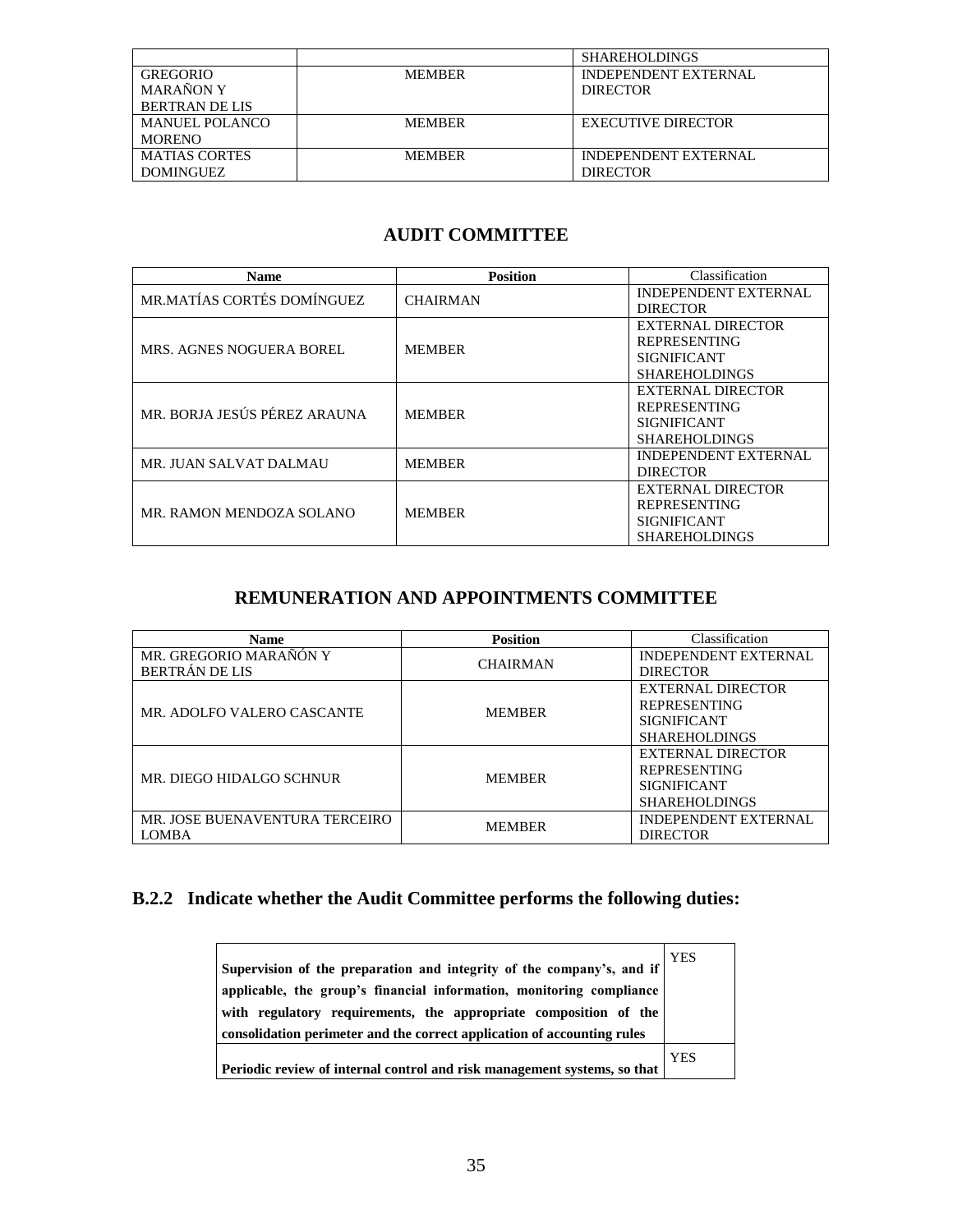| the main risks are adequately identified, managed and notified                                                                                                                                                                                                                           |                |
|------------------------------------------------------------------------------------------------------------------------------------------------------------------------------------------------------------------------------------------------------------------------------------------|----------------|
| Ensuring the independence and accuracy of the operations of the                                                                                                                                                                                                                          | <b>YES</b>     |
| internal audit department; proposing the selection, appointment,                                                                                                                                                                                                                         |                |
| reelection and removal of the head of the internal audit department;                                                                                                                                                                                                                     |                |
| receiving periodic information concerning audit activities; and verifying                                                                                                                                                                                                                |                |
| that senior managers take into account the conclusions<br>and                                                                                                                                                                                                                            |                |
| recommendations contained its reports                                                                                                                                                                                                                                                    |                |
| Setting up and supervising a mechanism whereby employees may<br>confidentially and, if deemed appropriate, anonymously notify the<br>company of any potentially relevant irregularities within the company,<br>particularly financial or accounting irregularities, of which they may be | N <sub>O</sub> |
| aware                                                                                                                                                                                                                                                                                    |                |
| Submission to the Board of Directors of proposals for the selection,                                                                                                                                                                                                                     | <b>YES</b>     |
| appointment, reelection and substitution of the external auditor, as well                                                                                                                                                                                                                |                |
| as the conditions of its contract                                                                                                                                                                                                                                                        |                |
| Receiving regularly from the external auditor information concerning                                                                                                                                                                                                                     | <b>YES</b>     |
| the audit plan and the results of its application, and verifying that senior                                                                                                                                                                                                             |                |
| managers take its recommendations into account                                                                                                                                                                                                                                           |                |
| Ensuring the independence of the external auditor                                                                                                                                                                                                                                        | <b>YES</b>     |
| In the case of group companies, encouraging the group auditor to<br>assume responsibility for auditing group companies.                                                                                                                                                                  | <b>YES</b>     |

## **B.2.3. Describe the rules governing the organization and functions, as well as the responsibilities attributed to each of the board committees.**

#### Executive Committee

The rules governing the organization and operations of the Executive Committee that are described below are contained in articles 5 and 14 of the Board of Directors Regulations:

The Executive Committee shall comprise seven board members, which shall always include the Chief Executive Officer, that shall preside this Commission, Chairman of the Audit Committee and Chairman of the Corporate Governance, Appointments and Remuneration Committee. Appointment of the members of the Executive Commission shall be made upon a proposal from the Chairman of the Board of Directors and a two-thirds favorable vote of board members.

The composition of the Executive Committee with regard to the type of directors shall be similar to that of the Board of Directors.

Members of the Executive Committee shall cease in their functions when they cease to be board members or upon a decision of the Board of Directors.

Without prejudice to the powers vested in the Chairman of the Board and the Chief Executive Officer, all powers of the Board of Directors that may legally be delegated shall be delegated to the Executive Committee.

Likewise, and without prejudice to the decisions vested in the Board of Directors pursuant to Article 5 of the Board of Directors Regulation, some of them may be adopted for reasons of urgency by the Executive Committee. These are: i) Financial information related to listed securities that the Company must disclose periodically, ii) The undertaking of investments, assumption of financial obligations or the granting of any financial commitments that derive, among others, from loans, credits, sureties or other guarantees, as well as entering into contracts that are of significant importance to the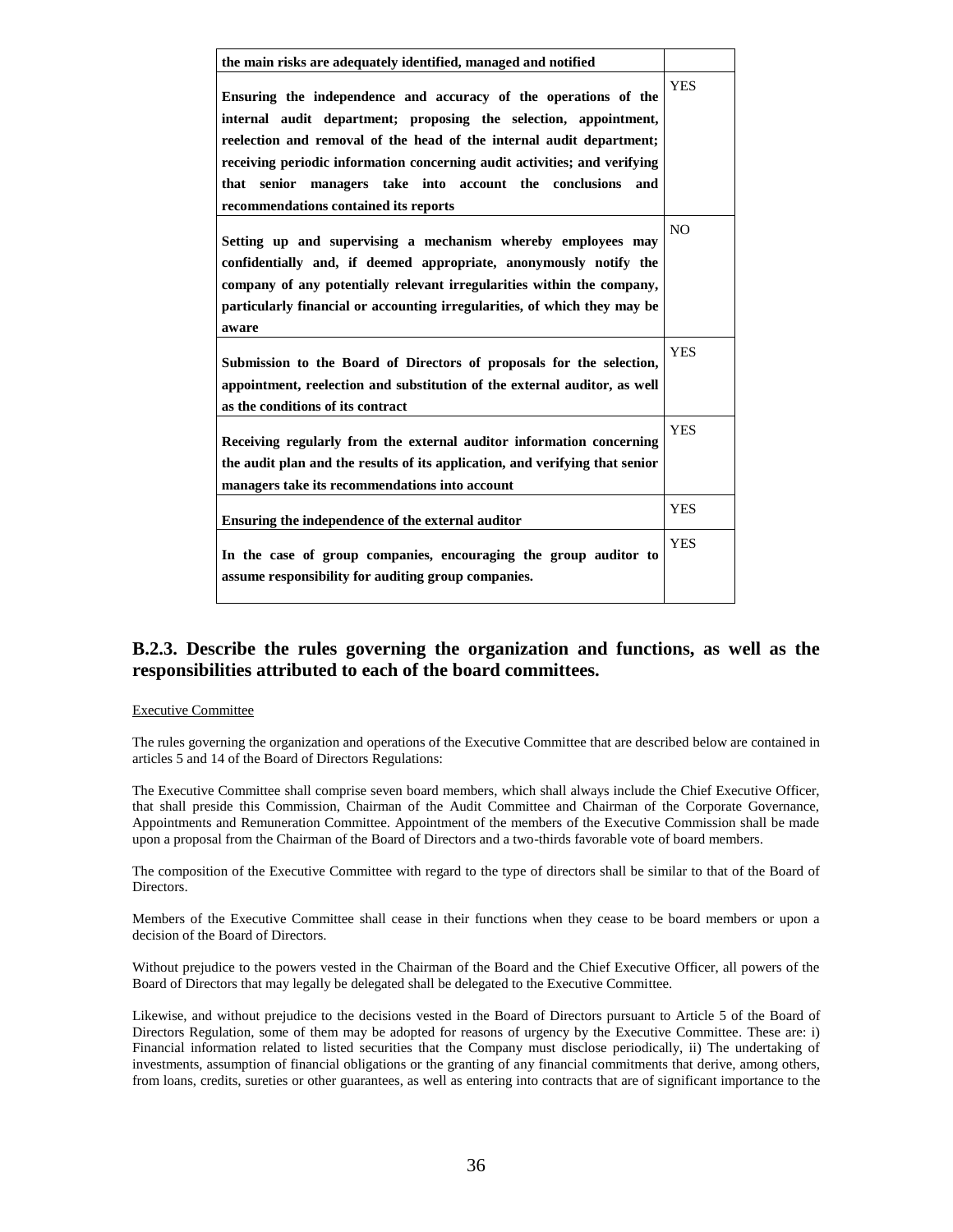Company or its subsidiary and/or controlled companies, except for cases of extreme urgency in which it is impossible for the Board of Directors to meet, iii) Any transfer or encumbrance of assets relating to the Company or its subsidiary or controlled companies, iv) Strategic alliances of the Company or its controlled companies, v) The creation or acquisition of interests in entities domiciled in countries or territories considered tax havens and iv) Authorization of linked transactions in the terms provide for in the Regulation of The Board of Directors.

The Secretary of the Board of Directors shall serve as Secretary of the Executive Committee, and the provisions of Article 13 above shall likewise apply to the procedures of the Executive Committee.

The Executive Commission shall meet at least six times a year and at anytime that, in the opinion of the Chief Executive Officer, company interests warrant a meeting or when two or more members of the Executive Commission request that a meeting be called, the Chairman being obliged to give notice of meetings sufficiently in advance.

A Committee meeting may be validly held when a majority of the directors on the committee are present or represented by proxy, and members not in attendance may give their proxies to another director who is a committee member.

Resolutions shall be passed by an absolute majority vote of the Executive Committee members present or represented by proxy.

When there are no specific procedures, those set forth in this Regulation for the Board of Directors shall apply to the Executive Committee, provided that they are compatible with the Committee's nature and functions.

When requested to do so, other directors who are not committee members, as well as managers whose reports are necessary for company operations, may attend committee meetings, having voice but no vote.

The Executive Committee shall keep minutes of its meetings in the terms provided for the Board of Directors.

The Executive Committee shall report on its activities at the first full board meeting following its sessions, and shall be accountable for the work it undertakes. The Board shall always be informed of all matters discussed and all resolutions adopted by the Executive Committee. All board members shall receive a copy of the minutes of the Executive Committee's meetings.

The Executive Committee may seek outside expert advice when it is deemed necessary for the fulfillment of its functions.

#### Corporate Governance, Appointments and Remuneration Committee:

The rules governing the organization and operations of the Remuneration and Appointments Committee that are described below are contained in Article 25 of the Board Regulations:

The Corporate Governance, Appointments and Remuneration Committee shall consist of a minimum of three (3) and a maximum of (5) external directors to be determined in a resolution of the Board of Directors upon nomination by its Chairman.

The Corporate Governance, Appointments and Remuneration Committee is empowered to request the assistance at its meetings of the Chief Executive Officer of the Company.

Members of the Corporate Governance, Appointments and Remuneration Committee shall cease to be committee members when they cease in their functions as Directors or if the Board of Directors so decides.

The Chairman of the Committee shall be selected by the Board of Directors from among its independent directors.

In addition to any other tasks that may be assigned to it by the Board of Directors, the Corporate Governance, Appointments and Remuneration Committee has the following basic responsibilities:

1) To issue opinions concerning proposals for the appointment of directors and to propose the appointment of independent directors.

2) To issue opinions on the proposal for the appointment of the Secretary to the Board.

3) To make proposals to the Board concerning: i) the general remuneration policies affecting directors and senior management and ii) the individual remuneration of executive directors and other conditions set forth in their contracts.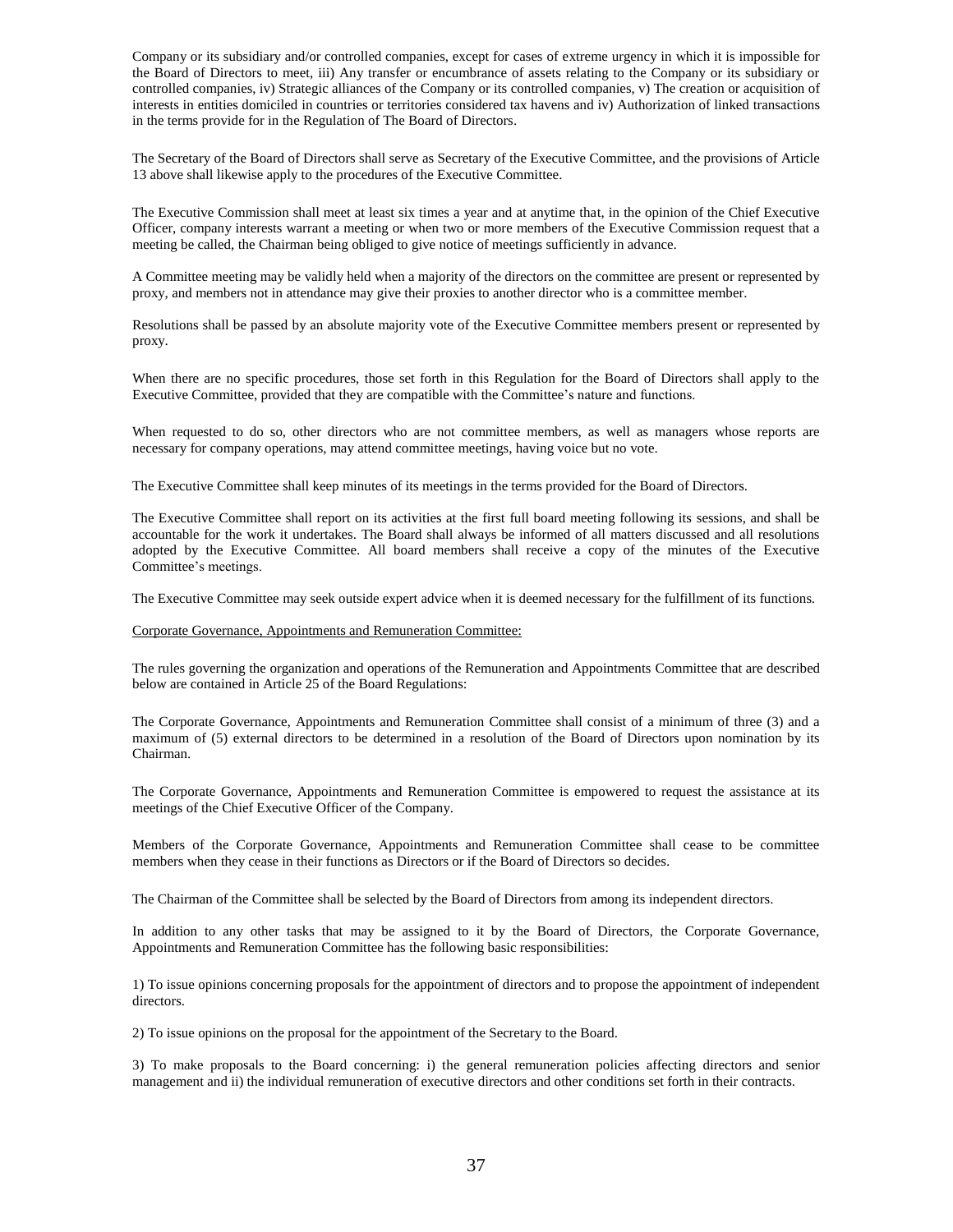4) To ensure compliance with the company's remuneration policies

5) To approve standard senior management contracts.

6) To issue opinions on the proposals for the appointment of the members of the other committees of the Board of Directors.

7) To propose the Annual Report on Corporate Governance to the Board of Directors.

8) To present a report to the Board of Directors, evaluating the performance and composition of the Board.

9) To verify compliance with the Internal Code of Conduct concerning securities markets, this Regulation and, in general, the Company's rules of governance, and to make the proposals required to ensure such compliance. In that regard it shall be the duty of the Corporate Governance, Appointments and Remuneration Committee to receive information and, if warranted, issue reports concerning disciplinary measures taken with respect to senior management.

10) To exercise such other powers granted to the committee in this Regulation.

The Corporate Governance, Appointments and Remuneration Committee shall meet whenever the Board of Directors of the Company or its Chairman requests that that it issue a report or approve proposals within the scope of its powers, provided that the Chairman of the Committee deems it warranted in order to adequately carry out their duties.

#### Audit Committee:

The rules governing the organization and operations of the Audit Committee that are described below are contained in article 21bis of the Company Bylaws and Article 24 of the Board of Directors Regulations:

The number of directors on the Audit Committee shall be determined by the Board of Directors from time to time, having a minimum of three (3) and a maximum of five (5) members. The majority of members shall be non-executive Directors who shall not have any other contractual relationship with the Company other than the position for which they are appointed. The Committee shall provide for appropriate representation of independent directors, which shall at least be proportional to their representation on the Board of Directors.

Committee members shall be appointed and removed by the Board of Directors as proposed by the Chairman.

Members shall cease to belong to the Committee when they are no longer directors or when the Board of Directors so decides.

The Chairman of the Committee shall be selected by the Board of Directors from among board members who are independent directors and who do not maintain any contractual relationship with the Company other than the position to which they were appointed. The Chairman of the Committee shall be replaced every four years, and may be reelected after he has ceased in his functions for one year.

The Audit Committee shall perform the tasks attributed to it by law, without prejudice to any other functions that the Board of Directors may determine. The primary function of the Audit Committee is to support the Board of Directors in its task of overseeing the management of the Company.

The Audit Committee has the following basic responsibilities:

a) Within the scope of its powers, to report at annual shareholders meetings on issues raised by shareholders, pursuant to the provisions of the Law and the Shareholders Meeting Regulation.

b) To propose to the Board of Directors the appointment of external account auditors pursuant to Section 204 of the consolidated text of the Corporations Law, to be submitted at the annual shareholders meeting.

c) To supervise internal auditing services.

d) To supervise the Company's financial information process and internal monitoring systems.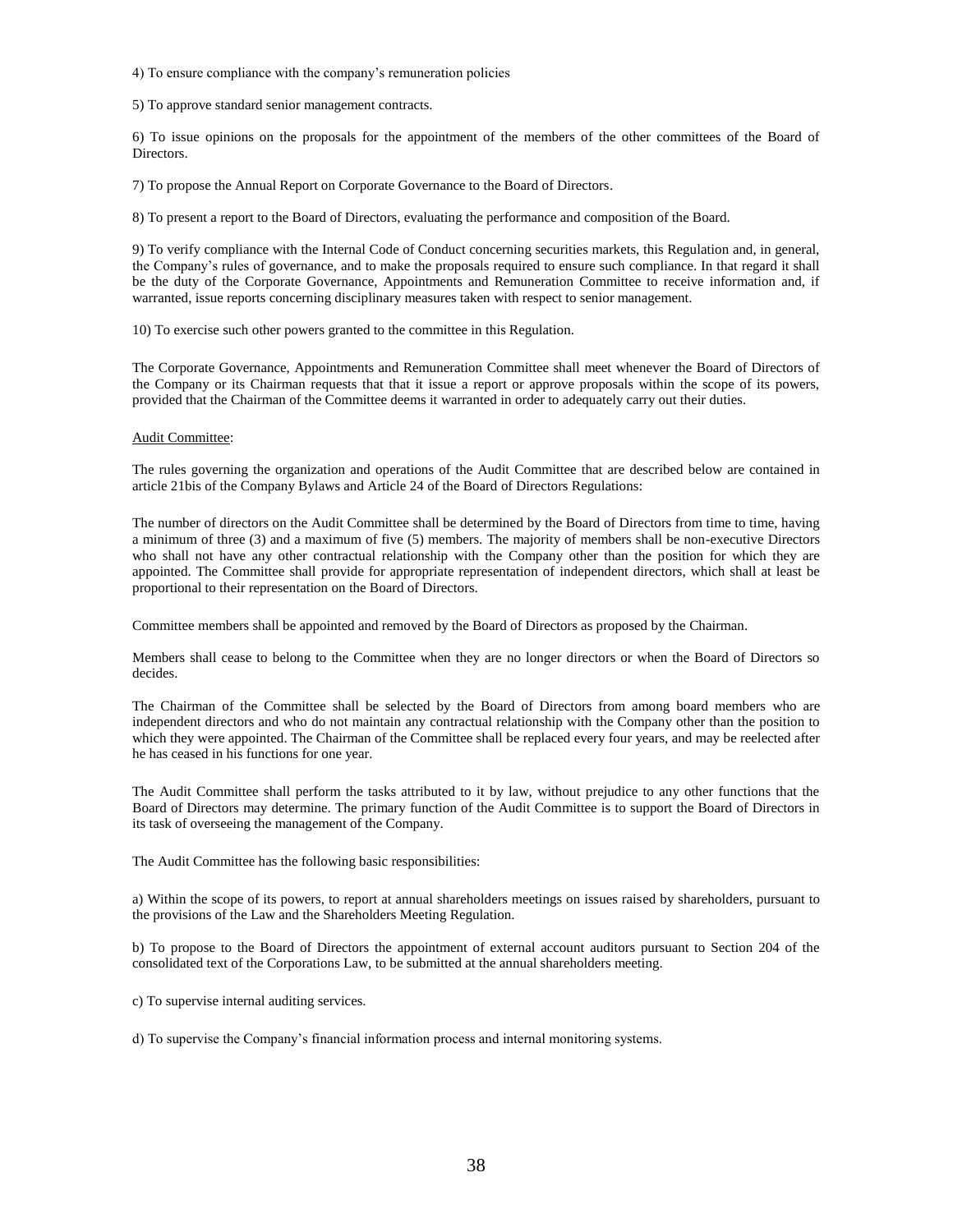e) To maintain contact with the external auditors in order to receive information on those issues that could compromise their independence and any others related to the accounts auditing process, together with any other communication provided for in accounts auditing legislation and rules.

In addition, and regardless of other tasks that may be assigned it by the Board of Directors, the Audit Committee shall have the following powers:

a) To advise and make proposals to the Board of Directors concerning the auditors contract conditions, scope of professional mandate and, if warranted, the revocation or non-renewal of the external auditors, as well as supervising their performance of audit contract obligations;

b) To propose the selection, appointment, reappointment or removal of the person in charge of the company's internal audit service.

c) To review the company accounts, oversee compliance with the legal requirements and the proper application of generally accepted accounting principles, as well as to issue opinions on proposals to amend accounting principles and criteria suggested by the management;

d) To review the issue prospectuses and information concerning the quarterly and half-yearly financial statements that the Board must provide the markets and their supervisory bodies;

e) To analyze and issue opinions concerning specific investment transactions when, owing to their importance, the Board so requests;

f) To issue opinions concerning the creation or acquisition of interests in entities domiciled in countries or territories considered as tax havens.

g) To exercise all other powers granted the committee in this Regulation.

The Audit Committee shall meet periodically as warranted, and at least four (4) times a year.

Any member of the company management team or staff who may be required for such purpose shall be compelled to attend committee meetings and to provide it with assistance and access to any information at his disposal. The committee may likewise request the attendance of the accounts auditors at its meetings.

## **B.2.4. Indicate, if applicable, the advisory powers and, if applicable, powers that have been delegated to each of the committees:**

| <b>Committee Name</b>         | <b>Brief Description</b>                           |
|-------------------------------|----------------------------------------------------|
| <b>EXECUTIVE COMMISSION</b>   | HAS BEEN DELEGATED ALL BOARD POWERS THAT MAY       |
|                               | <b>LEGALLY BE DELEGATED</b>                        |
| AUDIT COMMITTEE               | FOR ADVISORY POWERS, SEE B.2.3 ABOVE. NO DELEGATED |
|                               | POWERS HAVE BEEN ATTRIBUTED TO THIS COMMITTEE.     |
| CORPORATE GOVERNANCE,         | FOR ADVISORY POWERS, SEE B.2.3 ABOVE. NO DELEGATED |
| <b>APPOINTMENTS AND</b>       | POWERS HAVE BEEN ATTRIBUTED TO THIS COMMITTEE.     |
| <b>REMUNERATION COMMITTEE</b> |                                                    |

**B.2.5. Indicate, if applicable, whether there are board committee regulations, and if so, where they are available for consultation and any amendments made to them during the financial year. Likewise indicate whether any non-mandatory annual reports are issued concerning the activities of each committee:**

**Committee Name** EXECUTIVE COMMISSION **Brief Description**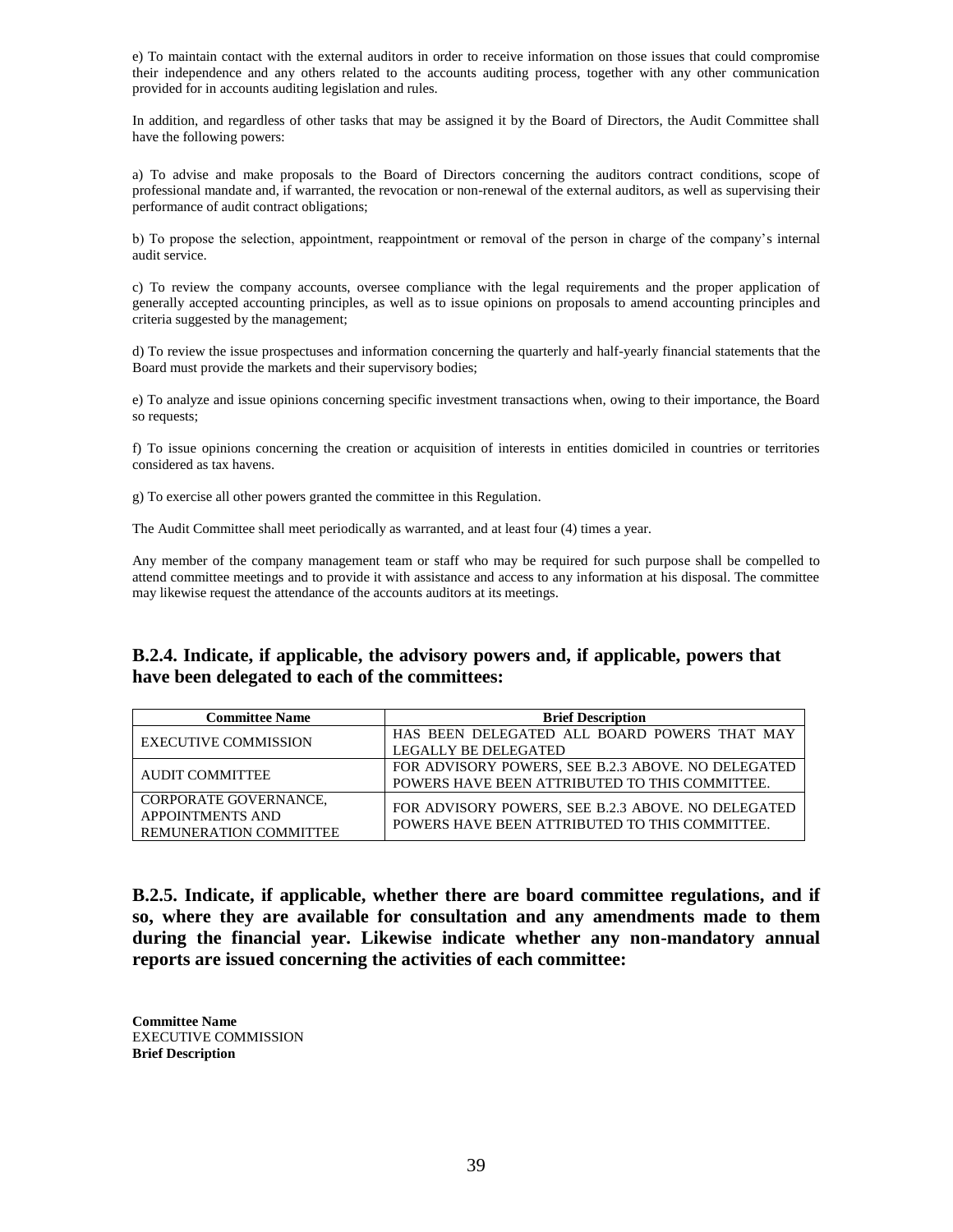Its composition, operations and powers are set forth in the Board of Directors Regulation, which is available on the company website [\(www.prisa.c](http://www.prisa./)om).

Amendments to the Board of Directors Regulation implemented in 2008 that affect this committee are detailed in section B.1.18 above.

**Committee Name** CORPORATE GOVERNANCE, APPOINTMENTS AND REMUNERATION COMMITTEE **Brief Description**

Its composition, operations and powers are set forth in the Board of Directors Regulation, which is available on the company website [\(www.prisa.c](http://www.prisa./)om).

On February 2008 the Corporate Governance, Appointments and Remuneration Committee published a report on compliance with the company's rules of corporate governance during the 2007 financial year and also concerning the functions and activities of the Committee during said financial year.

### **Committee Name**

### AUDIT COMMITTEE

#### **Brief Description**

Its composition, operations and powers are set forth in the Board of Directors Regulation, which is available on the company website [\(www.prisa.c](http://www.prisa./)om).

On February 2008 the Audit Committee published a report on its functions and activities during the 2007 financial year.

## **B.2.6. Indicate whether the composition of the Executive Committee reflects the Board Member's holdings within their category:**

**YES** 

# **C. RELATED-PARTY TRANSACTIONS**

**C.1 Indicate whether the Board in full has reserved the right to approve the company's transactions with directors, significant shareholders or those represented on the Board, or persons related thereto, after having received the favorable opinion of the Audit Committee or any other committee performing that function:**

**YES** 

**C.2. Describe relevant transactions that entail a transfer of resources or obligations between the Company or its subsidiaries and the Company's significant shareholders:**

| <b>Significant</b><br><b>Shareholder's Name</b> | Name of the Company or<br><b>Entity in its Group</b> | Nature of<br>the<br><b>Relation-</b><br>ship | <b>Type of Transaction</b> | <b>Amount (Euros</b><br>000 |
|-------------------------------------------------|------------------------------------------------------|----------------------------------------------|----------------------------|-----------------------------|
| RUCANDIO, S.A.                                  | DE<br><b>PROMOTORA</b>                               | Corporate                                    | OF<br>PAYMENT              | 25.914                      |
|                                                 | <b>INFORMACIONES, S.A.</b>                           |                                              | <b>DIVIDENDS</b>           |                             |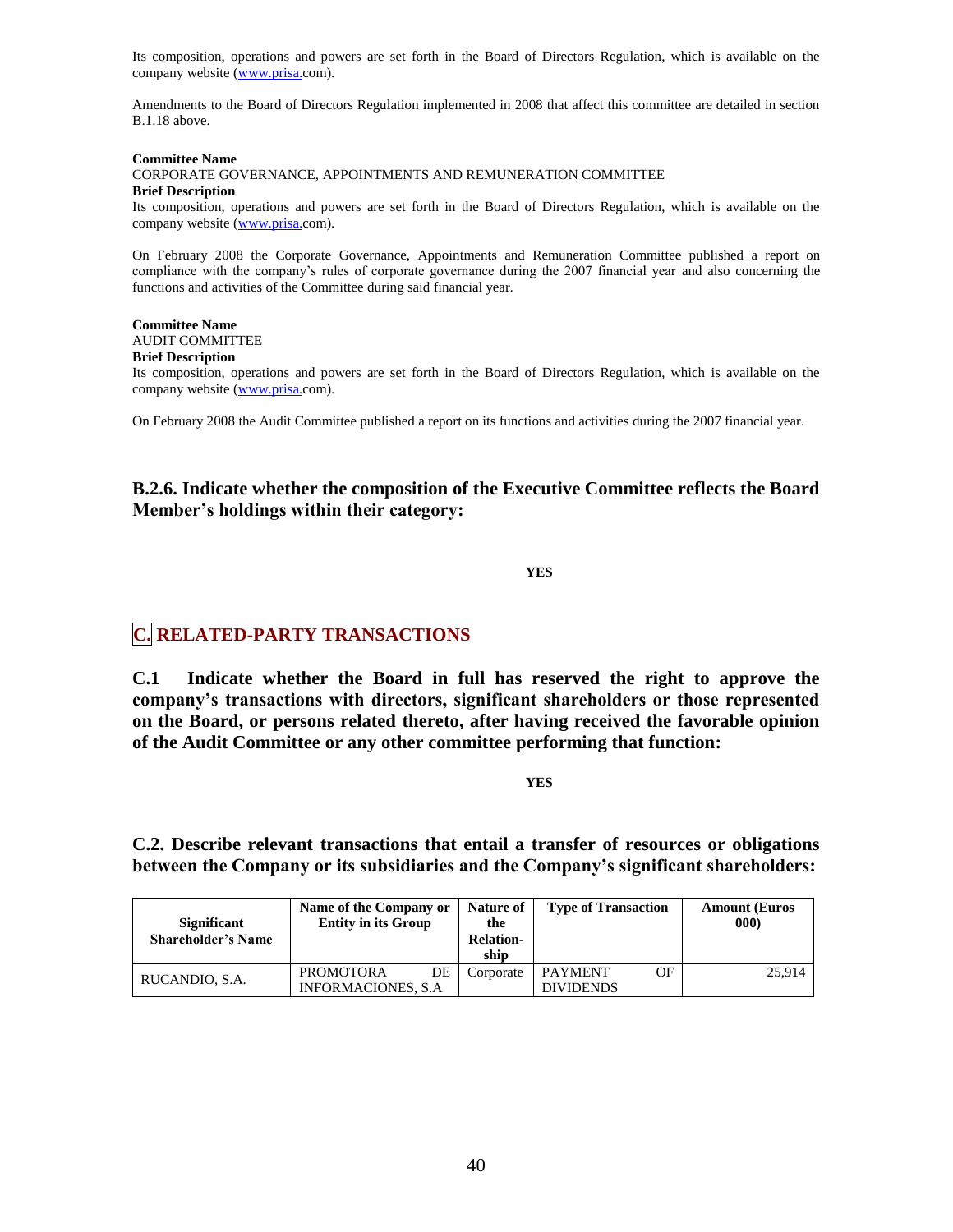**C.3. Describe relevant transactions that entail a transfer of resources or obligations between the Company or its subsidiaries and the managers or directors of the Company.** 

| Manager's or<br>Director's Name | Name of the<br>Company or<br><b>Entity in its</b><br>Group | Nature of the<br>Relationship | <b>Type of Transaction</b>   | Amount<br>(Euros<br>000) |
|---------------------------------|------------------------------------------------------------|-------------------------------|------------------------------|--------------------------|
| <b>GREGORIO</b>                 | SOGECABLE,                                                 | Contractual                   | <b>PROVISION OF SERVICES</b> | 60                       |
| <b>MARAÑON</b>                  | S.A.                                                       |                               |                              |                          |
| <b>BERTRAN DE LIS</b>           |                                                            |                               |                              |                          |
| <b>MATIAS CORTES</b>            | DIARIO AS,                                                 | Contractual                   | <b>PROVISION OF SERVICES</b> | 174                      |
| <b>DOMINGUEZ</b>                | S.L.                                                       |                               |                              |                          |
| <b>MATIAS CORTES</b>            | SOGECABLE,                                                 | Contractual                   | <b>PROVISION OF SERVICES</b> | 4,362                    |
| <b>DOMINGUEZ</b>                | S.A.                                                       |                               |                              |                          |

**C.4. Describe any relevant transactions between the Company and other of its group entities that are not compensated in the consolidated financial statements and whose objectives and conditions are not a part of the Company's normal operations:** 

| <b>Name of the Group</b> | <b>Brief Description of the Transaction</b> | <b>Amount (Euros 000)</b> |
|--------------------------|---------------------------------------------|---------------------------|
| <b>Entity</b>            |                                             |                           |
|                          |                                             |                           |
| <b>CANAL CLUB DE</b>     | PROVISION OF SERVICES BY                    | 4,487                     |
| <b>DISTRIBUCION DE</b>   | SUBSIDIARIES OF SOGECABLE, S.A.             |                           |
| OCIO Y CULTURA, S.A.     |                                             |                           |
| <b>COMPANIA</b>          | LOAN GRANTED BY SOGECABLE IN                | 5,074                     |
| <b>INDEPENDIENTE DE</b>  | THE AMOUNT OF 4.792,000 EUROS               |                           |
| <b>NOTICIAS DE</b>       | PLUS INTEREST ACCRUED DURING                |                           |
| TELEVISION, S.L.         | 2008 IN THE AMOUNT OF 282,000               |                           |
|                          | <b>EUROS</b>                                |                           |
| <b>COMPAÑIA</b>          | PROVISION OF SERVICES BY                    | 12,959                    |
| <b>INDEPENDIENTE DE</b>  | SUBSIDIARIES OF SOGECABLE, S.A.             |                           |
| <b>NOTICIAS DE</b>       |                                             |                           |
| TELEVISION, S.L.         |                                             |                           |
| <b>COMPAÑIA</b>          | PROVISION OF SERVICES TO                    | 37,478                    |
| <b>INDEPENDIENTE DE</b>  | <b>SEVERAL SUBSIDIARIES OF</b>              |                           |
| <b>NOTICIAS DE</b>       | SOGECABLE, S.A.                             |                           |
| TELEVISION, S.L.         |                                             |                           |
| DÉDALO GRUPO             | PROVISION OF SERVICES BY                    | 34,137                    |
| GRAFICO, S.L.            | SEVERAL COMPANIES IN WHICH                  |                           |
|                          | DEDALO GRUPO GRAFICOS, S.L. HAS             |                           |
|                          | HOLDINGS, TO SEVERAL GRUPO                  |                           |
|                          | PRISA COMPANIES                             |                           |
| DÉDALO GRUPO             | <b>SEVERAL PRISA INVESTEE</b>               | 94,149                    |
| <b>GRAFICO, S.L.</b>     | <b>COMPANIES HAVE LOANS AGAINST</b>         |                           |
|                          | DEDALO GRUPO GRAFICO, S.L. OR               |                           |
|                          | <b>COMPANIES IN WHICH IT HOLDS</b>          |                           |
|                          | <b>INTERESTS FOR A TOTAL OF</b>             |                           |
|                          | 92,400,000 EUROS, AS A RESULT OF            |                           |
|                          | DIFFERENT FINANCING                         |                           |
|                          | <b>OPERATIONS. INTEREST ON THOSE</b>        |                           |
|                          | <b>OPERATIONS ACCRUED DURING 2008</b>       |                           |
|                          | AMOUNTS TO 1,749,000 EUROS.                 |                           |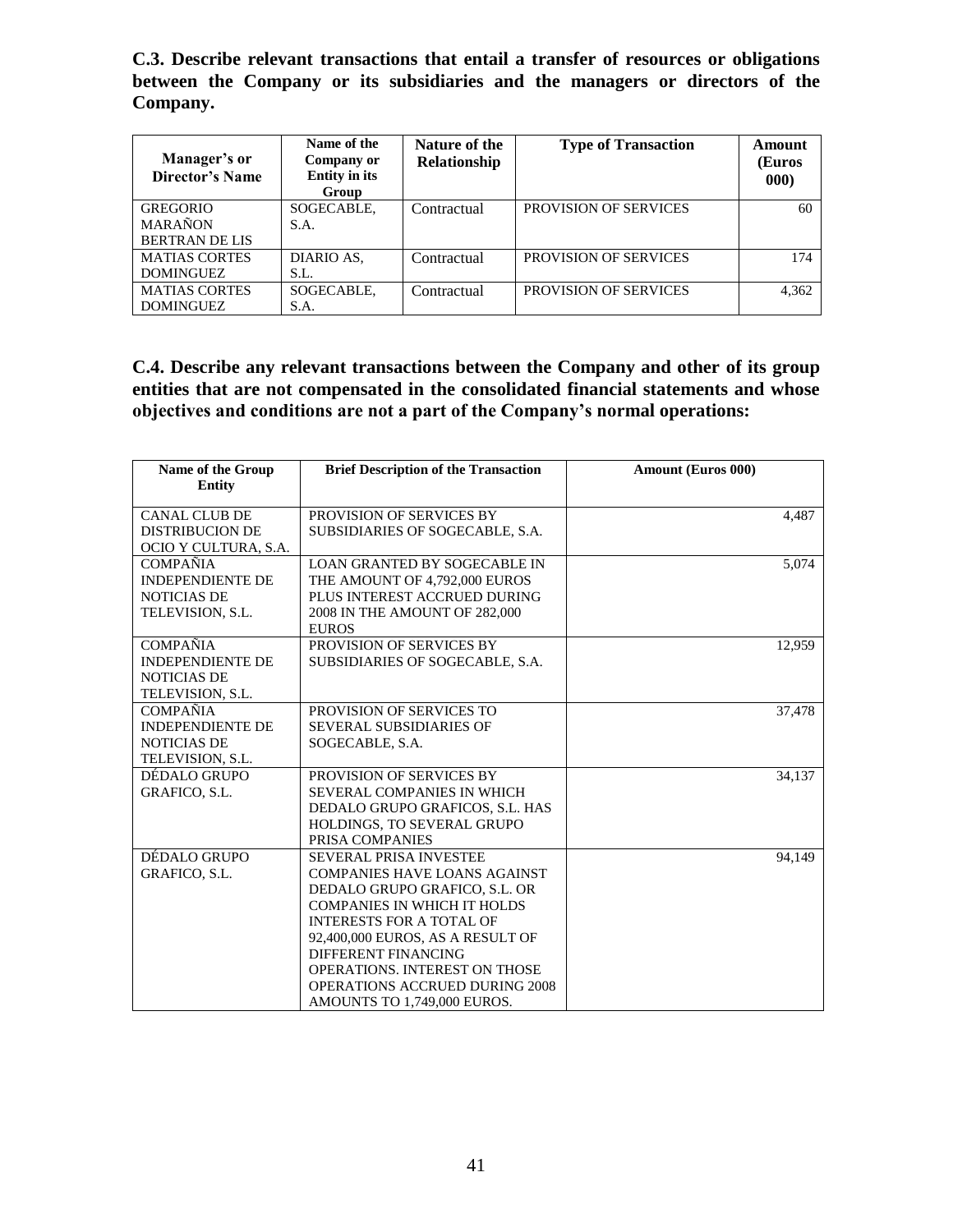| DÉDALO GRUPO<br>GRAFICO, S.L.         | PRISA PROVIDED A JOINT AND<br>SEVERAL GUARANTEE TO DÉDALO<br>GRUPO GRÁFICO, S.L. WITH RESPECT<br>TO THE BANKING SYNDICATE<br><b>CREATED BY VIRTUE OF THE</b><br>SYNDICATED CREDIT AND LOAN<br>AGREEMENT SIGNED ON FEBRUARY<br>8, 2008, FOR A MAXIMUM OF<br>70,000,000 EUROS.                                                                                                                                                | 70,000 |
|---------------------------------------|-----------------------------------------------------------------------------------------------------------------------------------------------------------------------------------------------------------------------------------------------------------------------------------------------------------------------------------------------------------------------------------------------------------------------------|--------|
| DÉDALO GRUPO<br><b>GRAFICO, S.L.</b>  | IN FEBRUARY 2008 THE SYNDICATED<br><b>LOAN CONTRACT ENTERED INTO BY</b><br>DEDALO GRUPO GRAFICO, S.L. IN<br>DECEMER 2003 (AND RENEWED IN<br>FEBRURAY 2005 AND MAY 2006) WAS<br>CANCELLED. UNDER THAT<br>CONTRACT PRISA UNDERTOOK A<br><b>JOINT AND SEVERAL GUARANTEE</b><br>WITH DEDALO GRUPO GRAFICO, S.L.<br>FOR A MAXIMUM OF 15,000,000<br>EUROS WITH RESPECT TO THE BANK<br>SYNDICATE PROVIDED FOR IN THAT<br>CONTRACT. | 15,000 |
| <b>EJE DE EDITORES</b><br>MEDIA, S.L. | NET ADVERTISING SALES INVOICED<br>TO DIARIO EL PAIS, S.L. FOR ADS<br>PUBLISHED IN THE "DOMINICAL"<br>SUNDAY SUPPLEMENT, WHICH IS<br>DISTRIBUTED WITH REGIONAL<br>NEWSPAPERS.<br><b>GUARANTEES GRANTED BY PRISA</b>                                                                                                                                                                                                          | 7,013  |
| IBERBANDA, S.A.                       |                                                                                                                                                                                                                                                                                                                                                                                                                             | 35,688 |

**C.5. Identify, if applicable, any circumstances in which company directors are involved that may constitute a conflict of interest, pursuant to the provisions of Article 127ter of the Corporations Law.** 

### **YES**

| Director's name        | Description of the conflict of interest     |  |  |
|------------------------|---------------------------------------------|--|--|
|                        |                                             |  |  |
| DIEGO HIDALGO SCHNUR   | REELECTION OF MR. DIEGO HIDALGO SCHNUR AS   |  |  |
|                        | MEMBER OF THE EXECUTIVE COMISSION, BY THE   |  |  |
|                        | BOARD OF DIRECTORS ON APRIL 17, 2008        |  |  |
| <b>IGNACIO POLANCO</b> | REELECTION OF MR. IGNACIO POLANCO MORENO AS |  |  |
| <b>MORENO</b>          | CHAIRMAN OF THE EXECUTIVE COMISSION, BY THE |  |  |
|                        | BOARD OF DIRECTORS ON APRIL 17, 2008        |  |  |

**C.6. Describe the mechanisms in place to detect, determine and resolve possible conflicts of interest between the Company and/or its group and its directors, managers and significant shareholders.**

Pursuant to Article 31 of the Board of Directors Regulations:

1.- Directors shall inform the Company of any situation that may involve a conflict of interest as defined in Chapter V of ―Promotora de Informaciones, S.A. and its Group Companies' Internal Code of Conduct Concerning Securities Market Transactions."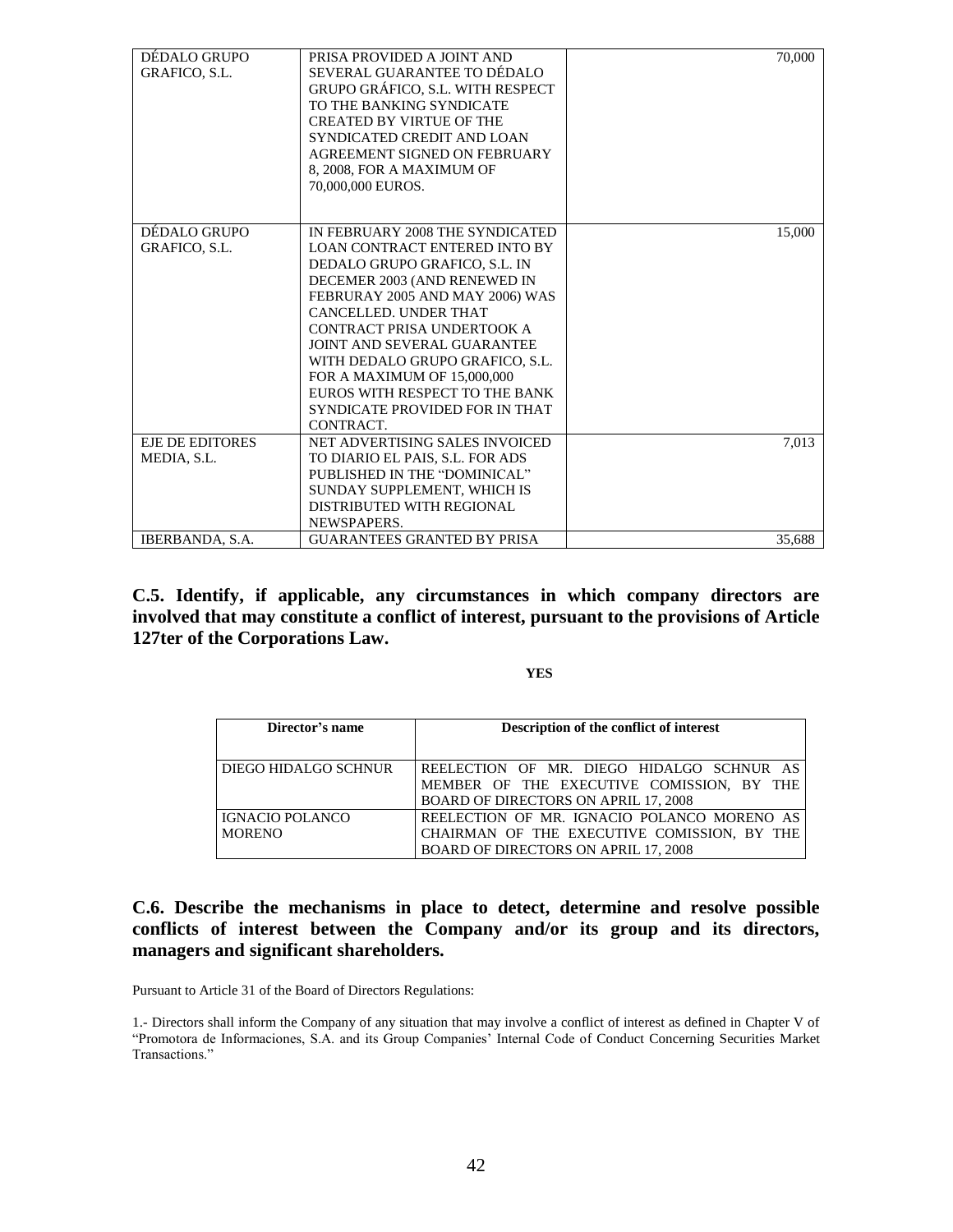2.- Direct or indirect professional or commercial transactions of directors (or of persons related to them if they involve operations in excess of 60,000 euro) with the Company or any of its subsidiaries must be authorized by the Board of Directors after it has considered the opinion of the Corporate Governance, Appointments and Remuneration Committee.

Transactions carried out by persons related to directors and which do not exceed 60,000 euro must be authorized by the Corporate Governance, Appointments and Remuneration Committee.

3.- Directors shall refrain from intervening in deliberations concerning matters in which they have direct or indirect interests. In addition to not exercising their voting rights, directors affected by a linked operation must absent themselves from the boardroom during deliberations and voting on such matters.

4.- Authorization of the Board of Directors shall not be required for linked operations that fulfill the following conditions:

- a) Those involving compliance with standard contract conditions applied extensively to multiple customers;
- b) Those involving predetermined prices or fees carried out by the suppliers of the goods and services in question;
- c) Those which amount to less than 1% of the annual income of the person or entity receiving the service.

Likewise, Article 33 of the Board Regulations provides that Directors may not provide their professional services to competitors of the Company, its subsidiaries or companies in which it has holdings. This excludes holding posts in companies that have a significant stable stake in the Company's shareholdings.

In other respects, Article 34 of the Board of Directors Regulations states that:

1. The Board of Directors formally reserves the right to oversee any Company transaction with a significant shareholder.

2. Under no circumstances shall a transaction be authorized if an opinion of the Corporate Governance, Appointments and Remuneration Committee assessing the operation from the point of view of market conditions has not been issued.

3. Nevertheless, authorization of the Board of Directors shall not be required for those transactions that fulfill all of the conditions set forth in Article 31.4 above.

With respect to the above and to ensure transparency, Article 35 of the Board of Directors Regulations provides that the Board of Directors shall include in its annual public reports a summary of the transactions carried out by the Company with its Directors and significant shareholders. This information shall detail the overall volume of the operations and the nature of the most relevant.

In addition, section V of the "Internal Code of Conduct of Promotora de Informaciones, S.A. and its Corporate Group Concerning Matters Involving Securities Markets" provides the following rules for the conflicts of interest:

5.1. All persons subject to this Internal Code of Conduct must promptly inform the Secretary General of any situations in which a conflict of interests may exist.

In that respect, notification must be made of any situations derived from their activities outside of GRUPO PRISA or those of related persons (to the extent defined in paragraph 5.2. below) that may conflict with the interests of GRUPO PRISA with regard to any specific action, service or operation with

- i) financial intermediaries
- ii) professional investors
- iii) suppliers
- iv) clients
- v) competitors

5.2. With respect to paragraph 5.1 above, the following shall be considered related persons:

(i) a spouse or any person in a relationship that can be equated to marriage;

(ii) the ascendants, descendents and siblings of the person subject to this Code of Conduct or of his/her spouse;

(iii) the spouses of the ascendants, descendents and siblings of the person subject to this Code of Conduct;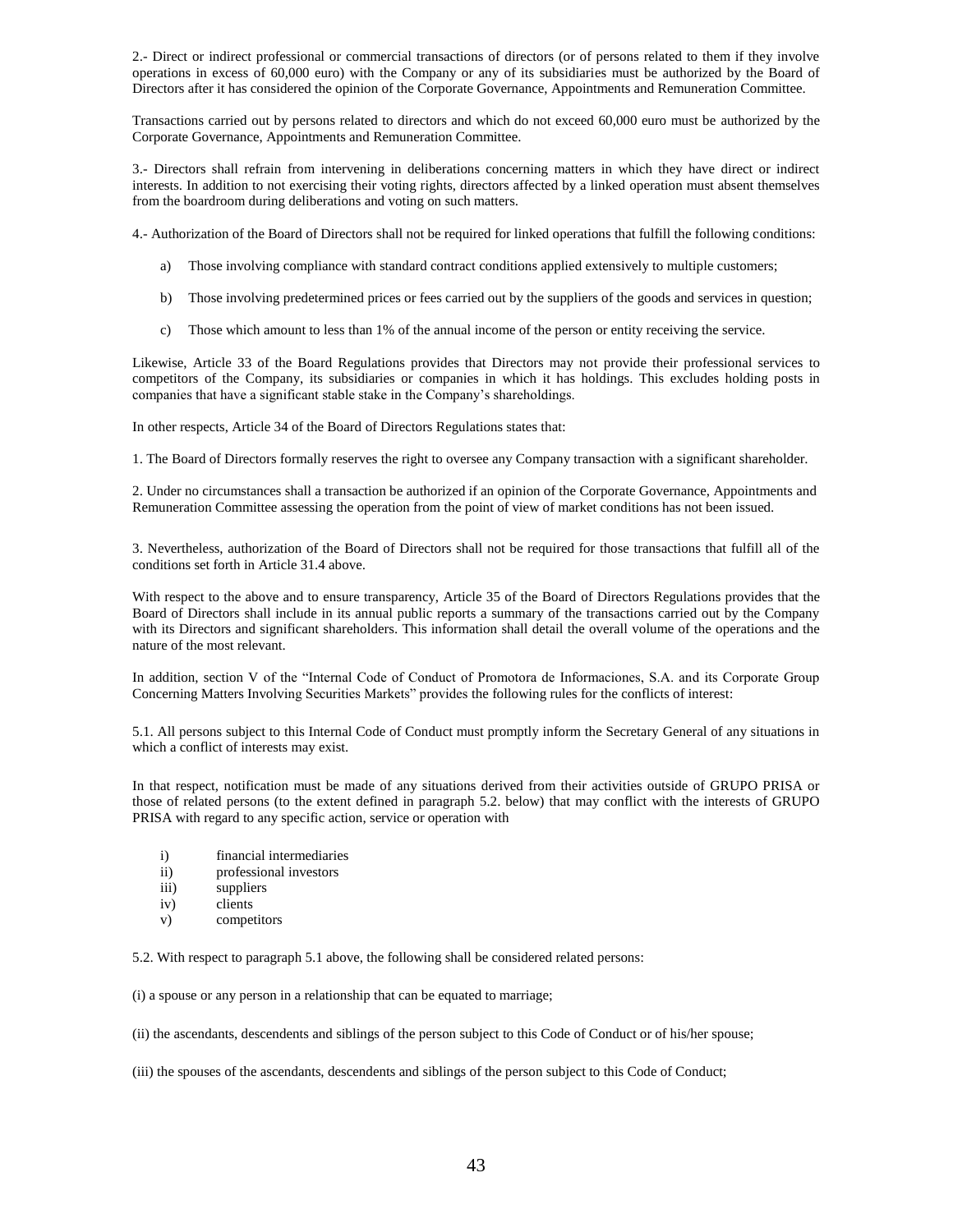(iv) the companies in which the persons subject to this Code of Conduct, either personally or through an intermediary, fall within any of the categories set forth in article 4 of Law 24/1988, of July 28, governing the Securities Market.

5.3. Those persons affected by a conflict of interest shall refrain from deciding, intervening or influencing decisions taken with respect to those actions, services or operations.

## **C.7 Are more than one of the group companies listed in Spain?**

**NO**

**Specify the subsidiary companies that are listed:**

# **D. RISK CONTROL SYSTEMS**

## **D.1. General description of the Company and/or its Group's risk policy, detailing and evaluating the risks covered by the system, together with the justification as to why these systems are deemed adequate for each type of risk.**

GRUPO PRISA's organizational structure and management processes are designed to compensate for the different risks that are inherent in its activities. Risk analysis and control are framed within the Group's management processes and, as such, involve all of the members of the organization in a supervisory environment that is complemented with preventive measures intended to ensure that Group objectives are fulfilled.

The Group continuously monitors the most significant risks that may affect the principal business units. To do so it uses a risk map as a tool that graphically represents the risks inherent in the Group, which is used to identify and assess risks that affect the development of the different business units comprising the Group. The parameters evaluated in each risk to define their location on the risk map are the impact and the probability of occurrence of that risk. The identification of these risks and the operative processes in which each of the risks considered are managed are carried out by the Group's Internal Audit Office, which periodically reports the results of its work to the Audit Committee.

The principal risks considered within the framework of the Group's risk management policy can be classified in the following categories:

- a. Strategic risks
- b. Business process risks
- c. Financial management risks
- d. Control of Risks Derived from the Reliability of Financial Information
- e. Information, infrastructures and technology risks

#### Control systems in place to evaluate, mitigate or reduce the principal risks of the Company and its group:

#### a. Control of Strategic Risks

The CEO is responsible for the day-to-day management of the company, without prejudice to the general supervisory functions of the Board of Directors and its Executive Committee, to which all powers that may legally be delegated have been granted.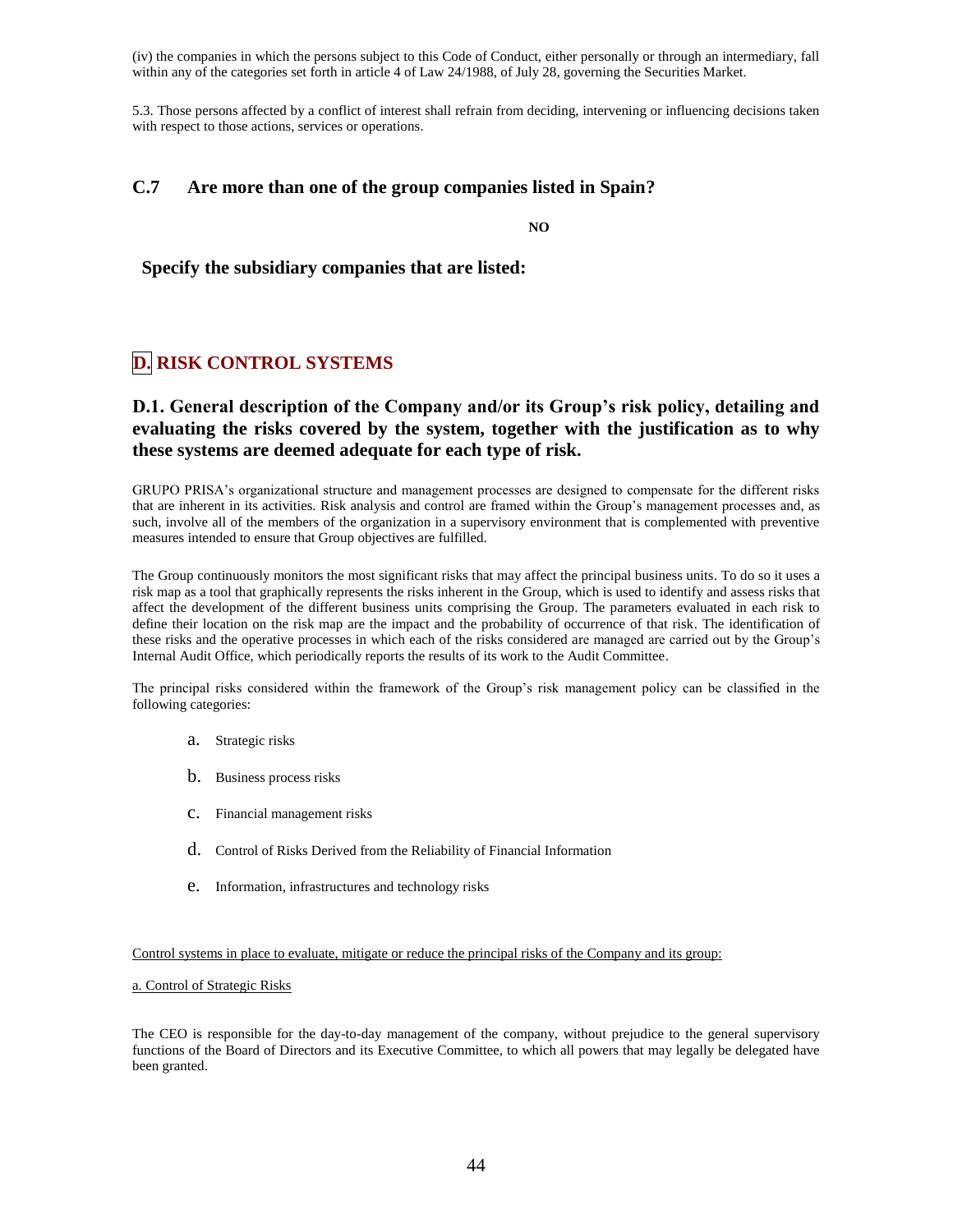By authority of the CEO, Group management determines the Group's strategic plan, defining the objectives to be met for each business area, developmental goals and growth rates, based on both national and international market conditions, taking into consideration in those plans the appropriate risk levels for each business and market. The Company's general policies and strategies require the Board of Directors' prior authorization. In that regard, the strategic or business plan, as well as management objectives, the annual budgets and investment policies are approved by the Board of Directors.

Compliance with the Strategic Plan and budgets are review periodically, analyzing the degree in which they are being fulfilled, evaluating deviations and proposing corrective measures. Managers from all business units are involved in this process, as are the general and functional committees that issue their reports to senior group management.

#### b. Control of Business Process Risks

To develop and supervise business activity, the Group relies on a decentralized organization divided into specialized business units with coordinating entities such as the Management Committee, the Business Committee and the Corporate Committee, which carry out analysis and supervisory functions with respect to both the evolution of business activities, as well as the operational environment and problems of the business units.

Transactional business risks, as well as operational, commercial, legal, fiscal and other types of risks are monitored by their respective organizations, with supervisory mechanisms in place for each at the corporate level. For example, the Group's fiscal management unit monitors compliance with current tax legislation in each of the geographic and business segments in which it carries out its activity, and manages risks arising from different interpretation of rules that the competent tax authorities may offer in each case. In other respects, risks inherent in radio and television, which are generally regulated activities subject to temporary administrative concessions or licensing, are evaluated by the general management of their respective business units and supervised at the corporate level by the Secretary General. Likewise, new investment and divestment risks are evaluated by the Investments, Debt and Profitability Committee, while commercial risks related to advertising and matching services and products offered to customer needs are continuously monitored by the Group's Commercial Management Department, the Content Committee, a committee specialized in promotional policies, and an Advertising Observatory. In that regard it should be underscored that Group turnover is less dependant on advertising trade cycles than other companies in the sector, due to Santillana's publishing business and, especially, the audiovisual pay TV business, in which cycles are periodic and recurrent. In effect, the Group's top-line activities are based on turnover from subscribers to its digital television platform, which generated 38.7% of the Group's operating turnover in 2008. In other respects, the organization of different business units engaged in analyzing business opportunities and coordinating joint efforts is achieved by creating specific committees to monitor those activities and projects.

#### c. Control of Financial Management Risks

#### - Financing Risks

During 2008 the Group boosted its presence in the audiovisual area basically through the acquisition of 100% of Sogecable stock and developing its audiovisual production business. These operations have a significant impact on the dimension of the Group and its financial structure.

The Group's financial obligations at December 31, 2008 are described in Note 12, "Financial Debt" in Prisa's 2008 Consolidated Annual Report.

In that regard, the Group's debt level involves certain payment obligations, interest payments and amortization of principal, as well as certain operational limits derived from the financing contracts undertaken. To fulfill these obligations the Group has a centralized assets management system, as well as periodic consolidated assets projections that enable us to optimize available resources and meet our debt servicing obligations.

In addition, by virtue of powers delegated to the Board at Prisa's extraordinary shareholders meeting on December 5, 2008, in order to meet or renew financial obligations, the Board of Directors is empowered to obtain new financial resources through capital increases or through the issue of convertible and/or exchangeable fixed-interest securities, warrants, notes, preference interests and other capital-backed financial instruments.

#### - Exposure to Interest Rate Risks

The Group is exposed to interest rate fluctuations, since all of its debt with financial entities is at variable interest rates. In that regard, the Company takes out contracts to cover interest rate risk, basically by means of contracts that ensure maximum rates of interest.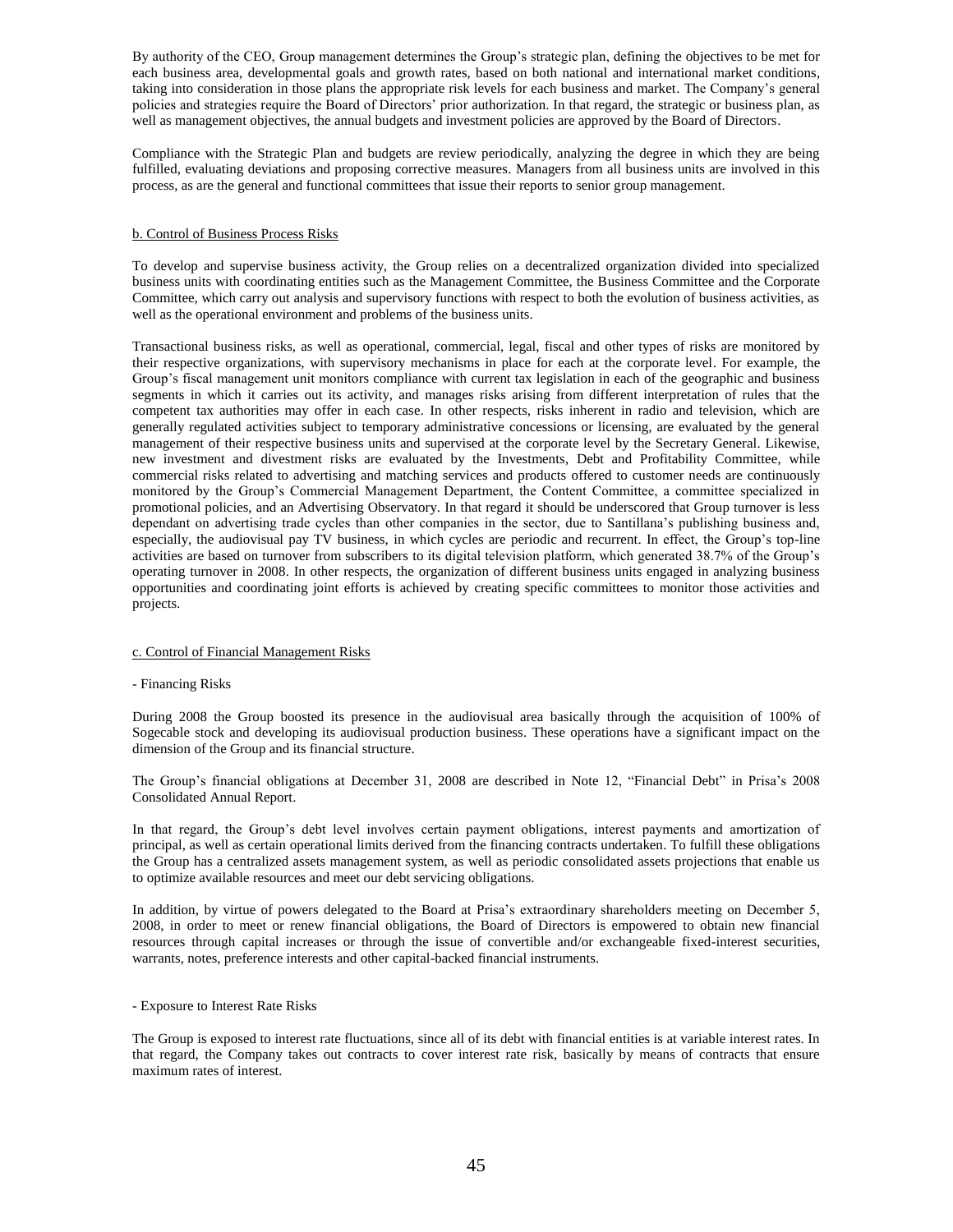- Exposure to exchange rate risks

The Group is exposed to exchange rate fluctuations, basically due to financial investments in Latin American companies, as well as income and profit from those investments. During 2008, income and consolidated profit from Latin America represented 12.03% and 18.86% of the Group's income and consolidated profit, respectively.

In that regard, the Group is exposed to potential variations in the exchange rates of the different currencies in which it holds debt with financial institutions. At December 31, 2008 the weight of non-euro currencies with respect to total Group debt was less than 1%.

In this context, and with a view to lessening this risk, based on its forecasts and budgets the Group maintains riskcoverage contracts to offset exchange rate variations (basically exchange risk insurance, forwards and currency options).

- Exposure to Risks Related to the Price of Paper

The Group is exposed to the possibility of variations in its results due to fluctuations in the price of paper, the essential raw material in some of its production processes. The Group has set up a strategic coverage program through which, by means of long-term contracts, it can cover the price of a given percentage of the volume of paper to be consumed in the mid term.

#### d. Control of Risks Derived from the Reliability of Financial Information

The process implemented to manage and control financial and accounting information is based on:

- An adequate organizational structure that maintains a separation of functions in administrative and accounting procedures, which provide the basis for preparing financial and accounting information, as a means to mitigate risks of manipulation or fraud. In that regard, mention should be made of the function of the Group's Financial Management, which assigns responsibilities and authority in the different areas involved in generating this type of information.

#### - Permanent updating of financial information rules and systems

In that regard, mention should be made of the project underway to integrate and standardize information systems by implementing a single system of financial information for all group business units. During 2008 Group companies in Spain, Argentina and the US have operated under this system and, moreover, in 2008 this system of shared information was successfully implemented in Group companies in Colombia. Plans are underway to continue to implement the system in the remaining Group companies over the next few years.

In other respects, in 2008 Group companies domiciled in Spain converted to the new General Accounting Plan and new business reform provisions.

- A system for reviewing economic and financial information, regulated in manuals, instructions and internal rules (accounting policy and valuation manual, instructions for closing accounts, annual calendar of economic and financial information, corporate accounting plan, operational rules and intra-group adjustments) and for verifying compliance with internal control systems by means of internal and external audits. In that regard and jointly with the implementation of a single system of financial information, the implementation of a unified chart of accounts for all Group companies is underway, both in Spain and internationally, with the training needed to guarantee the accurate application of a common chart of accounts.

The objective of the adoption of the same chart of accounts by all companies is to facilitate consolidation and reporting, analysis and monitoring of financial information, as well as to provide all Group companies with a common financial language.

#### e. Risk control in information systems, infrastructures and technology

During 2008 the Corporate Security Department managed Grupo Prisa's overall security, integrating different security aspects –particularly hardware and software– and collaborating in data protection security and occupational safety, in cooperation with the Group's Secretary General and the Human Resources Department, respectively.

This overall security management includes advising on hardware and software security matters and adopting coordinated measures to reinforce protection of the confidentiality, integrity and availability of information and information systems, as well as the safety of the Group's personnel, assets and installations, thanks to having established a framework of rules, continuous risk management processes, and the implementation of safety surveillance and control systems, seeking to reach the appropriate quality levels in processes relating to Group security that would enable us to achieve certification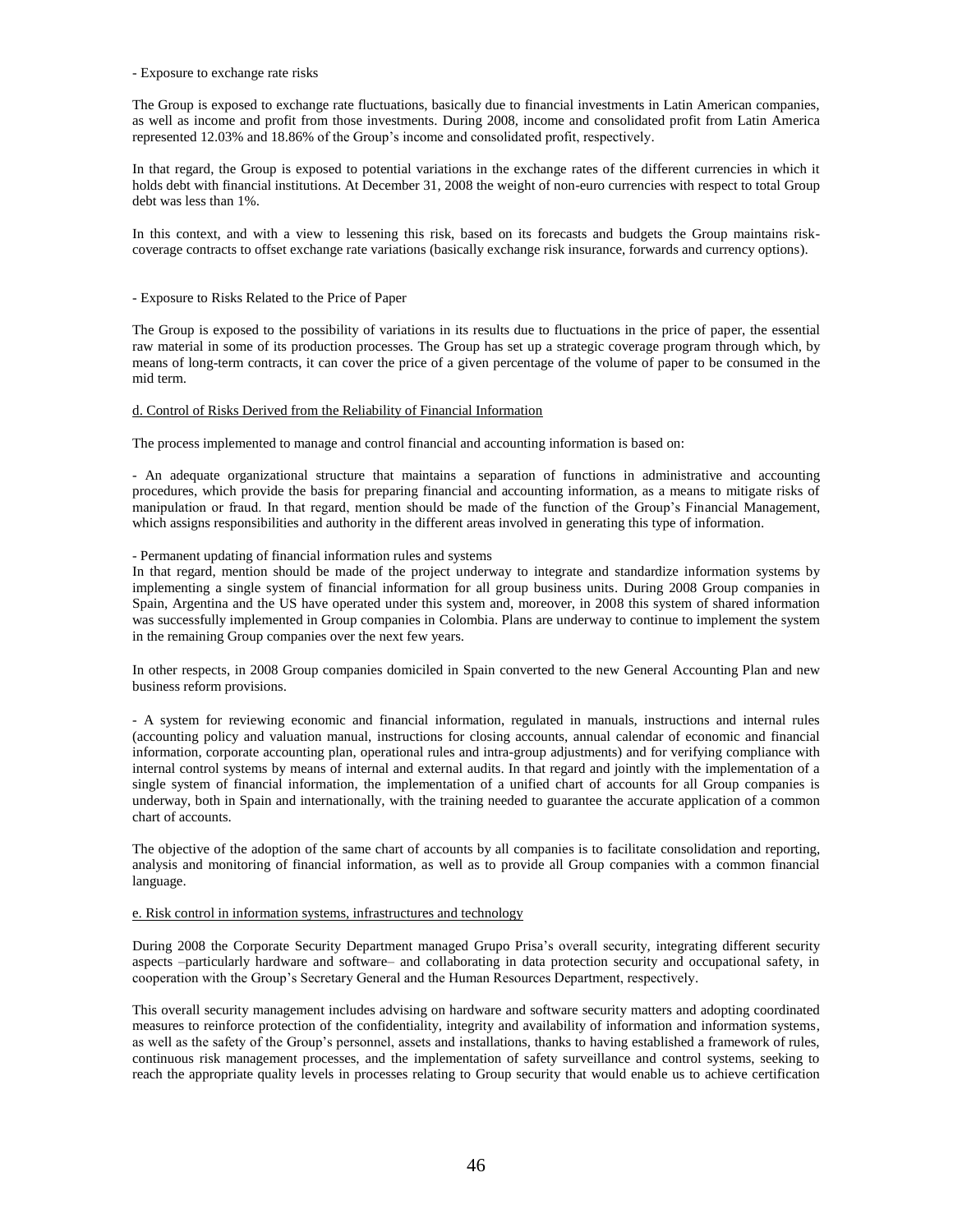according to international standards. Risk prevention programs include supporting Group decision-making in matters concerning competitive intelligence.

In 2008 several programs were developed to increase security levels both in the Group's shared infrastructures and in those belonging to each business unit. Foremost among them was the creation of a "Corporate Security Management System" that implements the convergence of security areas (software, hardware, personnel, environmental), contributing to Group security and enabling security management to be more efficiently addressed at the corporate level. The Corporate Security Management System will continue in 2009 and in subsequent years, with the development of other programs to supplement and improve the system: management tools, metrics generation, management scorecard and integrated control center.

From a technological standpoint, projects implemented include communications security, incident management, security audits, IT contingency plans, vulnerability analysis and alert systems. Programs scheduled to be implemented in 2009 include a security scorecard, an automated alert system and a security audit. Concerning hardware security, an analysis of risks with respect to certain assets was carried out and a contingency plan for hardware risks based on the previous project is planned for 2009.

In addition, Grupo Prisa has a Technological Observatory to identify risks and business opportunities afforded the Group as a result of technological developments.

**D.2 Indicate whether during the financial year any of the different types of risks affecting the company or its group (operational, technological, financial, legal, reputational, fiscal …) have actually materialized:**

**NO**

**If so, indicate the circumstances that prompted the risk and whether established control systems were effective.**

**D.3. Indicate whether there is a committee or other governing body in charge of establishing and supervising those control mechanisms:**

**SI**

**If so, explain its duties.**

| Name of committee or body | <b>Description of its duties</b>                              |  |  |
|---------------------------|---------------------------------------------------------------|--|--|
| <b>Audit Committee</b>    | One of the main responsibilities of the Audit Committee is to |  |  |
|                           | "supervise the financial information process and the          |  |  |
|                           | Company's internal control systems." (Article 24.3.d of the   |  |  |
|                           | Board of Directors Regulations).                              |  |  |
|                           |                                                               |  |  |

# **D.4. Identify and describe the compliance processes for the different regulations governing your Company and/or its Group.**

The Board of Directors Regulations state that:

- The Directors and senior management have the obligation to be informed of, and comply with and compel compliance with these Regulations (Article 4).

- In any event, the Secretary of the Board of Directors shall ensure the formal and material lawfulness of all Board activities and that its procedures and rules of governance are obeyed (Article 13).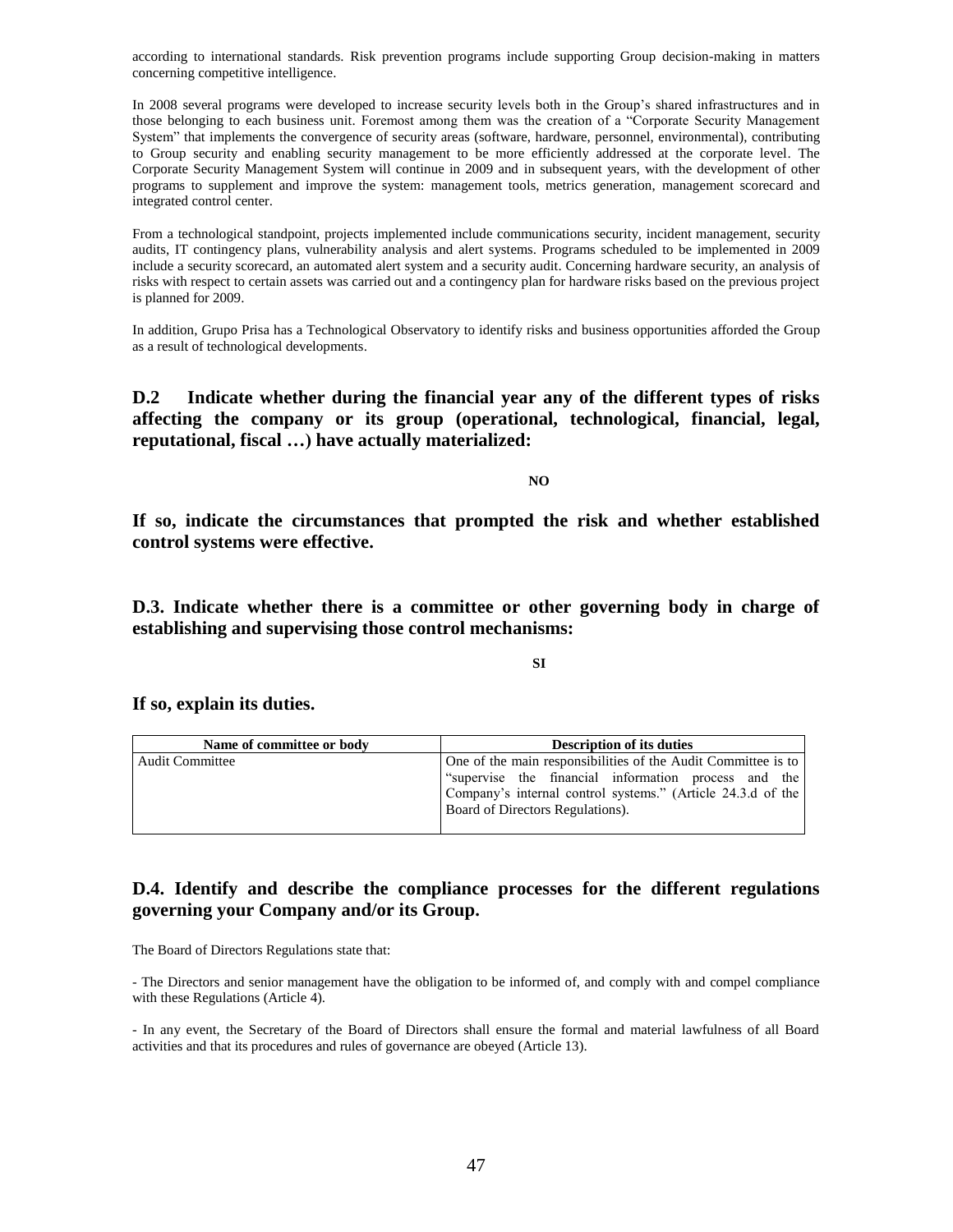- Among the powers of the Corporate Governance, Appointments and Remunerations Committee is the power to verify compliance with the Internal Code of Conduct with respect to securities markets, Board Regulations and, in general, all rules governing the Company, and to propose changes for their improvement. In particular, Corporate Governance, Appointments and Remunerations Committee shall receive information and, when warranted, issue reports to the senior company management concerning any disciplinary. (Article 25, paragraph b) 9)

Section 10 of the Internal Code of Conduct provides for the following:

10.1. In order to ensure compliance with the provisions of this Code, the Secretary General of GRUPO PRISA will have the following responsibilities and powers:

(i) To maintain, in coordination with the Director of Human Resources, an updated list of those persons subject to this Internal Code.

(ii) To receive and preserve communications reflecting transactions with respect to the Securities and to the securities of other companies included within the accounts consolidation perimeter of Promotora de Informaciones, S.A., from the persons subject to this Internal Code, and to annually request the interested parties to confirm the balances of the securities included in the corresponding file.

(iii) To bring any Relevant Information to the attention of the CNMV, following consultation with the Chairman or Chief Executive Officer.

(iv) To pay particular attention to the quotation of the Securities during the review or negotiation phases of any type of legal or financial transaction that could have a noticeable effect on the quotation of the Securities.

(v) To monitor news that the professional sources of financial information and the media issue and which could affect the evolution on the market of the Securities and, following consultation with the Chairman or Chief Executive Officer, to confirm or deny as the case may be, any public information on circumstances deemed to be relevant information. (vi) To maintain a Central Register of Privileged Information.

(vii) Following consultation with the Chairman or Chief Executive Officer and pursuant to the provision of sections II and IX herein, to determine those who shall be subject to the Internal Code of Conduct.

10.2. In order to ensure compliance with this Code, the Director of Finances and Administration of GRUPO PRISA shall have the following responsibilities and powers:

(i) To have access to the communications referred to in section 10.1. ii) of this Code.

(ii) To bring any Relevant Information to the attention of the CNMV, following consultation with the Chairman or Chief Executive Officer.

(iii) To closely monitor the quotation of the Securities during the phases of review or negotiation of any type of legal or financial transaction that could have a noticeable affect on the quotation of the Securities.

(iv) To monitor the news issued by the professional sources of financial information and the media that may affect the evolution of the Securities in the market and, following consultation with the Chairman or Chief Executive Officer thereof, to confirm or deny as the case may be, any public information on circumstances deemed as Relevant Information.

(v) To execute, following consultation with the Chairman or Chief Executive Officer, the specific plans for the acquisition or transfer of its own Securities or those of the dominant company and to order and supervise the development of ordinary transactions on Securities, in accordance with the contents of Internal Code, and to make the official communications on the transactions on Securities undertaken pursuant to provisions currently in force.

(vi) To determine, following consultation with the Chairman or the Chief Executive Officer, those persons that are assigned to the Department of Finances and Administration and should be subject to this Internal Code.

The Regulation governing Shareholders' Meetings provides that:

- The Board of Directors shall take the measures necessary to ensure the distribution of the Shareholders' Meeting Regulations to shareholders by making them known to the National Stock Exchange Commission as relevant information, recording them on the Companies Register and publishing them on the Company's webpage (Article 25).

## **E. SHAREHOLDERS MEETING**

**E.1 Concerning the quorum required at Shareholders Meetings, indicate whether there are differences with respect to the minimum stipulated in the Corporations Law, and if so, explain.**

**NO**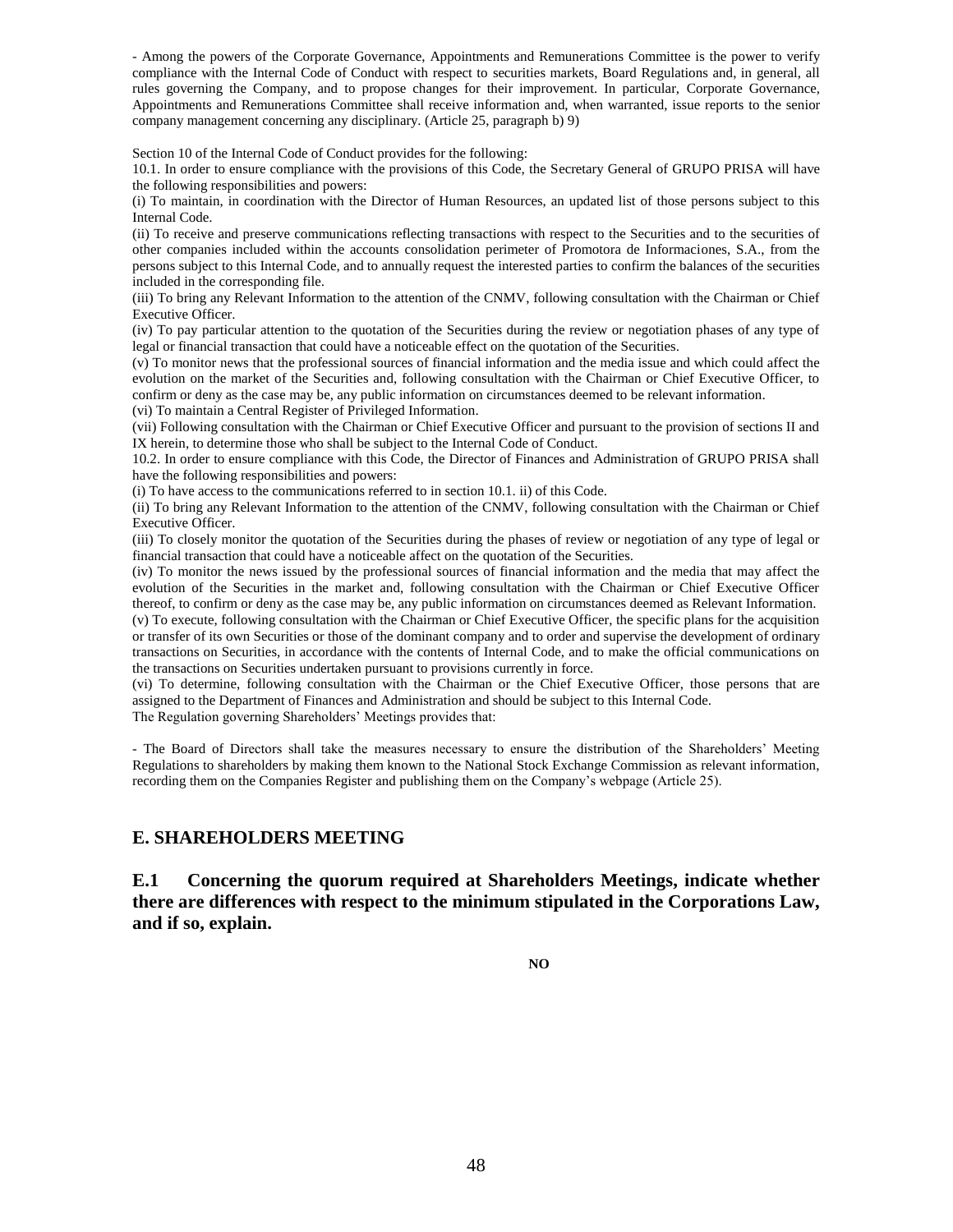|                              | % difference vs. quorum<br>required pursuant to Article 102 | % difference vs. quorum required<br>pursuant to Article 103 of the |
|------------------------------|-------------------------------------------------------------|--------------------------------------------------------------------|
|                              | <b>LSA</b> of the Corporations Law                          | Corporations Law (special cases provided                           |
|                              | (general)                                                   | in Article 103)                                                    |
| Quorum required at initial   |                                                             |                                                                    |
| meeting                      |                                                             |                                                                    |
| Ouorum required at adjourned |                                                             |                                                                    |
| meeting                      |                                                             |                                                                    |

**E.2 Concerning rules for adopting corporate resolutions, explain whether there are differences with respect to those provided in the Corporations Law and, if so, explain:**

**NO**

## **Describe differences vs. provisions of the Corporations Law**

## **E.3. Describe shareholders' rights with respect to General Meetings that differ from those established in the Corporations Law.**

Pursuant to Article 15.b.) of the Company Bylaws, all shareholders holding at least 60 shares recorded in the corresponding share ledger five days prior to the meeting and who obtain the corresponding attendance card may attend the Shareholders' Meeting.

Pursuant to Article 15.c.) of the Company Bylaws (and without prejudice to the provision for representation by a family member or by means of a general power of attorney), shareholders may delegate their vote to another shareholder.

According to Article 15.g.) of the Company Bylaws, each fully paid-up share represents one vote.

The Shareholders' Meeting Regulation likewise states that:

Shareholders or their representatives who arrive on the premises late, once admission to the Shareholders' Meeting has been closed in accordance with the time set for the commencement of the meeting, may enter the premises if the Company deems it warranted, but in no case may those shareholders be included in the list of attendees nor may they exercise the right to vote (Article 16.2).

The list of persons in attendance shall be made available to those shareholders who request it at the beginning of the Shareholders' Meeting (Article 16.6)

In order to be included in the minutes of the meeting, the shareholders present may express to the Notary any reservations or objections that they may have concerning whether the meeting is valid as held, or concerning the general numbers of the list of shareholders in attendance after it has been read aloud (Article 17.8).

Shareholders who wish their intervention at the meeting to be recorded verbatim in the minutes must simultaneously deliver it in writing to the Notary, so that he can compare the text to the shareholder's intervention, once it has concluded (Article 18.2).

## **E.4. Indicate, if applicable, the measures adopted to promote the participation of shareholders at the Shareholders' Meeting.**

Those set forth in the Law.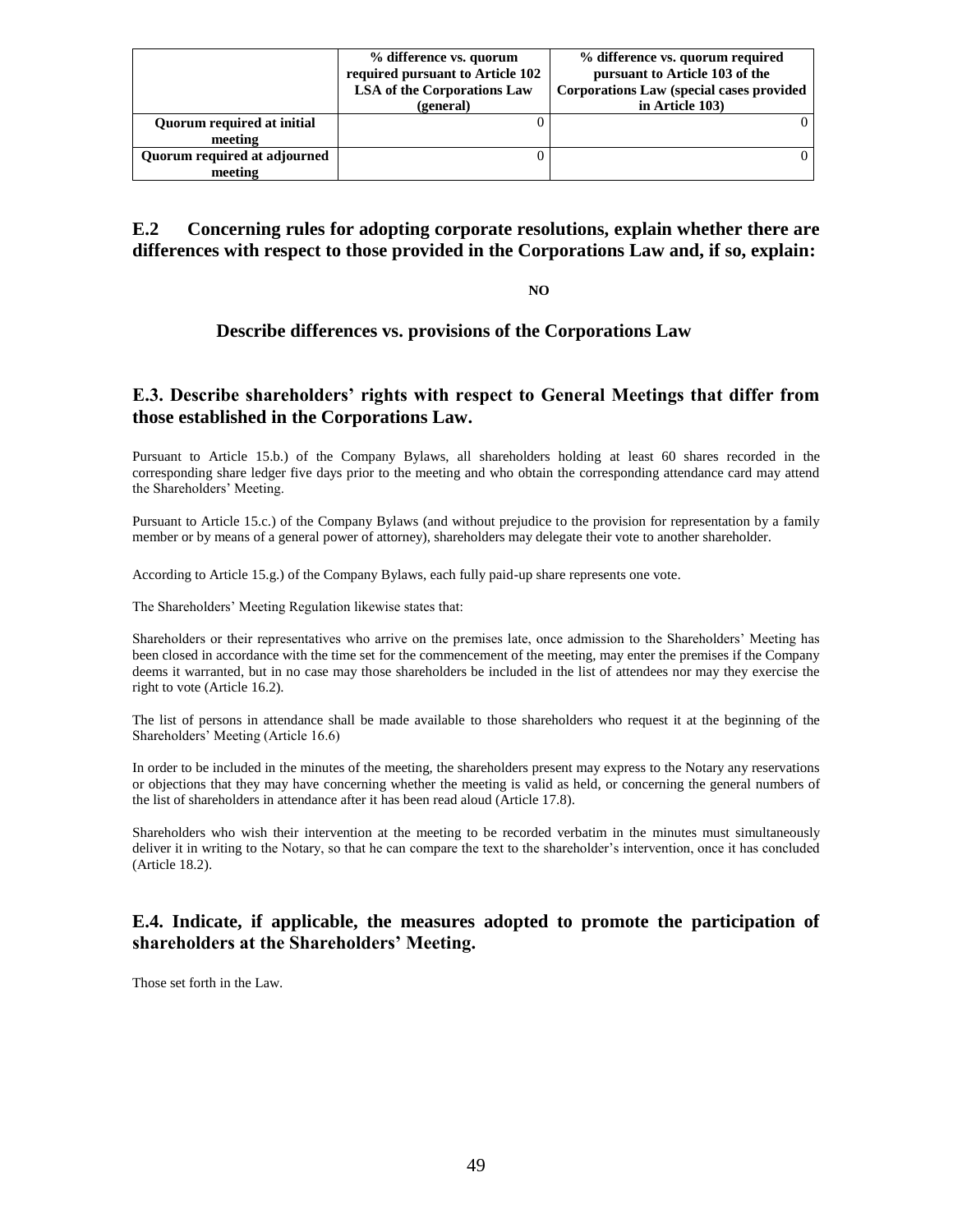**E.5. Indicate whether the Shareholders' Meeting is presided by the Chairman of the Board of Directors. Explain, if applicable, the measures adopted to guarantee the independence and proper conduct of shareholders' meetings:**

### **YES**

### **Description of Measures**

As provided in Article 14.2 of the Shareholders' Meeting Regulations, Shareholders' Meetings are presided by the Chairman of the Board of Directors or by the person substituting for him pursuant to Article 26 of the Company Bylaws and, in their absence, by the shareholder elected in each case by those in attendance at the meeting. In accordance with Article 26 of the Company Bylaws, in the event of the temporary absence or incapacity of the Chairman, the chair shall be assumed by the Deputy Chairman, if there is one, and if not, by a Director appointed by the Board.

Measures to guarantee the independence and proper conduct of shareholders' meetings:

The Shareholders' Meeting held on April 15, 2004 approved the "Regulations Governing the Shareholders' Meetings of Promotora de Informaciones, S.A. (Prisa)", which contains a series of measures to guarantee the independence and proper conduct of shareholders' meetings. These Regulations are available for consultation on the Company's webpage.

# **E.6. Indicate, if applicable, any amendments made to the Shareholders' Meeting Regulations during the financial year.**

The Shareholders' Meeting Regulations have not been modified during 2008.

# **E.7. Provide attendance statistics for the general shareholders' meetings held during the year to which the present report refers:**

|                       | <b>Attendance Statistics</b>                         |                                |        |       |        |
|-----------------------|------------------------------------------------------|--------------------------------|--------|-------|--------|
| Date of Shareholders' | % physically<br>% represented by<br>present<br>proxy | % distance voting              |        | Total |        |
| <b>Meeting</b>        |                                                      | Vote by<br>electronic<br>means | Others |       |        |
| 13 March 08           | 69.761                                               | 6.825                          | 0.006  | 0.000 | 76.592 |
| 5 December 08         | 72.750                                               | 5.931                          | 0.002  | 0.000 | 78.683 |

# **E.8. Briefly describe the resolutions adopted at the general shareholders' meetings held during the year to which this report refers, providing the percentage of votes cast to pass each resolution.**

The following resolutions were adopted at the Shareholders' Meeting held on March 13, 2008:

First.- Approval of the Annual Accounts (Balance Sheet, Profit and Loss Account and Annual Report) and the Management Report, both for the Company and its consolidated group, for the 2007 financial year, as well as the proposal for distribution of profits.

Two.- Approval of the Board of Directors' management of the Company during the 2007 financial year.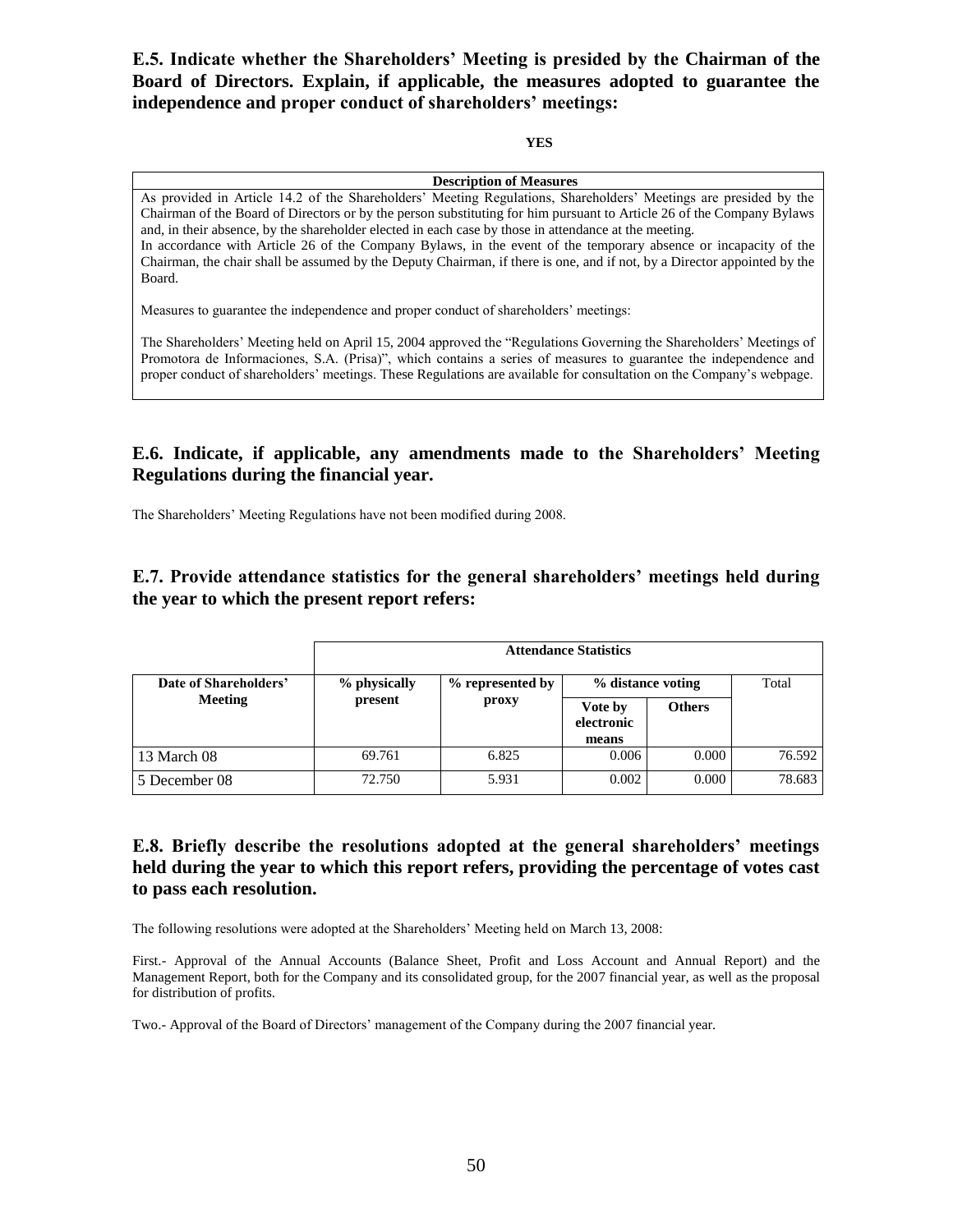Third.- In accordance with Article 204 of the Corporations Law and Article 153 ff. of the Companies Register Regulation, the appointment of DELOITTE S.L. as auditors of the accounts of the Company and its consolidated group was renewed for a term of one (1) year, in order to audit the financial statements that will be closed on December 31, 2008.

Fourth. – The number of members of the Board of Directors was set at eighteen and in view of the fact that the terms of office of Mr. Ignacio Polanco Moreno and Mr. Diego Hidalgo Schnur were to expire on April 10, 2008, they were terminated in advance of that date and it was resolved to reelect them as Company Directors for the five-year term set forth in the Bylaws.

Fifth.- Approval of a compensation plan providing stock options for executive directors and managers of the company, authorizing and delegating powers to the Board of Directors with respect to this matter, including powers to increase share capital pursuant to the provisions of Article 153.1.b) of the Corporations Law, with the power to exclude preemptive subscription rights.

Sixth.- Authorization was granted for the direct or indirect derivative acquisition of treasury shares, within the legal limits and requirements. Likewise, any unexercised powers authorizing the derivative acquisition of treasury shares granted at the Annual Shareholders Meeting on March 22, 2007 were revoked.

Seventh.- It was resolved to delegate powers to the Board of Directors, the Chairman of the Board of Directors Mr. Ignacio Polanco Moreno, the Chief Executive Officer Mr. Juan Luis Cebrián Echarri and the Secretary Mr. Miguel Satrústegui Gil- Delgado, in relation to the above resolutions.

Percentage of votes cast (with respect to the quorum present) to adopt each one of the resolutions:

|            | Agenda/ Votes in favor/ Votes against/ Abstaining |       |       |
|------------|---------------------------------------------------|-------|-------|
| Item 1     | 99.806                                            | 0.010 | 0.186 |
| Item 2     | 99.989                                            | 0.010 | 0.001 |
| Item 3     | 99.989                                            | 0.011 | 0.000 |
| Item $4.1$ | 96.137                                            | 3.863 | 0.000 |
| Item $4.2$ | 96.277                                            | 3.723 | 0.000 |
| Item $4.3$ | 95.808                                            | 4.192 | 0.000 |
| Item 5     | 99.987                                            | 0.012 | 0.001 |
| Item 6     | 99.990                                            | 0.010 | 0.000 |
| Item 7     | 99.990                                            | 0.010 | 0.000 |

The following resolutions were adopted at the Shareholders' Meeting held on December 5, 2008:

First.- Ratification of the appointment by cooptation and election of Director Mr Alfonso López Casas for the five-year term set forth in the Bylaws.

Second.- Delegation of powers to the Board of Directors to increase share capital one or several times, with or without issue premiums, with powers to exclude preemptive rights if deemed warranted, in the terms and conditions and within the time limits set forth in Article 153.1 b) of the Corporations Law. Revocation of any unexercised powers granted in that regard as resolution six at the General Shareholders' Meeting on March 17, 2005.

Third.- . Delegation of powers to the Board of Directors to issue fixed-income securities, either regular, convertible into newly-issued shares and/or exchangeable for outstanding stock in Prisa or other companies, warrants (options to subscribe new shares or to acquire outstanding stock in Prisa or other companies), promissory notes and preference shares. With respect to convertible and/or exchangeable securities or warrants, this includes the power to establish the criteria for determining the bases and types of conversion, exchange or exercise. Delegation of powers to the Board of Directors to increase capital as required in order to cover conversion of the bonds or exercise of the warrants, as well as the power to exclude the preferential subscription rights of shareholders and holders of convertible bonds or warrants with respect to newly-issued shares. Revocation of any unexercised powers to issue convertible and/or exchangeable bonds granted at the Annual Shareholders' Meeting held on March 17, 2005 as item no. 7 on the agenda.

Fourth.- Regarding the merger of SOGECABLE, S.A. Unipersonal into PROMOTORA DE INFORMACIONES, S.A., the following was approved: i) the merger proposal , ii) the merger balance sheet, iii) the merger of SOGECABLE, S.A. Unipersonal (merged company) into PROMOTORA DE INFORMACIONES, S.A. (surviving company) in accordance with the Merger Proposal, iv) Amendment of article 2 (Object) of the company bylaws, v) Amendment of article 6 (Share Capital) of the company bylaws and vi) Delegation of powers to implement the merger.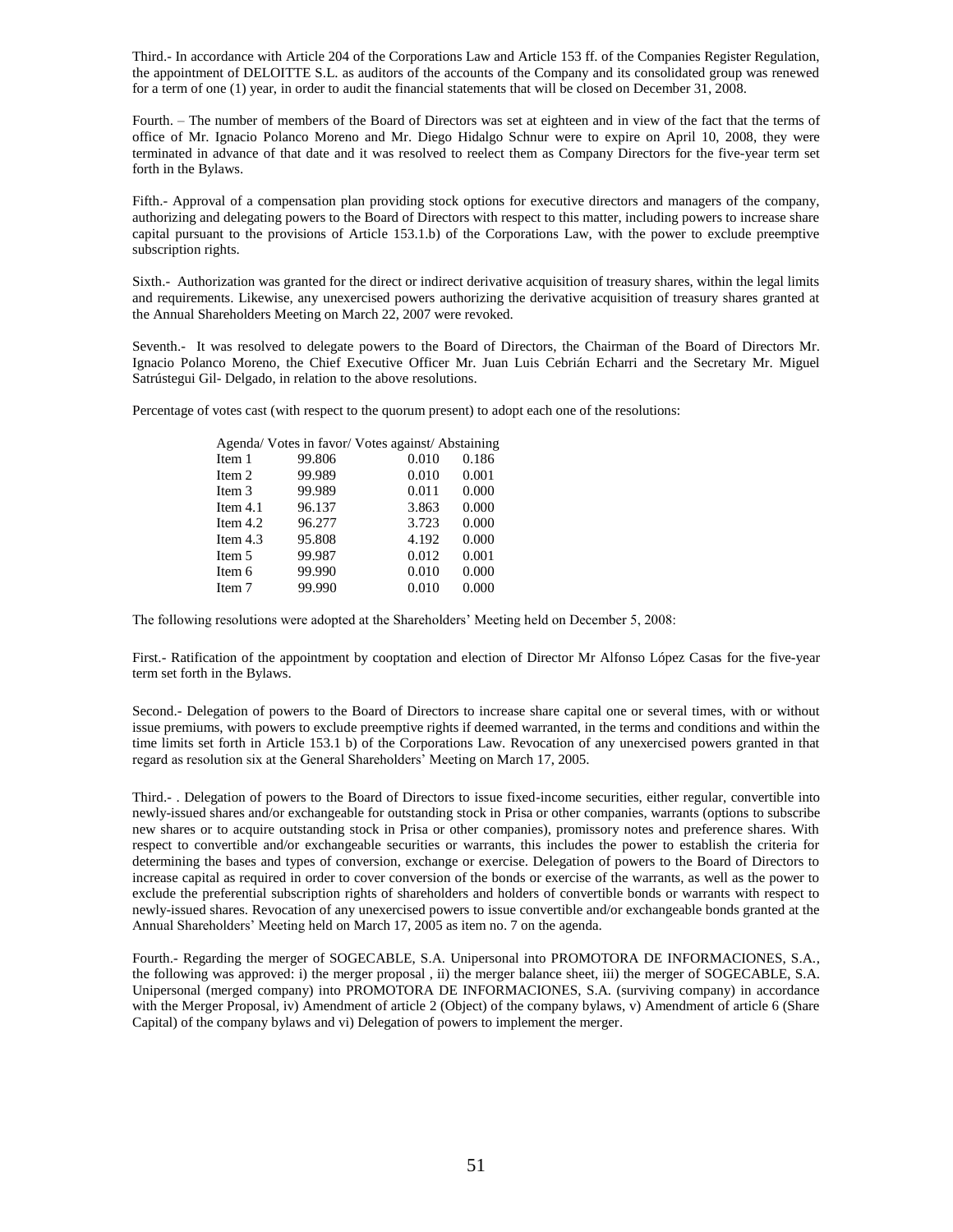Fifth.- Amendment of the resolution adopted under item five on the agenda of the Annual Shareholders Meeting of March 13, 2008 concerning the compensation package involving the grant of stock options to executive directors and managers of the company.

Sixth.- Grant of authorization to the Board of Directors to interpret, amend, complement, execute and implement the resolutions passed at the Shareholders' Meeting, as well as to substitute the powers granted thereat, and authorization to have those resolutions recorded in a notarial instrument.

Percentage of votes cast (with respect to the quorum present) to adopt each one of the resolutions:

|            | Agenda/ Votes in favor/ Votes against/ |        | Abstaining |
|------------|----------------------------------------|--------|------------|
| Item $1.1$ | 95.0330                                | 4.9670 | 0.000      |
| Item 2     | 99.7057                                | 0.2942 | 0.0001     |
| Item 3     | 99.9044                                | 0.0932 | 0.0024     |
| Item $4.1$ | 99.9887                                | 0.0090 | 0.0023     |
| Item $4.2$ | 99.9887                                | 0.0090 | 0.0023     |
| Item $4.3$ | 99.9887                                | 0.0090 | 0.0023     |
| Item $4.4$ | 99.9887                                | 0.0090 | 0.0023     |
| Item $4.5$ | 99.9887                                | 0.0090 | 0.0023     |
| Item $4.6$ | 99.9887                                | 0.0090 | 0.0023     |
| Item 5     | 95.4963                                | 4.5012 | 0.0025     |
| Item 6     | 99.6607                                | 0.3392 | 0.0001     |
|            |                                        |        |            |

# **E.9 Indicate whether there are any restrictions in the company bylaws with respect to the minimum number of shares required to attend the Annual Shareholders Meeting:**

**YES** 

Number of shares required to attend the Annual Shareholders Meeting 60

## **E.10. Indicate and justify the policies followed by the Company with respect to proxy voting in shareholders' meetings.**

Article 8 of the Shareholders' Meeting Regulations states that:

Shareholders may vote by proxy, delegating their votes in another shareholder for a specific shareholders' meeting. This requisite will not apply when the proxy holds a general power of attorney set forth in a notarial instrument, granting him power to administer all of the principal's assets within Spain. Representation by proxy shall be indicated on the attendance card or in a letter, in either case bearing an original signature.

The document designating a proxy must contain or be accompanied by the meeting agenda as well as a request for instructions as to how to exercise the right to vote and an indication as to how the proxy should vote if precise instructions are not provided. If the shareholder appointing a proxy fails to give him voting instructions, it is understood that he should vote in favor of the Board of Directors' proposals at each meeting.

A proxy granted to someone who cannot legally represent the shareholder or one granted by a fiduciary or similar representative shall not be valid.

A proxy may likewise be granted by electronic means, using procedures similar to those provided for in Article 11.2 of the Shareholders' Meeting Regulation and confirming the shareholder's identity with the same requirements of that Article 11.2., likewise applying the term established in Article 11.3 of the Regulation for the valid reception of proxies.

Proxies shall always be revocable, and shall be deemed to have been revoked by a shareholder who personally attends the Shareholders' Meeting.

Concerning public proxy solicitations, see section B.1.28 of this Report.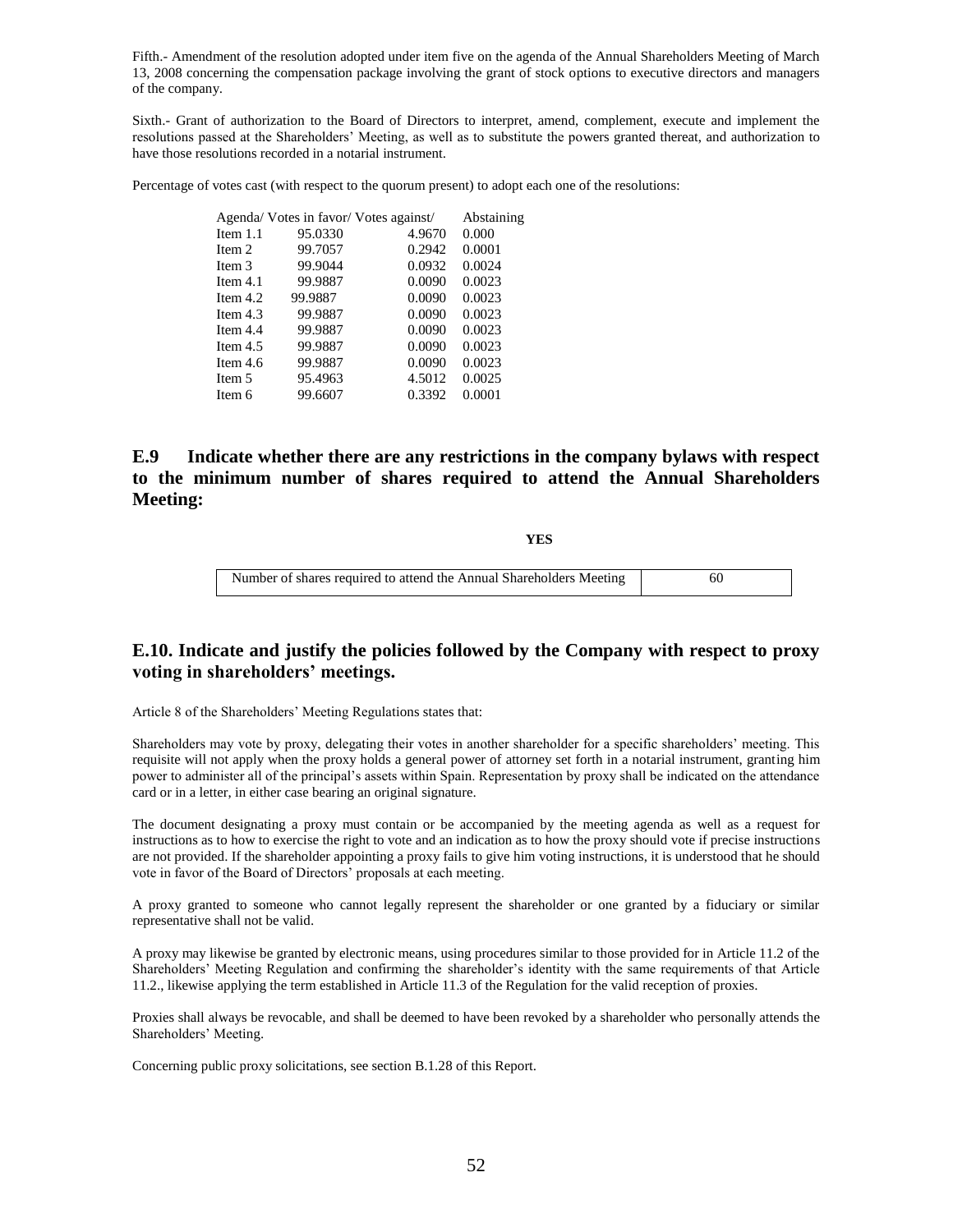**E.11. Indicate whether the Company is aware of the policy of institutional investors to participate or not in Company decisions:**

**NO**

**E.12. Indicate the address and means for accessing corporate governance content on the company webpage.**

[www.prisa.c](http://www.prisa./)om / Shareholders and Investors

# F DEGREE OF COMPLIANCE WITH CORPORATE GOVERNANCE RECOMMENDATIONS

**Indicate the company's degree of compliance with the recommendations of the Unified Code of Corporate Governance.**

**In the event of noncompliance with any of them, explain the recommendations, rules, practices or criteria that the company applies.**

**1. The bylaws of listed companies shall not limit the number of votes cast by a single shareholder nor contain other restrictions that preclude taking control of a company by acquiring its shares on the market.**

See sections: A.9, B.1.22, B.1.23 and E.1, E.2

Complies

- **2. When both the parent company and a subsidiary are listed companies, both shall publicly and accurately define:**
	- **a) Their respective areas of activity and the business dealings between them, as well the listed subsidiary's business dealings with the other group companies;**
	- **b) The mechanisms in place to resolve possible conflicts of interest that may arise.**

See sections: C.4 and C.7

Not applicable

- **3. Although not expressly required under company law, operations that result in a modification of company structure shall be submitted for approval at the annual shareholders meeting, especially the following:**
	- **a) conversion of listed companies into holding companies through "subsidiarization" or reallocating to dependent companies core activities**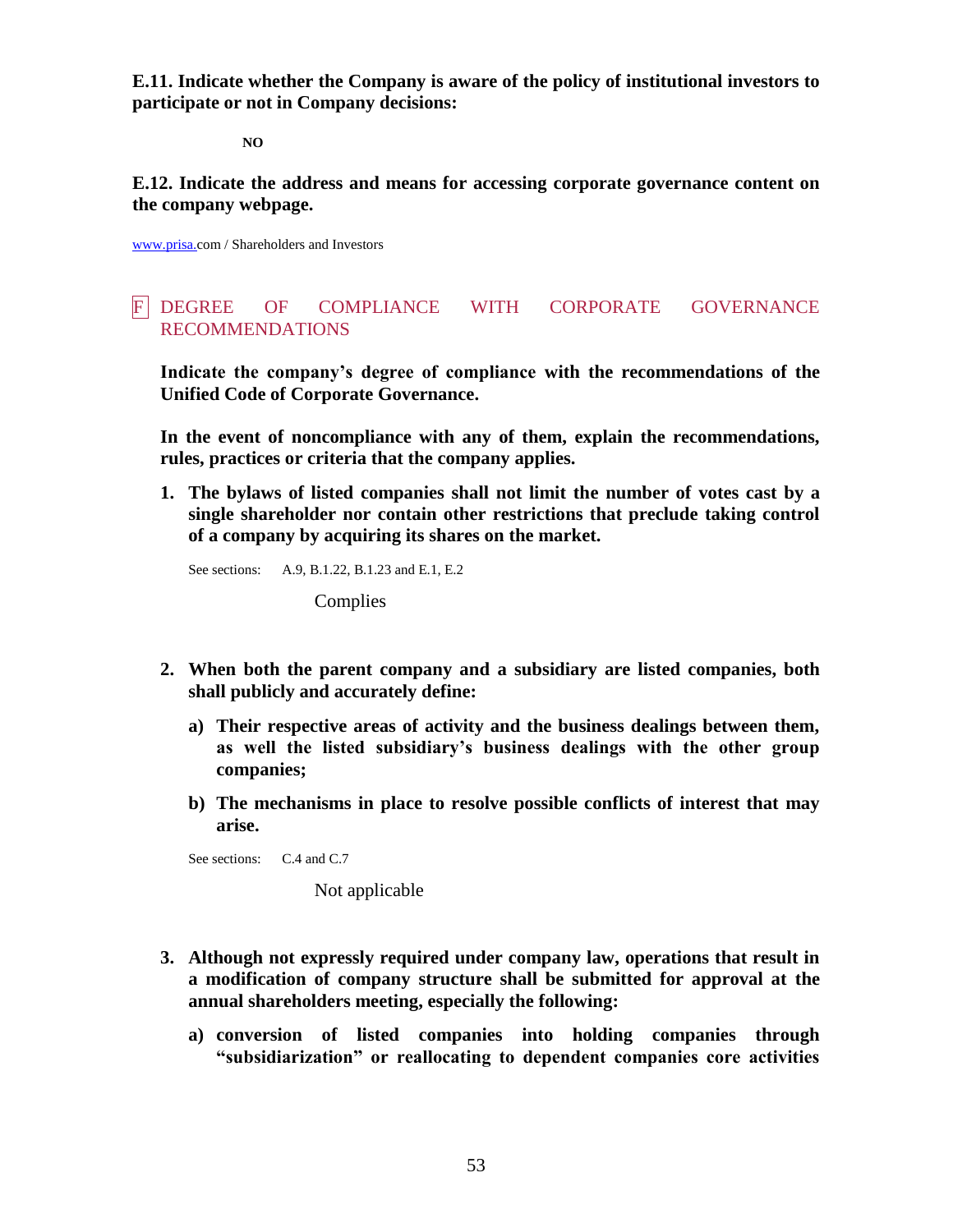**previously carried out by the originating company, even when the latter retains full control of the former;**

- **b) acquisition or disposal of key operating assets that would effectively alter the company's corporate purpose;**
- **c) operations that effectively result in the company's liquidation.**

Complies

**4. Detailed explanation of the resolutions to be adopted at the Annual Shareholders Meeting, including the information referred to in Recommendation 28 shall be made public when the Notice of Meeting is issued.**

Complies

- **5. Separate votes shall be taken at annual shareholders meeting on matters that are materially different, so that shareholders may express their voting preferences separately. This rule is applied specifically to:**
	- **a) Appointment and ratification of directors, which shall be voted on individually;**
	- **b) With reference to amendments of the bylaws, votes shall be taken on each article or articles that are substantially independent.**

See section: E.8

Complies

**6. Companies shall allow split votes so that financial intermediaries who are the shareholders of record acting on behalf of different clients may cast their votes according to their clients' instructions.**

See section: E.4

Complies

**7. The Board of Directors shall perform its duties with unity of purpose and independent criteria, afford all shareholders equal treatment, and be guided by the best interests of the company, which may be defined as constantly seeking to maximize the company's value over time.**

**The Board shall ensure that in its relationships with stakeholders, the company abides by all laws and regulations, fulfills its obligations and contracts in good faith, respects the customs and good practices of the sectors and territories in which it does business, and observes any additional principles of social responsibility that it has voluntary accepted.**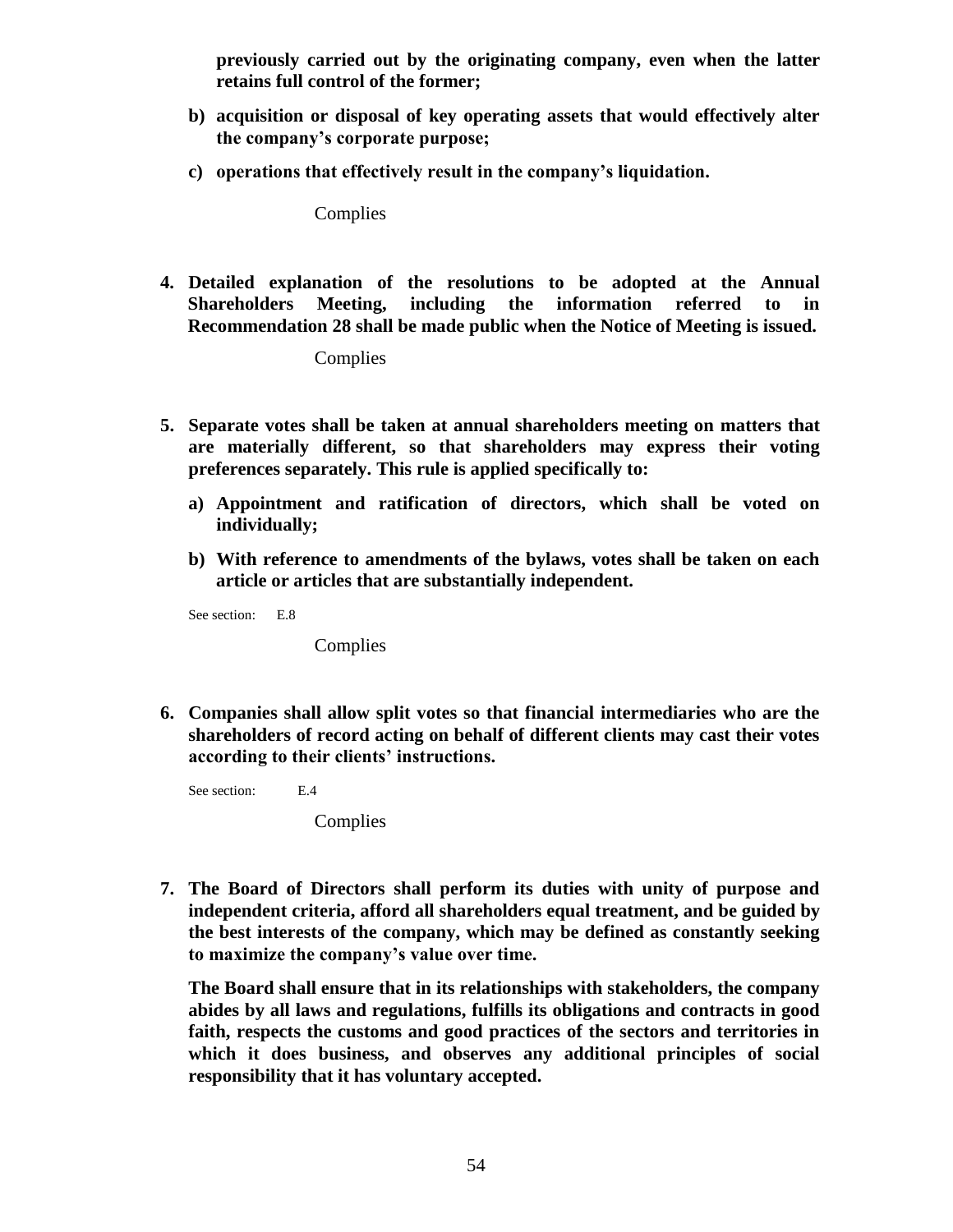- **8. The core components of the Board's mission shall be to approve the company's strategy and organize its implementation, as well as to supervise and ensure that management meets its objectives and pursues the company's interests and corporate purpose. In that regard, the Board in full shall approve:** 
	- **a) The company's general policies and strategies, and in particular:**
		- **i) The strategic or business plan, management targets and annual budgets**;
		- **ii) Investment and financing policy;**
		- **iii) Design of the structure of the corporate group;**
		- **iv) Corporate governance policy;**
		- **v) Corporate social responsibility policy;**
		- **vi) Remuneration and evaluation of the performance of senior management;**
		- **vii) Risk control and management policy, as well as periodic monitoring of internal information and control systems.**
		- **viii) Policy on dividends and treasury shares, and the limits applied thereto.**

See sections: B.1.10, B.1.13, B.1.14 and D.3

## **b) The following decisions:**

**i) At the proposal of the company's chief executive, the appointment and removal of senior managers, as well as their compensation clauses.**

See section: B.1.14.

**ii) Remuneration of directors, as well as in the case of executive directors, additional compensation for their executive duties and other conditions that must be respected in their contracts.**

See section: B.1.14.

- **iii) Financial information that listed companies must periodically disclose.**
- **iv) Investments or operations of any nature, which due to the amount involved or their characteristics are considered as strategic, unless they require the approval of the shareholders at the annual meeting;**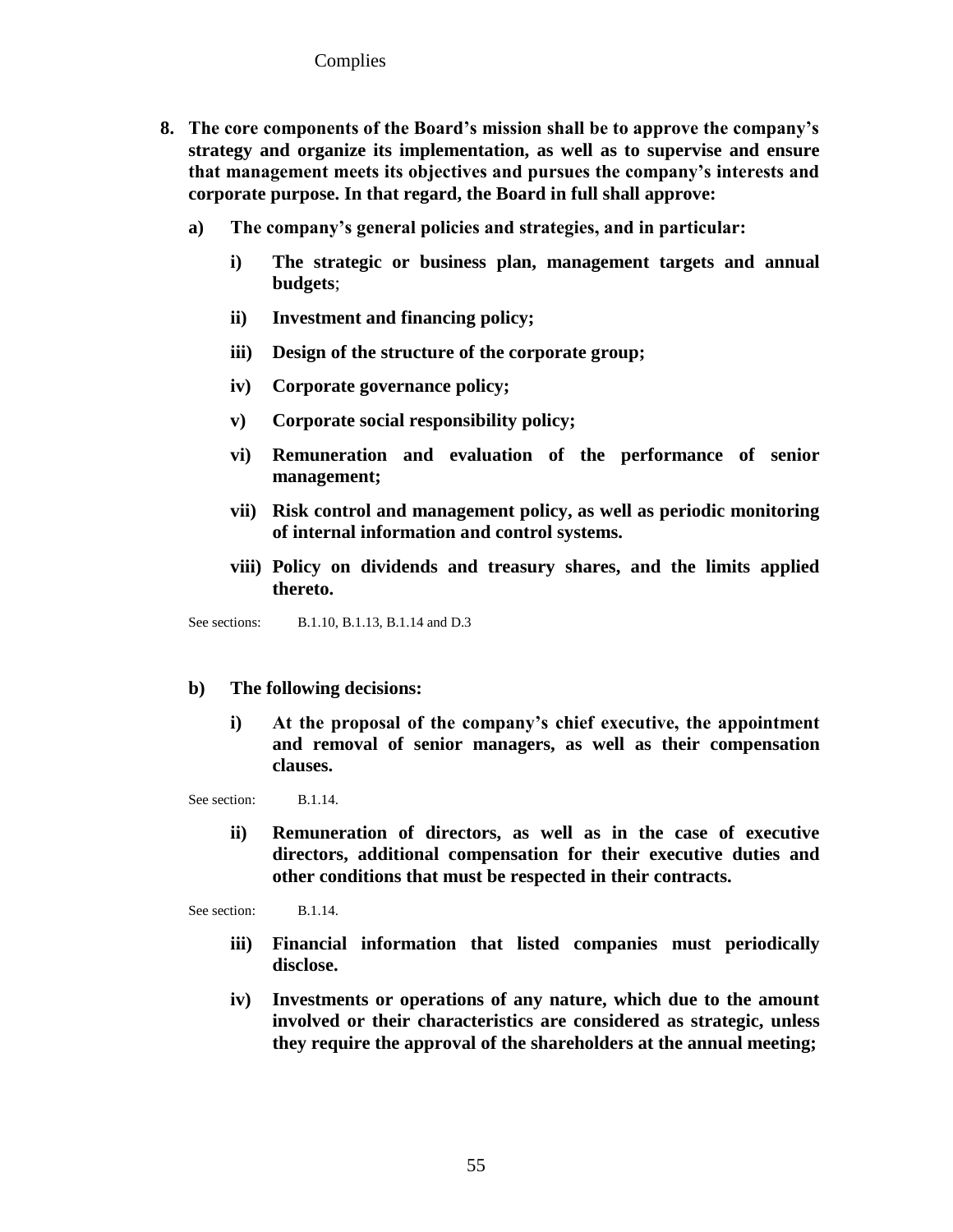- **v) The incorporation or acquisition of interest in special-purpose entities or those domiciled in countries or territories considered tax havens, as well as any similar transactions or operations, which due to their complexity may impair the group's transparency.**
- **c) Operations that the company conducts with directors, significant shareholders, shareholders represented on the board, or with persons related thereto ("related-party transactions").**

**However, board authorization shall not be required for related-party transactions that simultaneously meet the following three conditions:**

**1. Those governed by standard-form contracts applied equally to a large number of clients;**

**2. Those made at prices or rates generally set by the supplier of the goods or services in question;**

**3. Those whose value does not exceed 1% of the company's annual revenue.**

**It is recommended that the Board approve related-party transactions only after having received a favorable opinion from the Audit Committee or, if applicable, any other committee exercising that function; and that directors affected by the transactions should neither vote nor be present at the meetings in which the Board deliberates and votes thereon.** 

**It is recommended that the Board not be allowed to delegate the powers attributed to it herein, with the exception of those mentioned in sections b) and c), which for reasons of urgency may be exercised by a delegated committee, and subsequently ratified by the board in full.**

See sections: C.1 and C.6

Partially complies

The company complies with all points with the exception of b) i), which is not deemed necessary.

## **9. In order to achieve effectiveness and full participation, it is recommended that the Board have no fewer than five and no more than fifteen members.**

See section: B.1.1

## Explain

Although the company does not comply with this recommendation, the size of the board has progressively been reduced from 21 to 18 directors, which is its present number. It is not deemed that limiting the Board to 15 members would ensure its effective operations.

**10. External directors representing significant shareholdings and independent directors should constitute a broad majority of the Board, while the number of executive directors should be kept at a necessary minimum, taking into account**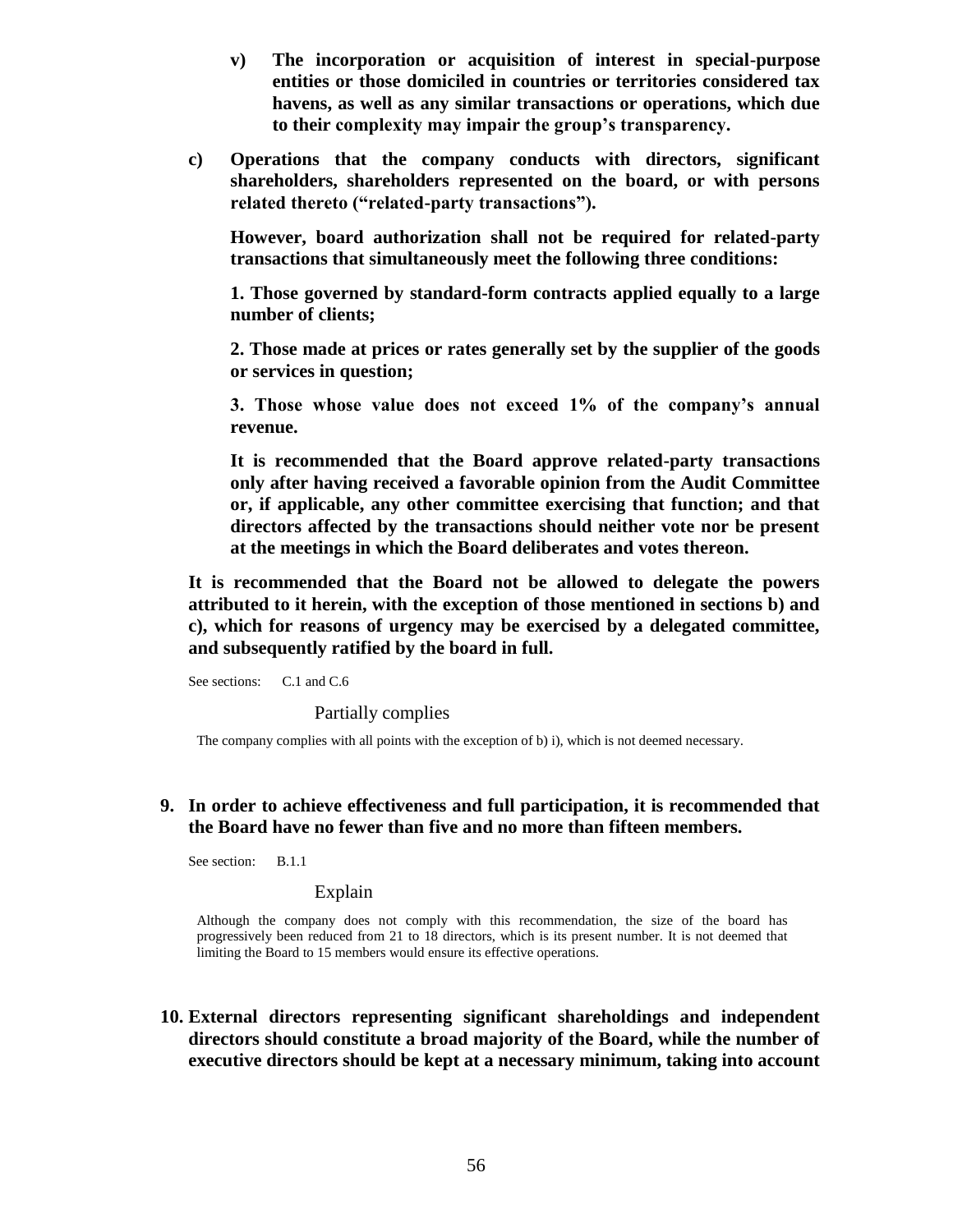**the complexity of the corporate group and the percent of the executive directors' interests in the company's share capital.**

See sections: A.2, A.3, B.1.3 and B.1.14.

Complies

**11. If there is any external director who cannot be considered as either independent or representing a significant shareholding, the company shall explain that circumstance and his relationships either with the company, management, or its shareholders.**

See section: B.1.3

Not applicable

**12. Among external directors, the relationship between the number of directors representing significant shareholdings and independent directors shall reflect the proportion existing between share capital represented by directors representing significant shareholdings and the rest of the company's capital.**

**This criterion of strict proportionality may be relaxed so that the weight of significant shareholdings may be greater than the percentage of the total capital that they actually represent in the following cases:**

- **1. In large cap companies where few or no equity stakes meet the legal threshold to be considered significant shareholdings, but where there are shareholders with share packages having a high absolute value.**
- **2. In companies in which many shareholders are represented on the board, and who are not otherwise related.**

See sections: B.1.3, A.2 and A.3

Complies

## **13. Independent directors should comprise at least one third of all board members.**

See section: B.1.3

### Explain

The Board of Directors Regulation does not require a specific number of independent directors on the board. Article 8 provides as follows:

*"In exercising its right to fill vacancies and to propose appointments at Annual Shareholders Meetings concerning the composition of the Board, the Board of Directors shall ensure a majority of external or non-executive directors with respect to executive directors."*

*….. As vacancies arise, the Board shall ensure that the majority group of external directors includes both those proposed by owners of significant stable shareholdings (owner-directors) and professionals of recognized prestige who have no links to the executive team or significant shareholders that would*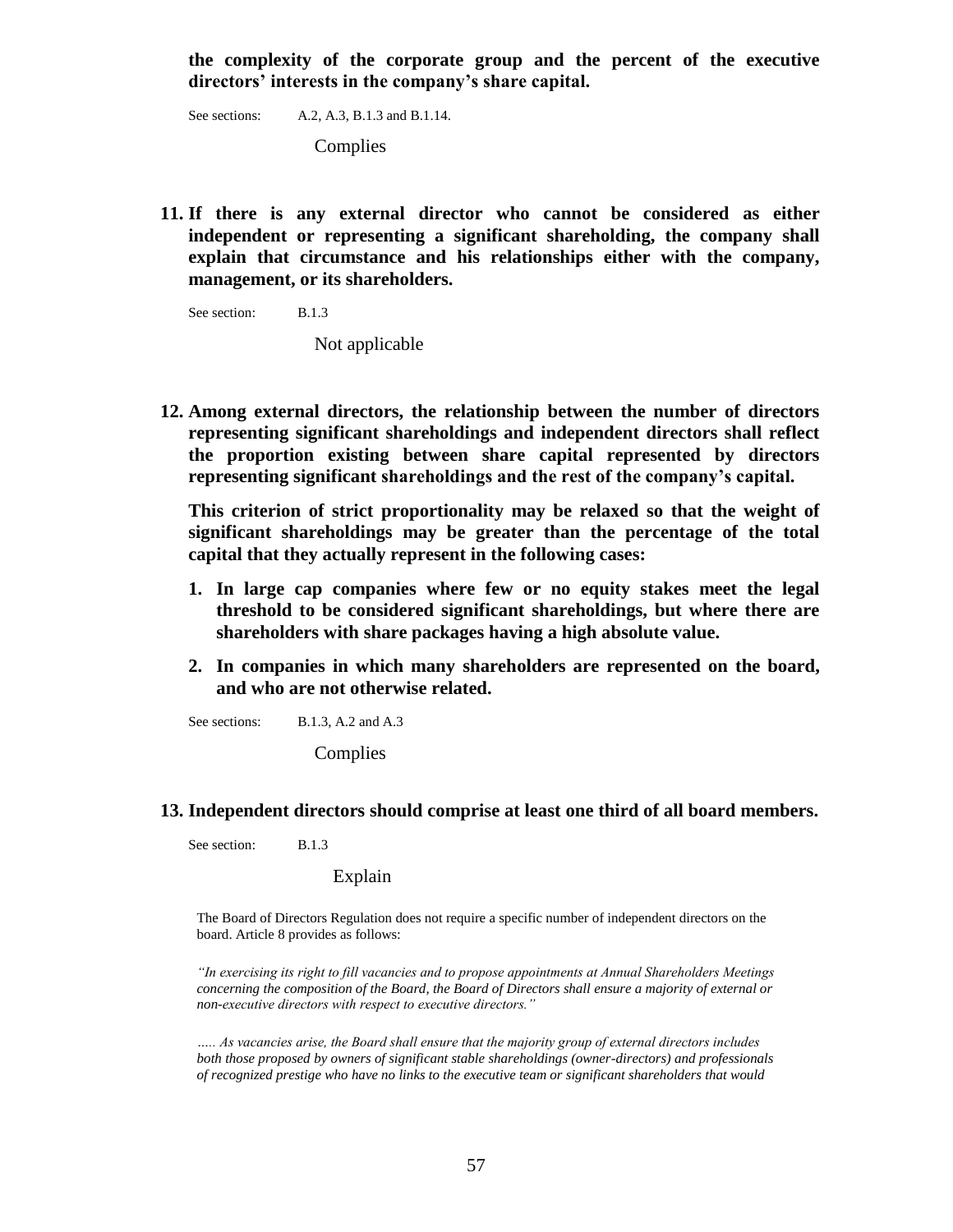*compromise their independence (independent directors).*

*For the purposes of the foregoing paragraph, the Board shall take into account the ownership of the Company, the importance in absolute and comparative terms of the significant shareholders' stakes, as*  well as the degree of permanence and the strategic association of the owners of those significant *shareholdings with the Company….."*

At present there are five independent directors on the Board, a number that is deemed reasonable and which, in any case, complies with the provisions of the Board of Directors Regulation in that regard.

**14. The Board shall explain the nature of each director to the shareholders at the Annual Shareholders Meeting that is to ratify his/her appointment, and confirm or, if applicable, review that status annually in the Annual Report on Corporate Governance, after having verified it with the Appointments Committee. That report should likewise explain the reasons for appointing directors representing significant shareholdings at the request of shareholders holding less than 5% of capital stock; and explain the reasons, if applicable, for having denied formal requests for representation on the board from shareholders whose stake is equal to or higher than the stake of others whose requests to appoint directors representing significant shareholdings were granted.**

See sections: B.1.3 and B.1.4

Complies

- **15. When there are few or no female directors on the Board, explain the reasons and the measures adopted to correct that situation, and, specifically, those that the Appointments Committee takes when filling new vacancies to ensure that:** 
	- **a) Selection procedures are not implicitly biased against the selection of female directors; and**
	- **b) The company deliberately seeks and includes among potential candidates women who meet the required profile.**

See sections: B.1.2, B.1.27 and B.2.3.

Complies

**16. The Chairman, as the person responsible for the efficient operations of the Board, shall ensure that all directors receive in advance sufficient information, stimulate debate and the active participation of board members at board meetings, ensure that they can freely take sides and express their opinions, and organize and coordinate with the chairmen of the relevant committees periodic evaluations of the board, as well as, when applicable, the chief executive officer.**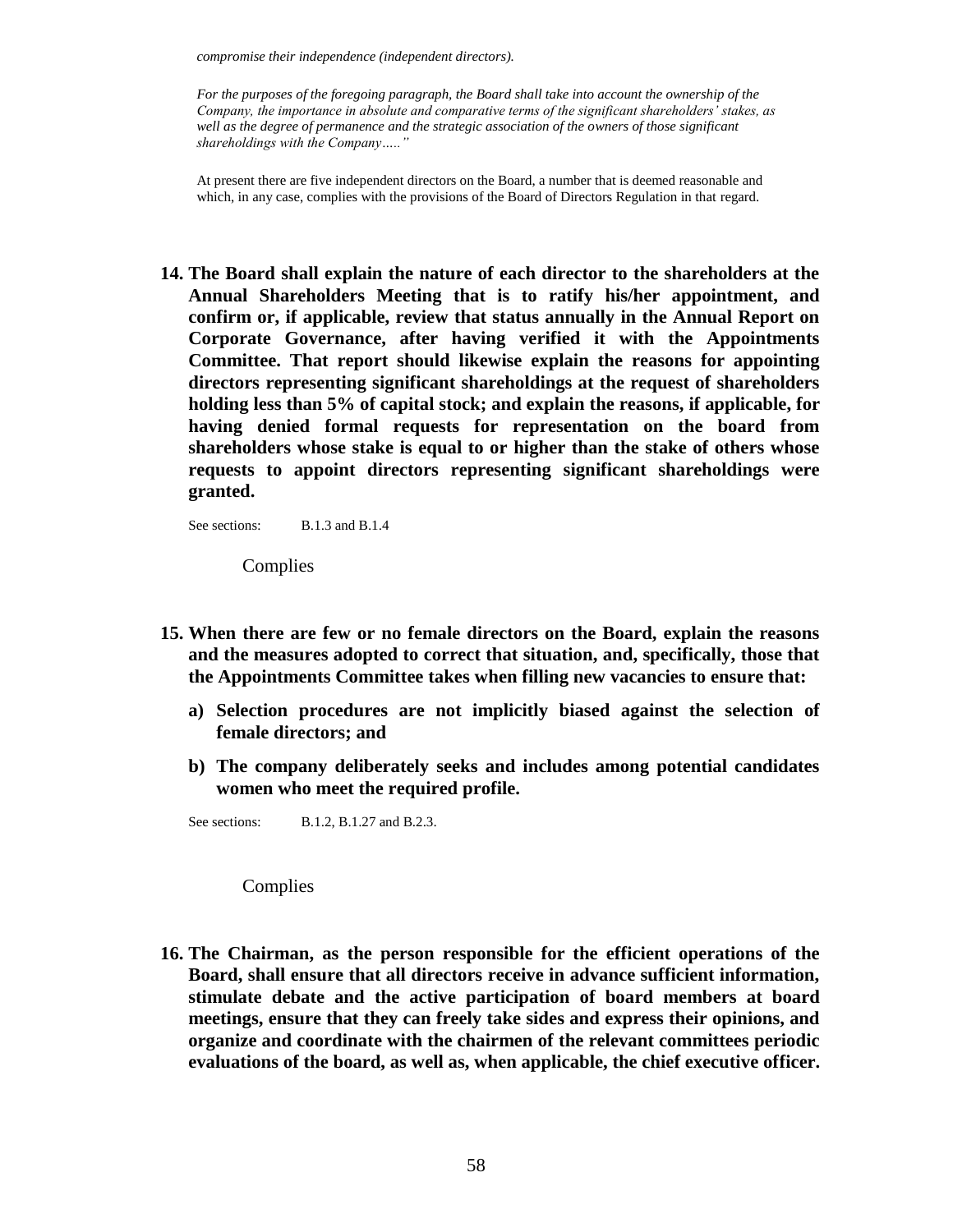### Partially complies

There is compliance with the first part of this recommendation, that is, the Chairman ensures that directors receive sufficient information prior to board meetings, and stimulates debate and active participation on the part of the directors, ensuring that they can freely express their positions and opinions.

With respect to the last part of this recommendation, it is considered sufficient in accordance with Article 5 of the Board of Directors Regulation that the board carry out a periodic evaluation of its operations and composition, after having received the opinion of the Corporate Governance, Appointments and Remuneration Committee (Article 25 of the Board of Directors Regulation). The evaluation considers the board's functions as a whole, and not each individual member or the chairman or chief executive officer in particular.

**17. When the Chairman of the Board is also the company's Chief Executive Officer, one of the independent directors should be empowered to request that a meeting of the board be called or that new items be included on the agenda, to coordinate and reflect the concerns of external directors and to direct the board's evaluation of the Chairman.** 

See section: B.1.21

Not applicable

- **18. The Secretary to the Board shall take special steps to ensure that the Board's actions:** 
	- **a) Adhere to the spirit and letter of the laws and their implementing regulations, including those issued by regulatory bodies;**
	- **b) Conform to the provisions of the Company Bylaws, Shareholders Meeting Regulation, Board of Directors Regulation and other company regulations;**
	- **c) Take into account the corporate governance recommendations contained in the Unified Code that the company has accepted.**

**And to ensure the Secretary's independence, impartiality and professionalism, his/her appointment and removal shall be submitted to the Appointments Committee for its opinion and approved at a meeting of the full board; and this procedure for appointment and removal should be set forth in the Board of Directors Regulation.**

See section: B.1.34

Partially complies

The opinion of the Corporate Governance, Appointments and Remuneration Committee is not required with respect to the removal of the Secretary.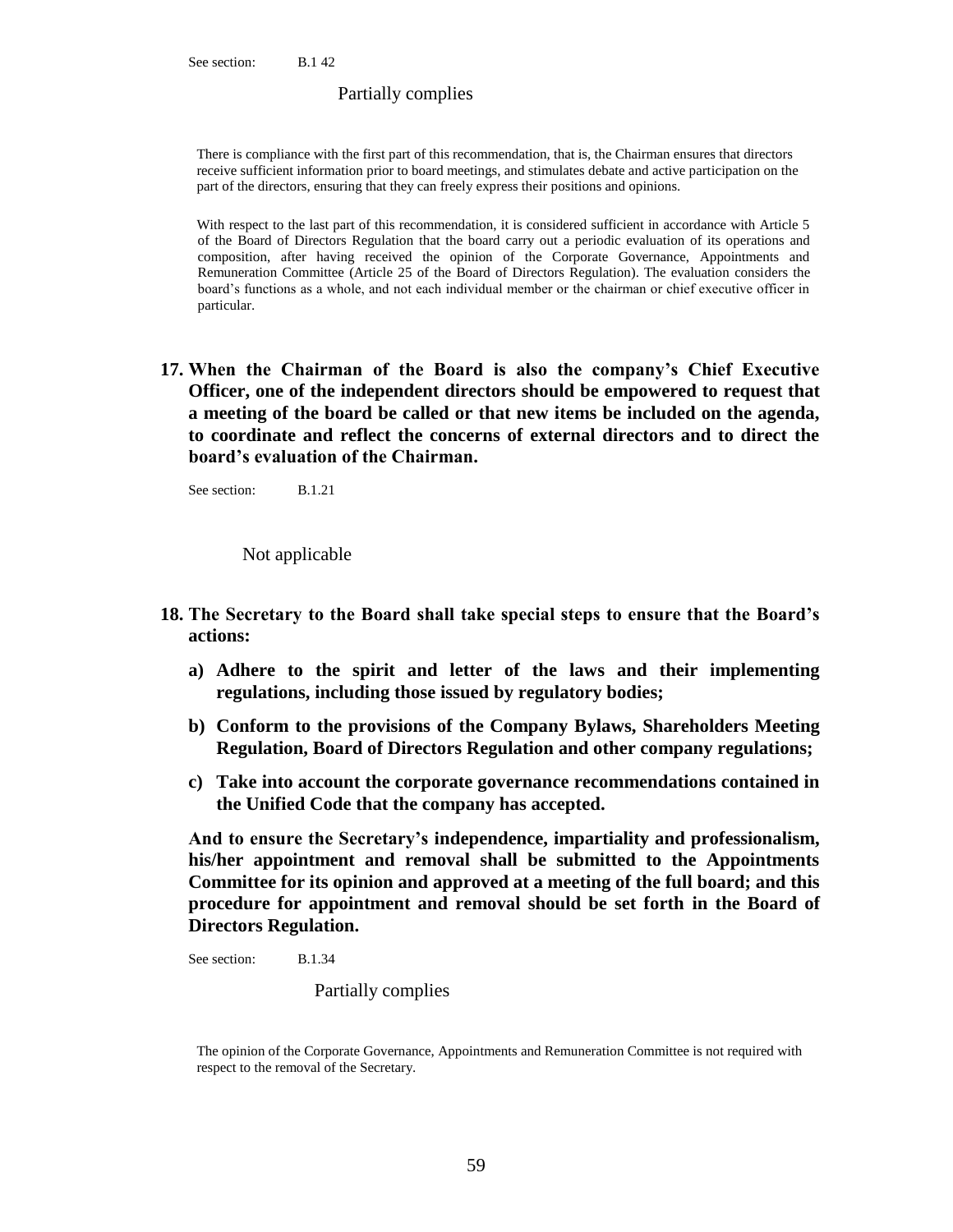**19. The Board shall meet with the frequency required to enable it to efficiently perform its functions, following a schedule of dates and matters to be determined at the beginning of the year, and each director shall be allowed to propose additional items on the agenda not initially included.**

See section: B.1.29

Complies

**20. Directors' absences from board meetings shall be kept to a minimum and shall be quantified in the Annual Report on Corporate Governance. Directors who have no choice but to appoint a proxy shall issue proxy voting instructions.**

See sections: B.1.28 and B.1.30

Partially complies

Proxies may be appointed without instructions.

**21. When directors or the Secretary express concerns about a given proposal, or in the case of directors, about the performance of the company, and these concerns are not addressed by the Board, the person expressing those concerns may request that they be recorded in the minutes.**

Not applicable

- **22. The Board shall evaluate annually:**
	- **a) The quality and efficiency of the Board's operations;**
	- **b) The performance of the Chairman of the Board and the Chief Executive Officer, based on the Appointments Committee report;**
	- **c) The performance of the board committees, based on the reports they submit.**

See section: B.1.19

Partially complies

As indicated previously, an evaluation is made of the board's performance as a whole, and not of each individual member or the chairman or chief executive officer in particular.

**23. All directors shall be able to exercise their right to receive the additional information they deem warranted concerning matters of the Board's**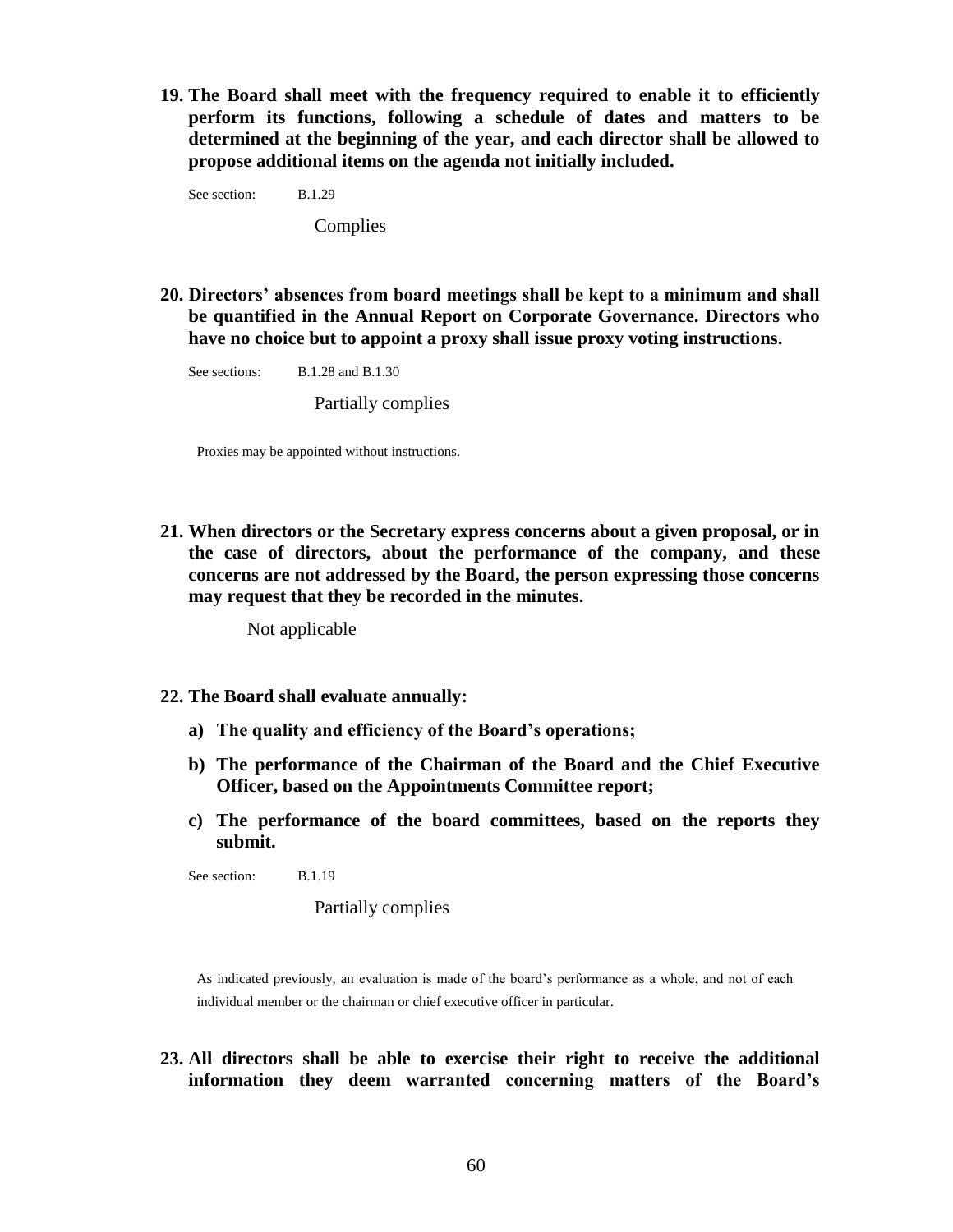**competence. Unless otherwise stipulated in the Bylaws or the Board of Directors Regulation, they should make such requests to the Chairman or Board Secretary.**

See section: B.1.42 Complies

**24. All directors shall have the right to obtain from the company the guidance they require in the performance of their duties. The company shall establish suitable channels for the exercise of this right, which in special circumstances may include outside assistance provided at the company's expense.**

See section: B.1.41

**Complies** 

**25. Companies shall set up an orientation program to promptly provide new directors with sufficient knowledge of the company and its rules of corporate governance, while likewise offering directors ongoing training programs when circumstances so warrant.**

Partially complies

In practice this information is provided without a formal program.

- **26. Companies shall demand that directors devote the time and effort necessary to efficiently perform their duties, and in that regard:**
	- **a) Require directors to inform the Appointments Committee of other professional obligations they have, in the event that they might interfere with the dedication their directorships require;**
	- **b) Establish limits as to the number of boards of directors on which their directors may sit.**

See sections: B.1.8, B.1.9 and B.1.17

Partially complies

Article 30 of the Board of Directors Regulation sets forth the general obligations of directors and Article 31 the rules concerning conflicts of interest of which the company must be notified through the Corporate Governance, Appointments and Remuneration Committee. However the number of boards on which directors may sit is not limited.

**27. The proposed appointment or reelection of directors that the Board submits at the Annual Shareholders Meeting, as well as their provisional appointment by cooptation, shall be approved by the Board:**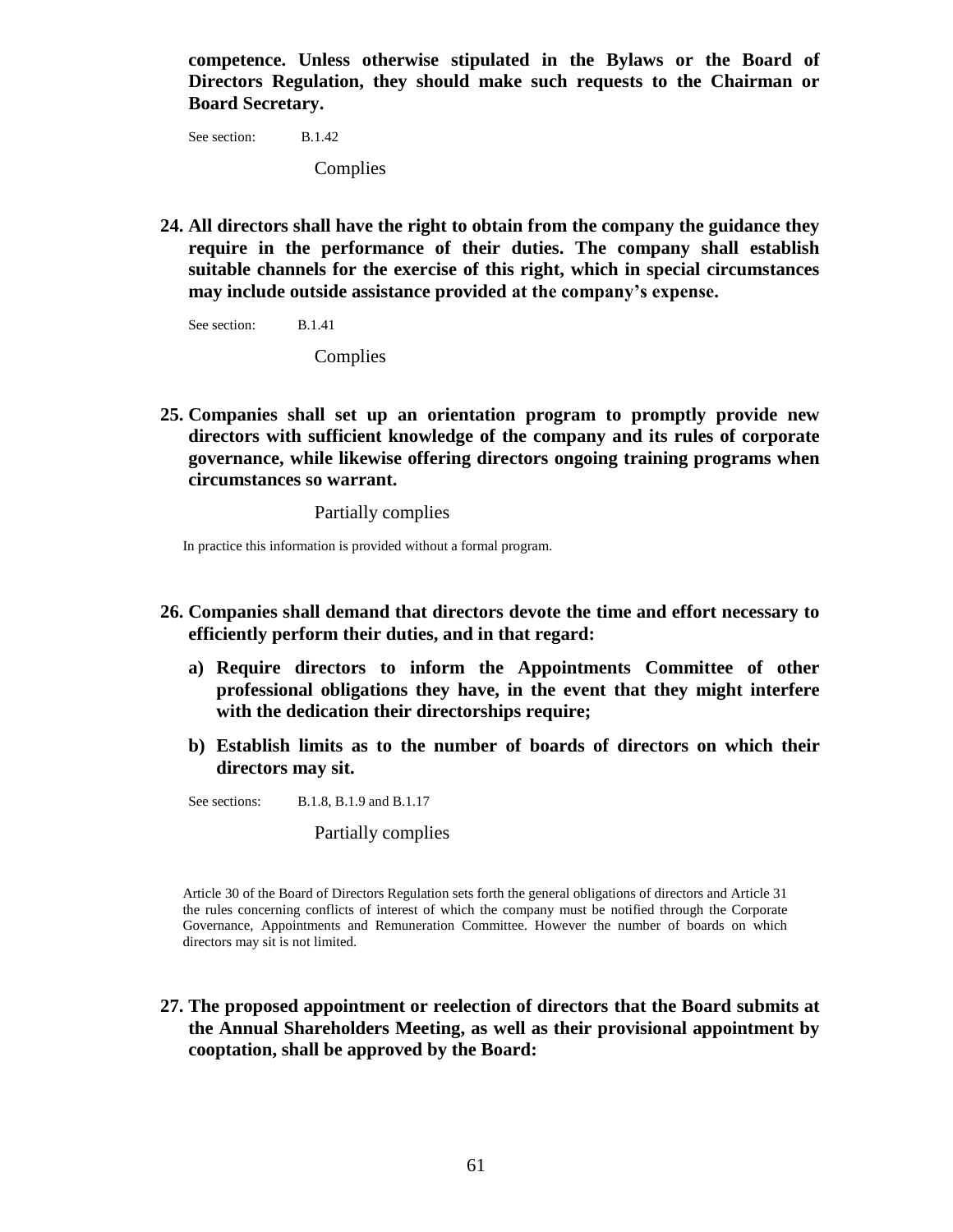- **a) At the proposal of the Appointments Committee in the case of independent directors.**
- **b) After receiving the prior opinion of the Appointments Committee in the case of all other directors.**

See section: B.1.2

**Complies** 

- **28. Companies shall provide on their websites and maintain updated the following information concerning their directors:**
	- **a) Professional profile and biography;**
	- **b) Other boards of directors on which they sit, whether listed companies or otherwise;**
	- **c) Indication of the type of director, and in the case of directors representing significant shareholdings, the identity of the shareholders whom they represent or with whom they maintain business relations.**
	- **d) Dates of first and subsequent appointments as director, and;**
	- **e) Shares in the company or stock options that the director holds.**

**Complies** 

**29. Independent directors shall not remain as such for a continuous period exceeding twelve years.**

See section: B.1.2

Explain

It has not been considered necessary to establish a limit, since it is not clear why after twelve years a director would lose his independence.

**30. Directors representing significant shareholdings shall resign when the shareholders they represent sell all of their interests in the company. They shall also do so when the shareholders in question reduce their shareholdings to the extent that would require a reduction in the number of directors representing those shareholders.**

See sections: A.2, A.3 and B.1.2

Complies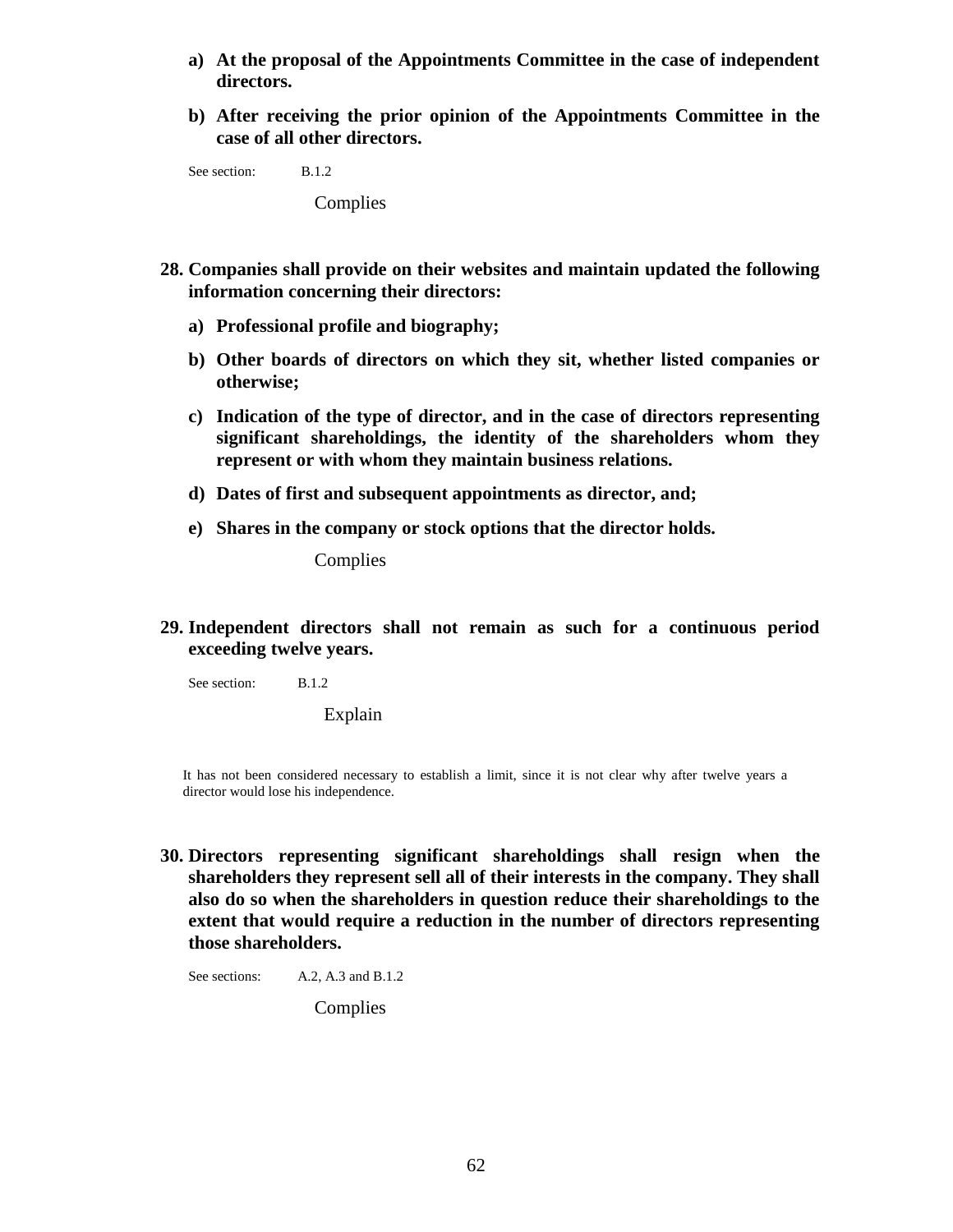**31. The Board of Directors shall not propose the removal of any independent director before he concludes the term in office mandated in the bylaws for which he was appointed, unless after receiving the opinion of the Appointments Committee, the Board deems that there is just cause to do so. In particular, just cause shall be deemed to exist when the director has failed to fulfill the duties inherent in his post or incurs in any of the circumstances described in paragraph 5 of Section III of the definitions contained in the Code.**

**The removal of independent directors may also be proposed when a takeover bid, merger or similar corporate operation resulting in changes in the company's capital structure warrant changes in the Board based on the proportionality criterion set forth in Recommendation 12.** 

See sections: B.1.2, B.1.5 and B.1.26

**Complies** 

**32. Companies shall establish rules that oblige directors to inform and, if warranted, to resign in situations that may impair the credit and reputation of the company, and specifically, rules that oblige them to inform the Board of any criminal process in which they are indicted, as well as the progress of any subsequent proceedings.**

**If a director is indicted or legal proceedings are commenced against him for any of the offenses set forth in Article 124 of the Corporations Law, the Board shall examine his case as soon as possible and, in view of the specific circumstances, decide whether the director should continue in his post. The Board shall provide details of the foregoing in the Annual Corporate Governance Report.**

See sections: B.1.43, B.1.44

Partially complies

Article 21.2.b) of the Board of Directors Regulation provides that directors shall offer their resignations to the Board of Directors and, if the Board deems it warranted, effectively resign *"when based on a criminal offense they are indicted in ordinary felony proceedings or have been convicted in a fast-track criminal proceeding."*

**33. All directors shall clearly express their opposition when they consider any proposed decision submitted to the Board to be contrary to the company's interests. Independent directors and others not affected by a conflict of interest shall do likewise when the decision in question could prejudice shareholders not represented on the Board.**

**When the Board adopts significant or reiterated decisions about which a director has expressed serious reservations, he shall draw the pertinent conclusions and, if he chooses to resign, explain his motives in the letter referred to in the following recommendation.**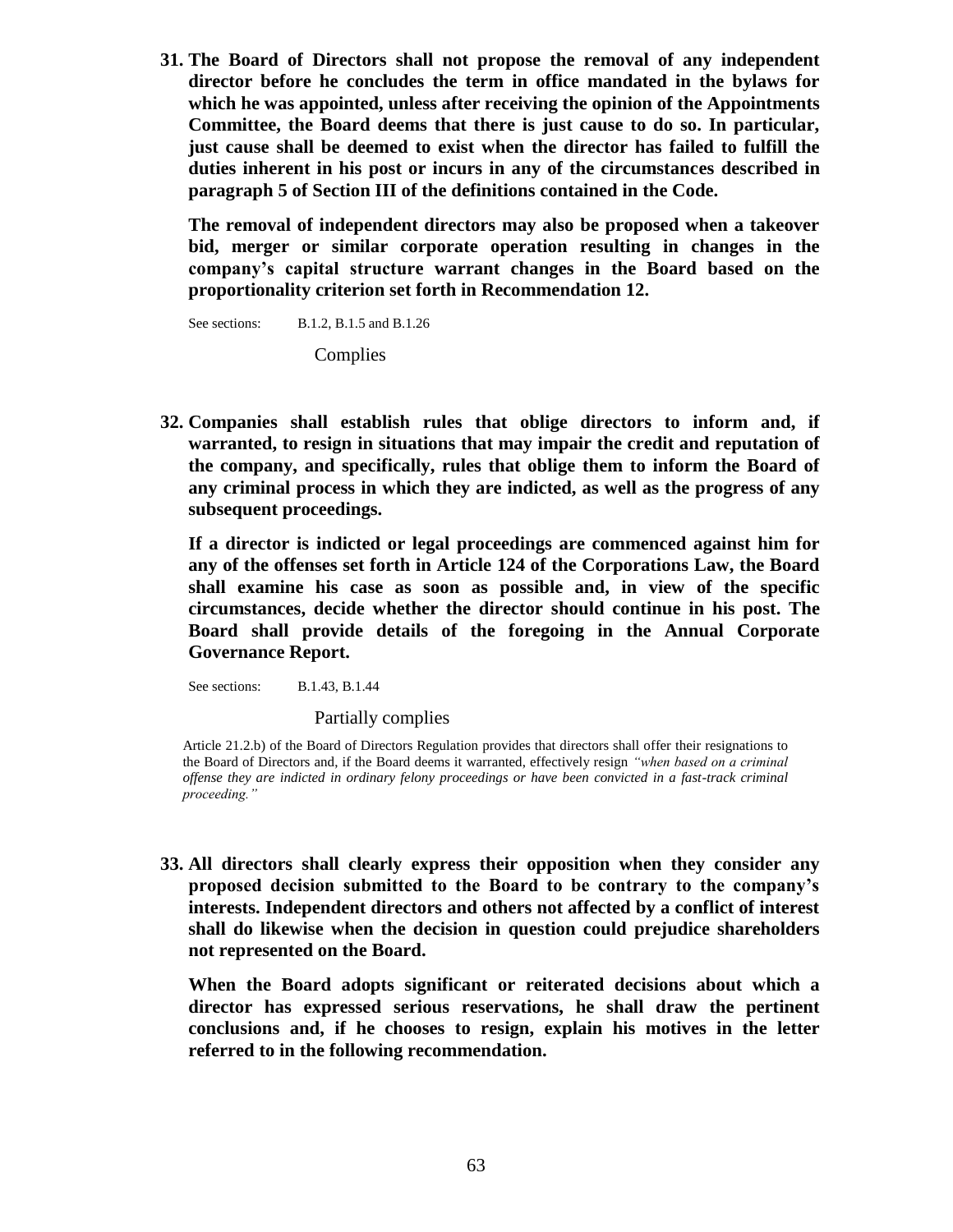**This Recommendation shall also apply to the Secretary to the Board, whether a board member or not.**

**Complies** 

**34. Any director who resigns or otherwise leaves his post before the end of his tenure shall explain his motives in a letter addressed to all of the members of the Board. Regardless of whether the resignation is disclosed as relevant information, the reasons therefore shall be set forth in the Annual Corporate Governance Report.**

See section: B.1.5

Not applicable

- **35. The remuneration policy approved by the Board shall as a minimum include the following points:**
	- **a) Amount of fixed sums, detailing, if applicable, allowances for participating on the Board and its committees, and an estimate of the resulting annual fixed remuneration;**
	- **b) Variable remuneration, including in particular:**
		- **i) The type of directorships to which it applies, as well as an explanation of the relative weight of variable remuneration vis-à-vis fixed remuneration.**
		- **ii) Criteria for evaluating performance on which the right to perceive remuneration in shares, stock options or other variable compensation is based;**
		- **iii) Parameters and justification for any annual bonus system or other non-cash benefits; and**
		- **iv) An estimate of the total amount of variable remuneration in the proposed remuneration plan, based on performance or fulfillment of the objectives taken as a reference.**
	- **c) Principal characteristics of any benefits systems (such as supplementary pensions, life insurance and similar arrangements) with an estimate of their equivalent annual cost.**
	- **d) Conditions that must be respected in the contracts of those exercising senior management duties such as executive directors, among which should be included:**
		- **i) the duration;**
		- **ii) terms for notices of termination; and**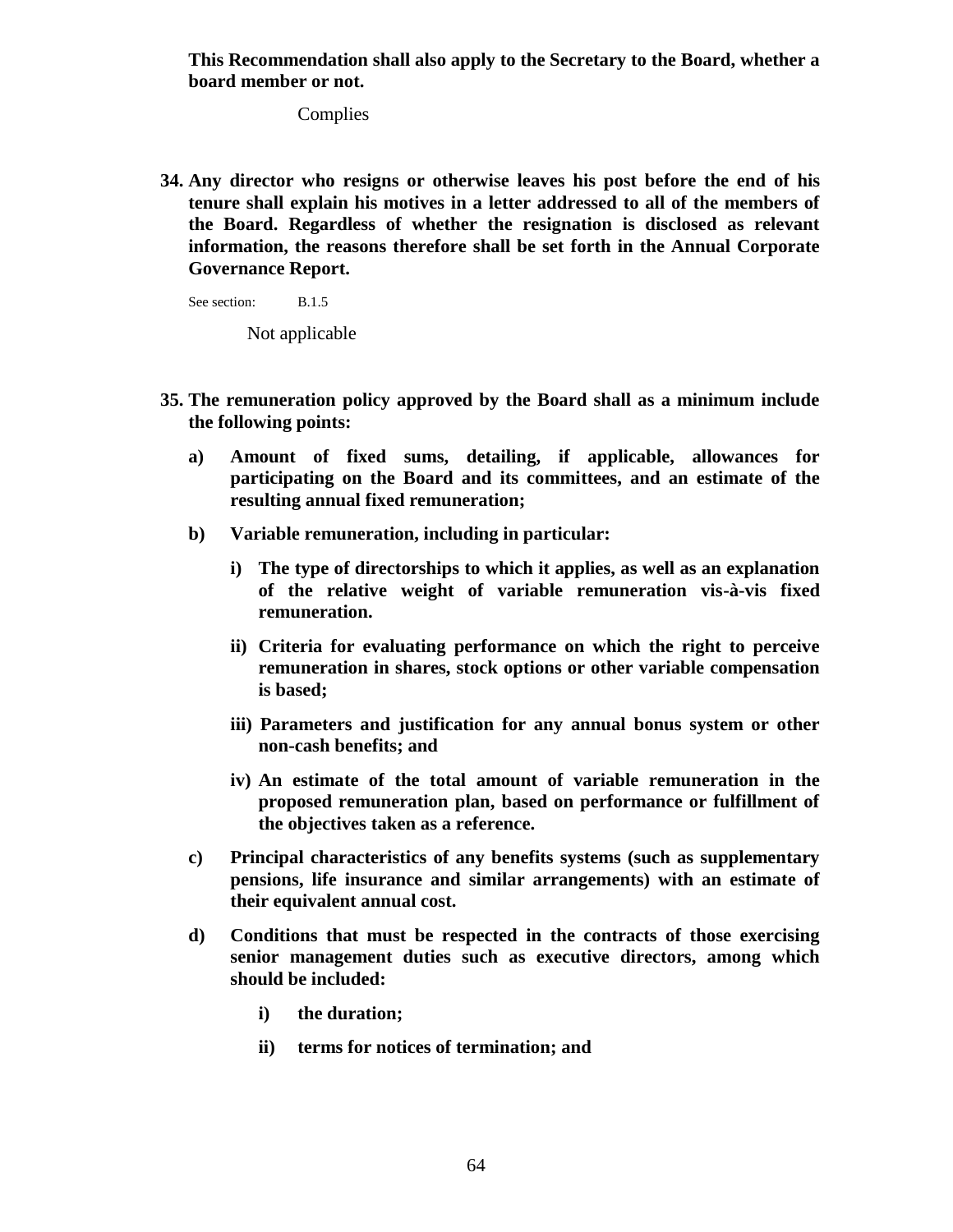**iii) any other clauses covering hiring bonuses, as well as compensation or golden parachutes in the event of early termination of the executive director's contractual relationship with the company.**

See section: B.1.15

**Complies** 

**36. Any remuneration that includes stock in the company or group companies, stock options or instruments pegged to stock prices, variable retribution linked to company performance or benefit plans shall be limited to executive directors.**

**This recommendation shall not include delivery of stock when it is contingent upon the directors' holding the stock until the end of their tenure as director.**

See sections: A.3, B.1.3 **Complies** 

**37. Remuneration of external directors shall be sufficient to compensate them for their commitment, qualifications and the responsibility that the post entails, but not so high as to compromise their independence.**

Complies

**38. Remuneration linked to company performance shall take into account any possible qualifications stated in the external auditor's Audit Report that may reduce those results.**

Explain

This hypothesis has not been considered.

**39. In the case of variable remuneration, remuneration policies shall include precise technical safeguards to ensure that that remuneration actually reflects the professional performance of the beneficiaries and is not simply derived from the general evolution of the markets or the company's sector of activities or other similar circumstances.**

Complies

**40. As a separate item on the agenda, the Board shall submit to a non-binding vote at the Annual Shareholders Meeting a report on the remuneration policy for directors. That report shall be made available to shareholders, either separately or in any other form the company considers appropriate.**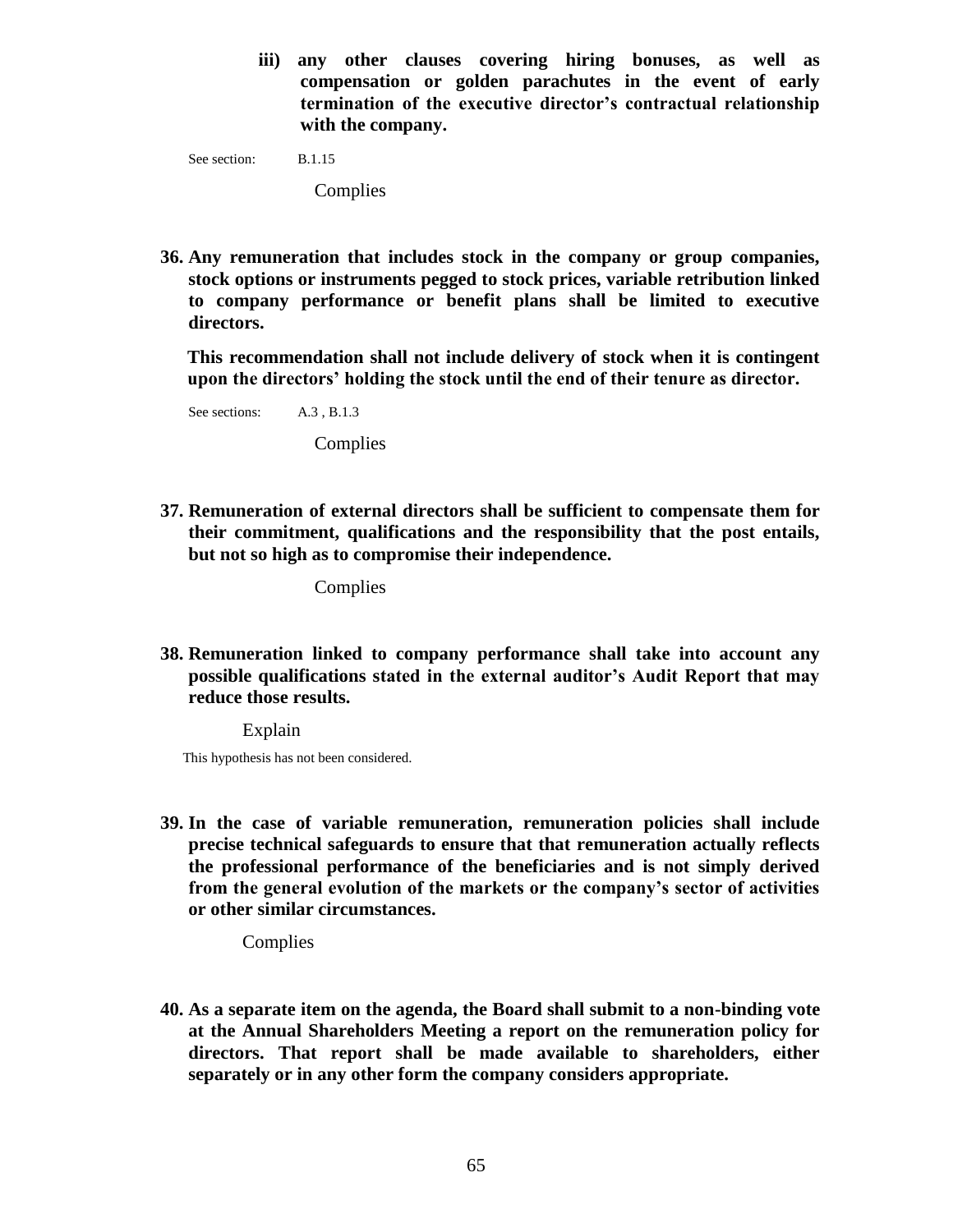**The report shall focus specifically on the remuneration policy approved by the Board for the current year as well as, if applicable, the policy for future years. It shall include all matters addressed in Recommendation 35, except those which would require the disclosure of sensitive commercial information. It shall underscore the most significant changes in the policies applied during the past year for which a shareholders meeting was held, and shall likewise include an overall summary of how the remuneration policy was applied over the last year.** 

**The Board shall also review the role played by the Remuneration Committee in the preparation of the remuneration policy and, if external advice was sought, disclose the identity of the consultants who provided that advice.**

See section: B.1.16

### Partially complies

The Board of Directors submits its annual remuneration policy for the Board of Directors and management team to the shareholders for their approval at the Annual Shareholders Meeting, as an integral part of the Management Report submitted with the annual accounts (and not as a separate non-binding item on the agenda), which is one of the solutions suggested in the Recommendation of the European Commission of December 14, 2004 concerning promoting an adequate remuneration system for directors of listed companies.

- **41. The Annual Report shall itemize the individual remuneration of the director for the year and include:** 
	- **a) An individualized breakdown of each director's remuneration, including, if applicable:**
		- **i) Allowances for attending meetings or other fixed remuneration as director;**
		- **ii) Additional remuneration for chairing or serving as a member of a board committee;**
		- **iii) Any remuneration that includes a share in profits or bonuses, and the reasons why it was awarded;**
		- **iv) Contributions on behalf of the director to defined-contribution pension plans; or any increase in the director's vested rights with respect to defined-benefit schemes;**
		- **v) Any compensation agreed or paid in the event of termination of his duties;**
		- **vi) Remuneration perceived as director from other group companies;**
		- **vii) Remuneration of executive directors who perform senior management duties;**
		- **viii) Any other remuneration in addition to the above, whatever its nature or the group company from which it originates, especially when it may**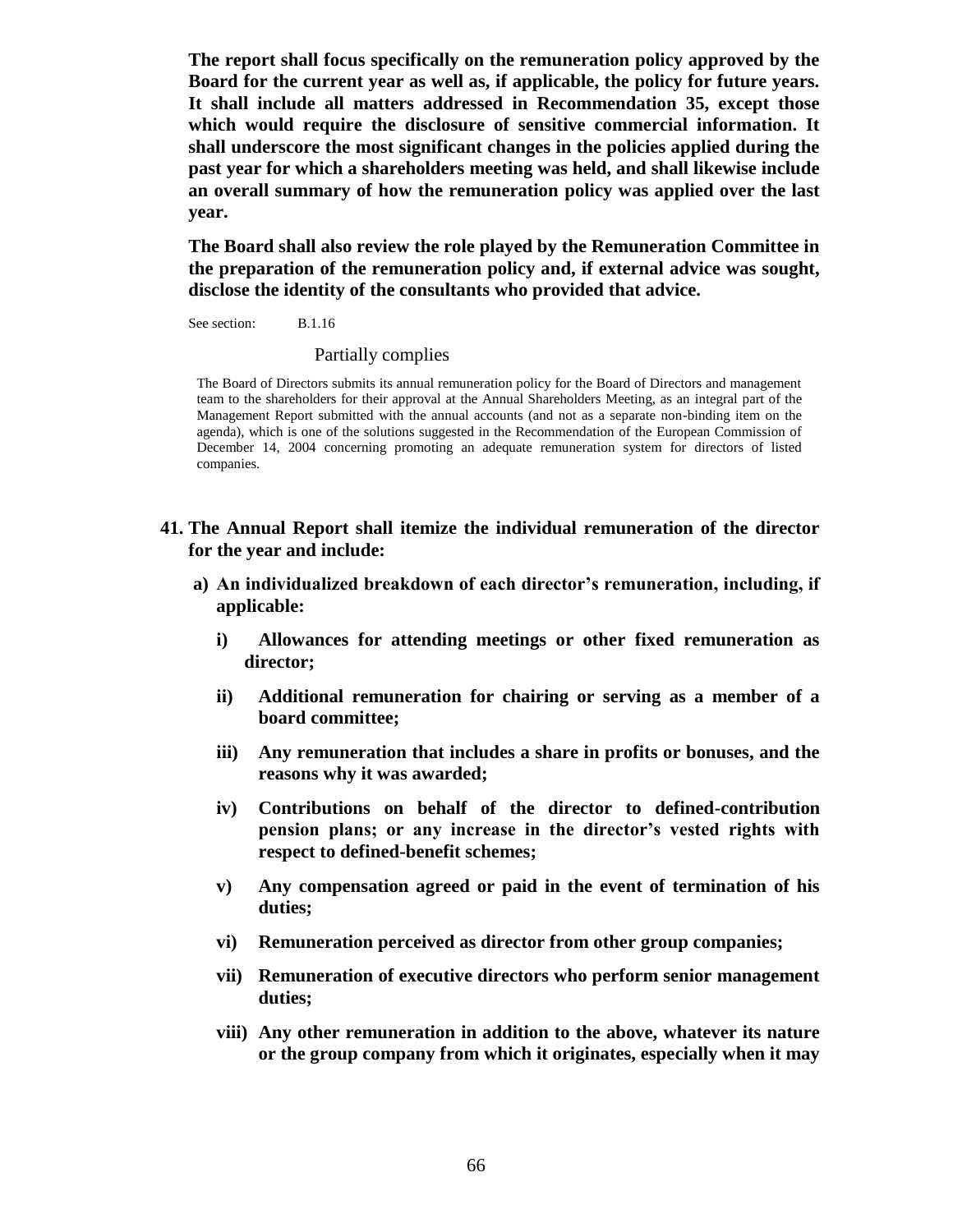**be considered a related-party transaction or when its omission would distort the fair view of the total remuneration received by the director.**

- **b) An individualized breakdown of any stock, stock option or any other instrument pegged to share prices granted directors, including:**
	- **i) The number of shares or options granted during the year, and the conditions for exercising them;**
	- **ii) The number of options exercised during the year, indicating the number of shares affected and the exercise price;**
	- **iii) The number of shares pending exercise at the end of the year, indicating the price, date and other requirements for exercising them;**
	- **iv) Any change during the year in the conditions for exercising options already granted.**
- **c) Information concerning the relationship during the past year between the remuneration obtained by executive directors and profits, or other means for measuring the company's performance.**

### Explain

The Company complies with the provisions of Article 200 of the Corporations Law that provides that the Annual Report must state the amount of remuneration paid directors "globally and by type of remuneration.‖ No legal provision provides for reporting the director's remuneration individually, and the Company does not deem it appropriate to do so.

**42. When there is a Delegated or Executive Committee (hereinafter, the "Delegated Committee"), its structure and composition with respect to the different categories of directors shall be similar to the Board's, and its secretary shall be the Secretary to the Board.**

See sections: B.2.1 and B.2.6

**Complies** 

**43. The Board shall always be informed of the matters discussed and decisions adopted by the Delegated Committee and all board members shall receive a copy of the minutes of the meeting of the Delegated Committee.**

Complies

**44. In addition to the Audit Committee provided for in the Securities Market Law, the Board of Directors shall form one or two separate committees for appointments and remuneration.**

**The rules governing the composition and operations of the Audit Committee or the Appointments and Remuneration Committee (or committees) shall be included in the Board of Directors Regulation and stipulate the following:**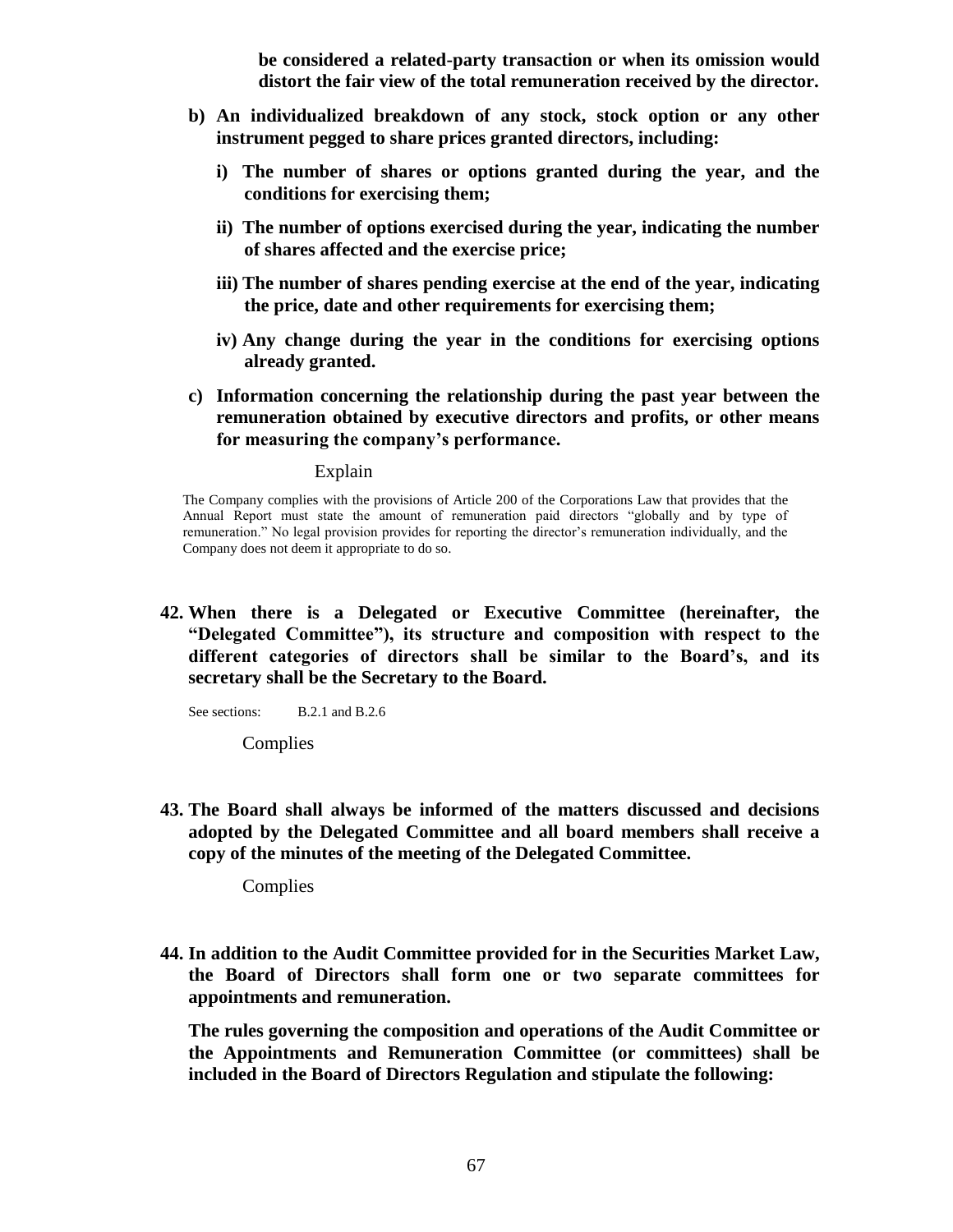- **a) The Board shall designate the members of those committees, taking into account the knowledge, skills and experience of the directors and members of each committee; shall deliberate on their proposals and opinions; and the committees shall report on their activities and work at the first full board session following their meetings;**
- **b) These committees shall be composed exclusively of a minimum of three external directors. The foregoing is without prejudice to the fact that executive directors or senior managers may attend committee meetings when expressly agreed by the committee members.**
- **c) The committees shall be chaired by independent directors.**
- **d) Committees may seek external advice when it is deemed necessary for the performance of their duties.**
- **e) Minutes shall be taken of committee meetings, and copies thereof shall be sent to all board members.**

See sections: B.2.1 y B.2.3

Partially complies

The only aspect of this recommendation with which the company is not in compliance is providing board members with copies of the minutes of committee meetings. However, their respective chairpersons report to the Board all matters discussed at the meetings and, when applicable, present proposed resolutions for the Board's approval.

**45. Supervision of compliance with internal codes of conduct and rules of corporate governance shall be vested in the Audit Committee, or if there is a separate committee, in the Corporate Governance Committee.**

Complies

**46. The members of the Audit Committee and especially its chairman shall be appointed taking into account their knowledge and experience in the area of accounting, audits and risk management.**

Complies

**47. Listed companies shall have an internal audit department which, under the supervision of the Audit Committee shall ensure the proper functioning of internal information and control systems.**

Complies

**48. The person in charge of the internal audit shall present to the Audit Committee his/her annual work plan; inform the committee directly of any incidents that**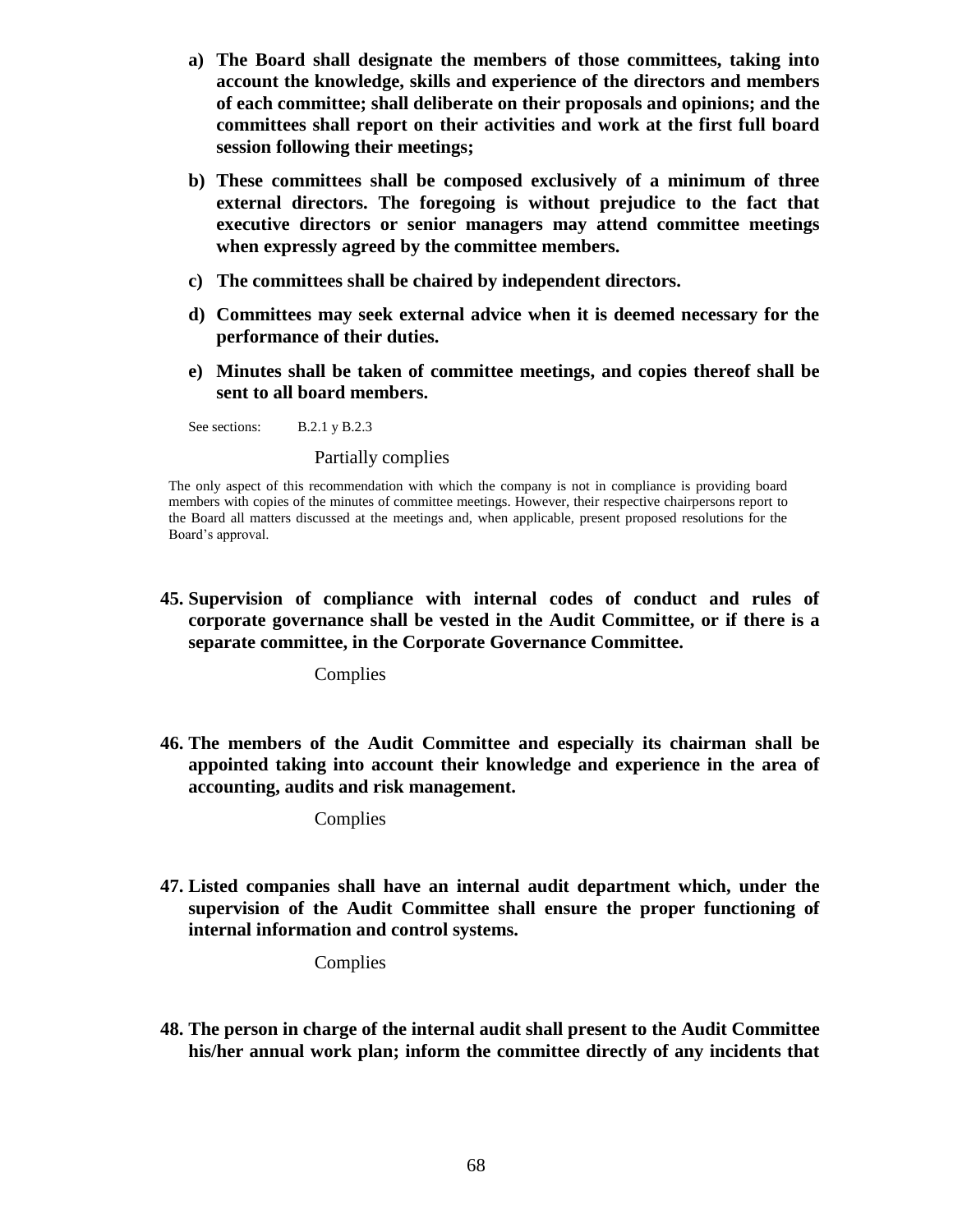**may arise when conducting the audit; and shall submit a report of its activities at the end of each financial year.**

**Complies** 

- **49. The risk management and control policy shall identify at least the following:**
	- **a) Different types of risks (operational, technological, financial, legal, reputational …) which the company may encounter, including among the financial or economic risks contingent liabilities and off-balance sheet risks;**
	- **b) Establishing the level of risk that the company deems acceptable;**
	- **c) Measures to mitigate the impact of identified risks, in the event they materialize;**
	- **d) Information and internal control systems to be used to control and manage those risks, including contingent liabilities and off-balance sheet risks.**

See section: D

Complies

**50. The Audit Committee shall:**

**1 With respect to information and internal control systems:**

- **a) Supervise the preparation and integrity of the company's, and if applicable, the group's financial information, monitoring compliance with regulatory requirements, the appropriate composition of the consolidation perimeter and the correct application of accounting rules**
- **b) Periodically review internal control and risk management systems, so that the main risks are adequately identified, managed and reported.**
- **c) Ensure the independence and accuracy of the operations of the internal audit department; propose the selection, appointment, reelection and removal of the head of the internal audit department; receive periodic information concerning audit activities; and verify that senior managers take into account the conclusions and recommendations contained its reports.**
- **d) Set up and supervise a mechanism whereby employees may confidentially and, if deemed appropriate, anonymously notify the company of any potentially relevant irregularities within the company of which they may be aware, particularly financial or accounting irregularities.**
- **2 With regard to the external auditor:**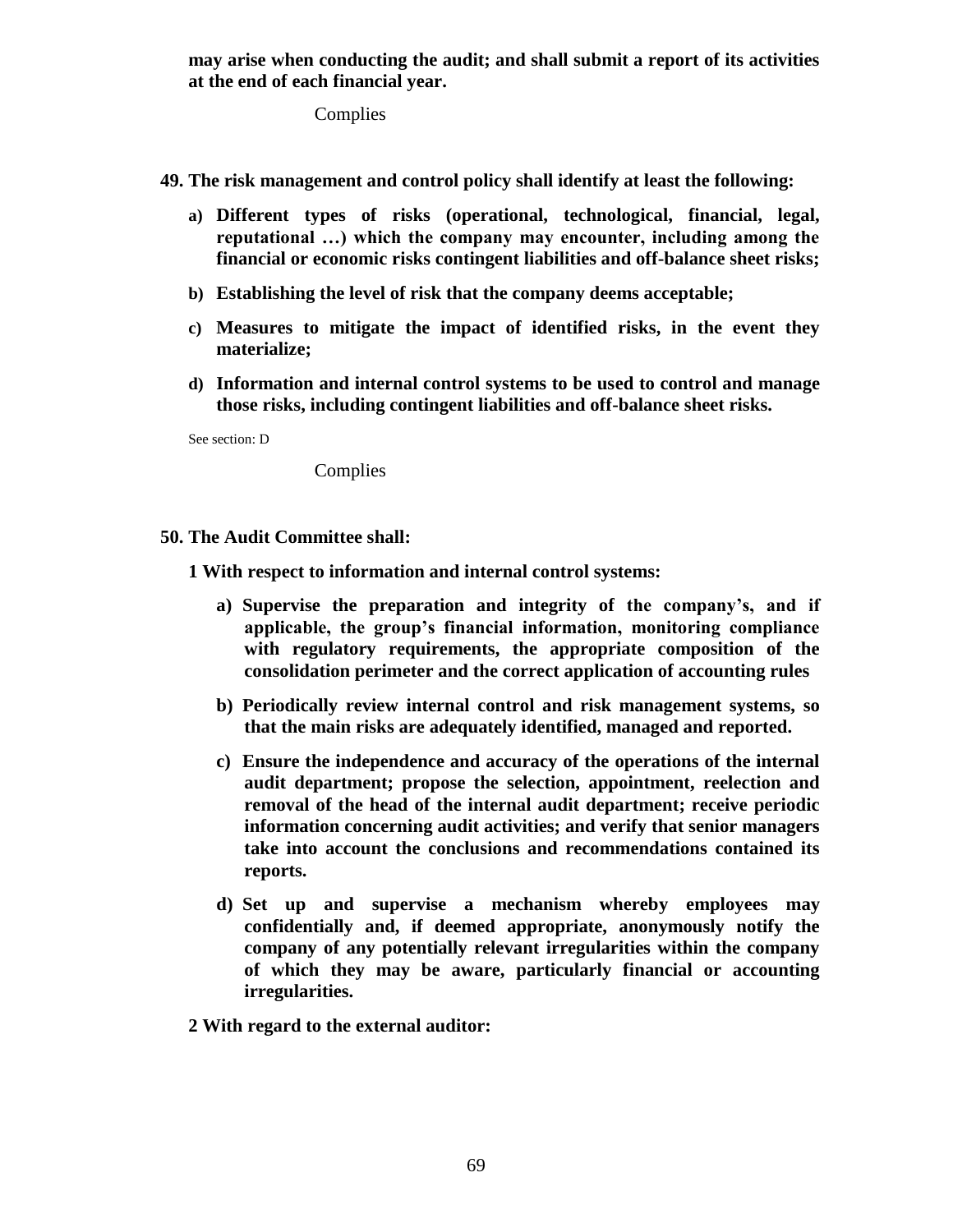- **a) Submit to the Board of Directors proposals for the selection, appointment, reelection and substitution of the external auditor, as well as the conditions of the auditor's contract.**
- **b) Receive regularly from the external auditor information concerning the audit plan and the results of its application, and verify that senior managers take its recommendations into account.**
- **c) Ensure the independence of the external auditor, and in that regard ensure that:**
	- **i) The company discloses to the National Securities Market Commission as an announcement of relevant information any change of auditor and attaches a declaration with respect to any discrepancies with the former auditor, if applicable, and the nature of those discrepancies.**
	- **ii) Measures are be taken to ensure that the company and the auditor abide by regulations concerning the provision of services other than auditing services, limits on the concentration of the auditor's business and, in general, all other rules designed to ensure the auditor's independence;**
	- **iii) In the event of the resignation of the external auditor, the circumstances motivating that resignation shall be examined.**
- **d) In the case of groups, encourage the group's auditor to assume responsibility for auditing group companies.**

See sections: B.1.35, B.2.2, B.2.3 y D.3

Partially complies

The company does not deem it necessary to set up and regulate a mechanism whereby employees may anonymously report to the Audit Committee irregularities detected within the company. Without the need to formally implement such a procedure, any employee can notify the Audit Committee or any other management or supervisory department in the company of concerns of any nature that he deems warranted.

**51. The Audit Committee shall be able to meet with any employee or manager of the company, and may even require that they appear without the presence of another manager.**

**Complies** 

- **52. The Audit Committee shall issue an opinion to the Board before the Board adopts any decisions concerning the following matters listed in Recommendation 8:**
	- **a) Financial information that a listed company must disclose periodically. The committee shall ensure that the interim accounts are prepared using the**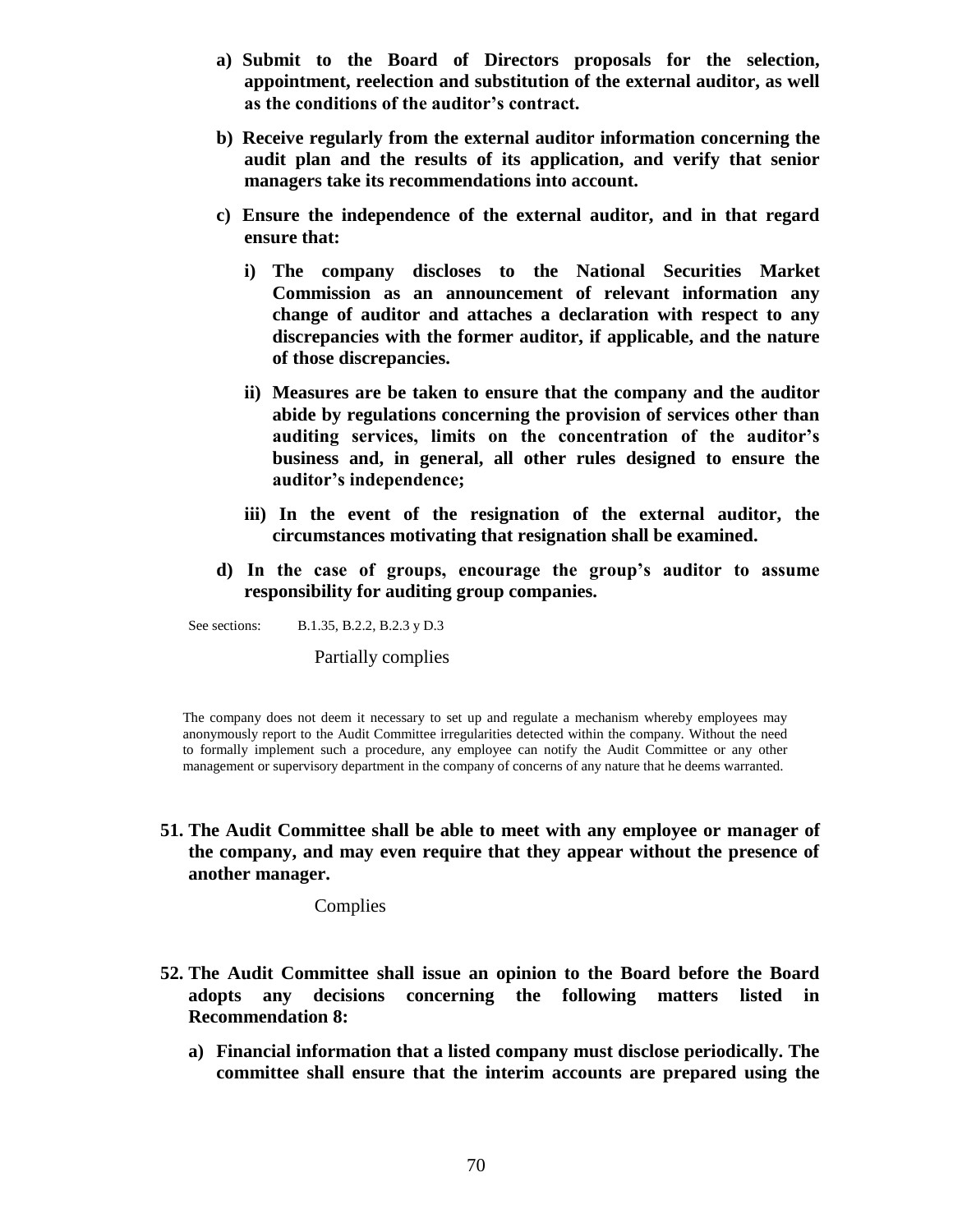**same accounting criteria as the annual accounts and, to that end, consider a limited review by the external auditor.**

- **b) The creation or acquisition of interests in special-purpose entities or those domiciled in countries or territories considered tax havens, as well as any other similar transactions or operations, which due to their complexity may impair the group's transparency.**
- **c) Related-party transactions, unless the function of issuing an advisory opinion has been attributed to another supervision and control committee.**

See sections: B.2.2 and B.2.3

**Complies** 

**53. The Board of Directors shall endeavor to present the accounts at the Shareholders Meeting without reservations or qualifications in the audit report and, in exceptional circumstances where they exist, both the Chairman of the Audit Committee and the auditors shall clearly explain to the shareholders the content and scope of those reservations or qualifications.**

See section: B.1.38

Complies

**54. The majority of the members of the Appointments Committee (or the Appointments and Remuneration Committee, if they form a single committee) shall be independent directors.**

See section: B.2.1

Explain

Two members of the Corporate Governance, Appointments and Remuneration Committee are independent directors (its chairman, Mr. Gregorio Marañón y Bertrán de Lis and a member, Mr. José Buenaventura Terceiro Lomba), and the other two (Mr. Diego Hidalgo Schnur and Mr. Adolfo Valero Cascante) represent significant shareholdings, since the presence of such representatives is deemed essential on this committee.

- **55. In addition to the functions indicated in the preceding Recommendations, the Appointments Committee shall perform the following:**
	- **a) Evaluate the skills, knowledge and experience needed on the Board, and in consequence define the functions and aptitudes required of the candidates to fill each vacancy, and evaluate the time and devotion required to enable them to properly perform their duties.**
	- **b) Examine and organize in the manner deemed appropriate the succession to the Chairman and Chief Executive and, if warranted, make proposals to**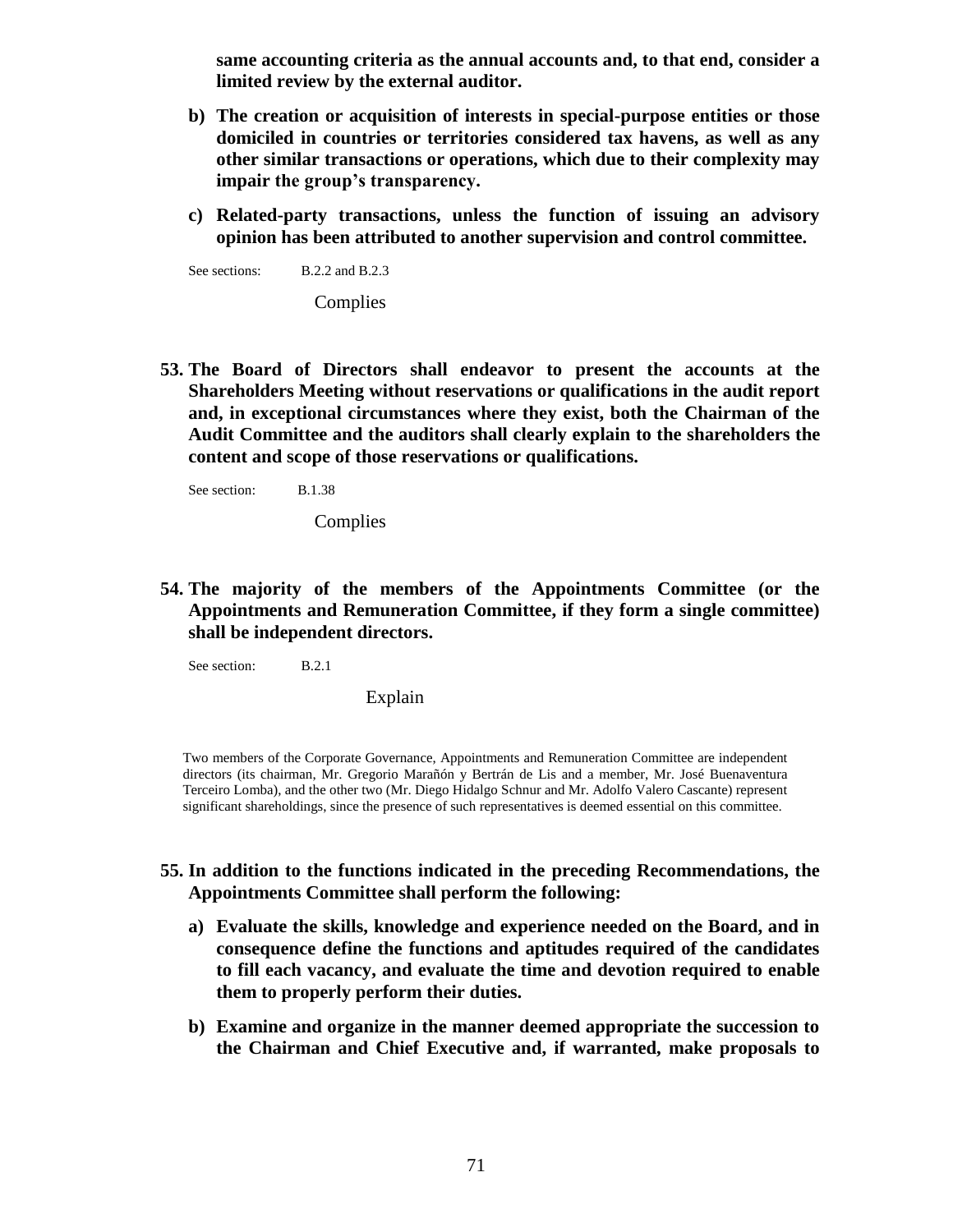**the Board, so that succession may take place in a ordered and well-planned manner.**

- **c) Issue opinions concerning the appointments and removal of senior managers that the Chief Executive proposes to the Board.**
- **d) Issue opinions to the Board concerning matters of gender diversity set forth in Recommendation 14 of the Code.**

See section: B.2.3

Partially complies

The Corporate Governance, Appointments and Remuneration Committee does not have the powers set forth in point c) of this recommendation.

**56. The Appointments Committee shall consult the Chairman and the Chief Executive, especially with regard to matters concerning executive directors.**

**Any director may ask the Appointments Committee to consider potential candidates to cover vacant directorships considered to meet the required profile.**

**Complies** 

- **57. In addition to the functions indicated in the preceding Recommendations, the Remuneration Committee shall have the following duties:** 
	- **a) To propose to the Board of Directors:**
		- **i) The remuneration policy for directors and senior management;**
		- **ii) The individual remuneration of executive directors and the other conditions of their contracts.**
		- **iii) The standard conditions of the contracts of senior managers.**

**b) To ensure that the company's remuneration policy is observed.**

See sections: B.1.14, B.2.3

Complies

**58. The Remuneration Committee shall consult with the Chairman and Chief Executive, especially with regard to matters concerning directors and senior managers.**

Complies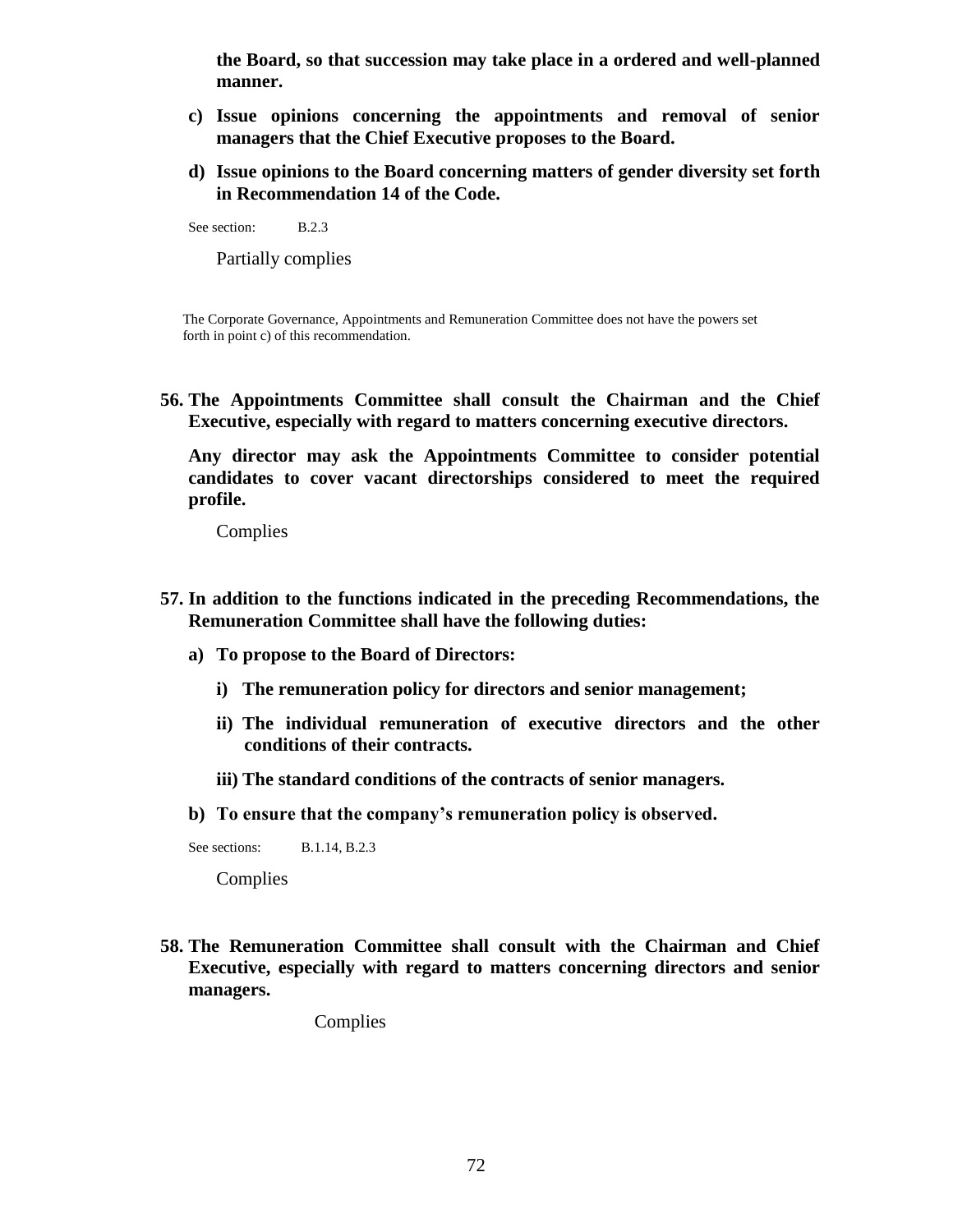# **G. OTHER INFORMATION OF INTEREST**

## **If you believe there are relevant principles or aspects concerning the corporate governance practices applied by your company that have not been presented in this report, please identify and explain their content below.**

-With regard to **Section A.1** of this report it should be underscored that:

By virtue of the powers conferred on PRISA's Board of Directors at the annual shareholders meeting on March 23, 2006 (concerning the implementation of a capital increase by issuing redeemable shares to provide coverage for a stock option plan for Grupo PRISA executive directors and managers, approved at the annual shareholders meeting on April 15, 2004), the Board approved the following resolutions effective March 14, 2008:

i) to convert into ordinary Class A shares the 323,000 redeemable Class B shares numbered consecutively from 1,220,001B through 1,543,000B

ii) ii) to redeem the remaining 1,220,000 Class B shares of the company, numbered consecutively from 1B through 1,220,000B, thus totally extinguishing all Class B shares.

As a result of the above, share capital from that moment consists of 219,135,500 ordinary shares, each having a par value of 0.10€, all being of the same class and numbered consecutively from 1 through 219,135,500.

-With regard to **Section A.2** of this report it should be underscored that:

i) On December 29, 2008 Timón, S.A. transferred to Asgard Inversiones, S.L.U. 35,487,164 shares/voting rights in PRISA, representing 16.194% of PRISA share capital.

ii) On August 1, 2008 Promotora de Publicaciones, S:L. transferred to Sabara Investment, S.L. 20,709,420 shares/voting rights in PRISA, representing 9.451% of PRISA share capital.

-With regard to **Section A.3** of this report it should be underscored that the total share capital held by members of the Board of Directors is 0.987% if calculated with regard to the total number of shares held by the Company's directors.

-With regard to **Section A.6** of this report it should be underscored that:

#### Shareholder Agreement in Rucandio, S.A.

i) the percent of share capital involved is the share capital of Rucandio, S.A., a company that indirectly holds 68.542% of the stock in Promotora de Informaciones, S.A.

ii) On December 23, 2003 in a private document Mr. Ignacio Polanco Moreno, Ms. Isabel Polanco Moreno–deceased- (whose children have succeeded to her position in this agreement), Mr. Manuel Polanco Moreno, Ms. Mª Jesús Polanco Moreno and their now deceased father Mr. Jesús de Polanco Gutiérrez and mother Ms. Isabel Moreno Puncel signed a Family Protocol, to which a Shareholder Syndicate Agreement was annexed concerning shares in Rucandio, S.A. and whose object is to preclude the entry of third parties outside the Polanco Family in Rucandio, S.A. in the following terms: (i) the syndicated shareholders and directors must meet prior to any shareholder or board meeting to determine how they will vote their syndicated shares, and are obliged to vote together at shareholder meetings in the manner determined by the syndicated shareholders; (ii) if an express agreement is not achieved among the syndicated shareholders with respect to any of the proposals made at a shareholder meeting, it will be understood that sufficient agreement does not exist to bind the syndicate and, in consequence, each syndicated shareholder may freely cast his vote; (iii) members of the syndicate are obliged to attend syndicate meetings personally or to grant proxy to a person determined by the syndicate, unless the syndicate expressly agrees otherwise, and to vote in accordance with the instructions determined by the syndicate, as well as to refrain from exercising any rights individually unless they have been previously discussed and agreed at a meeting of the syndicate.; (iv) members of the syndicate are precluded from transferring or otherwise disposing of shares in Rucandio, S.A until 10 years following the death of Mr. Jesús de Polanco Gutiérrez, requiring in any case the consensus of all shareholders for any type of transfer to a third party. An exception to the aforementioned term can be made upon the unanimous agreement of the shareholders. This limitation likewise applied specifically to the shares that Rucandio, S.A. holds directly or indirectly in Promotora de Informaciones, S.A.

#### Shareholder Agreement in Promotora de Publicaciones, S.L.:

i) the percentage of share capital affected is the percentage held by Promotora de Publicaciones, S.L., a company which holds 44.535% of the stock in Promotora de Informaciones, S.A.

ii) the shareholders agreement was signed on May 21, 1992 and in a notarial document certified by Madrid Notary Public Mr. Jose Aristonico Sanchez, Timon S.A. and a group of shareholders of Promotora de Informaciones, S.A. entered into an agreement to govern the contribution of their shares in that company to Promotora de Publicaciones, S.L. (hereinafter,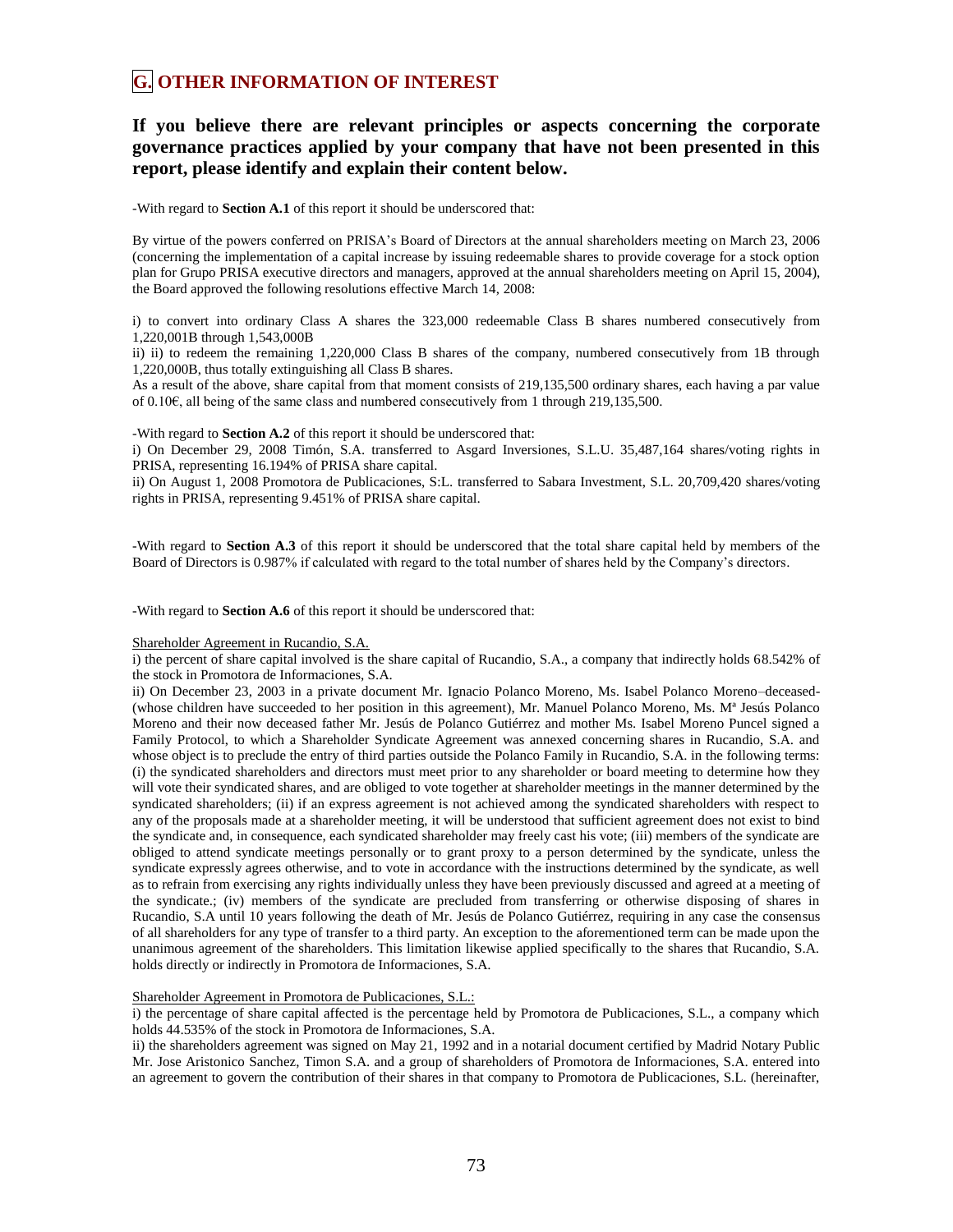"Propu") and their participation therein. Basically, the undertakings set forth in that agreement are as follows: a) each majority shareholder shall have at least one representative on the Board of Directors of Prisa and, to the extent possible, the governing body of Propu shall have the same composition as Prisa's; b) Propu shares to be voted at Prisa's General Shareholders Meetings will be previously determined by the majority members. Propu members who are likewise members of Prisa's Board of Directors shall vote in the same manner, following instructions from the majority shareholders; c) in the event that Timon, S.A. sells its holdings in Propu, the remaining majority shareholders shall have the right to sell their holdings in Propu on the same terms to the same buyer, to the extent that the foregoing is possible.

- With regard to **Section A.8** of this report it should be underscored that, no operations involving sale of treasury stock were carried out in 2008.

-With regard to **Section B.1.2** of this report it should be underscored that:

i) The first appointment of Mr. Ignacio Polanco Moreno as Chairman of the Board of Directors was 23 July 2007 and the first appointment of Mr. Juan Luis Cebrian Echarri as Managing Director was 20 Oct 88. ii) the director Ms. Isabel Polanco Moreno died on March 29, 2008.

- With regard to **Section B.1.3** of this report it should be underscored that:

i) Executive directors may qualify as external directors representing significant shareholdings pursuant to the instructions for completing this report (National Securities Market Commission Circular 4/2007 of December 27 amending the Model Annual Corporate Governance Report for Listed Corporations, but are considered executives pursuant to Definition 3 (Executive Directors) of the Unified Code of Good Governance approved by the Commission on May 22, 2006 that states that "when a director performs senior management duties and at the same time represents a significant shareholder on the Board, he shall be considered as "executive" or "internal" for the exclusive effects of this Code."

ii) that the Appointments and Remuneration Committee did not "propose" the appointment of the directors, but rather issued a "favorable opinion" concerning those appointments, pursuant to the provisions of the Board of Directors Regulation in force when the appointments were made.

- With regard to **section B.1.7.** of this report it should be underscored that:

i) Company director Mr. Alfonso López Casas represents the director Promoción Actividades Audiovisuales Canarias, S.A. on the board of directors of Productora Canaria de Programas, S.A.

ii) Company director Mr. Francisco Javier Díez de Polanco, holds the following posts son the board of directors of the following companies:

- Sogecable Media, S.L.: representing the Chairman and Chief Executive Officer Sogecable, S.A.
- Audiovisual Sport, S.L: representing the Chairman Sogecable, S.A.
- Cinemanía, S.L.: representing the Chairman Sogecable, S.A.
- Compañía Independiente de Noticias de Televisión, S.L: representing the Chairman Sogecable, S.A.
- Sogecable Editorial, S.L.: representing the Chairman and Chief Executive Officer Sogecable, S.A.

- With regard to **section B.1.8.** of this report it should be underscored that:

i) company director Ms. Agnès Noguera Borel holds the following posts on the boards of directors of the following companies:

- Banco de Valencia, S.A.: representing the director Libertas 7, S.A
- Bodegas Riojanas, S.A.: representing the director Premier Mix, S.A.
- Adolfo Domínguez, S.A.: representing the director Luxury Liberty, S.A.
- Compañía Levantina de Edificación y Obras Públicas: representing the director Libertas 7, S.A.

ii) on the Board of Directors of Abengoa, S.A., the director of the Company Mr. José Buenaventura Terceiro Lomba, represents the Vice President Aplicaciones Digitales, S.L.

- With regard to **section B.1.10** of this report it should be underscored that in Article 5 of the Board of Directors Regulation, the Board is vested with the power to approve the general remuneration policy for directors and senior management, as well as to periodically evaluate the operations and composition of the Board of Directors, but not the performance of senior managers.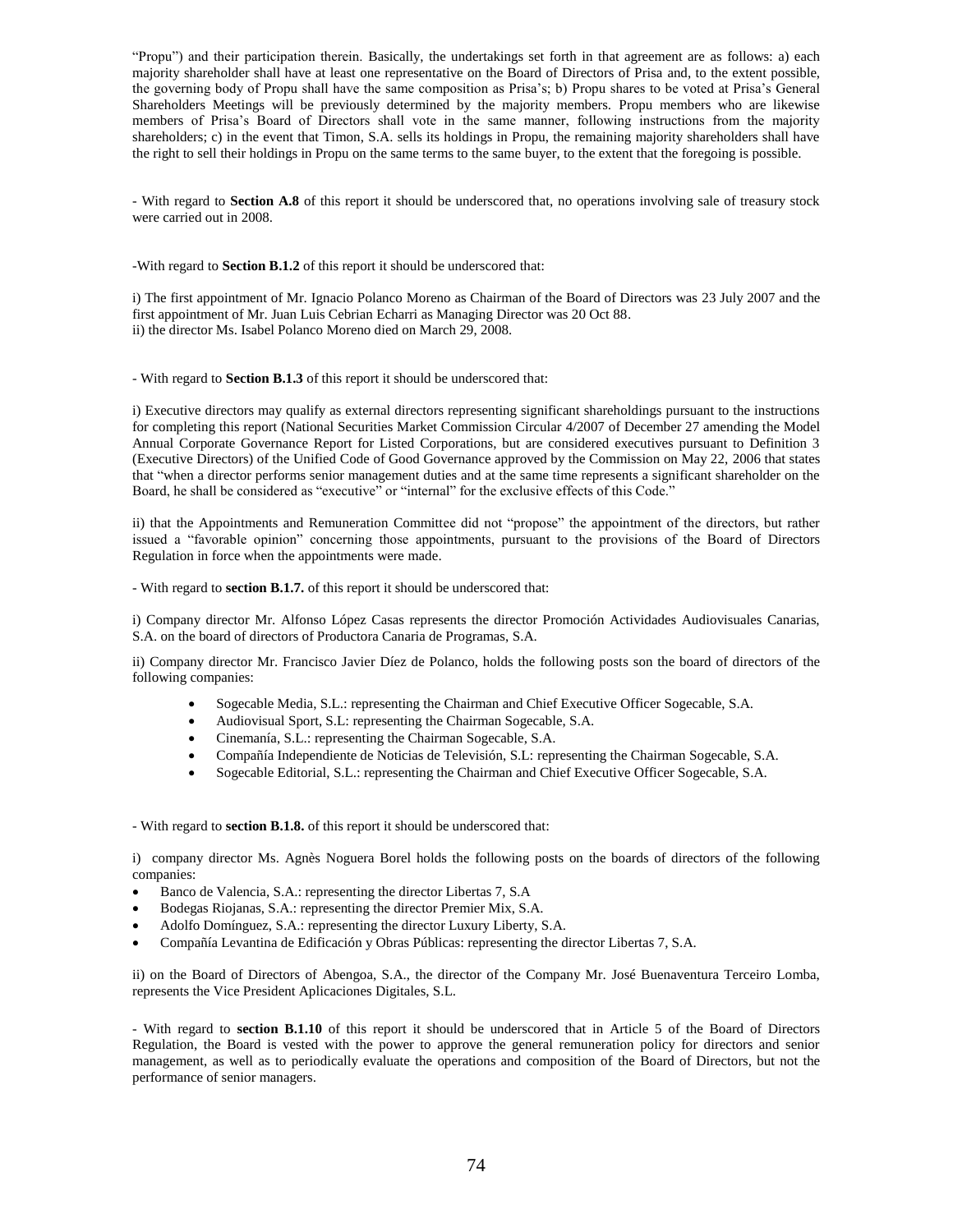- With regard to **sections B.1.11.** and **B.1.12** of this report it should be underscored that:

i) In 2008 the Company implemented a Compensation Plan granting shares to Grupo Prisa executive directors and managers in order to facilitate or increase their participation in the company's capital stock, pursuant to the authorization granted at the annual shareholders meeting on March 13, 2008, with the amendment passed at the extraordinary shareholders meeting on December 5, 2008. Of the 1,550,000 options granted, 177,500 were for executive directors and 230,000 for members of senior management.

The options may be exercised from December 31, 2009 through December 31, 2010, at an exercise price of 2.94  $\epsilon$  for each option, i.e., the simple average of the closing prices of company stock traded on the continuous marked during the 30 trading days immediately prior to the date that the December 5, 2008 extraordinary shareholders meeting was held.

ii) Included in variable compensation for directors and the total compensation for senior managers are amounts perceived as "long term incentives" (ILP). Those incentives, which were paid once the 2007 accounts had been drawn up and those amounts provided for, are linked to achieving the objectives of the Group's Strategic Plan for 2005-2007, and affect managers most closely responsible for meeting those goals.

- With regard to **section B.1.12** of this report it should be underscored that:

i) senior managers are those who report directly to the chief executive (members of the Management Committee and Business Committee who are not executive directors) as well as the Internal Audit Manager of Promotora de Informaciones, S.A.

ii) the offices of the senior management members are those they held on December 31, 2008.

iii) on the date that this report was approved, Mr. Miguel Satrústegui Gil-Delgado was no longer Secretary General and Secretary to the Board, having tendered his resignation at the board meeting held on February 19, 2009.

-With regard to **Section B.1.13** of this report it should be underscored that:

i) the beneficiaries are part of the group of executive directors and managers referred to previously in Section B.1.12. ii) the body that has authorized ironclad or golden handshake clauses is the Corporate Governance, Appointments and Remunerations Committee.

iii) the ironclad or golden handshake clauses are assessed in the report on remuneration policy submitted for approval at the Shareholders Meeting as part of the Management Report.

- With regard to **Section B.1.15** of this report it should be underscored that as per December 31, 2008 there is no benefits system for members of the Board of Directors or senior managers.

- With regard to **Section B.1.16** of this report it should be underscored that the Board of Directors submits its annual remuneration policy for the Board of Directors and management team to the shareholders for their approval at the Annual Shareholders Meeting, as an integral part of the Management Report submitted with the annual accounts (and not as a separate non-binding item on the agenda), which is one of the solutions suggested in the Recommendation of the European Commission of December 14, 2004 concerning promoting an adequate remuneration system for directors of listed companies.

- With regard to **Section B.1.17** of this report it should be underscored that Timón, S.A. controls 100% of PRISA's significant shareholder Asgard Inversiones Inversiones, S.L., which was reported under section A.4 of this report.

- With regard to **Section B.1.34** of this report it should be underscored that at December 31, 2008 the Secretary to the Board was Mr. Miguel Satrústegui Gil- Delgado. When he was appointed by the Board of Directors in December, 2000, the Board of Directors Regulation had not been approved nor did the Corporate Governance, Appointments and Remuneration Committee exist.

On February 19, 2009 Mr. Iñigo Dago Elorza was appointed secretary to the Board, after receiving a favorable report in that regard from the Corporate Governance, Appointments and Remuneration Committee.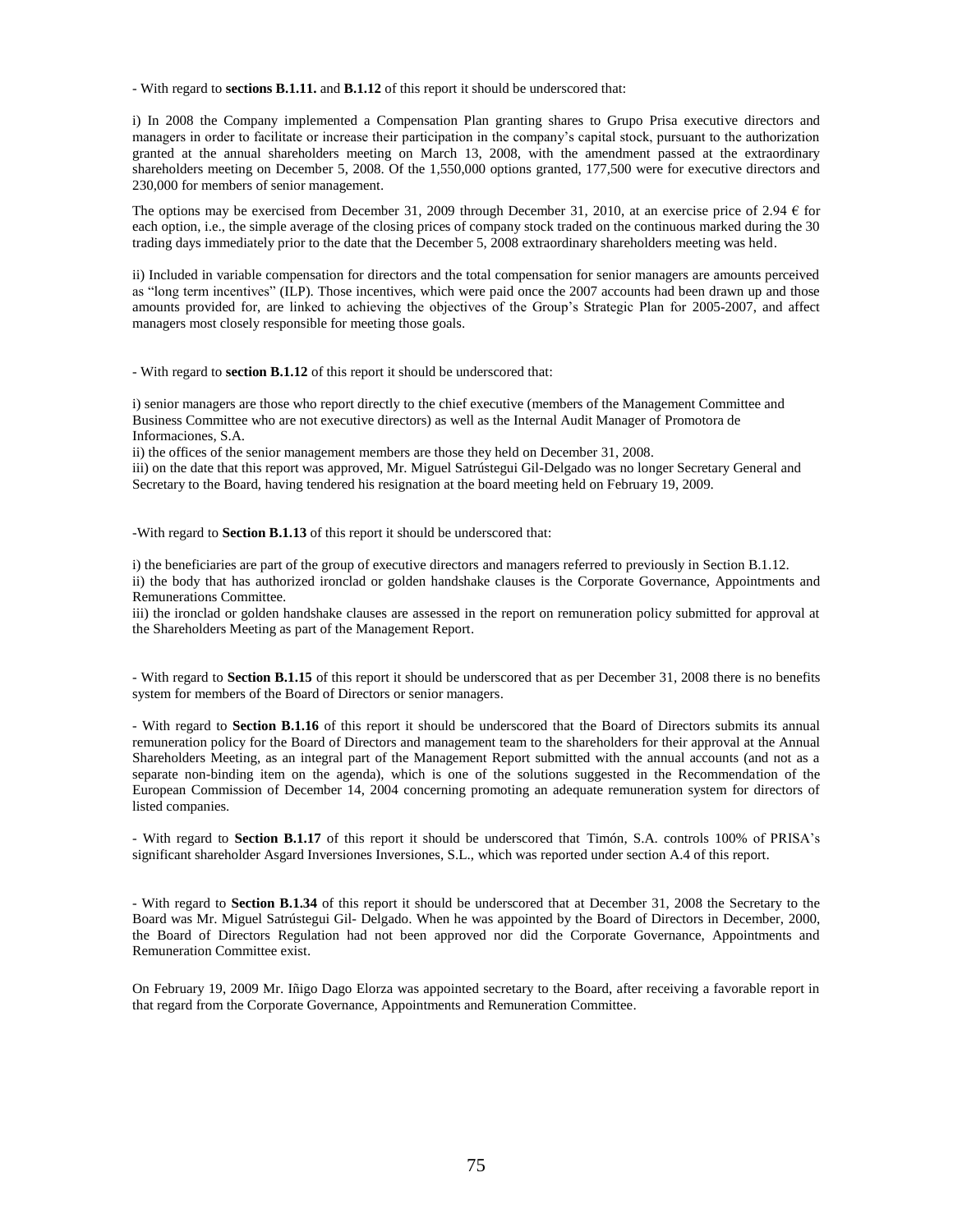- With regard to **Section C.1** of this report it should be underscored that in accordance with the provisions of the Board of Directors Regulation, related-party transactions will be submitted to the Board of Directors for approval (and for reasons of urgency may be approved by the Executive Committee) under the following terms:

i) Direct or indirect professional or commercial transactions of directors (or of persons related to them if they involve operations in excess of 60,000 euro) with the Company or any of its subsidiaries must be authorized by the Board of Directors, after it has considered the opinion of the Corporate Governance, Appointments and Remuneration Committee. Transactions carried out by persons related to directors and which do not exceed 60,000 euro must be authorized by the Corporate Governance, Appointments and Remuneration Committee. Authorization of the Board of Directors shall not be required for linked operations that fulfill the following conditions: a) Those involving compliance with standard contract conditions applied extensively to multiple customers; b) Those involving predetermined prices or fees carried out by the suppliers of the goods and services in question; c) Those which amount to less than 1% of the annual income of the person or entity receiving the service.

ii) The Board of Directors formally reserves the right to oversee any Company transaction with a significant shareholder. Under no circumstances shall a transaction be authorized if an opinion of the Corporate Governance, Appointments and Remuneration Committee assessing the operation from the point of view of market conditions has not been issued. Nevertheless, authorization of the Board of Directors shall not be required for those transactions that fulfill all of the conditions mentioned in the preceding paragraph.

- With regard to **section C.2** of this report it should be underscored that Rucandio, S.A. has indirectly received 25.914,000 as dividends, through the following companies:

| $\bullet$ | Promotora de Publicaciones, S.L.: | 17.930.656 €  |
|-----------|-----------------------------------|---------------|
| $\bullet$ | Timón, S.A.                       | 7.440.029 €   |
| $\bullet$ | Nomit Inversiones SICAV:          | 99.388 €      |
| $\bullet$ | Nomit III Internacional SICAV:    | $201.200 \in$ |
| $\bullet$ | Nomit IV Global SICAV:            | 217.219€      |
| $\bullet$ | Eure K Inversiones SICAV:         | $26.003 \in$  |
|           |                                   |               |

- With regard to **section C.3** of this report it should be underscored that compensation to Prisa directors and senior management is detailed in Sections B.1.11 and B.1.12 of this report.

Likewise it should be underscored that the following services were rendered during 2008 directly or indirectly by Prisa directors to other companies of Grupo Prisa:

i) Services provided to Sogecable, S.A. for 60,000 euro refers to legal counsel provided by Prisa director Mr. Gregorio Marañón y Bertrán de Lis by virtue of a contract entered into on April 13, 2004 and extended for a year in April, 2005, April, 2006, April, 2007 and May, 2008.

ii) Services provided to Sogecable, S.A. for 4,362,000 euro refers to legal counsel and defense provided by Cortés Abogados y Cía S.R.C in a series of proceedings in several jurisdictions (administrative, civil, commercial and arbitral) and legal advice rendered in various matters.

ii) Services provided to Diario As, S.L. for 174,000 euro refers to legal counsel provided by Luis Cortés Dominguez in a series of proceedings.

With regard to **section C.4** of this report it should be underscored that of the aggregate amount of 94,149,000 euros for operations with Dédalo Grupo Gráfico, S.L., 92,400;000 euros are for loans that Prisa investee companies have with Dédalo Grupo Gráfico, S.L. or with companies in which Dédalo has interests, as a consequence of the following financing operations:

- 32,000,000 euros represent a loan granted by Prisaprint, S.L (a Prisa investee company) to Dédalo Grupo Gráfico, S.L. during the first semester of 2008.
- 41,000,000 euros represent loans granted by Prisaprint, S.L (a Prisa investee company) to Dédalo Grupo Gráfico, S.L. in December, 2007.
- 2,490,000 euros represent loans granted by Diario El Pais, S.L. (a Prisa investee company) to Distribuciones Aliadas y Norprensa (companies in which Dédalo Grupo Gráfico, S.L. holds interests) in October, 2007.